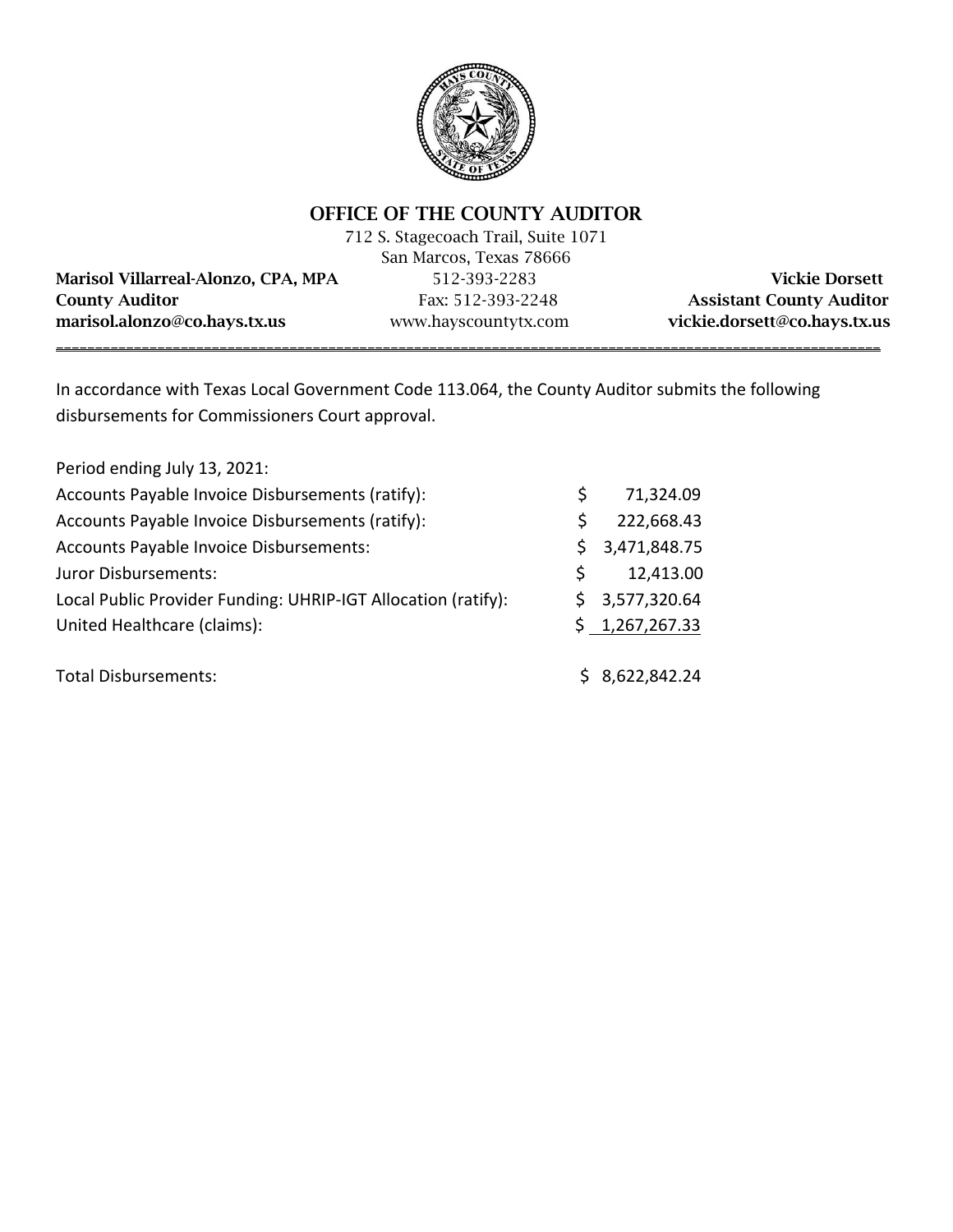| Department<br>Vendor                | <b>Invoice Date</b> | <b>GL Account</b><br>Number | Expense<br>Amount | Description                    |
|-------------------------------------|---------------------|-----------------------------|-------------------|--------------------------------|
| A BAIL BONDS                        | 6/9/2021            | 0012205100                  | \$13.50           | REFUND BAIL BOND FEE:TREAS     |
| ADKINS, JAMES                       | 5/31/2021           | 0012010609                  | \$20.69           | RESTITUTION: CASE CR-17-0909   |
| ALVAREZ, RUTH                       | 5/31/2021           | 0012010609                  | \$134.52          | RESTITUTION: CASE CR-18-0511-D |
| <b>BACHMAN, BRUCE</b>               | 5/31/2021           | 0012010609                  | \$98.00           | RESTITUTION: CASE CR-17-0091   |
| BAILEY, LINNEA                      | 5/31/2021           | 0012010609                  | \$23.39           | RESTITUTION: CASE CR-09-0508   |
| BAKER, YVONNE                       | 5/31/2021           | 0012010609                  | \$229.46          | RESTITUTION: CASE CR-16-0655   |
| <b>CAMERON COUNTY SHERIFF</b>       | 5/31/2021           | 0012200150                  | \$100.00          | O.O.C. SVC FEE:CASE 20-0296    |
| CATES, PATRICK                      | 5/31/2021           | 0012010609                  | \$235.32          | RESTITUTION: CASE CR-19-0160-D |
| CHAPMAN, AVA                        | 5/31/2021           | 0012010609                  | \$39.25           | RESTITUTION:CASE CR-19-0422-C  |
| <b>CITY OF KYLE</b>                 | 6/11/2021           | 0011200001                  | \$40.04           | WATER/SEWER/DRAINAGE:WIC       |
| CITY OF KYLE                        | 6/11/2021           | 0011200001                  | \$7.08            | WATER/SEWER/DRAINAGE:WIC       |
| <b>CITY OF KYLE</b>                 | 6/11/2021           | 0011200001                  | \$23.67           | WATER/SEWER/DRAINAGE:WIC       |
| CLERK OF THE THIRD COURT OF APPEALS | 7/7/2021            | 0012200145                  | \$4,585.32        | QTR II - 2021 FEES: TREAS      |
| CONTRERAS, JACOB                    | 5/31/2021           | 0012010609                  | \$20.85           | RESTITUTION: CASE CR-17-1057   |
| CRIME VICTIMS COMPENSATION          | 5/31/2021           | 0012010609                  | \$50.79           | RESTITUTION: CASE CR-19-3091-C |
| CRIME VICTIMS COMPENSATION          | 5/31/2021           | 0012010609                  | \$32.64           | RESTITUTION: CASE CR-19-0379-E |
| CRIME VICTIMS COMPENSATION          | 5/31/2021           | 0012010609                  | \$48.00           | RESTITUTION: CASE CR-15-0763-A |
| CRIME VICTIMS COMPENSATION          | 5/31/2021           | 0012010609                  | \$32.20           | RESTITUTION: CASE CR-19-0025-E |
| CRIME VICTIMS COMPENSATION          | 5/31/2021           | 0012010609                  | \$26.88           | RESTITUTION: CASE CR-13-0820-B |
| CRIME VICTIMS COMPENSATION          | 5/31/2021           | 0012010609                  | \$56.40           | RESTITUTION: CASE CR-17-0247   |
| CRIME VICTIMS COMPENSATION          | 5/31/2021           | 0012010609                  | \$150.62          | RESTITUTION: CASE CR-19-0160-D |
| DALLAS COUNTY CONSTABLE, PCT. 1     | 5/31/2021           | 0012200150                  | \$80.00           | O.O.C. SVC FEE:CASE 20-2599    |
| DISCOVER CARD FINANCIAL SERVICES    | 5/31/2021           | 0012010609                  | \$98.00           | RESTITUTION: CASE CR-12-0155-D |
| DPS LAB-DC                          | 5/31/2021           | 0012010609                  | \$2.86            | RESTITUTION:CASE CR-19-0930-D  |
| DPS LAB-DC                          | 5/31/2021           | 0012010609                  | \$0.52            | RESTITUTION: CASE CR-15-0127   |
| DPS LAB-DC                          | 5/31/2021           | 0012010609                  | \$73.00           | RESTITUTION: CASE CR-16-1088   |
| DPS LAB-DC                          | 5/31/2021           | 0012010609                  | \$6.03            | RESTITUTION:CASE CR-19-0661-C  |
| DPS LAB-DC                          | 5/31/2021           | 0012010609                  | \$35.30           | RESTITUTION:CASE CR-08-0333-A  |
| DPS LAB-DC                          | 5/31/2021           | 0012010609                  | \$7.82            | RESTITUTION:CASE CR-20-0439-C  |
| DPS LAB-DC                          | 5/31/2021           | 0012010609                  | \$7.82            | RESTITUTION: CASE CR-20-0441-C |
| DPS LAB-DC                          | 5/31/2021           | 0012010609                  | \$8.10            | RESTITUTION: CASE CR-18-0225   |
| DPS LAB-DC                          | 5/31/2021           | 0012010609                  | \$4.25            | RESTITUTION:CASE CR-18-1325-D  |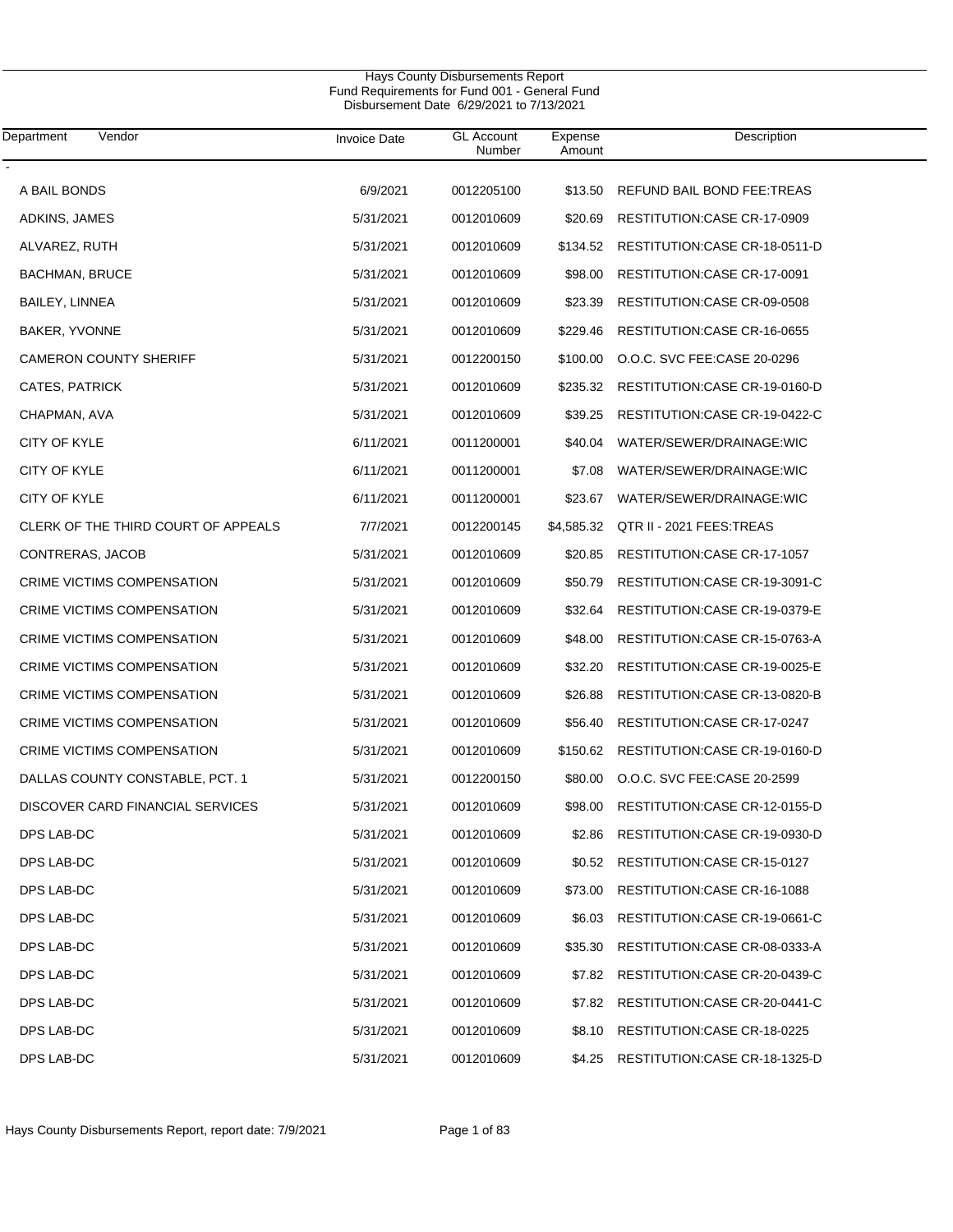$\overline{\phantom{0}}$ 

| Department<br>Vendor                 | <b>Invoice Date</b> | <b>GL Account</b><br>Number | Expense<br>Amount | Description                             |
|--------------------------------------|---------------------|-----------------------------|-------------------|-----------------------------------------|
| <b>DPS LAB-DC</b>                    | 5/31/2021           | 0012010609                  | \$6.96            | RESTITUTION: CASE CR-19-0867-C          |
| DPS LAB-DC                           | 5/31/2021           | 0012010609                  | \$60.00           | RESTITUTION: CASE CR-19-0648-D          |
| DPS LAB-DC                           | 5/31/2021           | 0012010609                  | \$11.89           | RESTITUTION:CASE CR-19-0182-D           |
| DPS LAB-DC                           | 5/31/2021           | 0012010609                  | \$8.08            | RESTITUTION: CASE CR-20-1210-E          |
| DPS LAB-DC                           | 5/31/2021           | 0012010609                  | \$9.76            | RESTITUTION:CASE CR-19-0532-C           |
| DPS LAB-DC                           | 5/31/2021           | 0012010609                  | \$25.00           | RESTITUTION: CASE CR-20-2189-C          |
| DPS LAB-DC                           | 5/31/2021           | 0012010609                  | \$1.57            | RESTITUTION: CASE CR-19-0025-E          |
| DPS LAB-DC                           | 5/31/2021           | 0012010609                  | \$10.50           | RESTITUTION: CASE CR-19-2361-E          |
| DPS LAB-DC                           | 5/31/2021           | 0012010609                  | \$2.23            | RESTITUTION:CASE CR-19-1139-C           |
| DPS LAB-DC                           | 5/31/2021           | 0012010609                  | \$4.14            | RESTITUTION:CASE CR-19-0334-B           |
| DPS LAB-DC                           | 5/31/2021           | 0012010609                  | \$21.43           | RESTITUTION:CASE CR-19-1914-A           |
| DPS LAB-DC                           | 5/31/2021           | 0012010609                  | \$1.99            | RESTITUTION: CASE CR-20-2163-D          |
| DPS LAB-DC                           | 5/31/2021           | 0012010609                  | \$11.23           | RESTITUTION:CASE CR-19-4566-C           |
| DRIPPING SPRINGS HEB - STORE #611    | 5/31/2021           | 0012010609                  | \$660.78          | RESTITUTION: CASE CR-18-1214-C          |
| DYNA DISTRIBUTING                    | 5/31/2021           | 0012010609                  | \$243.15          | RESTITUTION: CASE CR-19-0183-D          |
| EDUCATED ROOFING SYSTEMS (ERS)       | 5/31/2021           | 0012010609                  | \$133.00          | RESTITUTION: CASE CR-18-1310-C          |
| FONSECA, DENISE                      | 5/31/2021           | 0012010609                  | \$73.00           | RESTITUTION: CASE CR-18-0230-A          |
| <b>GAME STOP</b>                     | 5/31/2021           | 0012010609                  | \$73.00           | RESTITUTION: CASE CR-19-1311-C          |
| GARZA, ADOLPH & JULIE                | 5/31/2021           | 0012010609                  | \$5.87            | RESTITUTION: CASE CR-09-0508            |
| <b>GEORGE, ROBERT</b>                | 5/31/2021           | 0012010609                  | \$525.48          | RESTITUTION: CASE CR-15-0127            |
| GRIMES, K.                           | 5/31/2021           | 0012010609                  | \$24.33           | RESTITUTION: CASE CR-19-1403-D          |
| HARREL, DORIS                        | 5/31/2021           | 0012010609                  | \$129.02          | RESTITUTION:CASE CR-09-0508             |
| HARTFORD CASUALTY INSURANCE COMPANY  | 5/31/2021           | 0012010609                  | \$123.00          | RESTITUTION: CASE CR-18-0258            |
| <b>HAYS CISD</b>                     | 7/7/2021            | 0012200125                  | \$83.00           | QTR II - 2021 TRUANCY: TREAS            |
| HAYS COUNTY CRIME STOPPERS, INC.     | 7/7/2021            | 0012010111                  | \$32.47           | QTR II - 2021 CRIME STOPPER FEES: TREAS |
| <b>HAYS COUNTY DISTRICT ATTORNEY</b> | 5/31/2021           | 0012010609                  | \$14.08           | RESTITUTION: CASE CR-19-1485-C          |
| <b>HAYS COUNTY DISTRICT ATTORNEY</b> | 5/31/2021           | 0012010609                  | \$5.19            | RESTITUTION:CASE CR-19-0562-C           |
| HAYS COUNTY DISTRICT ATTORNEY        | 5/31/2021           | 0012010609                  | \$38.89           | RESTITUTION: CASE CR-19-0642-D          |
| HAYS COUNTY DISTRICT ATTORNEY        | 5/31/2021           | 0012010609                  | \$4.78            | RESTITUTION: CASE CR-17-1077            |
| HAYS COUNTY DISTRICT ATTORNEY        | 5/31/2021           | 0012010609                  | \$31.94           | RESTITUTION:CASE CR-19-0860-D           |
| HAYS COUNTY DISTRICT ATTORNEY        | 5/31/2021           | 0012010609                  | \$14.66           | RESTITUTION: CASE CR-19-1377-D          |
| HAYS COUNTY DISTRICT ATTORNEY        | 5/31/2021           | 0012010609                  | \$140.00          | RESTITUTION: CASE CR-19-0589-C          |
| HAYS COUNTY DISTRICT ATTORNEY        | 5/31/2021           | 0012010609                  | \$4.77            | RESTITUTION: CASE CR-18-0940-D          |
| HAYS COUNTY DISTRICT ATTORNEY        | 5/31/2021           | 0012010609                  |                   | \$12.29 RESTITUTION:CASE CR-18-1087-B   |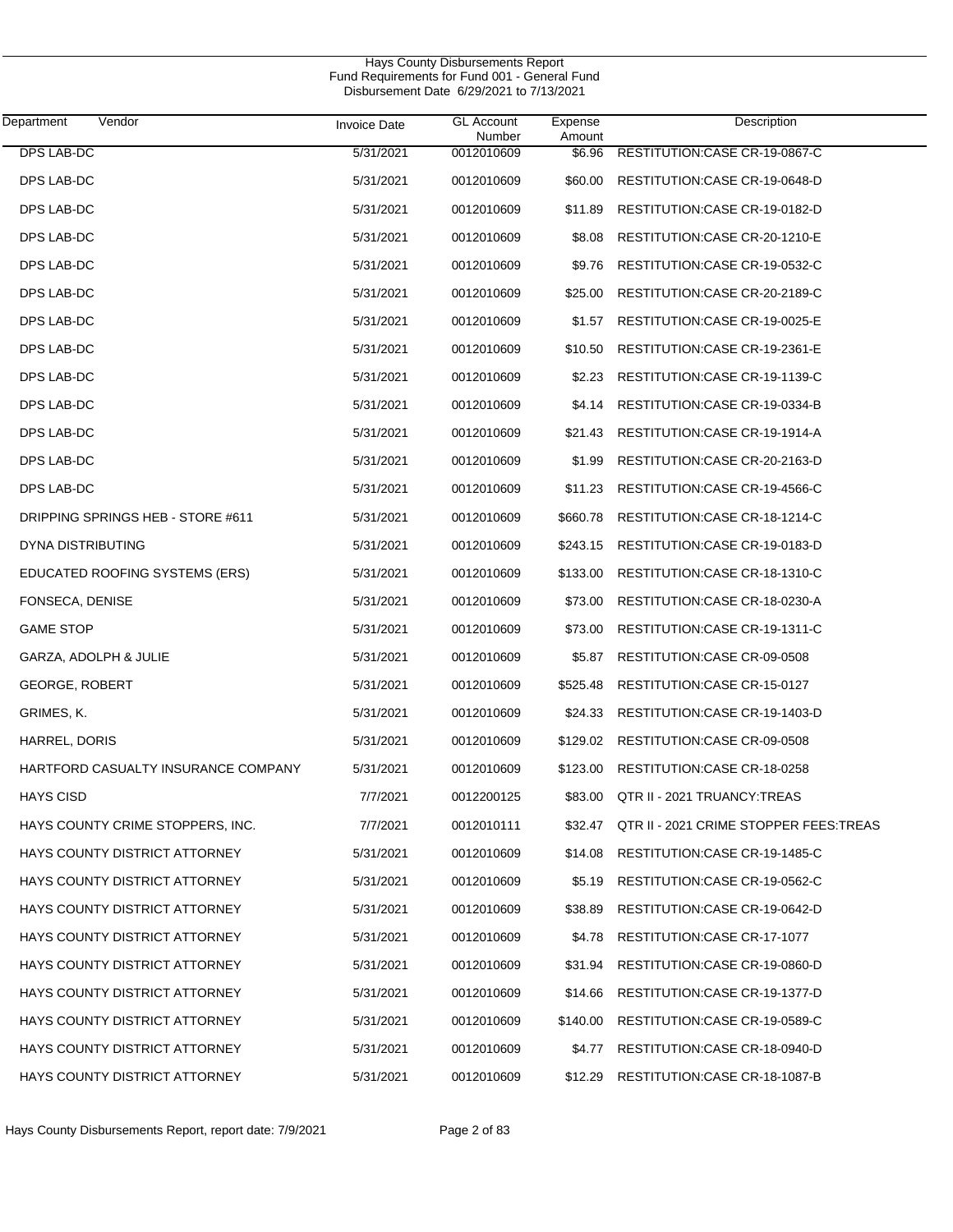| Department<br>Vendor                 | <b>Invoice Date</b> | <b>GL Account</b><br>Number | Expense<br>Amount | Description                        |
|--------------------------------------|---------------------|-----------------------------|-------------------|------------------------------------|
| <b>HAYS COUNTY DISTRICT ATTORNEY</b> | 5/31/2021           | 0012010609                  | \$4.77            | <b>RESTITUTION:CASE CR-17-1201</b> |
| <b>HAYS COUNTY DISTRICT ATTORNEY</b> | 5/31/2021           | 0012010609                  | \$140.00          | RESTITUTION:CASE CR-20-3196-D      |
| HAYS COUNTY DISTRICT ATTORNEY        | 5/31/2021           | 0012010609                  | \$6.68            | RESTITUTION: CASE CR-17-1043-D     |
| <b>HAYS COUNTY DISTRICT ATTORNEY</b> | 5/31/2021           | 0012010609                  | \$41.51           | RESTITUTION: CASE CR-19-3000-C     |
| <b>HAYS COUNTY DISTRICT ATTORNEY</b> | 5/31/2021           | 0012010609                  | \$140.00          | RESTITUTION: CASE CR-13-0519       |
| <b>HAYS COUNTY DISTRICT ATTORNEY</b> | 5/31/2021           | 0012010609                  | \$4.10            | RESTITUTION: CASE CR-19-0714-E     |
| <b>HAYS COUNTY DISTRICT ATTORNEY</b> | 5/31/2021           | 0012010609                  | \$4.78            | RESTITUTION: CASE CR-19-0629-C     |
| <b>HAYS COUNTY DISTRICT ATTORNEY</b> | 5/31/2021           | 0012010609                  | \$12.46           | RESTITUTION: CASE CR-19-4510-E     |
| HAYS COUNTY DISTRICT ATTORNEY        | 5/31/2021           | 0012010609                  | \$16.09           | RESTITUTION: CASE CR-20-2243-D     |
| <b>HAYS COUNTY DISTRICT ATTORNEY</b> | 5/31/2021           | 0012010609                  | \$5.90            | RESTITUTION: CASE CR-18-1175-A     |
| <b>HAYS COUNTY DISTRICT ATTORNEY</b> | 5/31/2021           | 0012010609                  | \$5.20            | RESTITUTION: CASE CR-19-0166-C     |
| HAYS COUNTY DISTRICT ATTORNEY        | 5/31/2021           | 0012010609                  | \$6.23            | RESTITUTION: CASE CR-18-0441-E     |
| <b>HAYS COUNTY DISTRICT ATTORNEY</b> | 5/31/2021           | 0012010609                  | \$4.95            | RESTITUTION: CASE CR-20-2584-E     |
| HAYS COUNTY DISTRICT ATTORNEY        | 5/31/2021           | 0012010609                  | \$5.40            | RESTITUTION:CASE CR-16-0562        |
| <b>HAYS COUNTY DISTRICT ATTORNEY</b> | 5/31/2021           | 0012010609                  | \$6.40            | RESTITUTION: CASE CR-17-1190-B     |
| <b>HAYS COUNTY DISTRICT ATTORNEY</b> | 5/31/2021           | 0012010609                  | \$7.84            | RESTITUTION: CASE CR-20-1212-C     |
| HAYS COUNTY DISTRICT ATTORNEY        | 5/31/2021           | 0012010609                  | \$3.35            | RESTITUTION: CASE CR-19-3064-E     |
| <b>HAYS COUNTY DISTRICT ATTORNEY</b> | 5/31/2021           | 0012010609                  | \$6.23            | RESTITUTION: CASE CR-20-0927-E     |
| <b>HAYS COUNTY DISTRICT ATTORNEY</b> | 5/31/2021           | 0012010609                  | \$12.03           | RESTITUTION: CASE CR-20-0990-A     |
| <b>HAYS COUNTY DISTRICT ATTORNEY</b> | 5/31/2021           | 0012010609                  | \$9.85            | RESTITUTION: CASE CR-20-0478-A     |
| HAYS COUNTY DISTRICT ATTORNEY        | 5/31/2021           | 0012010609                  | \$73.00           | RESTITUTION: CASE CR-19-0267-E     |
| HAYS COUNTY DISTRICT ATTORNEY        | 5/31/2021           | 0012010609                  | \$6.23            | RESTITUTION: CASE CR-19-3574-C     |
| HAYS COUNTY DISTRICT ATTORNEY        | 5/31/2021           | 0012010609                  | \$38.33           | RESTITUTION: CASE CR-19-0152-A     |
| <b>HAYS COUNTY DISTRICT ATTORNEY</b> | 5/31/2021           | 0012010609                  | \$9.17            | RESTITUTION: CASE CR-18-0987-D     |
| <b>HAYS COUNTY DISTRICT ATTORNEY</b> | 5/31/2021           | 0012010609                  | \$16.91           | RESTITUTION: CASE CR-18-0483       |
| HAYS COUNTY DISTRICT ATTORNEY        | 5/31/2021           | 0012010609                  | \$6.23            | RESTITUTION: CASE CR-19-2196-C     |
| HAYS COUNTY DISTRICT ATTORNEY        | 5/31/2021           | 0012010609                  | \$8.97            | RESTITUTION: CASE CR-19-2978-E     |
| HAYS COUNTY DISTRICT ATTORNEY        | 5/31/2021           | 0012010609                  | \$6.23            | RESTITUTION: CASE CR-19-0908-B     |
| <b>HAYS COUNTY DISTRICT ATTORNEY</b> | 5/31/2021           | 0012010609                  | \$48.00           | RESTITUTION:CASE CR-17-0071        |
| HAYS COUNTY DISTRICT ATTORNEY        | 5/31/2021           | 0012010609                  | \$10.50           | RESTITUTION: CASE CR-19-0667-B     |
| HAYS COUNTY DISTRICT ATTORNEY        | 5/31/2021           | 0012010609                  | \$9.58            | RESTITUTION:CASE CR-20-1245-C      |
| HAYS COUNTY DISTRICT ATTORNEY        | 5/31/2021           | 0012010609                  | \$8.96            | RESTITUTION: CASE CR-18-0911-D     |
| HAYS COUNTY DISTRICT ATTORNEY        | 5/31/2021           | 0012010609                  | \$8.72            | RESTITUTION:CASE CR-20-0962-E      |
| HAYS COUNTY DISTRICT ATTORNEY        | 5/31/2021           | 0012010609                  | \$18.00           | RESTITUTION: CASE CR-17-1222       |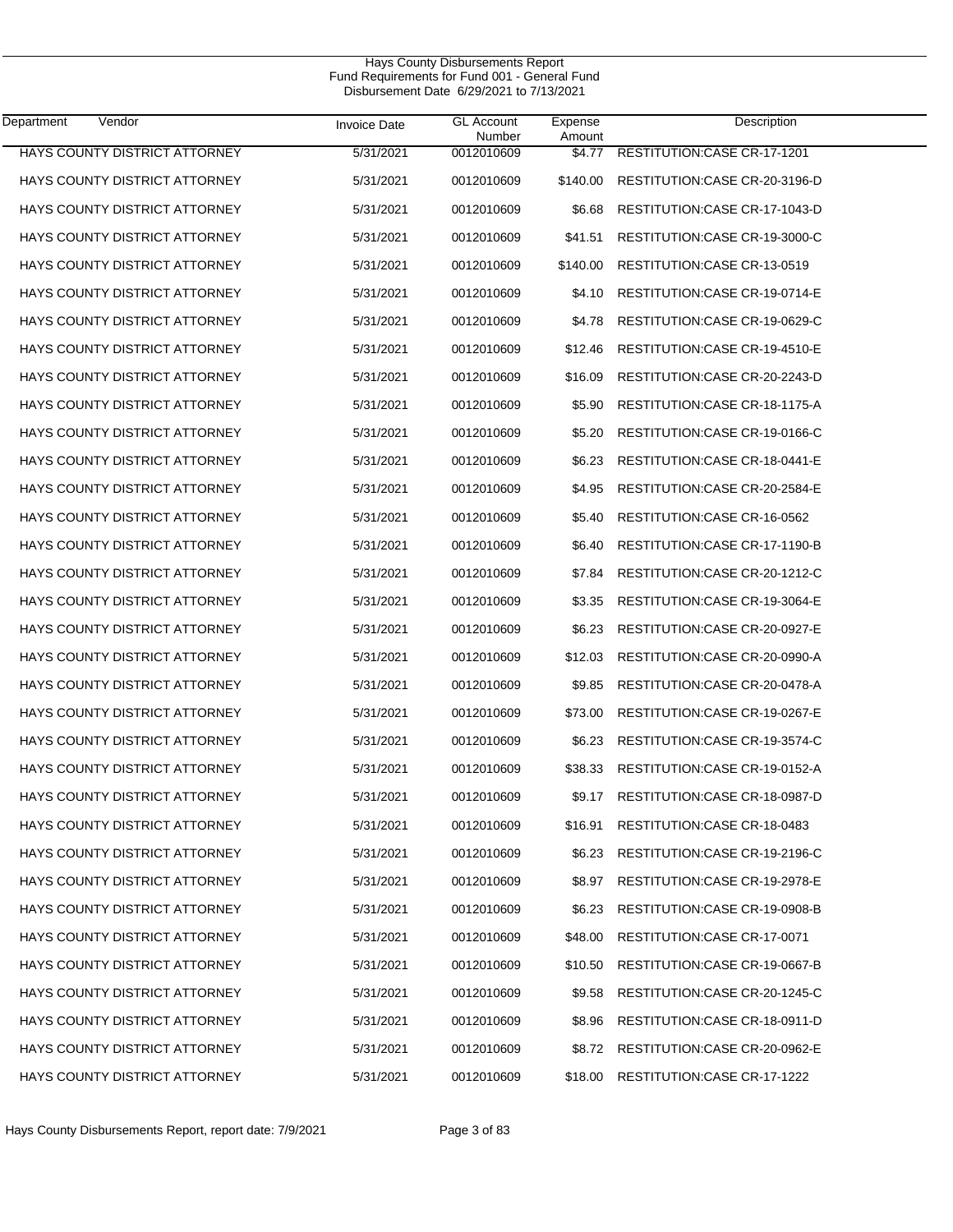| Department<br>Vendor                 | <b>Invoice Date</b> | <b>GL Account</b><br>Number | Expense<br>Amount | Description                                         |
|--------------------------------------|---------------------|-----------------------------|-------------------|-----------------------------------------------------|
| HAYS COUNTY DISTRICT ATTORNEY        | 5/31/2021           | 0012010609                  | \$10.51           | RESTITUTION:CASE CR-19-3746-D                       |
| HAYS COUNTY DISTRICT ATTORNEY        | 5/31/2021           | 0012010609                  | \$12.03           | RESTITUTION:CASE CR-16-0856-C                       |
| <b>HAYS COUNTY DISTRICT ATTORNEY</b> | 5/31/2021           | 0012010609                  | \$1.97            | RESTITUTION: CASE CR-17-0457-D                      |
| HAYS COUNTY DISTRICT ATTORNEY        | 5/31/2021           | 0012010609                  | \$6.47            | RESTITUTION: CASE CR-17-1027                        |
| HAYS COUNTY DISTRICT ATTORNEY        | 5/31/2021           | 0012010609                  | \$19.47           | RESTITUTION: CASE CR-19-0527-E                      |
| <b>HAYS COUNTY DISTRICT ATTORNEY</b> | 5/31/2021           | 0012010609                  | \$18.22           | RESTITUTION: CASE CR-19-0833-D                      |
| HAYS COUNTY DISTRICT ATTORNEY        | 5/31/2021           | 0012010609                  | \$4.78            | RESTITUTION: CASE CR-18-0331                        |
| HAYS COUNTY DISTRICT ATTORNEY        | 5/31/2021           | 0012010609                  | \$18.81           | RESTITUTION:CASE CR-19-4055-B                       |
| HAYS COUNTY DISTRICT ATTORNEY        | 5/31/2021           | 0012010609                  | \$6.23            | RESTITUTION: CASE CR-18-0564                        |
| HAYS COUNTY DISTRICT ATTORNEY        | 5/31/2021           | 0012010609                  | \$4.78            | RESTITUTION: CASE CR-20-0968-E                      |
| HAYS COUNTY DISTRICT ATTORNEY        | 5/31/2021           | 0012010609                  | \$4.95            | RESTITUTION: CASE CR-20-2121-E                      |
| HAYS COUNTY DISTRICT ATTORNEY        | 5/31/2021           | 0012010609                  | \$19.45           | RESTITUTION:CASE CR-20-2189-C                       |
| HAYS COUNTY DISTRICT ATTORNEY        | 5/31/2021           | 0012010609                  | \$8.80            | RESTITUTION:CASE CR-19-0079-D                       |
| HAYS COUNTY DISTRICT ATTORNEY        | 5/31/2021           | 0012010609                  | \$4.65            | RESTITUTION: CASE CR-20-2163-D                      |
| HAYS-CALDWELL WOMEN'S CENTER         | 7/7/2021            | 0012010100                  | \$3,921.21        | QTR II - 2021 FAMILY VIOLENCE/PROTECTION            |
| HMS PROJECT SOLUTIONS                | 5/31/2021           | 0012010609                  | \$133.00          | <b>FEES:TREAS</b><br>RESTITUTION: CASE CR-18-1311-C |
| HOFMANN'S SUPPLY                     | 5/31/2021           | 0012010609                  | \$51.57           | RESTITUTION: CASE CR-17-0803                        |
| HOOFNAGLE, JENA                      | 5/31/2021           | 0012010609                  | \$46.45           | RESTITUTION:CASE CR-18-0434                         |
| <b>HOUSTON, JEFFREY</b>              | 5/31/2021           | 0012010609                  | \$133.00          | RESTITUTION: CASE CR-18-1313-C                      |
| HURST, CLAYTON                       | 5/31/2021           | 0012010609                  | \$8.84            | RESTITUTION: CASE CR-09-0508                        |
| KAST, SHARON                         | 5/31/2021           | 0012010609                  | \$178.00          | RESTITUTION:CASE CR-19-2232-C                       |
| KATHERINE ANN PORTER SCHOOL          | 5/31/2021           | 0012010609                  | \$46.31           | RESTITUTION: CASE CR-19-0642-D                      |
| <b>KERR COUNTY SHERIFF</b>           | 5/31/2021           | 0012200150                  | \$85.00           | O.O.C. SVC FEE:CASE 21-0146                         |
| <b>KNECHT, MORGAN</b>                | 5/31/2021           | 0012010609                  | \$1.70            | <b>RESTITUTION:CASE CR-16-0756</b>                  |
| KNOX, MARTHA                         | 5/31/2021           | 0012010609                  | \$39.26           | RESTITUTION:CASE CR-09-0508                         |
| LEDFORD, MARK                        | 5/31/2021           | 0012010609                  | \$618.00          | RESTITUTION: CASE CR-19-1756-B                      |
| LOPEZ, LORENZA                       | 5/31/2021           | 0012010609                  | \$148.00          | RESTITUTION: CASE CR-18-1348-E                      |
| LOWE'S, INC.                         | 5/31/2021           | 0012010609                  | \$200.00          | RESTITUTION: CASE CR-13-0426                        |
| LUDWICK, ROBYN                       | 5/31/2021           | 0012010609                  | \$9.27            | RESTITUTION:CASE CR-19-0562-C                       |
| MARSH, DIANA                         | 5/31/2021           | 0012010609                  | \$400.78          | RESTITUTION: CASE CR-09-0508                        |
| MCCREADY, JAMES                      | 5/31/2021           | 0012010609                  | \$26.43           | RESTITUTION: CASE CR-09-0208                        |
| MCCREARY, VESELKA, BRAGG & ALLEN, PC | 6/17/2021           | 0012010110                  | \$11,194.85       | MAY 21 CC/DC/JP'S DELINGQUENT COLLECTIONS           |
| MCCREARY, VESELKA, BRAGG & ALLEN, PC | 7/7/2021            | 0012010110                  | \$9,592.63        | JUN 21 CC/DC/JP'S DELINQUENT COLLECTIONS            |
| <b>MEDICARE</b>                      | 5/31/2021           | 0012010609                  | \$221.71          | RESTITUTION:CASE CR-05-752                          |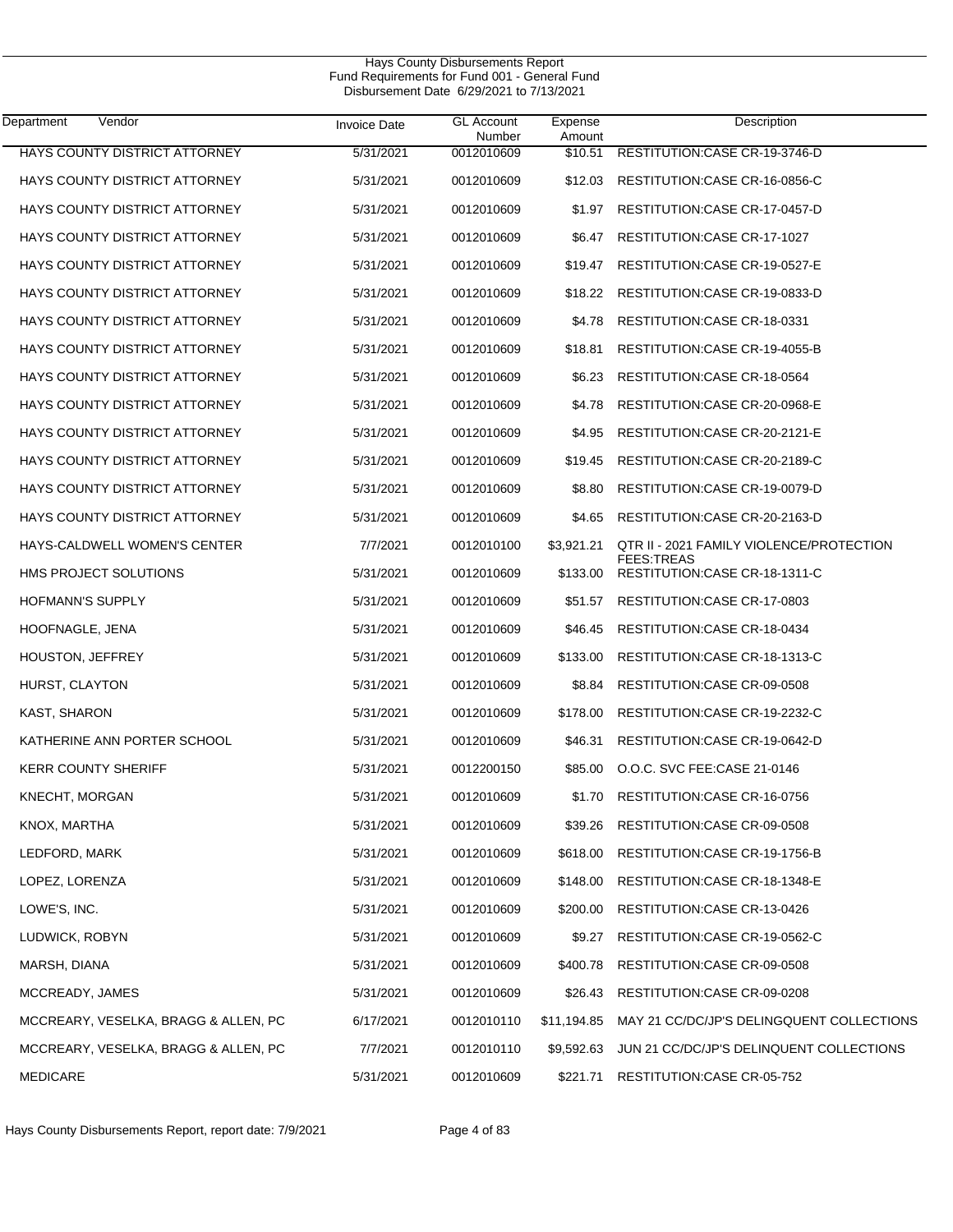| Department<br>Vendor                               | <b>Invoice Date</b> | <b>GL Account</b><br>Number | Expense<br>Amount | Description                                |
|----------------------------------------------------|---------------------|-----------------------------|-------------------|--------------------------------------------|
| <b>MORRIS COUNTY SHERIFF</b>                       | 5/31/2021           | 0012200150                  | \$100.00          | O.O.C. SVC FEE:CASE 20-2816                |
| MURAS, ED & HELEN                                  | 6/29/2021           | 0012010625                  | \$1,500.00        | RENT DURING APPEAL CASE F21016J5           |
| OFFICE OF THE ATTORNEY GENERAL OF TEXAS            | 7/7/2021            | 0012200110                  | \$123.76          | QTR II - 2021 RESTITUTION INSTALLMENT FEES |
| OLIVO, VANESSA                                     | 5/31/2021           | 0012010609                  | \$249.20          | RESTITUTION: CASE CR-18-0248-D             |
| OLVERA, JR., DOMINGO                               | 5/31/2021           | 0012010609                  | \$121.06          | RESTITUTION: CASE CR-17-0247               |
| OMNIBASE SERVICES OF TEXAS, LP                     | 7/7/2021            | 0012010120                  |                   | \$1,777.52 QTR II - 2021 FEES:TREAS        |
| PARISI, JULIAN                                     | 5/31/2021           | 0012010609                  | \$72.28           | RESTITUTION: CASE CR-16-0756               |
| PATEL, KAUSHALBHAI                                 | 5/31/2021           | 0012010609                  | \$249.03          | RESTITUTION: CASE CR-19-2821-A             |
| PEDERNALES ELECTRIC COOPERATIVE, INC.              | 6/25/2021           | 0011200001                  | \$210.55          | ELEC SVC:119306                            |
| PETERSON, JAYME                                    | 5/31/2021           | 0012010609                  | \$28.70           | RESTITUTION: CASE CR-18-1019-D             |
| POWER HAUS EQUIPMENT                               | 5/31/2021           | 0012010609                  | \$43.17           | RESTITUTION: CASE CR-17-0803               |
| REYNA MARTINEZ, ARTURO                             | 5/31/2021           | 0012010609                  |                   | \$1.12 RESTITUTION: CASE CR-13-0828        |
| ROACH, JACKIE                                      | 5/31/2021           | 0012010609                  | \$260.88          | RESTITUTION: CASE CR-10-1056               |
| ROONEY, KATELYN                                    | 5/31/2021           | 0012010609                  | \$44.14           | RESTITUTION: CASE CR-15-0624               |
| SAN MARCOS POLICE DEPARTMENT                       | 5/31/2021           | 0012010609                  | \$25.18           | RESTITUTION: CASE CR-19-0659               |
| SANDOVAL, VICTORIA                                 | 5/31/2021           | 0012010609                  | \$45.86           | RESTITUTION: CASE CR-16-0281-B             |
| SAUCEDO, STEPHANIE                                 | 5/31/2021           | 0012010609                  | \$9.69            | RESTITUTION: CASE CR-17-0247               |
| <b>SERNA'S TRUCKING</b>                            | 5/31/2021           | 0012010609                  | \$996.00          | RESTITUTION: CASE CR-15-0461               |
| SHADOW CREEK COMMUNITY, INC.                       | 7/2/2021            | 0012010125                  | \$5,633.38        | JUDGEMENT COLLECTION FOR CAUSE 20-0638     |
| SHADOW CREEK COMMUNITY, INC.                       | 7/2/2021            | 0012010125                  | \$3,492.60        | JUDGEMENT COLLECTION FOR CAUSE 20-1537     |
| SHADOW CREEK COMMUNITY, INC.                       | 7/2/2021            | 0012010125                  | \$8,214.28        | JUDGEMENT COLLECTION FOR CAUSE 20-0399     |
| SICKMILLER, MIKE                                   | 5/31/2021           | 0012010609                  | \$3,878.46        | RESTITUTION: CASE CR-18-0806-D             |
| SMITH, SHIRLEY                                     | 5/31/2021           | 0012010609                  | \$5.53            | RESTITUTION:CASE CR-09-0508                |
| SMITH, CLAY                                        | 5/31/2021           | 0012010609                  | \$498.00          | RESTITUTION: CASE CR-15-0211               |
| <b>STATE FARM INSURANCE</b>                        | 5/31/2021           | 0012010609                  | \$4,653.21        | RESTITUTION: CASE CR-18-0806-D             |
| <b>TEXAN WINDOWS</b>                               | 5/31/2021           | 0012010609                  | \$316.00          | RESTITUTION: CASE CR-19-0812-D             |
| TEXAS COMMISSION ON ENVIRONMENTAL<br>QUALITY       | 6/30/2021           | 0012200140                  | \$760.00          | ONSITE COUNCIL FEE:DEV SVCS                |
| TEXAS COMMISSION ON ENVIRONMENTAL                  | 6/30/2021           | 0012200140                  | \$440.00          | ONSITE COUNCIL FEE:DEV SVCS                |
| QUALITY<br>TEXAS COMMISSION ON ENVIRONMENTAL       | 6/30/2021           | 0012200140                  | \$480.00          | ONSITE COUNCIL FEE:DEV SVCS                |
| QUALITY<br>TEXAS DEPARTMENT OF HEALTH DSHS-VS-CAR  | 5/31/2021           | 0012200155                  | \$15.00           | C.A.R. FUND:CASE 21-1116                   |
| (MC1966)<br>TEXAS DEPARTMENT OF HEALTH DSHS-VS-CAR | 5/31/2021           | 0012200155                  | \$15.00           | C.A.R. FUND:CASE 21-1208                   |
| (MC1966)                                           |                     |                             |                   |                                            |
| TEXAS DEPARTMENT OF HEALTH DSHS-VS-CAR<br>(MC1966) | 5/31/2021           | 0012200155                  | \$15.00           | C.A.R. FUND:CASE 21-1293                   |
| TEXAS DEPARTMENT OF HEALTH DSHS-VS-CAR<br>(MC1966) | 5/31/2021           | 0012200155                  |                   | \$15.00 C.A.R. FUND:CASE 21-1271           |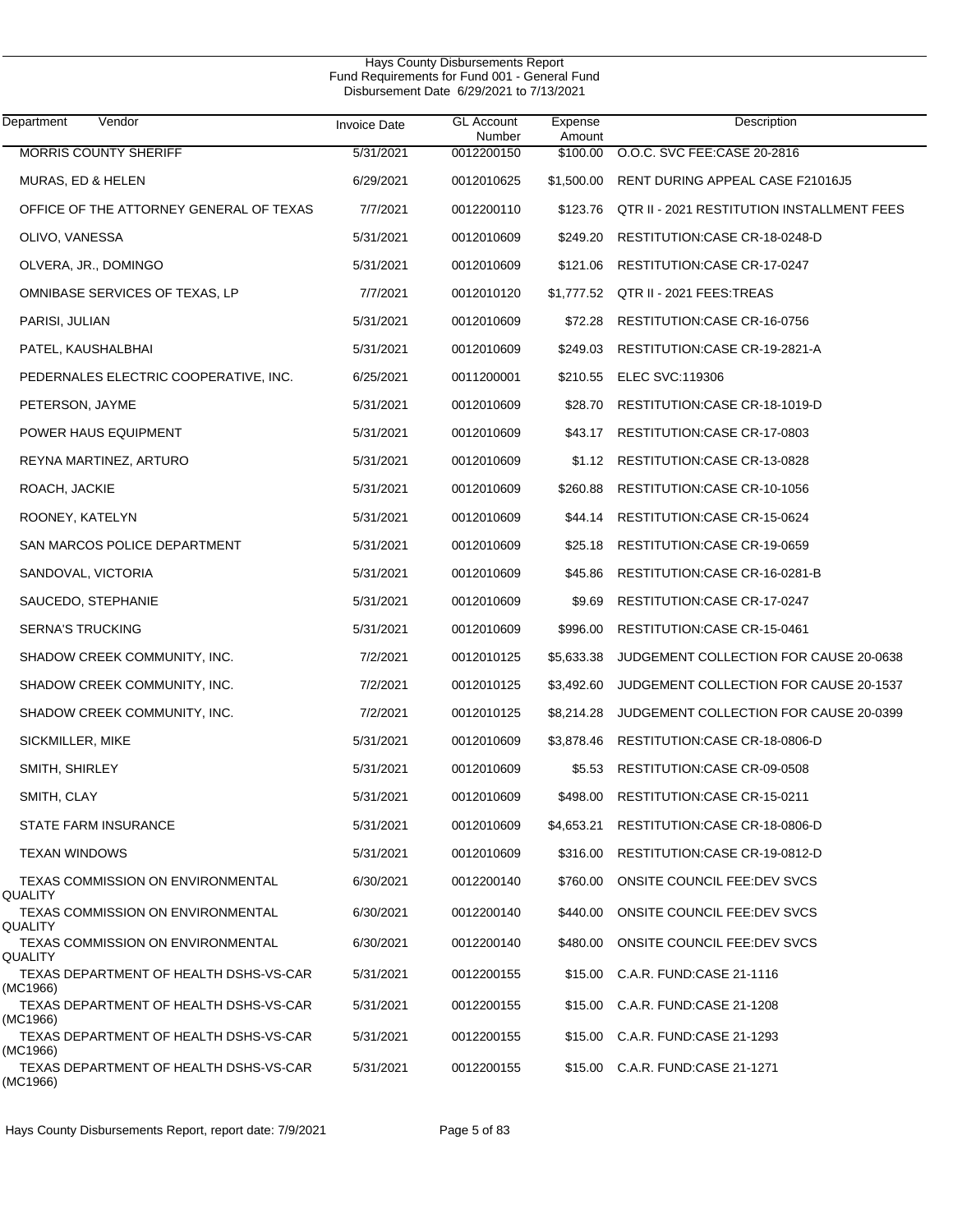| Department<br>Vendor                                   | <b>Invoice Date</b> | <b>GL Account</b><br>Number | Expense<br>Amount | Description                                                |
|--------------------------------------------------------|---------------------|-----------------------------|-------------------|------------------------------------------------------------|
| TEXAS DEPARTMENT OF HEALTH DSHS-VS-CAR<br>(MC1966)     | 5/31/2021           | 0012200155                  | \$15.00           | C.A.R. FUND:CASE 21-1260                                   |
| TEXAS DEPARTMENT OF HEALTH DSHS-VS-CAR<br>(MC1966)     | 5/31/2021           | 0012200155                  | \$15.00           | C.A.R. FUND:CASE 21-1175                                   |
| TEXAS DEPARTMENT OF HEALTH DSHS-VS-CAR<br>(MC1966)     | 5/31/2021           | 0012200155                  | \$15.00           | C.A.R. FUND:CASE 21-1283                                   |
| TEXAS DEPARTMENT OF HEALTH DSHS-VS-CAR<br>(MC1966)     | 5/31/2021           | 0012200155                  | \$15.00           | C.A.R. FUND CASE 21-1133                                   |
| TEXAS DEPARTMENT OF HEALTH DSHS-VS-CAR<br>(MC1966)     | 5/31/2021           | 0012200155                  | \$15.00           | C.A.R. FUND:CASE 21-1193                                   |
| TEXAS DEPARTMENT OF HEALTH DSHS-VS-CAR<br>(MC1966)     | 5/31/2021           | 0012200155                  | \$15.00           | C.A.R. FUND:CASE 21-1162                                   |
| TEXAS DEPARTMENT OF HEALTH DSHS-VS-CAR<br>(MC1966)     | 5/31/2021           | 0012200155                  | \$15.00           | C.A.R. FUND: CASE 21-1213                                  |
| TEXAS DEPARTMENT OF PUBLIC SAFETY                      | 6/29/2021           | 0012010607                  | \$60.00           | RESTITUTION: CASE 19-0625-CR-3                             |
| TEXAS DEPARTMENT OF PUBLIC SAFETY                      | 5/31/2021           | 0012010609                  | \$1.90            | RESTITUTION: CASE CR-20-0148-A                             |
| <b>TEXAS HEALTH &amp; HUMAN SERVICES</b><br>COMMISSION | 5/31/2021           | 0012010609                  | \$420.00          | RESTITUTION: CASE CR-17-0624                               |
| TEXAS HEALTH & HUMAN SERVICES<br><b>COMMISSION</b>     | 5/31/2021           | 0012010609                  | \$550.00          | RESTITUTION:CASE CR-15-0246                                |
| <b>TEXAS MUNICIPAL LEAGUE - IRP</b>                    | 5/31/2021           | 0012010609                  | \$121.19          | RESTITUTION: CASE CR-17-0332                               |
| <b>TEXAS PARKS &amp; WILDLIFE</b>                      | 7/7/2021            | 0012200130                  | \$65.45           | JUN 21 TPW FINES: TREAS                                    |
| <b>TEXAS PARKS &amp; WILDLIFE</b>                      | 6/17/2021           | 0012200130                  | \$1,904.85        | MAY 21 TPW FINES: TREAS                                    |
| <b>TEXAS STATE UNIVERSITY</b>                          | 5/31/2021           | 0012010609                  | \$73.00           | RESTITUTION:CASE CR-20-2328-A                              |
| THE DEPT OF HEALTH AND HUMAN SERVICES                  | 5/31/2021           | 0012010609                  | \$1,200.00        | RESTITUTION: CASE CR-16-1141                               |
| TML INTERGOVERNMENTAL RISK POOL                        | 5/31/2021           | 0012010609                  | \$61.04           | RESTITUTION: CASE CR-18-0466-C                             |
| TRAVIS COUNTY CONSTABLE, PCT. 5                        | 5/31/2021           | 0012200150                  | \$80.00           | O.O.C. SVC FEE:CASE 20-2615                                |
| TRAVIS COUNTY CONSTABLE, PCT. 5                        | 5/31/2021           | 0012200150                  | \$75.00           | O.O.C. SVC FEE:CASE 14-2327                                |
| TRAVIS COUNTY CONSTABLE, PCT. 5                        | 5/31/2021           | 0012200150                  | \$160.00          | O.O.C. SVC FEE:CASE 21-0146                                |
| <b>WEBKING, CATHERINE</b>                              | 5/31/2021           | 0012010609                  | \$776.00          | RESTITUTION:CASE CR-19-2205-C                              |
| Total -                                                |                     |                             | \$76,692.56       |                                                            |
| 000 - Non-Departmental                                 |                     |                             |                   |                                                            |
| <b>AT&amp;T MOBILITY</b>                               | 5/19/2021           | 001000004630                | $(\$242.50)$      | <b>CREDIT FOR PHONES</b>                                   |
| <b>CARD SERVICE CENTER</b>                             | 10/7/2019           | 001000004630                | (\$168.35)        | RETURNED:287284529565X05272021<br><b>RETURN PENS: SHER</b> |
| Total 000 - Non-Departmental                           |                     |                             | $($ \$410.85)     |                                                            |
| 600 - County Judge                                     |                     |                             |                   |                                                            |
| <b>XEROX CORPORATION</b>                               | 6/1/2021            | 001600005473                | \$10.00           | JUN 21 COPIER PRINT SVC COMPONENT<br>FEE: MX4499151        |
| <b>XEROX CORPORATION</b>                               | 6/1/2021            | 001600005473                | \$3.01            | MX4499151 COPIER/ADD'L IMAGES:CO JUDGE                     |
| <b>XEROX CORPORATION</b>                               | 6/1/2021            | 001600005473                | \$187.34          | MX4499151 COPIER/ADD'L IMAGES:CO JUDGE                     |
| Total 600 - County Judge                               |                     |                             | \$200.35          |                                                            |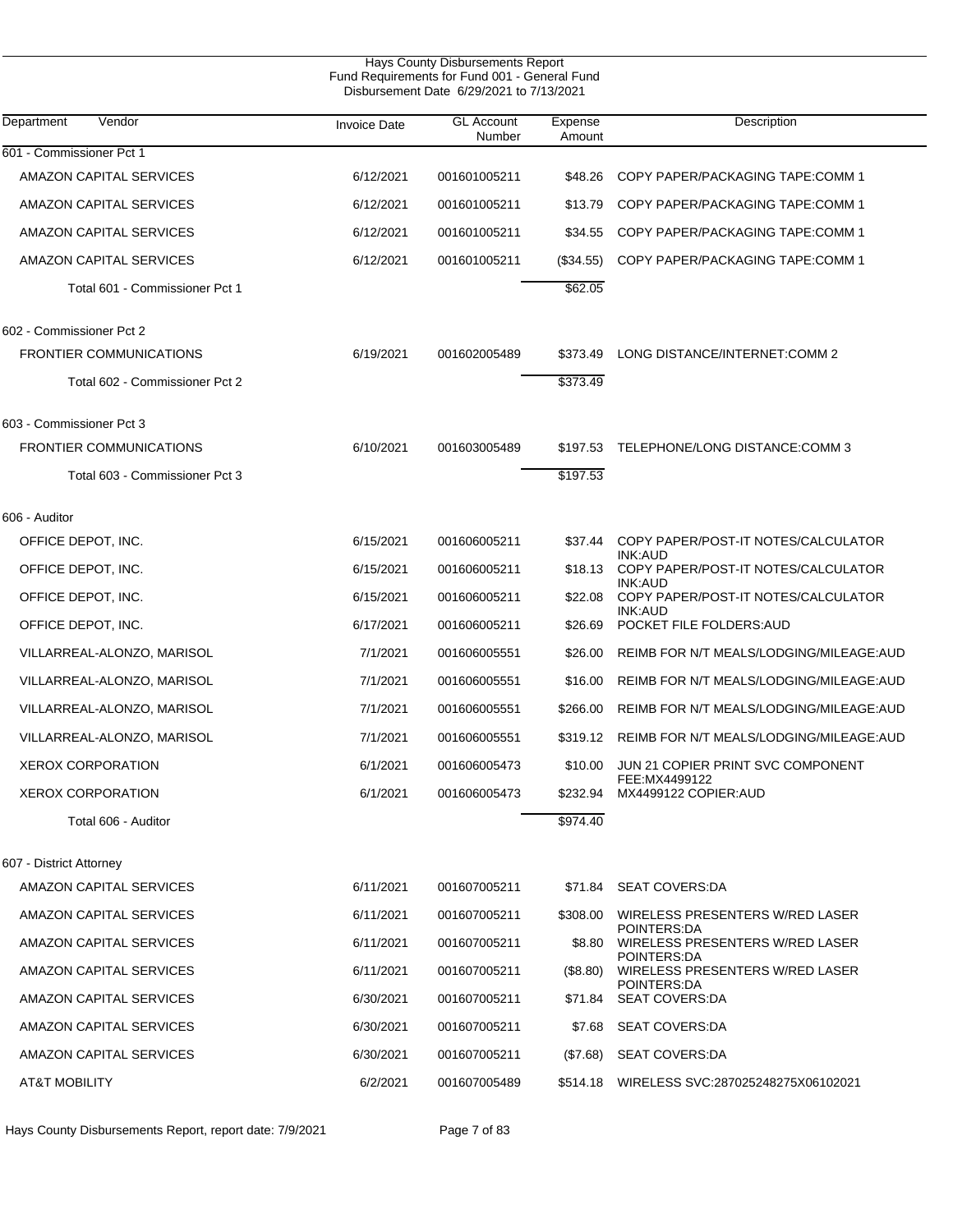| Department<br>Vendor                                        | <b>Invoice Date</b> | <b>GL Account</b><br>Number | Expense<br>Amount | Description                                      |
|-------------------------------------------------------------|---------------------|-----------------------------|-------------------|--------------------------------------------------|
| <b>AT&amp;T MOBILITY</b>                                    | 5/2/2021            | 001607005489                | \$514.18          | WIRELESS SVC:287025248275X05102021               |
| <b>AT&amp;T MOBILITY</b>                                    | 6/19/2021           | 001607005489                | \$184.82          | WIRELESS SVC:287284529565X06272021               |
| <b>CAPITAL ONE</b>                                          | 6/24/2021           | 001607005305                | \$301.04          | 8X10 PRINTS:DA                                   |
| <b>CAPITAL ONE</b>                                          | 6/25/2021           | 001607005305                | \$14.20           | 8X10 PHOTOS:DA                                   |
| <b>CARD SERVICE CENTER</b>                                  | 6/21/2021           | 001607005302                | \$73.00           | STATE BAR DUES: SEAN SZLACHTOWSKI                |
| CASTILLEJA, RUBY                                            | 6/17/2021           | 001607005445                | \$106.00          | REPORTER'S RECORD:CR210871AHC                    |
| DELL MARKETING, L.P.                                        | 6/23/2021           | 001607005712400             | \$4,241.28        | OPTIPLEX 7090 COMPUTERS:DA                       |
| <b>FUELMAN</b>                                              | 6/28/2021           | 001607005271                |                   | \$543.45 FUEL:DA                                 |
| HAYS COUNTY TAX ASSESSOR COLLECTOR                          | 5/31/2021           | 001607005413                | \$7.50            | STATE INSPECTION FEE:DA                          |
| HAYS COUNTY TAX ASSESSOR COLLECTOR                          | 5/31/2021           | 001607005413                | \$7.50            | STATE INSPECTION FEE:DA                          |
| HAYS COUNTY TAX ASSESSOR COLLECTOR                          | 6/30/2021           | 001607005413                | \$7.50            | STATE INSPECTION FEE:DA                          |
| NOTARY PUBLIC UNDERWRITERS AGENCY OF                        | 6/29/2021           | 001607005302                | \$105.00          | NOTARY PKG: JACKIE LOPEZ                         |
| TEXAS<br>NOTARY PUBLIC UNDERWRITERS AGENCY OF<br>TEXAS      | 6/29/2021           | 001607005302                | \$7.00            | NOTARY PKG: JACKIE LOPEZ                         |
| NOTARY PUBLIC UNDERWRITERS AGENCY OF                        | 6/29/2021           | 001607005302                | \$105.00          | NOTARY PKG: MAUREEN HERRERA                      |
| TEXAS<br>NOTARY PUBLIC UNDERWRITERS AGENCY OF<br>TEXAS      | 6/29/2021           | 001607005302                | \$7.00            | NOTARY PKG: MAUREEN HERRERA                      |
| OFFICE DEPOT, INC.                                          | 6/9/2021            | 001607005202                | \$77.99           | <b>FLASH DRIVES:DA</b>                           |
| OFFICE DEPOT, INC.                                          | 6/14/2021           | 001607005211                | \$51.03           | DUCT TAPE/LETTER/NUMBER DIVIDERS:DA              |
| OFFICE DEPOT, INC.                                          | 6/8/2021            | 001607005202                | \$124.95          | DVD DISCS:DA                                     |
| OFFICE DEPOT, INC.                                          | 6/9/2021            | 001607005211                | \$41.97           | WALL SIGNS: WILLIAM LAWRENCE/VICTORIA            |
| OFFICE DEPOT, INC.                                          | 6/9/2021            | 001607005202                | \$39.98           | GOMEZ/CRISTINA KEARBEY<br><b>FLASH DRIVES:DA</b> |
| OFFICE DEPOT, INC.                                          | 6/8/2021            | 001607005211                | \$45.09           | DVD DISCS/RUBBERBANDS/SHARPIE MARKERS:DA         |
| OFFICE DEPOT, INC.                                          | 6/8/2021            | 001607005202                | \$97.38           | DVD DISCS/RUBBERBANDS/SHARPIE MARKERS:DA         |
| OFFICE DEPOT, INC.                                          | 6/15/2021           | 001607005461                | \$54.00           | <b>BUSINESS CARDS: DA STAFF</b>                  |
| OFFICE DEPOT, INC.                                          | 6/15/2021           | 001607005461                |                   | \$54.00 BUSINESS CARDS:DA STAFF                  |
| OFFICE DEPOT, INC.                                          | 6/15/2021           | 001607005461                |                   | \$18.00 BUSINESS CARDS: DA STAFF                 |
| RMA TOLL PROCESSING                                         | 6/20/2021           | 001607005501                |                   | \$3.04 TOLL CHGS:DA                              |
| RMA TOLL PROCESSING                                         | 6/20/2021           | 001607005501                | \$1.00            | <b>TOLL CHGS:DA</b>                              |
| RMA TOLL PROCESSING                                         | 6/6/2021            | 001607005501                | \$0.88            | <b>TOLL CHGS:DA</b>                              |
| RMA TOLL PROCESSING                                         | 6/6/2021            | 001607005501                | \$1.00            | <b>TOLL CHGS:DA</b>                              |
| <b>TEXAS DISTRICT &amp; COUNTY ATTORNEYS</b><br>ASSOCIATION | 7/1/2021            | 001607005302                | \$60.00           | MBR DUES WHITNEY LAUREN HICKS                    |
| <b>TEXAS DISTRICT &amp; COUNTY ATTORNEYS</b><br>ASSOCIATION | 7/1/2021            | 001607005302                | \$60.00           | MBR DUES:FOX WHITWORTH                           |
| <b>TXTAG CSC</b>                                            | 6/15/2021           | 001607005501                | \$14.03           | TOLL CHGS:DA                                     |
| <b>XEROX CORPORATION</b>                                    | 6/1/2021            | 001607005412                | \$6.05            | <b>PRINTER SVC FEE/COPIES: VNB3F12238</b>        |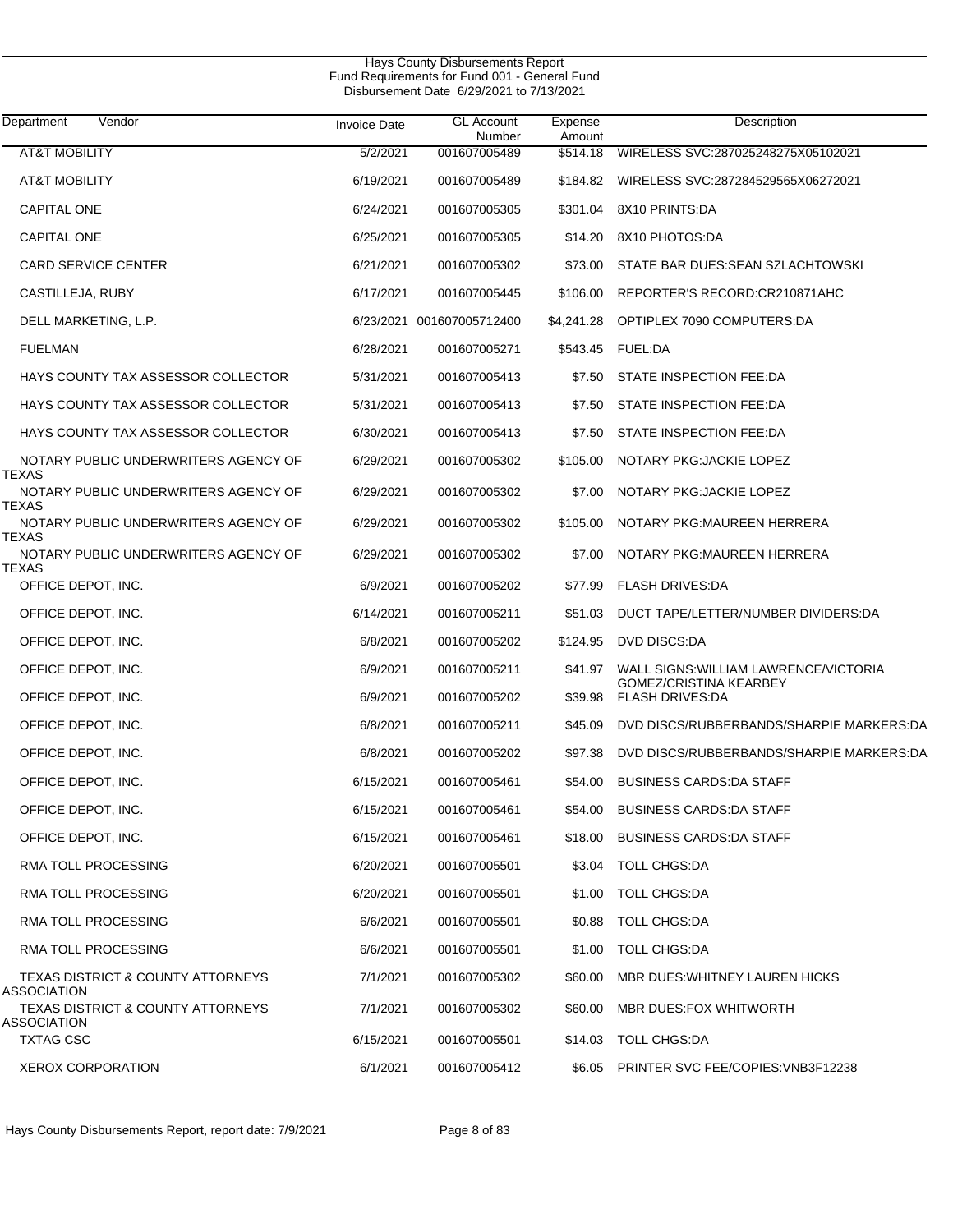| Hays County Disbursements Report<br>Fund Requirements for Fund 001 - General Fund<br>Disbursement Date 6/29/2021 to 7/13/2021 |                     |                             |                   |                                                              |  |  |
|-------------------------------------------------------------------------------------------------------------------------------|---------------------|-----------------------------|-------------------|--------------------------------------------------------------|--|--|
| Vendor<br>Department                                                                                                          | <b>Invoice Date</b> | <b>GL Account</b><br>Number | Expense<br>Amount | Description                                                  |  |  |
| <b>XEROX CORPORATION</b>                                                                                                      | 6/1/2021            | 001607005473                | \$10.00           | JUN 21 COPIER PRINT SVC COMPONENT<br>FEE:EX9667279           |  |  |
| <b>XEROX CORPORATION</b>                                                                                                      | 6/1/2021            | 001607005412                | \$6.05            | PRINTER SVC/SUPPLY FEES:CNB9S13944                           |  |  |
| <b>XEROX CORPORATION</b>                                                                                                      | 6/1/2021            | 001607005412                | \$6.33            | PRINTER SVC/SUPPLY FEES: CNB9S13944                          |  |  |
| <b>XEROX CORPORATION</b>                                                                                                      | 6/1/2021            | 001607005473                | \$305.11          | EX9667279 COPIER:DA                                          |  |  |
| <b>XEROX CORPORATION</b>                                                                                                      | 6/1/2021            | 001607005412                | \$6.05            | PRINTER SVC FEE: CNB9R84728                                  |  |  |
| Total 607 - District Attorney                                                                                                 |                     |                             | \$8,274.26        |                                                              |  |  |
| 608 - District Court                                                                                                          |                     |                             |                   |                                                              |  |  |
| ADOPTION LAW FIRM OF TEXAS, P.C.                                                                                              |                     | 6/1/2021 001608005440474    | \$287.00          | CPS:CAUSE 211053                                             |  |  |
| ADOPTION LAW FIRM OF TEXAS, P.C.                                                                                              |                     | 4/13/2021 001608005440407   | \$444.00          | <b>CPS:CAUSE 200747</b>                                      |  |  |
| ADOPTION LAW FIRM OF TEXAS, P.C.                                                                                              |                     | 4/13/2021 001608005440422   | \$226.00          | CPS:CAUSE 191622                                             |  |  |
| ADOPTION LAW FIRM OF TEXAS, P.C.                                                                                              |                     | 4/13/2021 001608005440474   | \$262.00          | <b>CPS:CAUSE 192766</b>                                      |  |  |
| ANDREADIS, KLEON                                                                                                              |                     | 5/24/2021 001608005440122   | \$360.00          | FEL:CR080333A                                                |  |  |
| ANDREADIS, KLEON                                                                                                              |                     | 5/25/2021 001608005440174   | \$1,000.00        | FEL:CR201295C                                                |  |  |
| <b>BAKER LAW OFFICE</b>                                                                                                       |                     | 5/2/2021 001608005440422    | \$350.00          | CPS:CAUSE 202191                                             |  |  |
| BANKS, JAKOB                                                                                                                  |                     | 5/24/2021 001608005440122   | \$500.00          | FEL:CR194217A                                                |  |  |
| BASS, CARAH-BETH                                                                                                              |                     | 4/30/2021 001608005440428   | \$420.00          | CPS:CAUSE 202392                                             |  |  |
| BASS, CARAH-BETH                                                                                                              |                     | 1/24/2021 001608005440453   | \$230.00          | CPS:CAUSE 202392                                             |  |  |
| <b>BASS, CARAH-BETH</b>                                                                                                       |                     | 4/21/2021 001608005440474   | \$282.00          | CPS:CAUSE 200475                                             |  |  |
| CAMPBELL, ATTORNEY, PHIL                                                                                                      |                     | 4/30/2021 001608005440128   | \$3,000.00        | FEL:CR193540D                                                |  |  |
| CAMPBELL, ATTORNEY, PHIL                                                                                                      |                     | 6/21/2021 001608005440128   | \$750.00          | FEL:CR160069D/CR160272D                                      |  |  |
| CAMPBELL, ATTORNEY, PHIL                                                                                                      |                     | 6/22/2021 001608005440153   | \$1,000.00        | FEL:CR202120E                                                |  |  |
| CANTU, M.D., P.A., ROBERT                                                                                                     | 6/7/2021            | 001608005305                | \$1,200.00        | <b>PSYCH FVAL/REVIEW OF</b>                                  |  |  |
| <b>CARD SERVICE CENTER</b>                                                                                                    | 6/22/2021           | 001608005302                | \$270.00          | RECORDS/REPORT/TRAVEL:CR211008E<br>MBR DUES: SHERRI K. TIBBE |  |  |
| CHRISTINE FERRATO-ATTORNEY AT LAW                                                                                             |                     | 5/10/2021 001608005440174   |                   | \$2,000.00 FEL:CR192034C                                     |  |  |
| CHRISTINE FERRATO-ATTORNEY AT LAW                                                                                             |                     | 5/31/2021 001608005440122   |                   | \$650.00 FEL:CR181278A                                       |  |  |
| CLAUDER, J.                                                                                                                   |                     | 4/23/2021 001608005440128   | \$800.00          | FEL:CR205367D                                                |  |  |
| FABIAN, PSY.D, J.D., ABPP, JOHN                                                                                               |                     | 5/24/2021 001608005304428   | \$1,350.00        | PSYCH EVAL/REPORT:CR202604D                                  |  |  |
| FERRARA, PHD, MATTHEW                                                                                                         |                     | 6/10/2021 001608005304428   | \$650.00          | PSYCH EVAL/REPORT:CR192956D                                  |  |  |
| FERRARA, PHD, MATTHEW                                                                                                         |                     | 6/12/2021 001608005304274   | \$650.00          | PSYCH EVAL/REPORT:CR205154C                                  |  |  |
| FRIEDMAN, IVAN                                                                                                                |                     | 6/14/2021 001608005440153   | \$450.00          | FEL:CR191349E                                                |  |  |
| GARCIA, ROLAND                                                                                                                |                     | 5/21/2021 001608005440122   | \$270.00          | FEL:CR203866E                                                |  |  |
| HANNA, KEVIN                                                                                                                  |                     | 5/19/2021 001608005440122   | \$1,200.00        | FEL:CR170052A/CR205029A/PREF                                 |  |  |
| HARDY, JOHN                                                                                                                   |                     | 6/17/2021 001608005440428   | \$160.00          | CR205030A/PREF CR205032A<br>CPS:CAUSE 200969                 |  |  |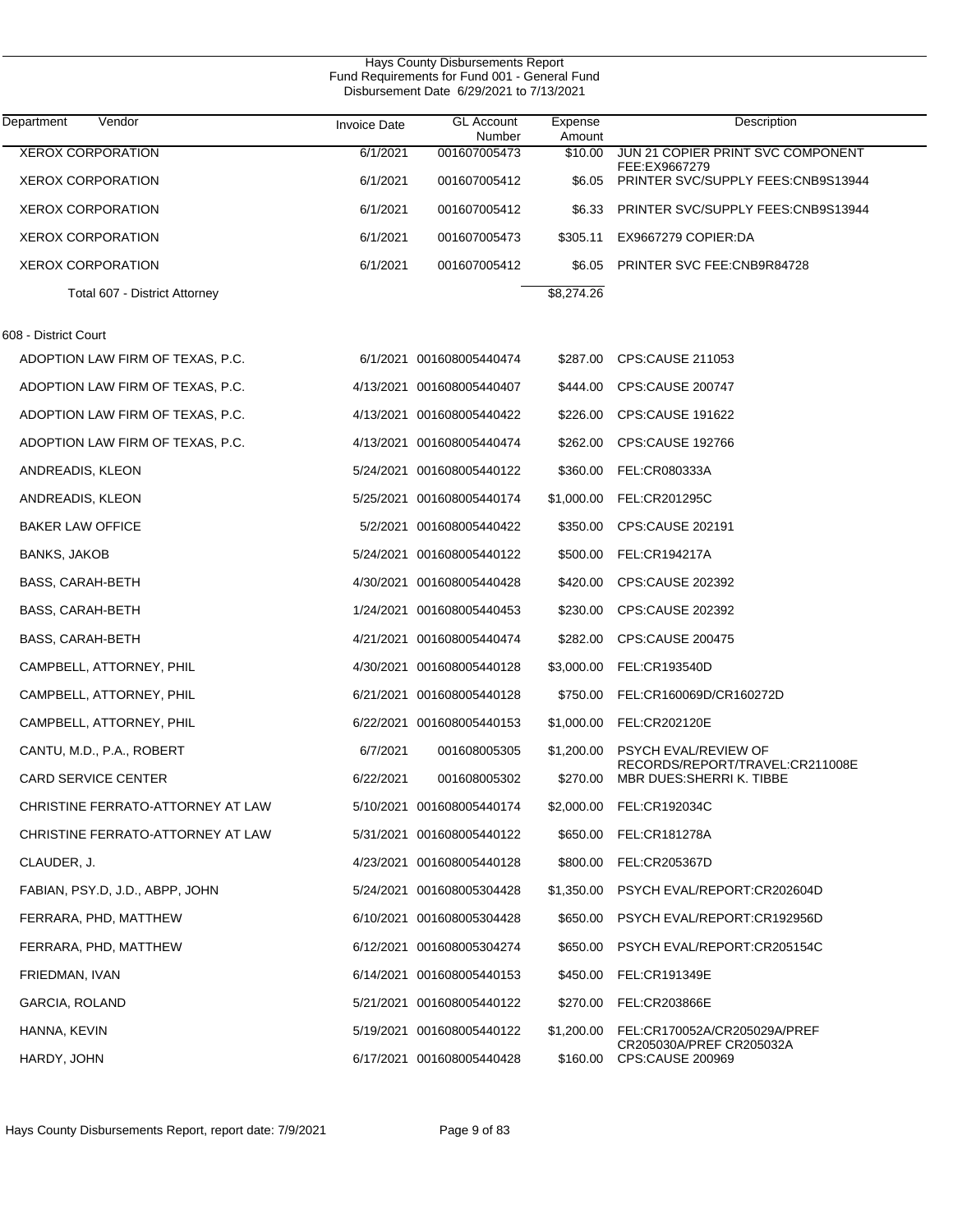| Department<br>Vendor         | <b>Invoice Date</b> | <b>GL Account</b><br>Number | Expense<br>Amount | Description                           |
|------------------------------|---------------------|-----------------------------|-------------------|---------------------------------------|
| HARDY, JOHN                  |                     | 6/17/2021 001608005440474   | \$610.00          | <b>CPS:CAUSE 210229</b>               |
| HARDY, JOHN                  |                     | 6/17/2021 001608005440474   | \$458.00          | CPS:CAUSE 200182                      |
| HARDY, JOHN                  |                     | 6/17/2021 001608005440453   | \$216.00          | <b>CPS:CAUSE 191822</b>               |
| HARDY, JOHN                  |                     | 6/17/2021 001608005440453   | \$348.00          | CPS:CAUSE 210589                      |
| HARDY, JOHN                  |                     | 6/17/2021 001608005440428   | \$52.00           | CPS:CAUSE 210366                      |
| HARDY, JOHN                  |                     | 6/17/2021 001608005440407   | \$410.00          | CPS:CAUSE 210150                      |
| HARDY, JOHN                  |                     | 6/17/2021 001608005440422   | \$238.00          | <b>CPS:CAUSE 192857</b>               |
| HARDY, JOHN                  |                     | 6/17/2021 001608005440407   | \$262.00          | <b>CPS:CAUSE 181885</b>               |
| HARDY, JOHN                  |                     | 6/17/2021 001608005440407   | \$416.00          | <b>CPS:CAUSE 210272</b>               |
| JANSSEN, MARK                |                     | 6/9/2021 001608005440453    | \$793.00          | CPS:CAUSE 180751                      |
| JANSSEN, MARK                |                     | 5/21/2021 001608005440107   | \$500.00          | FEL:CR190281B                         |
| JANUARY, STACY               |                     | 6/22/2021 001608005440407   | \$1,094.00        | CPS:CAUSE 180751                      |
| JANUARY, STACY               |                     | 6/12/2021 001608005440407   | \$410.00          | <b>CPS:CAUSE 201267</b>               |
| JANUARY, STACY               |                     | 6/16/2021 001608005440422   | \$522.00          | <b>CPS:CAUSE 202642</b>               |
| JANUARY, STACY               |                     | 6/16/2021 001608005440474   | \$480.00          | <b>CPS:CAUSE 202642</b>               |
| JANUARY, STACY               |                     | 6/16/2021 001608005440428   | \$254.00          | <b>CPS:CAUSE 202642</b>               |
| JANUARY, STACY               |                     | 6/16/2021 001608005440428   | \$438.00          | <b>CPS:CAUSE 180751</b>               |
| JANUARY, STACY               |                     | 6/12/2021 001608005440474   | \$1,299.00        | CPS:CAUSE 201267                      |
| JOHN H. GILLIAM LAW OFFICE   | 5/11/2021           | 001608005305                | \$1,835.36        | INVESTIGATIVE SVCS:171029             |
| JONES, RICHARD               |                     | 6/7/2021 001608005440153    | \$1,000.00        | FEL:CR194605E                         |
| JONES, RICHARD               |                     | 6/22/2021 001608005440174   | \$1,000.00        | FEL:CR181105C                         |
| <b>JONES, RICHARD</b>        |                     | 6/7/2021 001608005440174    | \$1,000.00        | FEL:CR202637C                         |
| JR LEGAL PLLC                |                     | 5/12/2021 001608005440122   | \$825.00          | FEL:CR160051A/CR150111A               |
| KATZ, AMANDA                 | 6/4/2021            | 001608005305                | \$100.00          | INTERPRETING SVCS:DIST CT             |
| KEBHAA PI LLC                | 6/28/2021           | 001608005305                | \$180.00          | INTERPRETING SVCS:CR193612B/CR204919B |
| KEBHAA PI LLC                |                     | 6/28/2021 001608005304207   | \$180.00          | INTERPRETING SVCS:CR193612B/CR204919B |
| KEBHAA PI LLC                | 6/6/2021            | 001608005305                | \$180.00          | <b>MAGISTRATION:DIST CT</b>           |
| KEBHAA PI LLC                | 6/19/2021           | 001608005305                | \$180.00          | <b>MAGISTRATION:DIST CT</b>           |
| KEBHAA PI LLC                | 6/11/2021           | 001608005305                | \$180.00          | <b>MAGISTRATION:DIST CT</b>           |
| KEBHAA PI LLC                |                     | 6/7/2021 001608005304022    | \$540.00          | INTERPRETING SVCS:CR203214A/CR190407C |
| KEBHAA PI LLC                |                     | 6/15/2021 001608005304022   | \$540.00          | INTERPRETING SVCS:CR194048B/CR1180557 |
| KEBHAA PI LLC                | 6/5/2021            | 001608005305                | \$180.00          | <b>MAGISTRATION:DIST CT</b>           |
| KEBHAA PI LLC                | 6/20/2021           | 001608005305                | \$180.00          | <b>MAGISTRATION:DIST CT</b>           |
| LAW OFFICE OF ADAM D. ROWINS |                     | 1/1/2021 001608005440422    | \$1,088.00        | <b>CPS:CAUSE 182063</b>               |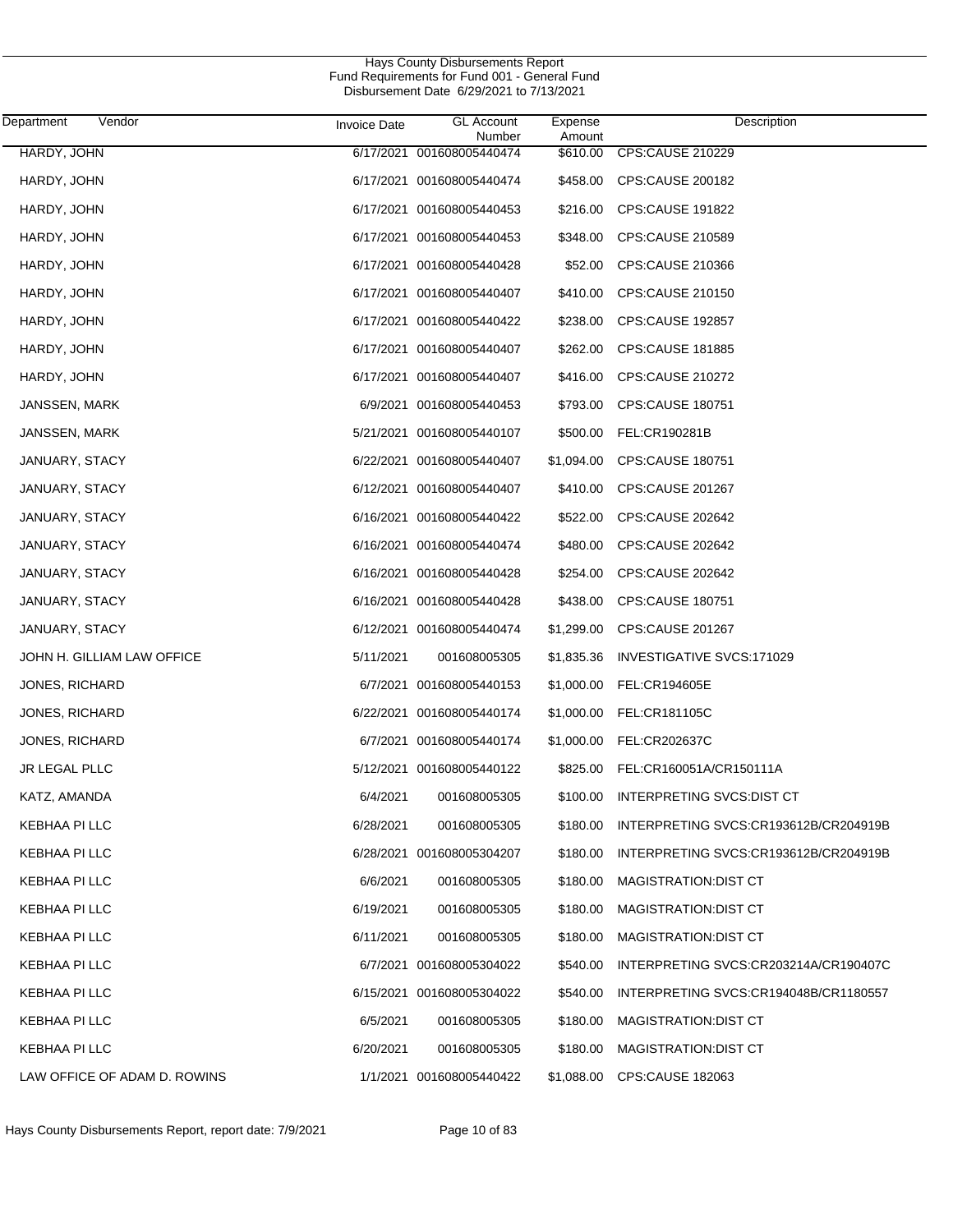| Department           | Vendor                                  | <b>Invoice Date</b> | <b>GL Account</b><br>Number | Expense<br>Amount | Description                                     |
|----------------------|-----------------------------------------|---------------------|-----------------------------|-------------------|-------------------------------------------------|
|                      | LAW OFFICE OF ADAM D. ROWINS            |                     | 4/1/2021 001608005440453    | \$342.00          | <b>CPS:CAUSE 200681</b>                         |
|                      | LAW OFFICE OF CASE J. DARWIN, INC.      |                     | 6/3/2021 001608005440128    | \$1,800.00        | FEL:CR193542D/CR190635D                         |
|                      | LAW OFFICE OF CASE J. DARWIN, INC.      |                     | 6/3/2021 001608005440153    | \$850.00          | FEL:CR204901E                                   |
|                      | LAW OFFICE OF CASE J. DARWIN, INC.      |                     | 6/10/2021 001608005440122   | \$1,109.00        | FEL:CR201825A                                   |
|                      | LAW OFFICE OF CASE J. DARWIN, INC.      |                     | 5/24/2021 001608005440122   | \$1,139.00        | FEL:CR201342A                                   |
|                      | LAW OFFICE OF CASE J. DARWIN, INC.      |                     | 5/22/2021 001608005440107   | \$1,700.00        | FEL:CR190597B                                   |
|                      | LAW OFFICE OF DOUGLAS J. KAPPMEYER      |                     | 6/22/2021 001608005440422   | \$20.00           | CPS:CAUSE 202723                                |
|                      | LAW OFFICE OF JENNIFER BARRY            |                     | 6/21/2021 001608005440153   | \$1,000.00        | <b>FEL:CR202677E</b>                            |
|                      | LAW OFFICE OF PAUL M. EVANS             |                     | 6/8/2021 001608005440153    | \$1,000.00        | <b>FEL:CR211477E</b>                            |
|                      | LAW OFFICE OF PAUL M. EVANS             |                     | 6/17/2021 001608005440128   | \$2,200.00        | FEL:CR194593D                                   |
|                      | LAW OFFICE OF PAUL M. EVANS             |                     | 6/1/2021 001608005440174    | \$6,680.73        | FEL:CR161118C/CR190510B                         |
|                      | LAW OFFICE OF RICK VESTAL               |                     | 6/23/2021 001608005440153   | \$1,000.00        | FEL:CR201521E                                   |
|                      | LAW OFFICE OF RICK VESTAL               |                     | 6/17/2021 001608005440153   | \$840.00          | FEL:CR211113E                                   |
|                      | LAW OFFICE OF ROBERTO L. RODRIGUEZ      |                     | 5/24/2021 001608005440174   | \$1,000.00        | FEL:CR192797C                                   |
| <b>PLLC</b>          | LAW OFFICES OF MARI GARZA & LYNN PEACH, |                     | 3/26/2021 001608005440428   | \$795.00          | CPS:CAUSE 161320                                |
| LEAL, RAFAEL         |                                         |                     | 5/24/2021 001608005440122   | \$735.00          | FEL:CR202233A                                   |
|                      | LEON TRANSLATIONS, INC.                 | 6/17/2021           | 001608005305                | \$375.00          | INTERPRETING SVCS:CAUSE 201656                  |
| LINDER, SHERI        |                                         |                     | 6/16/2021 001608005304207   | \$92.00           | REPORTER'S RECORD:CR194048B                     |
|                      | LINDI S. ROBERTS & ASSOCIATES           | 6/29/2021           | 001608005305                | \$300.00          | REPORTER'S RECORD:PREF 211825CR2                |
|                      | LINDI S. ROBERTS & ASSOCIATES           |                     | 6/21/2021 001608005304022   | \$300.00          | REPORTER'S RECORD:CR211623A                     |
|                      | LONE STAR INTERPRETING                  |                     | 6/10/2021 001608005304428   | \$720.00          | INTERPRETING SVCS:CR100473D                     |
|                      | LOWER COLORADO RIVER AUTHORITY          | 6/3/2021            | 001608005471                | \$39.90           | MAY 21 RADIO SVC:DIST CT                        |
| MATIAS, EDWIN        |                                         |                     | 5/3/2021 001608005440128    | \$850.00          | FEL:CR202586D                                   |
| <b>MATIAS, EDWIN</b> |                                         |                     | 6/8/2021 001608005440128    | \$3,500.00        | FEL:CR191505D/CR191517D/CR210317D/CR211360<br>D |
| MATIAS, EDWIN        |                                         |                     | 6/15/2021 001608005440153   | \$750.00          | FEL:CR193254E                                   |
|                      | MAURO PSYCHOLOGICAL SERVICES, PLLC      |                     | 6/9/2021 001608005304207    | \$1,250.00        | PSYCH EVAL/INTERVIEW/REPORT:CR181182A           |
| MCCORMACK, CLIFF     |                                         |                     | 6/11/2021 001608005440453   | \$190.00          | CPS:CAUSE 202687                                |
| MCCORMACK, CLIFF     |                                         |                     | 3/28/2021 001608005440474   | \$290.00          | <b>CPS:CAUSE 161600</b>                         |
| MCCORMACK, CLIFF     |                                         |                     | 12/14/2020 001608005440422  | \$202.00          | CPS:CAUSE 200068                                |
| MCCORMACK, CLIFF     |                                         |                     | 4/5/2021 001608005440407    | \$210.00          | CPS:CAUSE 202149                                |
| MCCORMACK, CLIFF     |                                         |                     | 6/11/2021 001608005440428   | \$150.00          | <b>CPS:CAUSE 190915</b>                         |
| MCCORMACK, CLIFF     |                                         |                     | 6/11/2021 001608005440474   | \$210.00          | <b>CPS:CAUSE 191822</b>                         |
| MCCORMACK, CLIFF     |                                         |                     | 6/11/2021 001608005440407   | \$230.00          | CPS:CAUSE 210589                                |
| MCCORMACK, CLIFF     |                                         |                     | 6/11/2021 001608005440422   | \$450.00          | CPS:CAUSE 192974                                |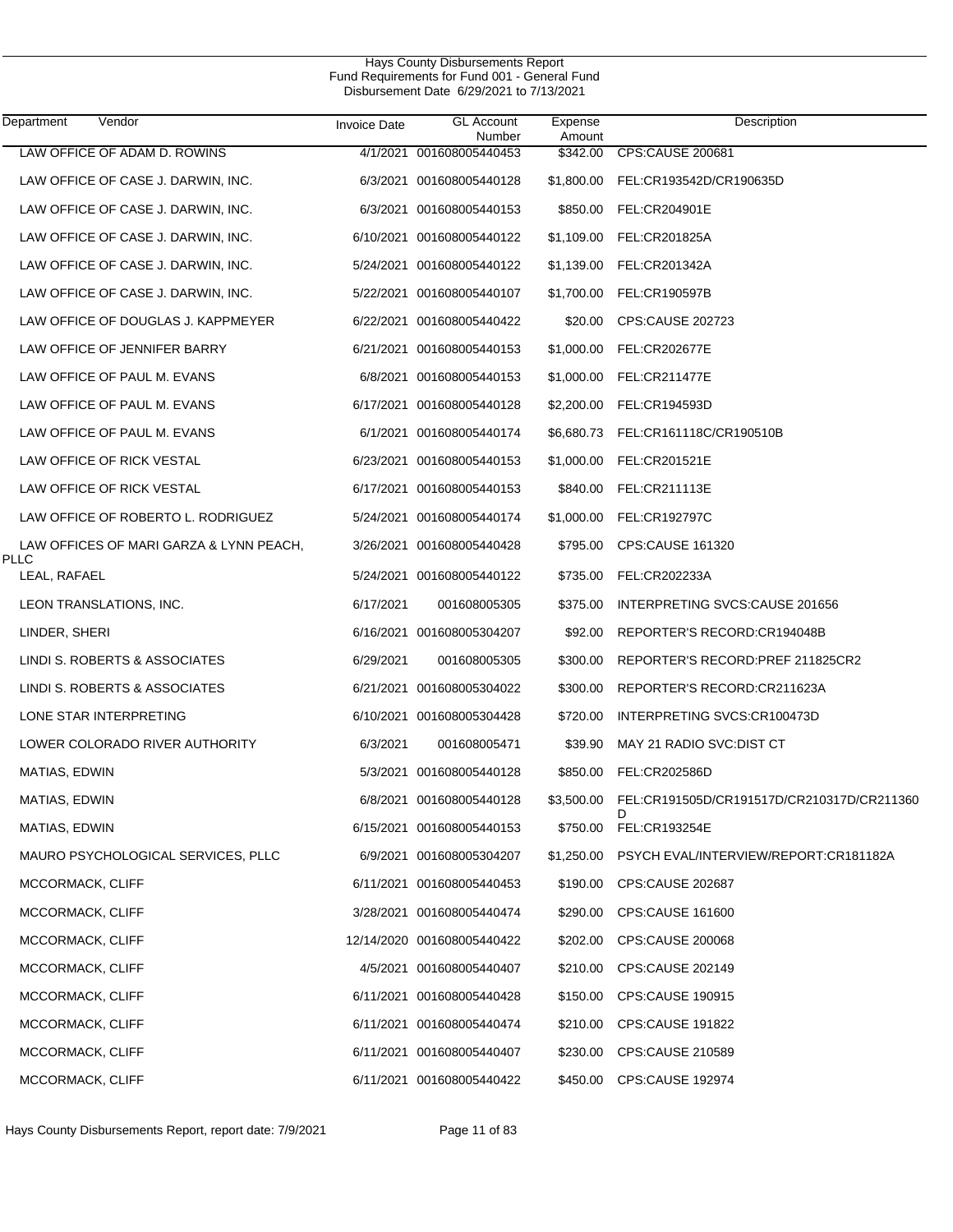| Department<br>Vendor                                 | <b>Invoice Date</b> | <b>GL Account</b><br>Number | Expense<br>Amount | Description                                                     |
|------------------------------------------------------|---------------------|-----------------------------|-------------------|-----------------------------------------------------------------|
| <b>MCCORMACK, CLIFF</b>                              |                     | 6/8/2021 001608005440128    | \$600.00          | FEL:CR180090D                                                   |
| MCFERRIN & ZAYED, PLLC                               |                     | 5/18/2021 001608005440122   | \$965.00          | FEL:CR194569A                                                   |
| MENDOZA LAW OFFICES PLLC                             |                     | 5/11/2021 001608005440174   | \$1,000.00        | FEL:CR203358C                                                   |
| MEREDITH, DAWN                                       |                     | 6/10/2021 001608005440407   | \$622.00          | <b>CPS:CAUSE 200855</b>                                         |
| MEREDITH, DAWN                                       |                     | 2/25/2021 001608005440407   | \$1,026.00        | <b>CPS:CAUSE 191589</b>                                         |
| MOORE, BEN                                           | 6/11/2021           | 001608005302                | \$270.00          | REIMB FOR MBR DUES: DIST CT                                     |
| NICOLE WORSLEY LOVE, ATTORNEY AT LAW,<br><b>PLLC</b> |                     | 4/19/2021 001608005440474   | \$398.00          | CPS:CAUSE 200618                                                |
| OFFICE DEPOT, INC.                                   | 6/8/2021            | 001608005306                | \$18.25           | POST-IT NOTES/PENS/CUPS/COPY                                    |
| OFFICE DEPOT, INC.                                   | 6/8/2021            | 001608005211                | \$31.47           | PAPER/ERASER/BATTERIES:DIST CT<br>POST-IT NOTES/PENS/CUPS/COPY  |
| OFFICE DEPOT, INC.                                   | 6/8/2021            | 001608005211                | \$11.60           | PAPER/ERASER/BATTERIES: DIST CT<br>POST-IT NOTES/PENS/CUPS/COPY |
| OFFICE DEPOT, INC.                                   | 6/8/2021            | 001608005211                | \$63.98           | PAPER/ERASER/BATTERIES:DIST CT<br>POST-IT NOTES/PENS/CUPS/COPY  |
| OFFICE DEPOT, INC.                                   | 6/8/2021            | 001608005211                | \$10.55           | PAPER/ERASER/BATTERIES:DIST CT<br>POST-IT NOTES/PENS/CUPS/COPY  |
| OFFICE DEPOT, INC.                                   | 6/11/2021           | 001608005211                | \$56.94           | PAPER/ERASER/BATTERIES:DIST CT<br>AUDIO JACK ADAPTERS: DIST CT  |
| OFFICE DEPOT, INC.                                   | 6/4/2021            | 001608005211                | \$23.98           | MULTI MEDIA CARD READERS: DIST CT                               |
| OFFICE DEPOT, INC.                                   | 6/11/2021           | 001608005202                | \$24.49           | MISC SUPPLIES: DIST CT                                          |
| OFFICE DEPOT, INC.                                   | 6/11/2021           | 001608005211                | \$39.87           | MISC SUPPLIES: DIST CT                                          |
| OFFICE DEPOT, INC.                                   | 6/11/2021           | 001608005211                | \$30.13           | MISC SUPPLIES: DIST CT                                          |
| OFFICE DEPOT, INC.                                   | 6/11/2021           | 001608005211                | \$5.19            | MISC SUPPLIES: DIST CT                                          |
| PEACH, LYNN                                          |                     | 6/17/2021 001608005440407   | \$1,639.75        | <b>CPS:CAUSE 161643</b>                                         |
| PEACH, LYNN                                          |                     | 6/17/2021 001608005440407   | \$1,900.00        | CPS:CAUSE 132601                                                |
| POMAR, CLAUDIA                                       | 6/16/2021           | 001608005305                | \$332.50          | INTERPRETING SVCS:160582                                        |
| POMAR, CLAUDIA                                       | 6/17/2021           | 001608005304                | \$190.00          | INTERPRETING SVCS:PREF 210286CR3                                |
| POMAR, CLAUDIA                                       |                     | 6/8/2021 001608005304207    | \$190.00          | INTERPRETING SVCS:CR705888B                                     |
| POMAR, CLAUDIA                                       | 6/10/2021           | 001608005305                | \$190.00          | INTERPRETING SVCS:MAGISTRATION DIVISION                         |
| SCHOON LAW FIRM, PC                                  |                     | 6/1/2021 001608005440153    |                   | \$0.55 FEL:PREF-CR211275E                                       |
| SCHOON LAW FIRM, PC                                  |                     | 6/1/2021 001608005440153    |                   | \$99.45 FEL:PREF-CR211275E                                      |
| SEYMOUR, AARON                                       |                     | 5/25/2021 001608005440174   |                   | \$750.00 FEL:CR202127C                                          |
| THE LAW OFFICE OF JESSICA DEVANEY                    |                     | 6/24/2021 001608005440428   |                   | \$474.00 CPS:CAUSE 210009                                       |
| THE LAW OFFICE OF JESSICA DEVANEY                    |                     | 6/4/2021 001608005440407    | \$746.00          | CPS:CAUSE 210366                                                |
| THE LAW OFFICE OF JESSICA DEVANEY                    |                     | 6/24/2021 001608005440428   | \$3,010.00        | <b>CPS:CAUSE 202022</b>                                         |
| THE LAW OFFICE OF MATTHEW VALLEY                     |                     | 6/4/2021 001608005440153    | \$550.00          | FEL:CR200732E                                                   |
| WILHELM & PEPLINSKI, PLLC                            |                     | 6/8/2021 001608005440428    | \$150.00          | CPS:CAUSE 210661                                                |
| WILHELM & PEPLINSKI, PLLC                            |                     | 4/20/2021 001608005440422   | \$190.00          | CPS:CAUSE 201311                                                |
| WILHELM & PEPLINSKI, PLLC                            |                     | 6/8/2021 001608005440474    |                   | \$270.00 CPS:CAUSE 210229                                       |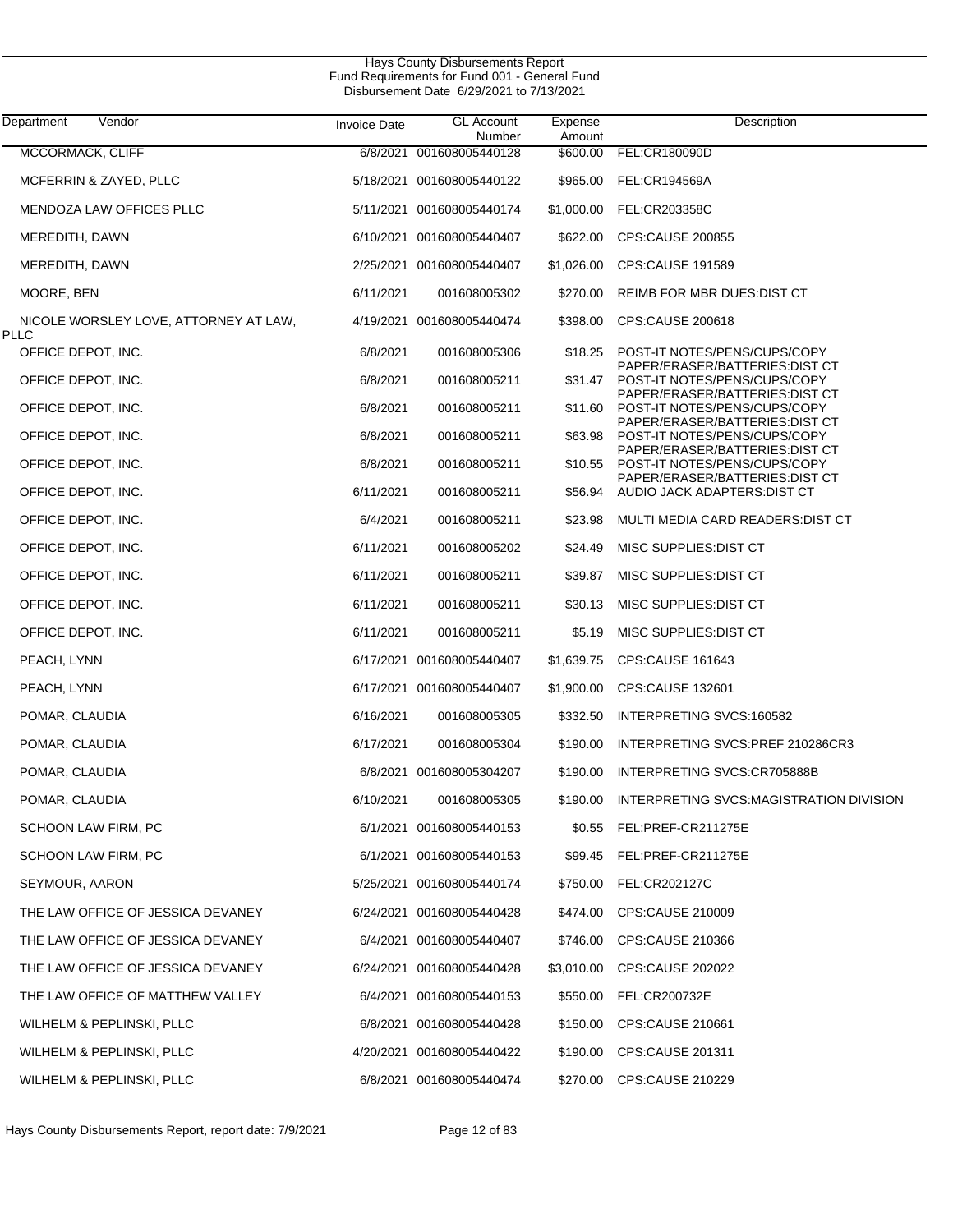| Department<br>Vendor        | <b>Invoice Date</b> | <b>GL Account</b><br>Number | Expense<br>Amount | Description                                 |
|-----------------------------|---------------------|-----------------------------|-------------------|---------------------------------------------|
| WILHELM & PEPLINSKI, PLLC   |                     | 6/8/2021 001608005440474    | \$150.00          | <b>CPS:CAUSE 202392</b>                     |
| WILHELM & PEPLINSKI, PLLC   |                     | 6/8/2021 001608005440453    |                   | \$310.00 CPS:CAUSE 192974                   |
| WILHELM & PEPLINSKI, PLLC   |                     | 6/8/2021 001608005440453    | \$490.00          | CPS:CAUSE 210700                            |
| WILHELM & PEPLINSKI, PLLC   |                     | 6/8/2021 001608005440453    | \$190.00          | CPS:CAUSE 202022                            |
| WILHELM & PEPLINSKI, PLLC   |                     | 6/8/2021 001608005440428    | \$190.00          | <b>CPS:CAUSE 210251</b>                     |
| WILHELM & PEPLINSKI, PLLC   |                     | 6/8/2021 001608005440474    | \$150.00          | CPS:CAUSE 202458                            |
| WILHELM & PEPLINSKI, PLLC   |                     | 6/8/2021 001608005440407    | \$150.00          | CPS:CAUSE 191123                            |
| WILHELM & PEPLINSKI, PLLC   |                     | 6/8/2021 001608005440407    | \$350.00          | CPS:CAUSE 192814                            |
| WILHELM & PEPLINSKI, PLLC   |                     | 6/8/2021 001608005440422    | \$120.00          | CPS:CAUSE 202149                            |
| WILHELM & PEPLINSKI, PLLC   |                     | 6/24/2021 001608005440474   | \$1,200.00        | CPS:CAUSE 200618                            |
| WILHELM & PEPLINSKI, PLLC   |                     | 6/8/2021 001608005440422    | \$150.00          | CPS:CAUSE 200107                            |
| WILHELM & PEPLINSKI, PLLC   |                     | 6/8/2021 001608005440422    | \$150.00          | CPS:CAUSE 202503                            |
| <b>WOLFF, TAMI</b>          |                     | 6/14/2021 001608005304453   | \$275.00          | REPORTER'S RECORD:200445                    |
| YANNEY LAW, PLLC            |                     | 6/23/2021 001608005440153   | \$1,000.00        | FEL:CR204692E                               |
| Total 608 - District Court  |                     |                             | \$89,823.69       |                                             |
| 609 - District Clerk        |                     |                             |                   |                                             |
| ENGINEERING INNOVATION, INC | 6/2/2021            | 001609005211                |                   | \$420.00 PARCELPAK BUNDLES: DIST CLK        |
| ENGINEERING INNOVATION, INC | 6/2/2021            | 001609005211                | \$23.86           | PARCELPAK BUNDLES: DIST CLK                 |
| LASER SERVICE USA, INC.     | 6/23/2021           | 001609005211                | \$198.00          | TONER CARTRIDGES: DIST CLK                  |
| OFFICE DEPOT, INC.          | 6/9/2021            | 001609005211                | \$187.20          | LABELS/COPY PAPER: DIST CLK                 |
| OFFICE DEPOT, INC.          | 6/9/2021            | 001609005211                | \$67.60           | LABELS/COPY PAPER: DIST CLK                 |
| OFFICE DEPOT, INC.          | 6/22/2021           | 001609005211                | \$33.80           | ADDRESS LABELS/ENVELOPES: DIST CLK          |
| OFFICE DEPOT, INC.          | 6/22/2021           | 001609005211                | \$117.68          | ADDRESS LABELS/ENVELOPES: DIST CLK          |
| <b>XEROX CORPORATION</b>    | 6/1/2021            | 001609005473                |                   | \$174.76 MX4499132 COPIER:DIST CLK          |
| <b>XEROX CORPORATION</b>    | 6/1/2021            | 001609005412                | \$6.05            | <b>PRINTER SVC FEE:CNB9R84720</b>           |
| <b>XEROX CORPORATION</b>    | 6/1/2021            | 001609005412                | \$6.05            | PRINTER SVC FEE: CNB9R84730                 |
| <b>XEROX CORPORATION</b>    | 6/1/2021            | 001609005473                | \$10.00           | JUN 21 COPIER PRINT SVC COMPONENT           |
| <b>XEROX CORPORATION</b>    | 6/1/2021            | 001609005412                | \$6.05            | FEE:MX4499132<br>PRINTER SVC FEE:CNB9R84724 |
| <b>XEROX CORPORATION</b>    | 6/1/2021            | 001609005412                | \$6.05            | PRINTER SVC/SUPPLY FEES:CNDY922665          |
| <b>XEROX CORPORATION</b>    | 6/1/2021            | 001609005412                | \$6.34            | PRINTER SVC/SUPPLY FEES:CNDY922665          |
| Total 609 - District Clerk  |                     |                             | \$1,263.44        |                                             |
| 612 - County Courts at Law  |                     |                             |                   |                                             |

AT&T MOBILITY 5/2/2021 001612990975489 \$101.18 WIRELESS SVC:287025248275X05102021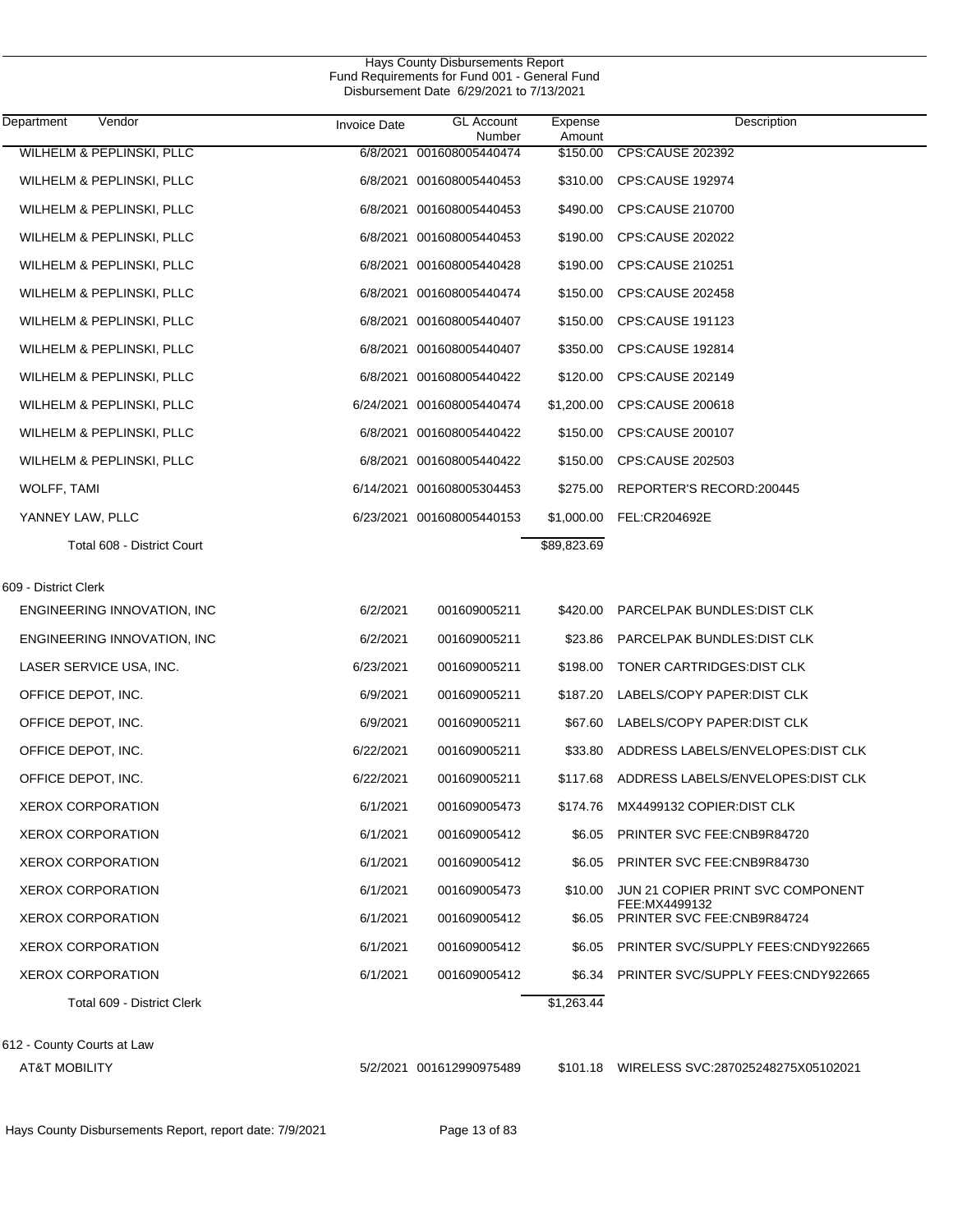$\overline{\phantom{0}}$ 

| Department<br>Vendor               | <b>Invoice Date</b> | <b>GL</b> Account<br>Number | Expense<br>Amount | Description                           |
|------------------------------------|---------------------|-----------------------------|-------------------|---------------------------------------|
| <b>AT&amp;T MOBILITY</b>           |                     | 6/2/2021 001612990975489    | \$101.18          | WIRELESS SVC:287025248275X06102021    |
| CAINE, ROBERT                      |                     | 6/16/2021 001612005440201   | \$500.00          | MIS:CR211225CR1                       |
| CAMPBELL, ATTORNEY, PHIL           |                     | 6/15/2021 001612005440201   | \$500.00          | MIS:202977CR1                         |
| CAMPBELL, ATTORNEY, PHIL           |                     | 6/15/2021 001612005440203   | \$670.00          | MIS:211469CR3/211470CR1/211471CR2     |
| <b>CARD SERVICE CENTER</b>         | 6/22/2021           | 001612005302                | \$295.00          | MBR DUES:ROBERT EARL UPDEGROVE        |
| <b>CARD SERVICE CENTER</b>         | 6/22/2021           | 001612005302                | \$270.00          | MBR DUES: CHRIS JOHNSON               |
| CHRISTINE FERRATO-ATTORNEY AT LAW  |                     | 6/9/2021 001612005440202    | \$500.00          | MIS:200983CR2                         |
| DUDLEY, TODD                       |                     | 6/6/2021 001612005440201    | \$500.00          | MIS:200086CR1                         |
| DUDLEY, TODD                       |                     | 6/4/2021 001612005440301    | \$200.00          | JUV:T.I.Z.                            |
| HAEDGE, ROBERT                     |                     | 3/13/2021 001612005440201   |                   | \$695.00 MIS:191777CR1                |
| HAEDGE, ROBERT                     |                     | 6/14/2021 001612005440201   | \$500.00          | MIS:183177CR                          |
| HAEDGE, ROBERT                     |                     | 6/15/2021 001612005440203   | \$650.00          | MIS:201882CR3                         |
| <b>HERFF JONES</b>                 | 6/11/2021           | 001612005306                |                   | \$345.18 JUDICIAL ROBE:DANIEL O'BRIEN |
| JANSSEN, MARK                      |                     | 6/17/2021 001612005440201   | \$500.00          | MIS:196590CR1                         |
| JANSSEN, MARK                      |                     | 6/10/2021 001612005440202   | \$500.00          | <b>REV-MIS:163540CR</b>               |
| JANSSEN, MARK                      |                     | 6/12/2021 001612005440203   | \$500.00          | MIS:200666CR3                         |
| JANSSEN, MARK                      |                     | 6/10/2021 001612005440202   | \$501.50          | MIS:201006CR2                         |
| JARDEN-HOLTER, BRENDA              |                     | 5/24/2021 001612005440402   | \$3,500.00        | GUARDIANSHIP:M.R.                     |
| JG LAW, PLLC                       |                     | 6/11/2021 001612005440202   | \$570.00          | MIS:201973CR2                         |
| JG LAW, PLLC                       |                     | 6/27/2021 001612005440202   | \$500.00          | MIS:191953CR3                         |
| <b>JONES, RICHARD</b>              |                     | 6/7/2021 001612005440202    | \$500.00          | MIS:202448CR2                         |
| JULIAN RODRIGUEZ, JR. & ASSOC. PC  |                     | 6/10/2021 001612005440202   | \$500.00          | MIS:193072CR2                         |
| <b>KERR COUNTY CLERK</b>           | 6/17/2021           | 001612005493                | \$461.50          | R.K.-MHT21-092                        |
| <b>KERR COUNTY CLERK</b>           | 6/17/2021           | 001612005493                |                   | \$514.00 E.M.-MHT21-087               |
| <b>KERR COUNTY CLERK</b>           | 6/17/2021           | 001612005493                |                   | \$514.00 K.S.-S.-MHT21-098            |
| <b>KERR COUNTY CLERK</b>           | 6/17/2021           | 001612005493                |                   | \$461.50 F.G.-MHT21-091               |
| KIMBROUGH LEGAL, PLLC              |                     | 6/11/2021 001612005440201   |                   | \$700.00 MIS:200565CR1/196066CR1      |
| LAW OFFICE OF CASE J. DARWIN, INC. |                     | 6/9/2021 001612005440202    |                   | \$500.00 MIS:204369CR2                |
| LAW OFFICE OF DAVID GLICKLER       |                     | 6/15/2021 001612005440301   |                   | \$450.00 JUV:J.V.                     |
| LAW OFFICE OF JENNIFER BARRY       |                     | 6/17/2021 001612005440201   |                   | \$700.00 MIS:196457CR1                |
| LAW OFFICE OF MATTHEW R. MALDONADO |                     | 6/17/2021 001612005440201   |                   | \$500.00 MIS:182944CR1                |
| LAW OFFICE OF RICK VESTAL          |                     | 6/17/2021 001612005440201   | \$570.00          | MIS:2030981                           |
| LAW OFFICE OF RICK VESTAL          |                     | 6/17/2021 001612005440201   |                   | \$500.00 MIS:150595CR1                |
| LAW OFFICE OF ROBERTO L. RODRIGUEZ |                     | 6/17/2021 001612005440201   |                   | \$350.00 MIS:191656CR3                |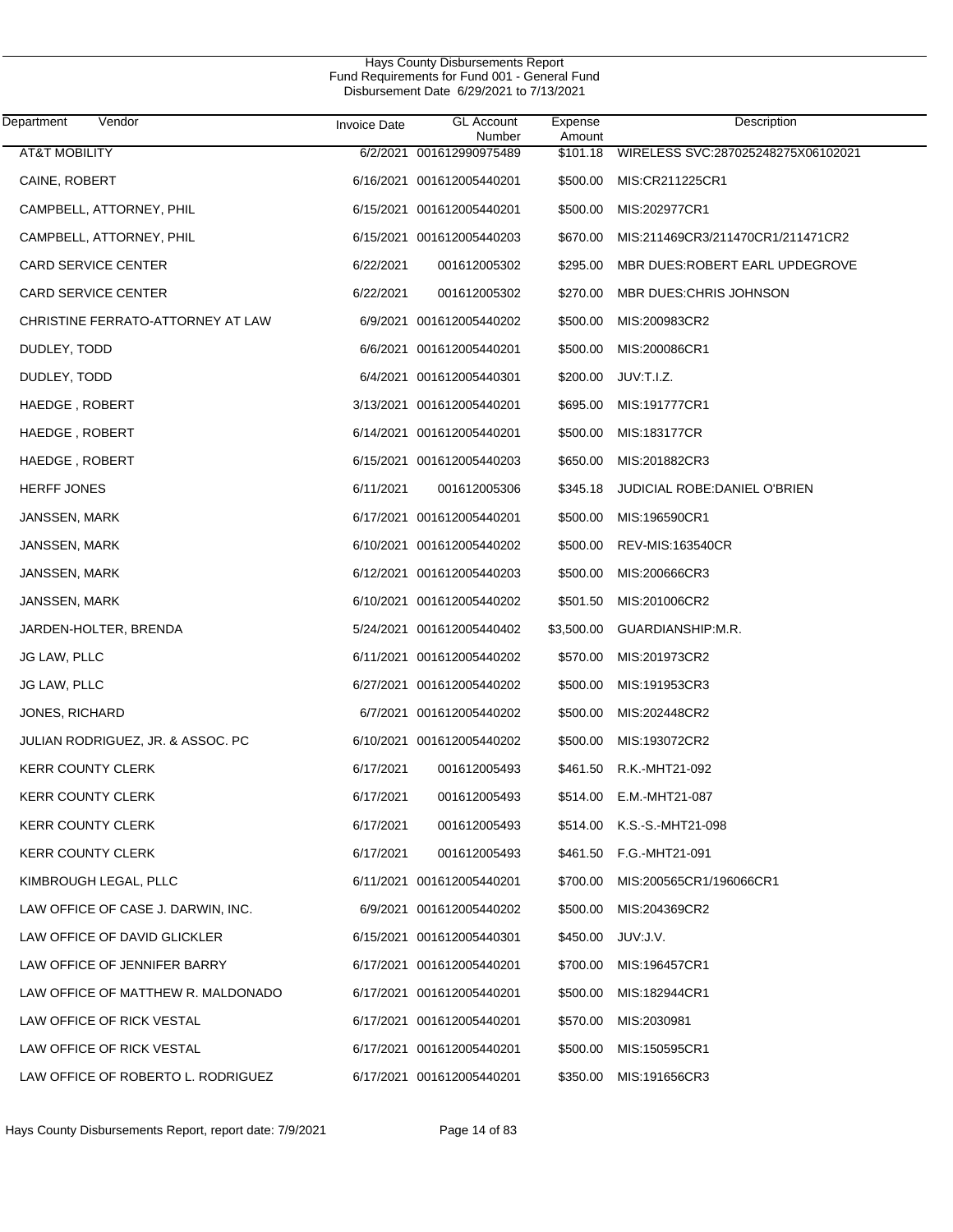| Department<br>Vendor                                 | <b>Invoice Date</b> | <b>GL Account</b><br>Number | Expense<br>Amount | Description                       |
|------------------------------------------------------|---------------------|-----------------------------|-------------------|-----------------------------------|
| MATIAS, EDWIN                                        |                     | 4/23/2021 001612005440203   | \$500.00          | MIS:190341CR3                     |
| MCCORMACK, CLIFF                                     |                     | 6/18/2021 001612005440201   | \$500.00          | MIS:201597CR1                     |
| MCCORMACK, CLIFF                                     |                     | 6/20/2021 001612005440203   | \$460.00          | MIS:193564CR3                     |
| MCCORMACK, DAN                                       |                     | 6/10/2021 001612005440202   | \$500.00          | MIS:195224CR2                     |
| MCCORMACK, DAN                                       |                     | 6/10/2021 001612005440201   | \$1,930.00        | MIS:210883CR1                     |
| MCCORMACK, DAN                                       |                     | 6/9/2021 001612005440201    | \$2,910.00        | <b>JUV:5234</b>                   |
| MCCORMACK, DAN                                       |                     | 6/10/2021 001612005440201   | \$960.00          | MIS:202050CR1                     |
| MCCORMACK, DAN                                       |                     | 6/10/2021 001612005440202   | \$670.00          | MIS:196667CR2                     |
| MCCORMACK, DAN                                       |                     | 6/9/2021 001612005440202    | \$670.00          | MIS:19432CR2                      |
| MCCORMACK, DAN                                       |                     | 6/9/2021 001612005440203    | \$1,780.00        | MIS:191271CR3                     |
| MCCORMACK, DAN                                       |                     | 6/10/2021 001612005440201   | \$700.00          | MIS:195024CR1/194450CR1           |
| MCFERRIN & ZAYED, PLLC                               |                     | 5/24/2021 001612005440202   | \$435.00          | MIS:183659CR2/183660CR2/183661CR2 |
| MENDOZA LAW OFFICES PLLC                             |                     | 6/14/2021 001612005440201   | \$440.00          | MIS:132977CR                      |
| MENDOZA LAW OFFICES PLLC                             |                     | 6/14/2021 001612005440201   | \$1,040.00        | MIS:201067CR2/201165CR2           |
| MILLER, CHUCK                                        | 6/25/2021           | 001612005305                | \$580.00          | VISITING JUDGE:CCL 3              |
| MORRIS, LYNNE                                        |                     | 6/17/2021 001612005440201   | \$510.00          | MIS:193962CR1                     |
| MORRIS, LYNNE                                        |                     | 6/17/2021 001612005440202   | \$710.00          | MIS:183794CR2/193427CR3           |
| MOSLER, RYAN                                         |                     | 3/30/2021 001612005440203   | \$2,187.50        | MIS:194099CR3                     |
| OFFICE DEPOT, INC.                                   | 6/22/2021           | 001612005211                | \$16.97           | <b>FLASH DRIVES:CCL 2</b>         |
| PHILLIPS, JAMES                                      | 6/16/2021           | 001612005305                | \$290.00          | VISITING JUDGE:CCL 2              |
| REED, PETER                                          |                     | 6/10/2021 001612005440201   | \$900.00          | MIS:192721CR1/194379CR1/194380CR1 |
| REED, PETER                                          |                     | 6/10/2021 001612005440201   | \$500.00          | MIS:195232CR1                     |
| SALAZAR, ALFONSO                                     |                     | 6/3/2021 001612005440201    | \$500.00          | REV-MIS:181926CR                  |
| SEYMOUR, AARON                                       |                     | 6/17/2021 001612005440201   | \$500.00          | MIS:193523CR1                     |
| SEYMOUR, AARON                                       |                     | 6/17/2021 001612005440201   | \$500.00          | MIS:203639CR1                     |
| SEYMOUR, AARON                                       |                     | 5/25/2021 001612005440203   | \$500.00          | MIS:204891CR1                     |
| SEYMOUR, AARON                                       |                     | 6/17/2021 001612005440201   | \$500.00          | MIS:190089CR1                     |
| SEYMOUR, AARON                                       |                     | 5/6/2021 001612005440202    | \$500.00          | MIS:210358CR2                     |
| <b>TRAEGER &amp; RICK'S PLLC</b>                     |                     | 5/28/2021 001612005440203   | \$500.00          | MIS:195493CR3                     |
| <b>TRAEGER &amp; RICK'S PLLC</b>                     |                     | 5/28/2021 001612005440201   | \$1,240.00        | MIS:193610CR1                     |
| <b>TRAEGER &amp; RICK'S PLLC</b>                     |                     | 5/28/2021 001612005440201   | \$500.00          | MIS:203348CR1                     |
| <b>TRAEGER &amp; RICK'S PLLC</b>                     |                     | 5/28/2021 001612005440203   | \$500.00          | MIS:201324CR3                     |
| <b>TRAEGER &amp; RICK'S PLLC</b>                     |                     | 5/28/2021 001612005440201   | \$1,110.00        | MIS:204495CR1                     |
| TRAVIS COUNTY CLERK MENTAL HEALTH<br><b>DIVISION</b> | 6/18/2021           | 001612005493                | \$463.00          | R.W.-C-1-MH-21-001340             |

Hays County Disbursements Report, report date: 7/9/2021 Page 15 of 83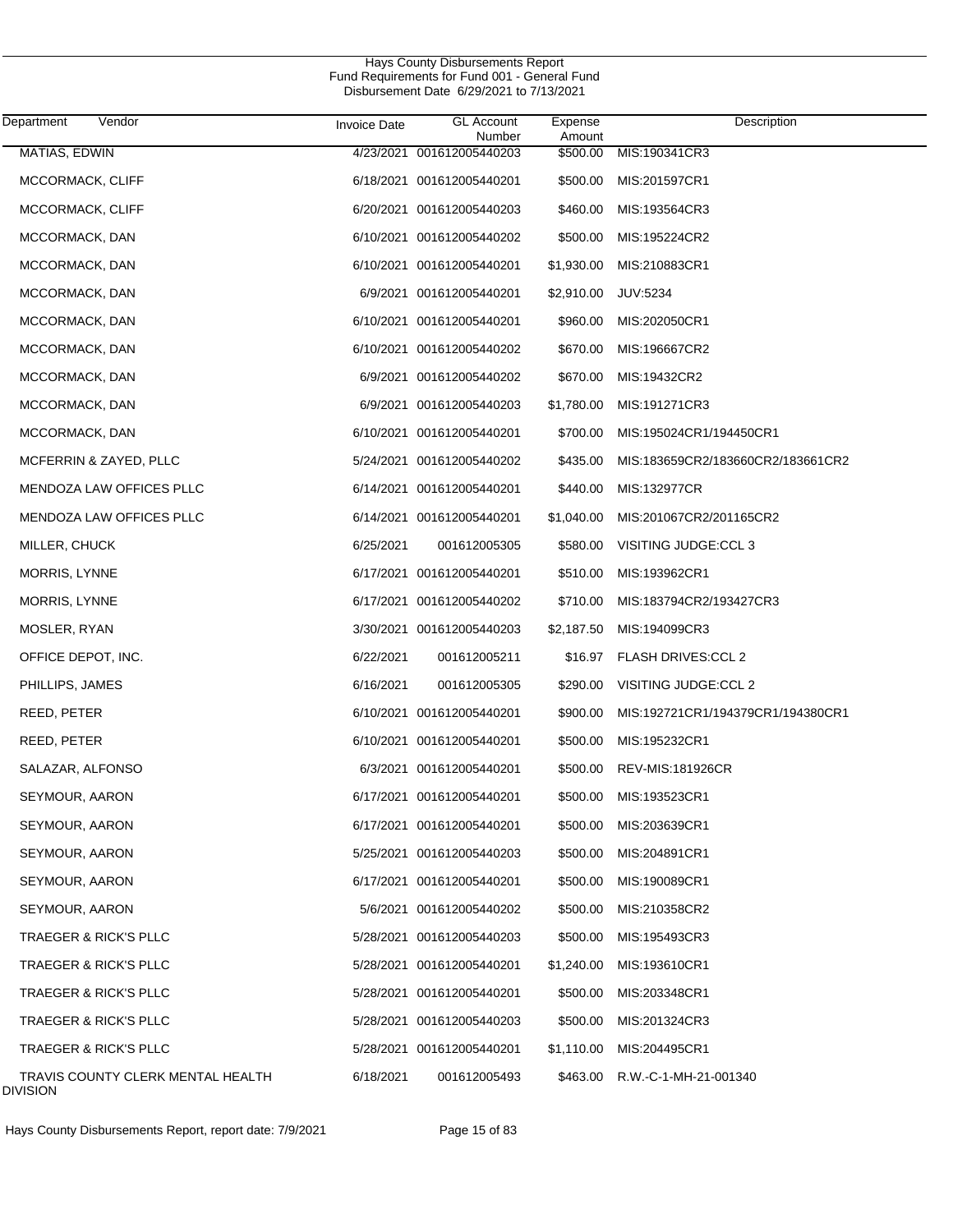| Hays County Disbursements Report<br>Fund Requirements for Fund 001 - General Fund<br>Disbursement Date 6/29/2021 to 7/13/2021 |                     |                             |                   |                                                         |  |  |
|-------------------------------------------------------------------------------------------------------------------------------|---------------------|-----------------------------|-------------------|---------------------------------------------------------|--|--|
| Department<br>Vendor                                                                                                          | <b>Invoice Date</b> | <b>GL Account</b><br>Number | Expense<br>Amount | Description                                             |  |  |
| TRAVIS COUNTY CLERK MENTAL HEALTH                                                                                             | 6/21/2021           | 001612005493                | \$463.00          | J.A.J.-C-1-MH-21-001237                                 |  |  |
| Division<br>Total 612 - County Courts at Law                                                                                  |                     |                             | \$46,585.51       |                                                         |  |  |
| 614 - General Counsel                                                                                                         |                     |                             |                   |                                                         |  |  |
| <b>BROOKS, DAVID</b>                                                                                                          | 5/30/2021           | 001614005441                | \$100.00          | MAY 21 PROF SVCS: GEN COUNS                             |  |  |
| <b>CENTURYLINK</b>                                                                                                            | 6/13/2021           | 001614005489                | \$37.42           | <b>FAX LINES: GEN COUNS</b>                             |  |  |
| DEL PRADO DIETZ PLLC                                                                                                          | 5/31/2021           | 001614005441                | \$442.21          | LEGAL SVCS: GENERAL BUSINESS                            |  |  |
| DEL PRADO DIETZ PLLC                                                                                                          | 5/31/2021           | 001614005441                | \$317.55          | LEGAL SVCS: GENERAL BUSINESS                            |  |  |
| <b>KENNEDY, MARK</b>                                                                                                          | 6/24/2021           | 001614005302                | \$235.00          | REIMB FOR STATE BAR DUES: GEN COUN                      |  |  |
| KENNEDY, MARK                                                                                                                 | 6/24/2021           | 001614005302                | \$5.00            | REIMB FOR STATE BAR DUES: GEN COUN                      |  |  |
| <b>MCGINNIS, LOCHRIDGE &amp; KILGORE, LLP</b>                                                                                 | 6/9/2021            | 001614005441                | \$7,210.16        | PROF SVCS: GENERAL COUNSEL MATTERS                      |  |  |
| PERALES ALLMON, & ICE P.C.                                                                                                    | 6/15/2021           | 001614005441                | \$36.00           | <b>PROF SVCS:BLANCO WWTP</b>                            |  |  |
| PERALES ALLMON, & ICE P.C.                                                                                                    | 2/22/2021           | 001614005441                | \$2,610.39        | <b>PROF SVCS:BLANCO WWTP</b>                            |  |  |
| POWELL, JORDAN                                                                                                                | 6/15/2021           | 001614005212                | \$79.75           | REIMB FOR POSTAGE/STATE BAR MBR DUES:GEN                |  |  |
| POWELL, JORDAN                                                                                                                | 6/15/2021           | 001614005302                | \$240.00          | COUNS<br>REIMB FOR POSTAGE/STATE BAR MBR DUES:GEN       |  |  |
| ROSS MOLINA OLIVEROS, P.C.                                                                                                    | 4/9/2021            | 001614005441                | \$4,447.60        | COUNS<br>MAR 21 PROF SVCS: GEN COUNS                    |  |  |
| Total 614 - General Counsel                                                                                                   |                     |                             | \$15,761.08       |                                                         |  |  |
| 617 - County Clerk                                                                                                            |                     |                             |                   |                                                         |  |  |
| AMAZON CAPITAL SERVICES                                                                                                       | 6/23/2021           | 001617005211                | \$55.59           | MOBILE COMPUTER DESK:CO CLK                             |  |  |
| AT&T MOBILITY                                                                                                                 | 6/2/2021            | 001617005489                | \$50.59           | WIRELESS SVC:287025248275X06102021                      |  |  |
| <b>AT&amp;T MOBILITY</b>                                                                                                      | 5/2/2021            | 001617005489                | \$50.59           | WIRELESS SVC:287025248275X05102021                      |  |  |
| DEPARTMENT OF STATE HEALTH SERVICES                                                                                           |                     | 6/1/2021 001617004401617    | \$305.61          | MAY 21 REMOTE BIRTH ACCESS:CO CLK                       |  |  |
| OFFICE DEPOT, INC.                                                                                                            | 6/11/2021           | 001617005211                | \$29.98           | WALL SIGNS:M. GISH/K. MURCHISON/N.                      |  |  |
| OFFICE DEPOT, INC.                                                                                                            | 6/11/2021           | 001617005211                | \$29.98           | BANNING/J. CASTRO<br>WALL SIGNS:M. GISH/K. MURCHISON/N. |  |  |
| OFFICE DEPOT, INC.                                                                                                            | 6/10/2021           | 001617005211                | \$49.82           | BANNING/J. CASTRO<br>HANGING FOLDERS:CO CLK             |  |  |
| OFFICE DEPOT, INC.                                                                                                            | 6/9/2021            | 001617005211                | \$61.40           | MISC OFFICE SUPPLIES:CO CLK                             |  |  |
| OFFICE DEPOT, INC.                                                                                                            | 6/9/2021            | 001617005211                | \$66.78           | MISC OFFICE SUPPLIES:CO CLK                             |  |  |
| OFFICE DEPOT, INC.                                                                                                            | 6/9/2021            | 001617005211                | \$47.56           | MISC OFFICE SUPPLIES:CO CLK                             |  |  |
| OFFICE DEPOT, INC.                                                                                                            | 6/23/2021           | 001617005211                |                   | \$47.32 OFFICE SUPPLIES:CO CLK                          |  |  |
| OFFICE DEPOT, INC.                                                                                                            | 6/23/2021           | 001617005211                | \$374.40          | OFFICE SUPPLIES:CO CLK                                  |  |  |
| OFFICE DEPOT, INC.                                                                                                            | 6/23/2021           | 001617005211                |                   | \$31.14 OFFICE SUPPLIES:CO CLK                          |  |  |
| OFFICE DEPOT, INC.                                                                                                            | 6/9/2021            | 001617005211                | \$12.19           | COPY STAMP:CO CLK                                       |  |  |
| Total 617 - County Clerk                                                                                                      |                     |                             | \$1,212.95        |                                                         |  |  |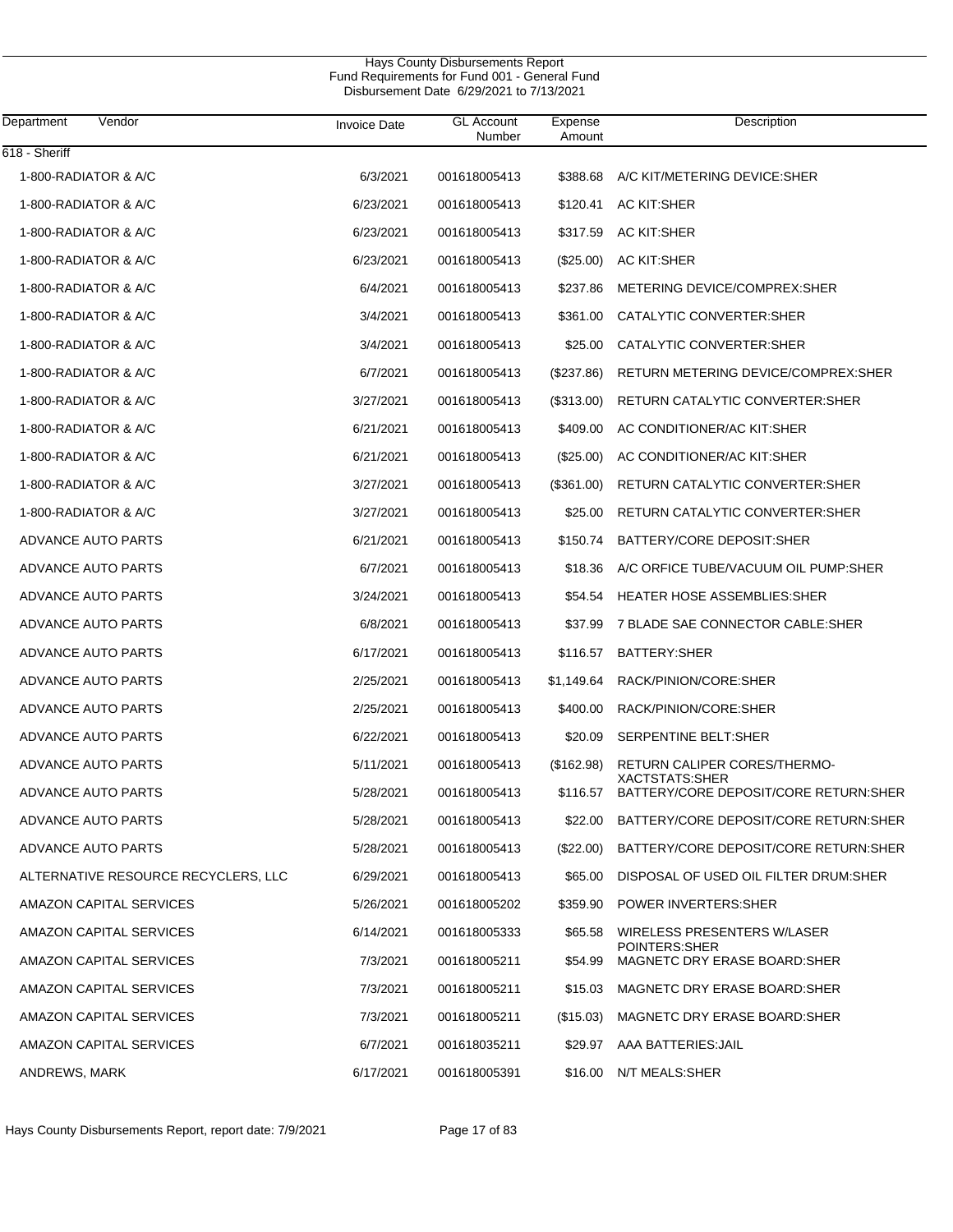| Department<br>Vendor                 | Invoice Date | <b>GL Account</b><br>Number | Expense<br>Amount | Description                                   |
|--------------------------------------|--------------|-----------------------------|-------------------|-----------------------------------------------|
| ANDREWS, MARK                        | 6/17/2021    | 001618005391                | \$7.00            | N/T MEALS: SHER                               |
| ASCENSION SETON HAYS                 | 6/25/2021    | 001618005362                | \$75.00           | W.T.-8079352081                               |
| AT&T                                 | 6/24/2021    | 001618005489                | \$60.01           | LONG DISTANCE:SHER                            |
| AT&T                                 | 6/6/2021     | 001618005489                | \$63.22           | LONG DISTANCE:SHER                            |
| <b>AT&amp;T MOBILITY</b>             | 6/19/2021    | 001618005489                | \$5,025.32        | WIRELESS SVC:287284529565X06272021            |
| <b>AT&amp;T MOBILITY</b>             | 6/14/2021    | 001618005489                | \$743.69          | WIRELESS SVC:826386301X06222021               |
| ATASCOSA COUNTY SHERIFF'S DEPARTMENT | 7/1/2021     | 001618035361                | \$6,000.00        | JUN 21 INMATE HOUSING: JAIL                   |
| BLANCHARD, ROBERT                    | 6/15/2021    | 001618005551                | \$14.00           | REIMB FOR N/T MEALS:SHER                      |
| <b>BLANCHARD, ROBERT</b>             | 6/15/2021    | 001618005551                | \$26.00           | REIMB FOR N/T MEALS:SHER                      |
| <b>BLANCHARD, ROBERT</b>             | 6/15/2021    | 001618005551                | \$32.00           | REIMB FOR N/T MEALS:SHER                      |
| <b>BLANCO COUNTY</b>                 | 7/1/2021     | 001618035361                | \$2,655.00        | <b>JUN 21 INMATE HOUSING: JAIL</b>            |
| <b>BLUEBONNET CHRYSLER DODGE</b>     | 6/8/2021     | 001618005413                | \$102.75          | LATCH:SHER                                    |
| BLUEBONNET MOTORS, INC.              | 6/24/2021    | 001618005413                | \$272.30          | AC & HEATER CONTROL SWITCH:SHER               |
| BLUEBONNET MOTORS, INC.              | 6/22/2021    | 001618005413                | \$166.83          | MOULDING:SHER                                 |
| BLUEBONNET MOTORS, INC.              | 6/24/2021    | 001618005413                | \$66.31           | REPAIRS TO 2016 FORD EXPLORER: SHER           |
| BLUEBONNET MOTORS, INC.              | 6/24/2021    | 001618005413                | \$525.00          | REPAIRS TO 2016 FORD EXPLORER: SHER           |
| BLUEBONNET MOTORS, INC.              | 6/16/2021    | 001618005413                | \$109.55          | WHEEL COVER/LAMP SHIELD:SHER                  |
| BOB BARKER COMPANY, INC.             | 1/11/2021    | 001618035205                | \$301.60          | PERSONAL CARE ITEMS FOR INMATES: JAIL         |
| BOB BARKER COMPANY, INC.             | 1/11/2021    | 001618035205                | \$261.00          | PERSONAL CARE ITEMS FOR INMATES: JAIL         |
| BOB BARKER COMPANY, INC.             | 1/11/2021    | 001618035205                | \$733.00          | PERSONAL CARE ITEMS FOR INMATES: JAIL         |
| <b>BOB BARKER COMPANY, INC.</b>      | 1/11/2021    | 001618035205                | \$1,069.50        | PERSONAL CARE ITEMS FOR INMATES: JAIL         |
| BOB BARKER COMPANY, INC.             | 1/11/2021    | 001618035205                | \$183.84          | PERSONAL CARE ITEMS FOR INMATES: JAIL         |
| <b>BOB BARKER COMPANY, INC.</b>      | 1/11/2021    | 001618035205                | \$470.60          | PERSONAL CARE ITEMS FOR INMATES: JAIL         |
| BOB BARKER COMPANY, INC.             | 1/11/2021    | 001618035205                | \$448.20          | PERSONAL CARE ITEMS FOR INMATES: JAIL         |
| BOB BARKER COMPANY, INC.             | 1/11/2021    | 001618035205                | \$36.76           | TEASPOONS/TUMBLERS/COMBS FOR<br>INMATES:JAIL  |
| BOB BARKER COMPANY, INC.             | 1/11/2021    | 001618035205                | \$85.36           | TEASPOONS/TUMBLERS/COMBS FOR<br>INMATES: JAIL |
| BOB BARKER COMPANY, INC.             | 1/11/2021    | 001618035205                | \$399.20          | TEASPOONS/TUMBLERS/COMBS FOR<br>INMATES: JAIL |
| BOB BARKER COMPANY, INC.             | 6/10/2021    | 001618035205                | \$530.30          | TUMBLERS: JAIL                                |
| BOB BARKER COMPANY, INC.             | 3/31/2021    | 001618035205                | \$133.60          | <b>INMATE SUPPLIES: JAIL</b>                  |
| BOB BARKER COMPANY, INC.             | 3/31/2021    | 001618035205                | \$133.60          | <b>INMATE SUPPLIES: JAIL</b>                  |
| BOB BARKER COMPANY, INC.             | 3/31/2021    | 001618035205                | \$704.60          | INMATE SUPPLIES: JAIL                         |
| BOB BARKER COMPANY, INC.             | 3/31/2021    | 001618035205                | \$704.60          | INMATE SUPPLIES: JAIL                         |
| BOB BARKER COMPANY, INC.             | 3/31/2021    | 001618035205                | \$140.92          | INMATE SUPPLIES: JAIL                         |
| BOB BARKER COMPANY, INC.             | 3/31/2021    | 001618035205                | \$704.60          | <b>INMATE SUPPLIES: JAIL</b>                  |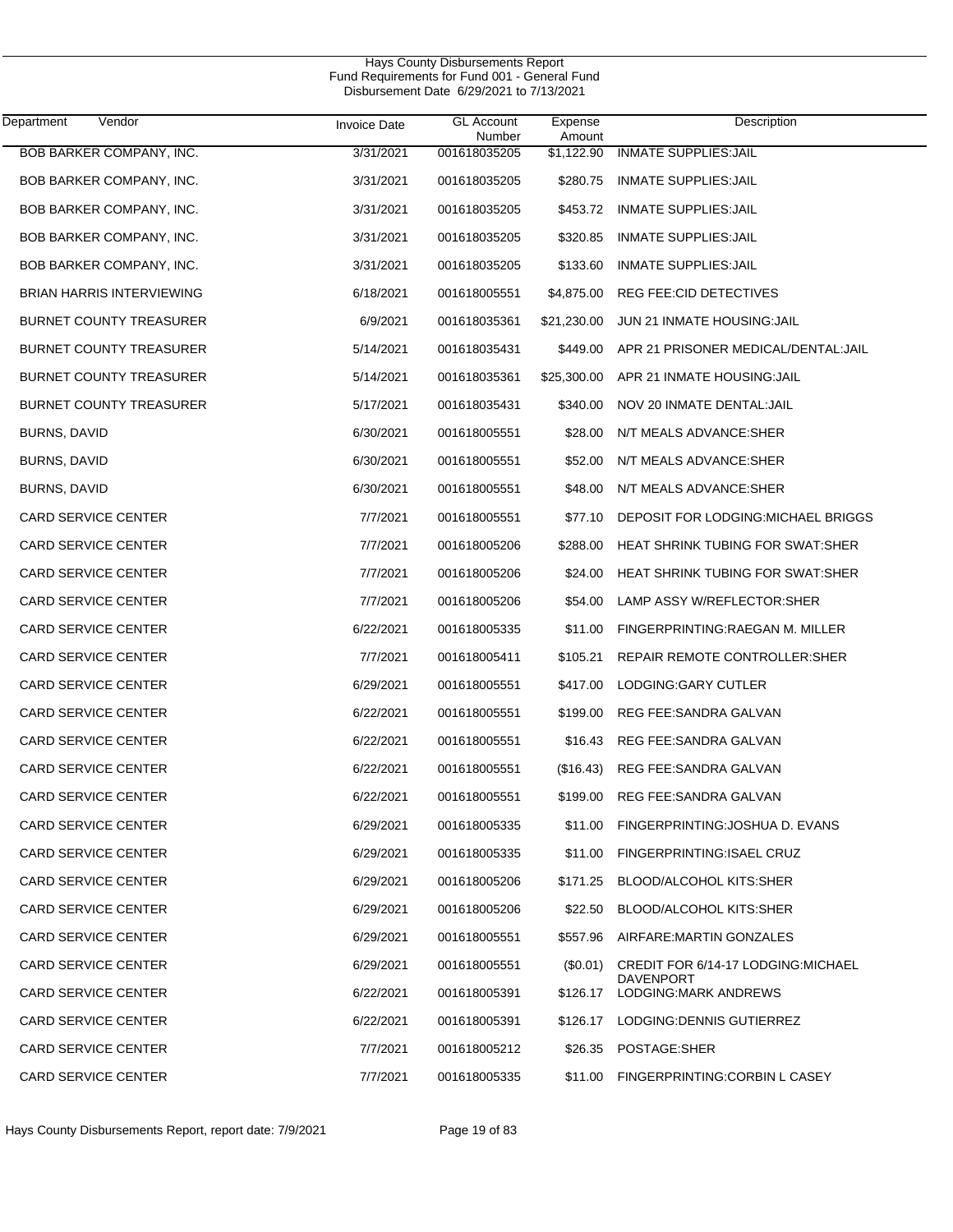| Department<br>Vendor           | <b>Invoice Date</b> | <b>GL Account</b>         | Expense           | Description                                                  |
|--------------------------------|---------------------|---------------------------|-------------------|--------------------------------------------------------------|
| <b>CARD SERVICE CENTER</b>     | 7/7/2021            | Number<br>001618005302    | Amount<br>\$99.00 | <b>JUL 21 RSO TRACKER:SHER</b>                               |
| <b>CARD SERVICE CENTER</b>     | 7/7/2021            | 001618005335              | \$11.00           | FINGERPRINTING: VICTOR M GUAJARDO                            |
| <b>CARD SERVICE CENTER</b>     | 6/22/2021           | 001618005551              | \$375.00          | REG FEE:LESLIE FACUNDO                                       |
| <b>CARD SERVICE CENTER</b>     | 6/22/2021           | 001618005551              |                   | \$643.57 LODGING: MIKE DAVENPORT                             |
| <b>CARD SERVICE CENTER</b>     | 6/22/2021           | 001618005551              | \$1,080.19        | LODGING:TRAVIS MCREE/JUSTIN RODGERS                          |
| <b>CENTURYLINK</b>             | 6/25/2021           | 001618005489              |                   | \$1,399.43 FAX LINES:SHER                                    |
| CHARM-TEX                      | 6/3/2021            | 001618035205              | \$165.90          | <b>FOOD TRAYS:JAIL</b>                                       |
| CHARM-TEX                      | 6/3/2021            | 001618035205              |                   | \$165.90 FOOD TRAYS: JAIL                                    |
| CHARM-TEX                      | 6/3/2021            | 001618035205              | \$195.90          | <b>FOOD TRAYS:JAIL</b>                                       |
| CHARM-TEX                      | 6/3/2021            | 001618035205              | \$195.90          | <b>FOOD TRAYS:JAIL</b>                                       |
| <b>CHUCK NASH CHEVROLET</b>    | 6/2/2021            | 001618005413              | \$194.61          | SWITCH:SHER                                                  |
| CITY OF SAN MARCOS             |                     | 6/16/2021 001618005480020 |                   | \$312.76 UTILITIES:0088126837                                |
| CITY OF SAN MARCOS             |                     | 6/16/2021 001618005480020 |                   | \$241.34 UTILITIES:0088126837                                |
| CITY OF SAN MARCOS             |                     | 6/16/2021 001618005480020 |                   | \$2,700.48 UTILITIES:0088126837                              |
| CIVIC RESEARCH INSTITUTE, INC. | 6/4/2021            | 001618035213              | \$179.95          | 1 YR SUBSCRIPTION:JAIL                                       |
| <b>COMAL COUNTY TREASURER</b>  | 6/14/2021           | 001618035231              | \$516.15          | MAY 21 PRESCRIPTIONS: JAIL                                   |
| <b>COMAL COUNTY TREASURER</b>  | 6/14/2021           | 001618035361              | \$135,330.00      | MAY 21 INMATE HOUSOING: JAIL                                 |
| COMMERCIAL TOWING SERVICE      | 6/7/2021            | 001618005413              | \$125.00          | TOWING:SHER                                                  |
| CROW, CHASE                    | 6/15/2021           | 001618005551              | \$14.00           | REIMB FOR N/T MEALS:SHER                                     |
| CROW, CHASE                    | 6/15/2021           | 001618005551              | \$26.00           | REIMB FOR N/T MEALS:SHER                                     |
| CROW, CHASE                    | 6/15/2021           | 001618005551              | \$32.00           | <b>REIMB FOR N/T MEALS:SHER</b>                              |
| CULLIGAN WATER CONDITIONING    | 6/30/2021           | 001618035207              |                   | \$661.50 SOLAR SALT:JAIL                                     |
| CUTLER, GARY                   | 6/30/2021           | 001618005551              | \$28.00           | N/T MEALS ADVANCE:SHER                                       |
| CUTLER, GARY                   | 6/30/2021           | 001618005551              | \$52.00           | N/T MEALS ADVANCE:SHER                                       |
| CUTLER, GARY                   | 6/30/2021           | 001618005551              |                   | \$48.00 N/T MEALS ADVANCE:SHER                               |
| DANA SAFETY SUPPLY, INC.       |                     | 4/6/2021 001618005717700  |                   | \$360.36 FY 21 LAW ENFORCEMENT EQUIPMENT<br>PACKAGES: SHER   |
| DANA SAFETY SUPPLY, INC.       |                     | 4/6/2021 001618005717700  |                   | \$1,129.80 FY 21 LAW ENFORCEMENT EQUIPMENT<br>PACKAGES:SHER  |
| DANA SAFETY SUPPLY, INC.       |                     | 4/6/2021 001618005717700  |                   | \$90.00 FY 21 LAW ENFORCEMENT EQUIPMENT<br>PACKAGES:SHER     |
| DANA SAFETY SUPPLY, INC.       |                     | 4/6/2021 001618005717700  |                   | \$719.58 FY 21 LAW ENFORCEMENT EQUIPMENT<br>PACKAGES: SHER   |
| DANA SAFETY SUPPLY, INC.       |                     | 4/6/2021 001618005717700  |                   | \$403.38 FY 21 LAW ENFORCEMENT EQUIPMENT<br>PACKAGES:SHER    |
| DANA SAFETY SUPPLY, INC.       |                     | 4/6/2021 001618005717700  |                   | \$1,373.76 FY 21 LAW ENFORCEMENT EQUIPMENT<br>PACKAGES: SHER |
| DANA SAFETY SUPPLY, INC.       |                     | 4/6/2021 001618005717700  |                   | \$270.00 FY 21 LAW ENFORCEMENT EQUIPMENT<br>PACKAGES:SHER    |
| DANA SAFETY SUPPLY, INC.       |                     | 4/6/2021 001618005717700  |                   | \$300.00 FY 21 LAW ENFORCEMENT EQUIPMENT<br>PACKAGES:SHER    |
| DANA SAFETY SUPPLY, INC.       |                     | 4/6/2021 001618005717700  |                   | \$4,027.80 FY 21 LAW ENFORCEMENT EQUIPMENT<br>PACKAGES:SHER  |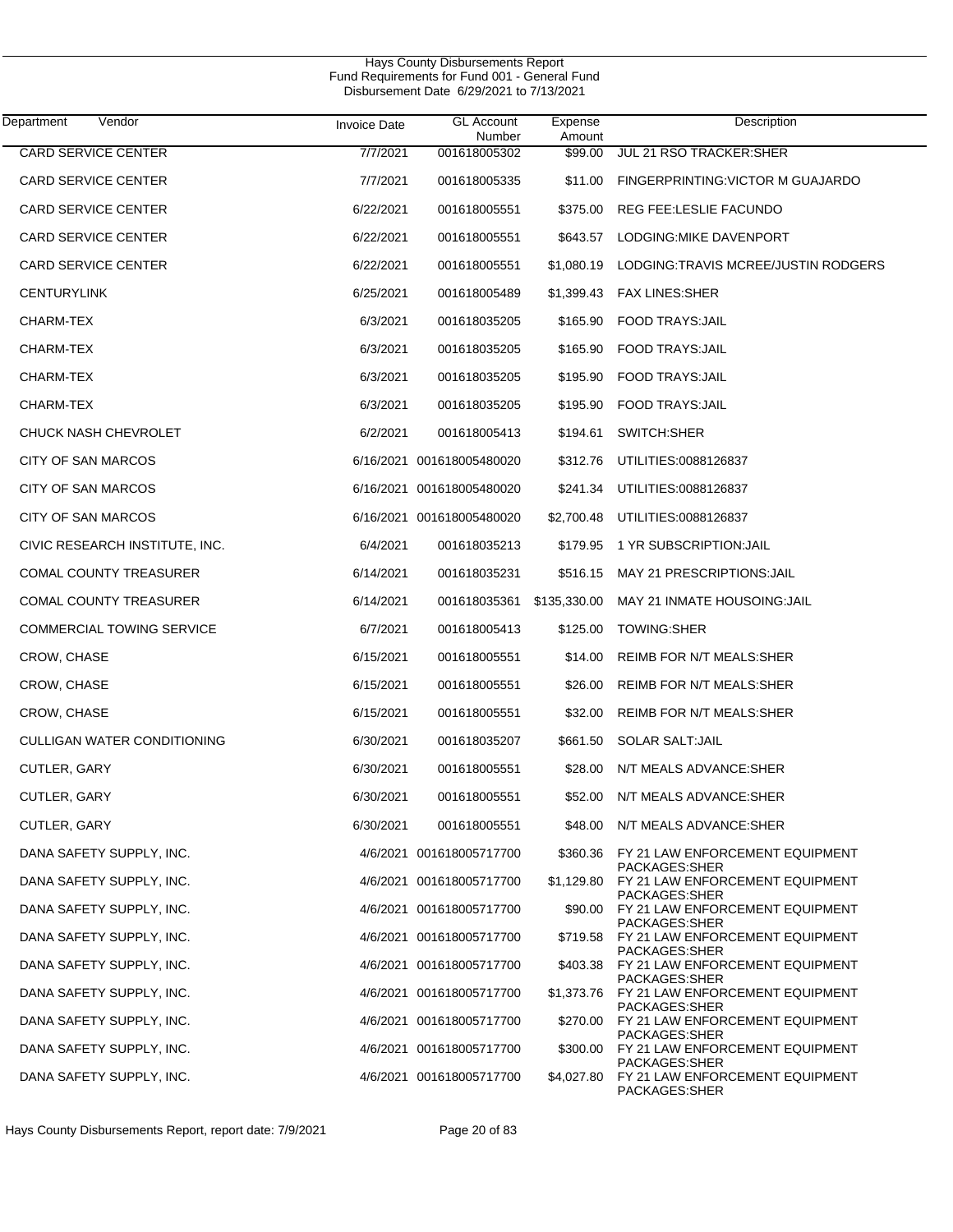| Department<br>Vendor                                 | <b>Invoice Date</b> | <b>GL Account</b>                                    | Expense                | Description                                                                         |
|------------------------------------------------------|---------------------|------------------------------------------------------|------------------------|-------------------------------------------------------------------------------------|
| DANA SAFETY SUPPLY, INC.                             | 4/6/2021            | Number<br>001618005717700                            | Amount<br>\$266.16     | FY 21 LAW ENFORCEMENT EQUIPMENT                                                     |
| DANA SAFETY SUPPLY, INC.                             |                     | 4/6/2021 001618005717700                             | \$760.02               | PACKAGES:SHER<br>FY 21 LAW ENFORCEMENT EQUIPMENT                                    |
| DANA SAFETY SUPPLY, INC.                             |                     | 4/6/2021 001618005717700                             | \$0.01                 | PACKAGES:SHER<br>FY 21 LAW ENFORCEMENT EQUIPMENT<br>PACKAGES:SHER                   |
| DANA SAFETY SUPPLY, INC.                             |                     | 4/6/2021 001618005717700                             | \$0.01                 | FY 21 LAW ENFORCEMENT EQUIPMENT<br>PACKAGES:SHER                                    |
| DANA SAFETY SUPPLY, INC.                             |                     | 4/6/2021 001618005717700                             |                        | \$129.72 FY 21 LAW ENFORCEMENT EQUIPMENT<br>PACKAGES:SHER                           |
| DANA SAFETY SUPPLY, INC.                             |                     | 4/6/2021 001618005717700                             |                        | \$1,721.76 FY 21 LAW ENFORCEMENT EQUIPMENT<br>PACKAGES: SHER                        |
| DANA SAFETY SUPPLY, INC.                             |                     | 4/6/2021 001618005717700                             |                        | \$272.16 FY 21 LAW ENFORCEMENT EQUIPMENT<br>PACKAGES:SHER                           |
| DANA SAFETY SUPPLY, INC.                             |                     | 4/6/2021 001618005717700                             | \$3,180.00             | FY 21 LAW ENFORCEMENT EQUIPMENT<br>PACKAGES:SHER                                    |
| DANA SAFETY SUPPLY, INC.                             |                     | 4/6/2021 001618005717700                             | \$1,129.80             | FY 21 LAW ENFORCEMENT EQUIPMENT<br>PACKAGES:SHER                                    |
| DANA SAFETY SUPPLY, INC.                             |                     | 4/6/2021 001618005717700                             | \$399.00               | FY 21 LAW ENFORCEMENT EQUIPMENT<br>PACKAGES:SHER                                    |
| DANA SAFETY SUPPLY, INC.                             |                     | 4/6/2021 001618005717700                             | \$399.00               | FY 21 LAW ENFORCEMENT EQUIPMENT<br>PACKAGES:SHER                                    |
| DANA SAFETY SUPPLY, INC.                             |                     | 4/6/2021 001618005717700                             | \$12,249.30            | FY 21 LAW ENFORCEMENT EQUIPMENT<br>PACKAGES:SHER                                    |
| DANA SAFETY SUPPLY, INC.                             |                     | 4/6/2021 001618005717700                             | \$588.00               | FY 21 LAW ENFORCEMENT EQUIPMENT<br>PACKAGES:SHER                                    |
| DANA SAFETY SUPPLY, INC.<br>DANA SAFETY SUPPLY, INC. |                     | 4/6/2021 001618005717700<br>4/6/2021 001618005717700 | \$588.00<br>\$1,911.00 | FY 21 LAW ENFORCEMENT EQUIPMENT<br>PACKAGES:SHER<br>FY 21 LAW ENFORCEMENT EQUIPMENT |
| DANA SAFETY SUPPLY, INC.                             |                     | 4/6/2021 001618005717700                             | \$855.00               | PACKAGES:SHER<br>FY 21 LAW ENFORCEMENT EQUIPMENT                                    |
| DANA SAFETY SUPPLY, INC.                             |                     | 4/6/2021 001618005717700                             | \$219.00               | PACKAGES:SHER<br>FY 21 LAW ENFORCEMENT EQUIPMENT                                    |
| DANA SAFETY SUPPLY, INC.                             |                     | 4/6/2021 001618005717700                             | \$221.46               | PACKAGES:SHER<br>FY 21 LAW ENFORCEMENT EQUIPMENT                                    |
| DANA SAFETY SUPPLY, INC.                             |                     | 4/6/2021 001618005717700                             | \$1,476.00             | PACKAGES:SHER<br>FY 21 LAW ENFORCEMENT EQUIPMENT                                    |
| DANA SAFETY SUPPLY, INC.                             |                     | 4/6/2021 001618005717700                             | \$1,074.00             | PACKAGES:SHER<br>FY 21 LAW ENFORCEMENT EQUIPMENT                                    |
| DANA SAFETY SUPPLY, INC.                             |                     | 4/6/2021 001618005717700                             | \$2,019.00             | PACKAGES:SHER<br>FY 21 LAW ENFORCEMENT EQUIPMENT                                    |
| DANA SAFETY SUPPLY, INC.                             |                     | 4/6/2021 001618005717700                             | \$894.00               | PACKAGES:SHER<br>FY 21 LAW ENFORCEMENT EQUIPMENT                                    |
| DANA SAFETY SUPPLY, INC.                             |                     | 4/6/2021 001618005717700                             | \$894.00               | PACKAGES: SHER<br>FY 21 LAW ENFORCEMENT EQUIPMENT                                   |
| DANA SAFETY SUPPLY, INC.                             |                     | 4/6/2021 001618005717700                             | \$1,500.00             | PACKAGES:SHER<br>FY 21 LAW ENFORCEMENT EQUIPMENT<br>PACKAGES:SHER                   |
| DANA SAFETY SUPPLY, INC.                             |                     | 4/6/2021 001618005717700                             | \$1,750.00             | FY 21 LAW ENFORCEMENT EQUIPMENT<br>PACKAGES:SHER                                    |
| DANA SAFETY SUPPLY, INC.                             |                     | 4/6/2021 001618005717700                             | \$2,053.80             | FY 21 LAW ENFORCEMENT EQUIPMENT<br>PACKAGES:SHER                                    |
| DANA SAFETY SUPPLY, INC.                             |                     | 4/6/2021 001618005717700                             |                        | \$1,171.80 FY 21 LAW ENFORCEMENT EQUIPMENT<br>PACKAGES:SHER                         |
| DANA SAFETY SUPPLY, INC.                             |                     | 4/6/2021 001618005717700                             | \$13,206.00            | FY 21 LAW ENFORCEMENT EQUIPMENT<br>PACKAGES:SHER                                    |
| DANA SAFETY SUPPLY, INC.                             |                     | 4/6/2021 001618005717700                             | \$1,350.00             | FY 21 LAW ENFORCEMENT EQUIPMENT<br>PACKAGES:SHER                                    |
| DANA SAFETY SUPPLY, INC.                             |                     | 4/6/2021 001618005717700                             | \$360.00               | FY 21 LAW ENFORCEMENT EQUIPMENT<br>PACKAGES:SHER                                    |
| DANA SAFETY SUPPLY, INC.                             |                     | 4/6/2021 001618005717700                             |                        | \$3,691.80 FY 21 LAW ENFORCEMENT EQUIPMENT<br>PACKAGES:SHER                         |
| DANA SAFETY SUPPLY, INC.                             |                     | 4/6/2021 001618005717700                             | \$120.00               | FY 21 LAW ENFORCEMENT EQUIPMENT<br>PACKAGES:SHER                                    |
| DANA SAFETY SUPPLY, INC.                             |                     | 4/6/2021 001618005717700                             |                        | \$36.00 FY 21 LAW ENFORCEMENT EQUIPMENT<br>PACKAGES:SHER                            |
| DANA SAFETY SUPPLY, INC.                             |                     | 4/6/2021 001618005717700                             | \$3,649.80             | FY 21 LAW ENFORCEMENT EQUIPMENT<br>PACKAGES:SHER                                    |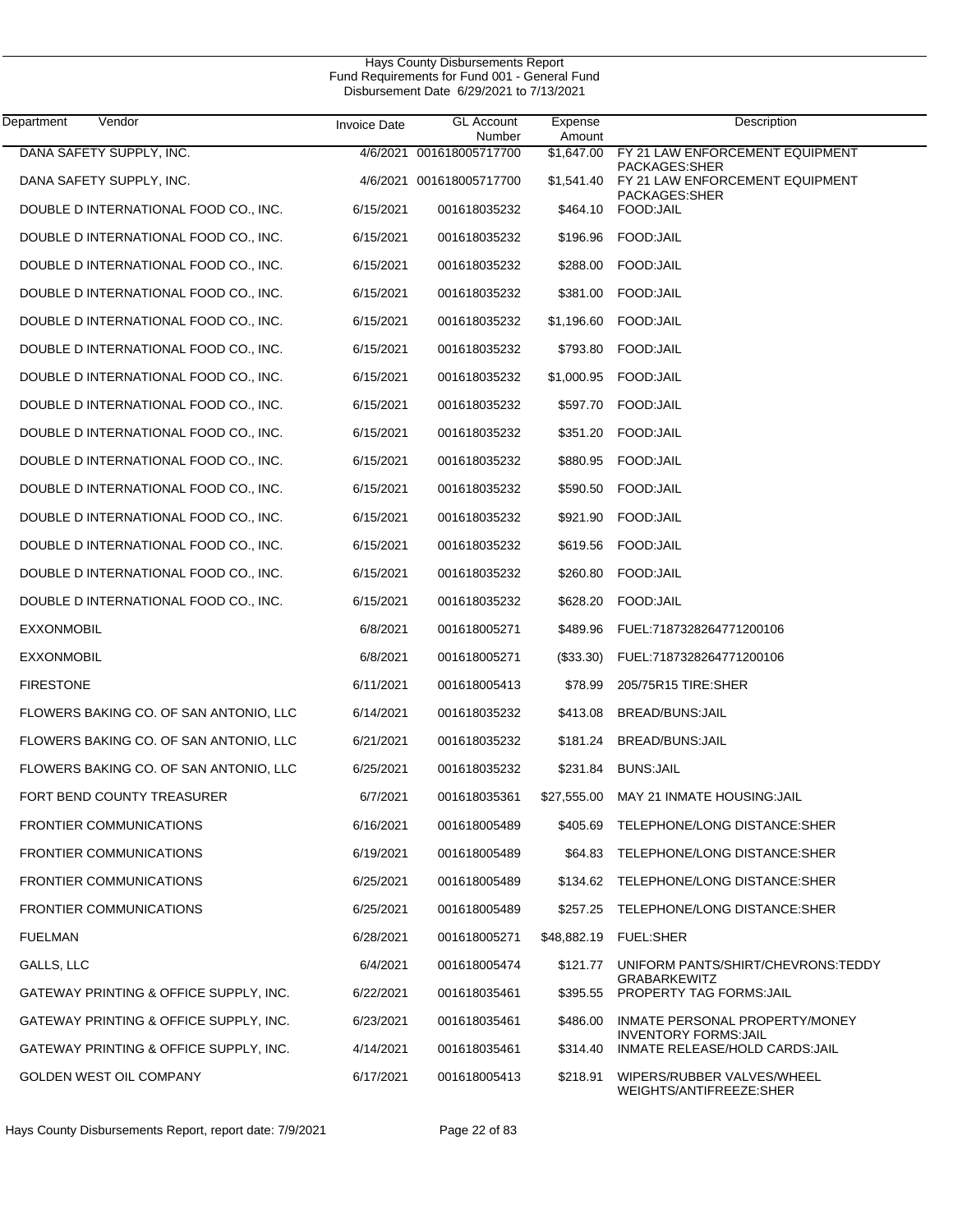| Department<br>Vendor                         | <b>Invoice Date</b> | <b>GL Account</b>         | Expense            | Description                                            |
|----------------------------------------------|---------------------|---------------------------|--------------------|--------------------------------------------------------|
| <b>GOLDEN WEST OIL COMPANY</b>               | 6/16/2021           | Number<br>001618005413    | Amount<br>\$810.28 | <b>MOTOR OIL:SHER</b>                                  |
| GRAINGER, INC.                               | 6/17/2021           | 001618005413              | \$424.80           | <b>BOLTLESS TIRE RACK:SHER</b>                         |
| <b>GRANDE COMMUNICATIONS</b>                 | 7/1/2021            | 001618005489              | \$3,637.08         | INTERNET SVC/LONG DIST:SHER-PSB                        |
| GT DISTRIBUTORS, INC.                        | 6/14/2021           | 001618005474              | \$201.57           | UNIFORM PANTS: KOREY SMITH                             |
| GT DISTRIBUTORS, INC.                        |                     | 6/15/2021 001618005206004 | \$592.80           | DISTRACTION DEVICES:SHER                               |
| GT DISTRIBUTORS, INC.                        |                     | 6/15/2021 001618005206004 | \$44.00            | DISTRACTION DEVICES: SHER                              |
| GT DISTRIBUTORS, INC.                        | 6/28/2021           | 001618005474              | \$90.00            | UNIFORM ALTERATIONS/BLANK TAPES: MARK<br><b>BUTAUD</b> |
| <b>GUADALUPE COUNTY SHERIFF'S DEPARTMENT</b> | 6/2/2021            | 001618035361              | \$22,050.00        | MAY 21 INMATE HOUSING: JAIL                            |
| GULF COAST PAPER COMPANY, INC.               | 6/10/2021           | 001618035208              | \$118.44           | JANITORIAL SUPPLIES: JAIL                              |
| GULF COAST PAPER COMPANY, INC.               | 6/10/2021           | 001618035208              | \$162.89           | JANITORIAL SUPPLIES: JAIL                              |
| GULF COAST PAPER COMPANY, INC.               | 6/10/2021           | 001618035208              | \$517.08           | JANITORIAL SUPPLIES: JAIL                              |
| GULF COAST PAPER COMPANY, INC.               | 5/13/2021           | 001618035208              | \$115.64           | JANITORIAL SUPPLIES: JAIL                              |
| GULF COAST PAPER COMPANY, INC.               | 5/13/2021           | 001618035208              | \$388.44           | <b>JANITORIAL SUPPLIES: JAIL</b>                       |
| GULF COAST PAPER COMPANY, INC.               | 5/13/2021           | 001618035208              | \$12.79            | JANITORIAL SUPPLIES: JAIL                              |
| GULF COAST PAPER COMPANY, INC.               | 5/13/2021           | 001618035208              | \$256.64           | JANITORIAL SUPPLIES: JAIL                              |
| GULF COAST PAPER COMPANY, INC.               | 5/13/2021           | 001618035208              | \$98.97            | JANITORIAL SUPPLIES: JAIL                              |
| GULF COAST PAPER COMPANY, INC.               | 5/13/2021           | 001618035208              | \$177.66           | JANITORIAL SUPPLIES: JAIL                              |
| GULF COAST PAPER COMPANY, INC.               | 5/13/2021           | 001618035208              | \$279.24           | JANITORIAL SUPPLIES: JAIL                              |
| GULF COAST PAPER COMPANY, INC.               | 5/13/2021           | 001618035208              | \$1,034.16         | JANITORIAL SUPPLIES: JAIL                              |
| GULF COAST PAPER COMPANY, INC.               | 6/3/2021            | 001618035208              | \$291.33           | SMALL LATEX GLOVES: JAIL                               |
| GULF COAST PAPER COMPANY, INC.               | 6/17/2021           | 001618035208              | \$517.08           | JANITORIAL SUPPLIES: JAIL                              |
| GULF COAST PAPER COMPANY, INC.               | 6/17/2021           | 001618035208              | \$162.89           | JANITORIAL SUPPLIES: JAIL                              |
| GULF COAST PAPER COMPANY, INC.               | 6/17/2021           | 001618035208              | \$179.46           | JANITORIAL SUPPLIES: JAIL                              |
| GULF COAST PAPER COMPANY, INC.               | 6/17/2021           | 001618035208              | \$131.96           | JANITORIAL SUPPLIES: JAIL                              |
| GULF COAST PAPER COMPANY, INC.               | 6/17/2021           | 001618035208              | \$177.66           | JANITORIAL SUPPLIES: JAIL                              |
| GULF COAST PAPER COMPANY, INC.               | 6/17/2021           | 001618035208              | \$582.66           | <b>JANITORIAL SUPPLIES: JAIL</b>                       |
| GULF COAST PAPER COMPANY, INC.               | 6/17/2021           | 001618035208              | \$388.44           | <b>JANITORIAL SUPPLIES: JAIL</b>                       |
| GULF COAST PAPER COMPANY, INC.               | 6/17/2021           | 001618035208              | \$388.44           | <b>JANITORIAL SUPPLIES: JAIL</b>                       |
| GULF COAST PAPER COMPANY, INC.               | 6/17/2021           | 001618035208              | \$493.44           | <b>JANITORIAL SUPPLIES: JAIL</b>                       |
| GULF COAST PAPER COMPANY, INC.               | 6/17/2021           | 001618035208              | \$249.58           | <b>JANITORIAL SUPPLIES: JAIL</b>                       |
| GULF COAST PAPER COMPANY, INC.               | 6/17/2021           | 001618035208              | \$44.08            | <b>JANITORIAL SUPPLIES: JAIL</b>                       |
| GULF COAST PAPER COMPANY, INC.               | 6/3/2021            | 001618035208              | \$115.64           | JANITORIAL SUPPLIES: JAIL                              |
| GULF COAST PAPER COMPANY, INC.               | 6/3/2021            | 001618035208              | \$388.44           | JANITORIAL SUPPLIES: JAIL                              |
| GULF COAST PAPER COMPANY, INC.               | 6/3/2021            | 001618035208              | \$388.44           | JANITORIAL SUPPLIES: JAIL                              |
|                                              |                     |                           |                    |                                                        |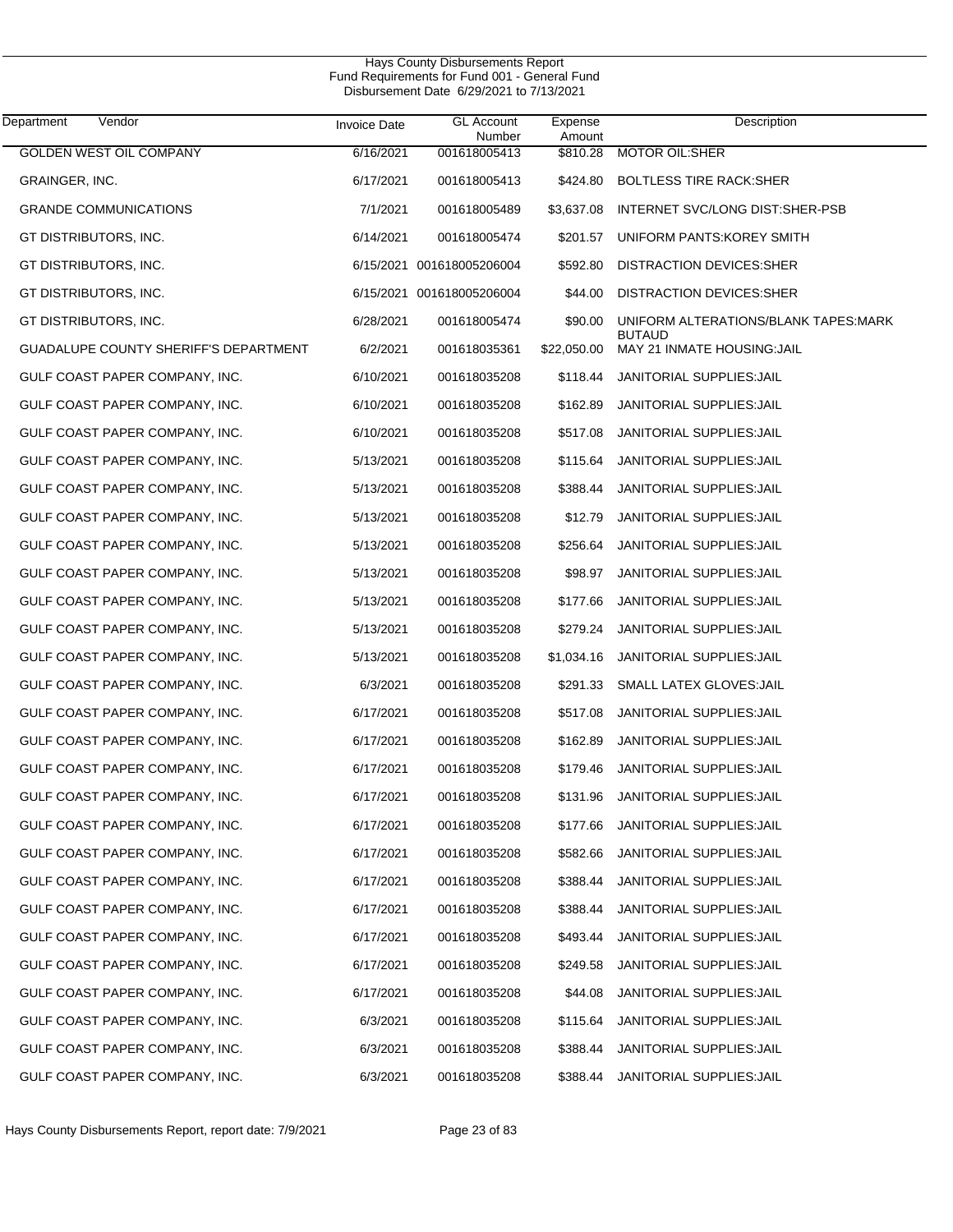| Department<br>Vendor               | <b>Invoice Date</b> | <b>GL Account</b><br>Number | Expense<br>Amount | Description                      |
|------------------------------------|---------------------|-----------------------------|-------------------|----------------------------------|
| GULF COAST PAPER COMPANY, INC.     | 6/3/2021            | 001618035208                | \$388.44          | JANITORIAL SUPPLIES: JAIL        |
| GULF COAST PAPER COMPANY, INC.     | 6/3/2021            | 001618035208                | \$197.94          | JANITORIAL SUPPLIES: JAIL        |
| GULF COAST PAPER COMPANY, INC.     | 6/3/2021            | 001618035208                | \$654.88          | <b>JANITORIAL SUPPLIES: JAIL</b> |
| GULF COAST PAPER COMPANY, INC.     | 6/3/2021            | 001618035208                | \$177.66          | JANITORIAL SUPPLIES: JAIL        |
| GULF COAST PAPER COMPANY, INC.     | 6/3/2021            | 001618035208                | \$279.24          | JANITORIAL SUPPLIES: JAIL        |
| GULF COAST PAPER COMPANY, INC.     | 6/3/2021            | 001618035208                | \$861.80          | JANITORIAL SUPPLIES: JAIL        |
| GULF COAST PAPER COMPANY, INC.     | 5/27/2021           | 001618035208                | \$388.62          | UTILITY CARTS: JAIL              |
| GULF COAST PAPER COMPANY, INC.     | 5/27/2021           | 001618035208                | \$388.44          | JANITORIAL SUPPLIES: JAIL        |
| GULF COAST PAPER COMPANY, INC.     | 5/27/2021           | 001618035208                | \$388.44          | JANITORIAL SUPPLIES: JAIL        |
| GULF COAST PAPER COMPANY, INC.     | 5/27/2021           | 001618035208                | \$192.48          | JANITORIAL SUPPLIES: JAIL        |
| GULF COAST PAPER COMPANY, INC.     | 5/27/2021           | 001618035208                | \$65.98           | <b>JANITORIAL SUPPLIES: JAIL</b> |
| GULF COAST PAPER COMPANY, INC.     | 5/27/2021           | 001618035208                | \$118.44          | JANITORIAL SUPPLIES: JAIL        |
| GULF COAST PAPER COMPANY, INC.     | 5/27/2021           | 001618035208                | \$279.24          | <b>JANITORIAL SUPPLIES: JAIL</b> |
| GULF COAST PAPER COMPANY, INC.     | 5/27/2021           | 001618035208                | \$1,034.16        | JANITORIAL SUPPLIES: JAIL        |
| GULF COAST PAPER COMPANY, INC.     | 4/15/2021           | 001618035208                | \$517.08          | JANITORIAL SUPPLIES: JAIL        |
| GULF COAST PAPER COMPANY, INC.     | 4/15/2021           | 001618035208                | \$232.70          | JANITORIAL SUPPLIES: JAIL        |
| GULF COAST PAPER COMPANY, INC.     | 4/15/2021           | 001618035208                | \$88.83           | JANITORIAL SUPPLIES: JAIL        |
| GULF COAST PAPER COMPANY, INC.     | 4/15/2021           | 001618035208                | \$98.97           | JANITORIAL SUPPLIES: JAIL        |
| GULF COAST PAPER COMPANY, INC.     | 4/15/2021           | 001618035208                | \$249.58          | JANITORIAL SUPPLIES: JAIL        |
| GULF COAST PAPER COMPANY, INC.     | 4/15/2021           | 001618035208                | \$110.52          | JANITORIAL SUPPLIES: JAIL        |
| GULF COAST PAPER COMPANY, INC.     | 4/15/2021           | 001618035208                | \$97.11           | JANITORIAL SUPPLIES: JAIL        |
| GULF COAST PAPER COMPANY, INC.     | 4/15/2021           | 001618035208                | \$388.44          | JANITORIAL SUPPLIES: JAIL        |
| GULF COAST PAPER COMPANY, INC.     | 4/15/2021           | 001618035208                | \$216.00          | JANITORIAL SUPPLIES: JAIL        |
| GULF COAST PAPER COMPANY, INC.     | 4/15/2021           | 001618035208                | \$27.63           | <b>JANITORIAL SUPPLIES: JAIL</b> |
| GULF COAST PAPER COMPANY, INC.     | 4/15/2021           | 001618035208                | \$88.81           | JANITORIAL SUPPLIES: JAIL        |
| GULF COAST PAPER COMPANY, INC.     | 6/10/2021           | 001618035208                | \$179.46          | JANITORIAL SUPPLIES: JAIL        |
| GULF COAST PAPER COMPANY, INC.     | 6/10/2021           | 001618035208                | \$372.15          | JANITORIAL SUPPLIES: JAIL        |
| GULF COAST PAPER COMPANY, INC.     | 6/10/2021           | 001618035208                | \$65.98           | JANITORIAL SUPPLIES: JAIL        |
| GUTIERREZ, DENNIS                  | 6/17/2021           | 001618005391                | \$16.00           | N/T MEALS:SHER                   |
| GUTIERREZ, DENNIS                  | 6/17/2021           | 001618005391                | \$7.00            | N/T MEALS:SHER                   |
| HARLEY DAVIDSON MOTOR COMPANY      | 9/30/2021           | 001618005551                | \$1,785.00        | REG FEE: MARTIN GONZALES         |
| HAYS COUNTY TAX ASSESSOR COLLECTOR | 6/30/2021           | 001618005413                | \$7.50            | STATE INSPECTION FEE:SHER        |
| HAYS COUNTY TAX ASSESSOR COLLECTOR | 6/30/2021           | 001618005413                | \$7.50            | STATE INSPECTION FEE:SHER        |
| HAYS COUNTY TAX ASSESSOR COLLECTOR | 5/31/2021           | 001618005413                | \$7.50            | STATE INSPECTION FEE:SHER        |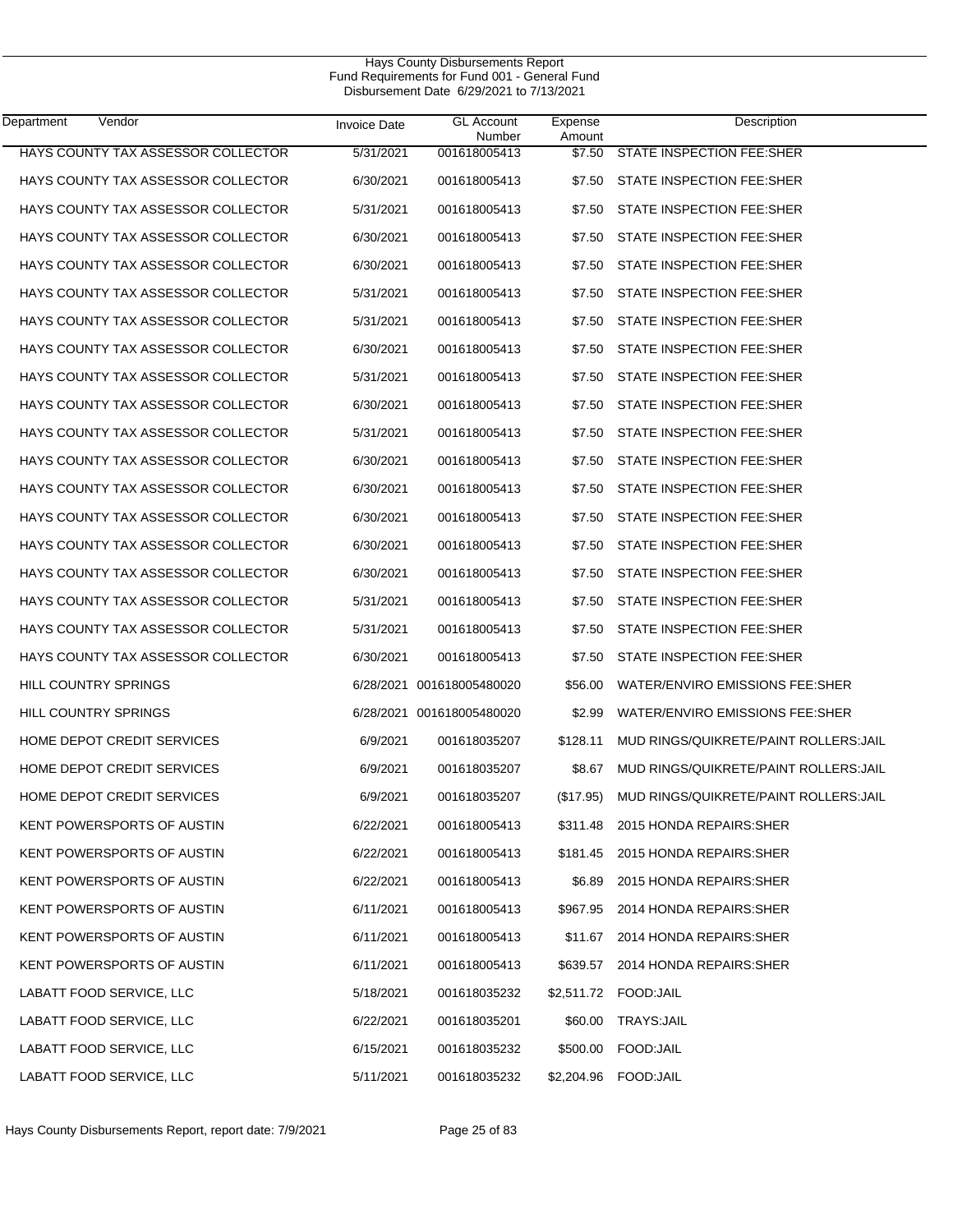| Department<br>Vendor           | <b>Invoice Date</b> | <b>GL Account</b><br>Number | Expense<br>Amount | Description                                                      |
|--------------------------------|---------------------|-----------------------------|-------------------|------------------------------------------------------------------|
| LABATT FOOD SERVICE, LLC       | 6/22/2021           | 001618035232                | \$500.00          | FOOD: JAIL                                                       |
| LABATT FOOD SERVICE, LLC       | 6/22/2021           | 001618035232                | \$2,563.68        | FOOD:JAIL                                                        |
| LABATT FOOD SERVICE, LLC       | 6/15/2021           | 001618035201                | \$174.82          | HAIRNETS/CONTAINERS/TRAYS: JAIL                                  |
| LABATT FOOD SERVICE, LLC       | 6/15/2021           | 001618035232                | \$2,206.85        | FOOD:JAIL                                                        |
| LABATT FOOD SERVICE, LLC       | 5/11/2021           | 001618035201                | \$40.80           | <b>HAIRNETS: JAIL</b>                                            |
| LEWIS, DENISE                  | 7/16/2021           | 001618005551                | \$28.00           | N/T MEALS ADVANCE: SHER                                          |
| LEWIS, DENISE                  | 7/16/2021           | 001618005551                | \$13.00           | N/T MEALS ADVANCE:SHER                                           |
| LEWIS, DENISE                  | 7/16/2021           | 001618005551                | \$64.00           | N/T MEALS ADVANCE: SHER                                          |
| LOWE'S, INC.                   | 6/22/2021           | 001618035207                | \$19.44           | LADDER/HARDWARE:JAIL                                             |
| LOWE'S, INC.                   | 6/22/2021           | 001618035201                | \$94.05           | LADDER/HARDWARE:JAIL                                             |
| LOWE'S, INC.                   | 6/4/2021            | 001618035207                | \$269.66          | PAINTING SUPPLIES: JAIL                                          |
| LOWE'S, INC.                   | 6/17/2021           | 001618035207                | \$188.10          | LADDERS:JAIL                                                     |
| LOWE'S, INC.                   | 6/23/2021           | 001618035207                | \$16.21           | HARDWARE:JAIL                                                    |
| LOWE'S, INC.                   | 6/17/2021           | 001618035207                | \$94.78           | SAW BLADE SET/PAINT ROLLER FRAMES: JAIL                          |
| LOWER COLORADO RIVER AUTHORITY | 5/18/2021           | 001618005411                | \$125.00          | RADIO REPAIR: SHER                                               |
| LOWER COLORADO RIVER AUTHORITY | 5/18/2021           | 001618005411                | \$32.18           | RADIO REPAIR: SHER                                               |
| LOWER COLORADO RIVER AUTHORITY | 6/15/2021           | 001618005411                | \$712.47          | INSTALL RADIO/ACCESSORIES IN MOBILE<br><b>COMMAND TRUCK:SHER</b> |
| LUCIO, STEVEN                  | 6/10/2021           | 001618005551                | \$75.00           | REIMB FOR LODGING FEES: SHER                                     |
| <b>MAGIC PEST &amp; LAWN</b>   | 6/22/2021           | 001618005451                | \$1,750.00        | <b>BAIT STATIONS/BAIT BLOCKS:SHER</b>                            |
| MALLORY SAFETY & SUPPLY        | 6/23/2021           | 001618005474                | \$128.30          | AWARD PINS FOR UNIFORMS:SHER                                     |
| MALLORY SAFETY & SUPPLY        | 6/23/2021           | 001618005474                | \$128.30          | AWARD PINS FOR UNIFORMS: SHER                                    |
| MALLORY SAFETY & SUPPLY        | 6/21/2021           | 001618005206                | \$101.99          | DEPUTY BADGE: MIKE CHANCE                                        |
| MALLORY SAFETY & SUPPLY        | 6/21/2021           | 001618005206                | \$10.00           | DEPUTY BADGE: MIKE CHANCE                                        |
| MANCINI-MICHELL, PSY.D, ANITA  | 6/25/2021           | 001618005335                | \$175.00          | PSYCH EVAL: JOSHUA EVANS/RAEGAN MILLER                           |
| MANCINI-MICHELL, PSY.D, ANITA  | 6/25/2021           | 001618005335                | \$175.00          | PSYCH EVAL:JOSHUA EVANS/RAEGAN MILLER                            |
| <b>MARKS PLUMBING PARTS</b>    | 6/16/2021           | 001618035207                | \$113.64          | SINGLE TEMP BASES: JAIL                                          |
| MARSHALL, DAVID                | 6/15/2021           | 001618005551                | \$14.00           | REIMB FOR N/T MEALS:SHER                                         |
| MARSHALL, DAVID                | 6/15/2021           | 001618005551                | \$26.00           | REIMB FOR N/T MEALS:SHER                                         |
| MARSHALL, DAVID                | 6/15/2021           | 001618005551                | \$32.00           | REIMB FOR N/T MEALS:SHER                                         |
| MATHESON TRI-GAS, INC.         | 6/16/2021           | 001618035207                | \$19.10           | <b>CARBON DIOXIDE: JAIL</b>                                      |
| MATHESON TRI-GAS, INC.         | 6/16/2021           | 001618035207                | \$5.00            | CARBON DIOXIDE: JAIL                                             |
| NARDIS PUBLIC SAFETY           | 6/11/2021           | 001618005474                | \$84.98           | UNIFORM SHIRTS: AARON MCCOY                                      |
| NARDIS PUBLIC SAFETY           | 6/11/2021           | 001618005474                | \$149.98          | UNIFORM PANTS/SHIRTS: FREDDY MUNOZ                               |
| NARDIS PUBLIC SAFETY           | 6/11/2021           | 001618005474                | \$139.98          | UNIFORM PANTS/SHIRTS: FREDDY MUNOZ                               |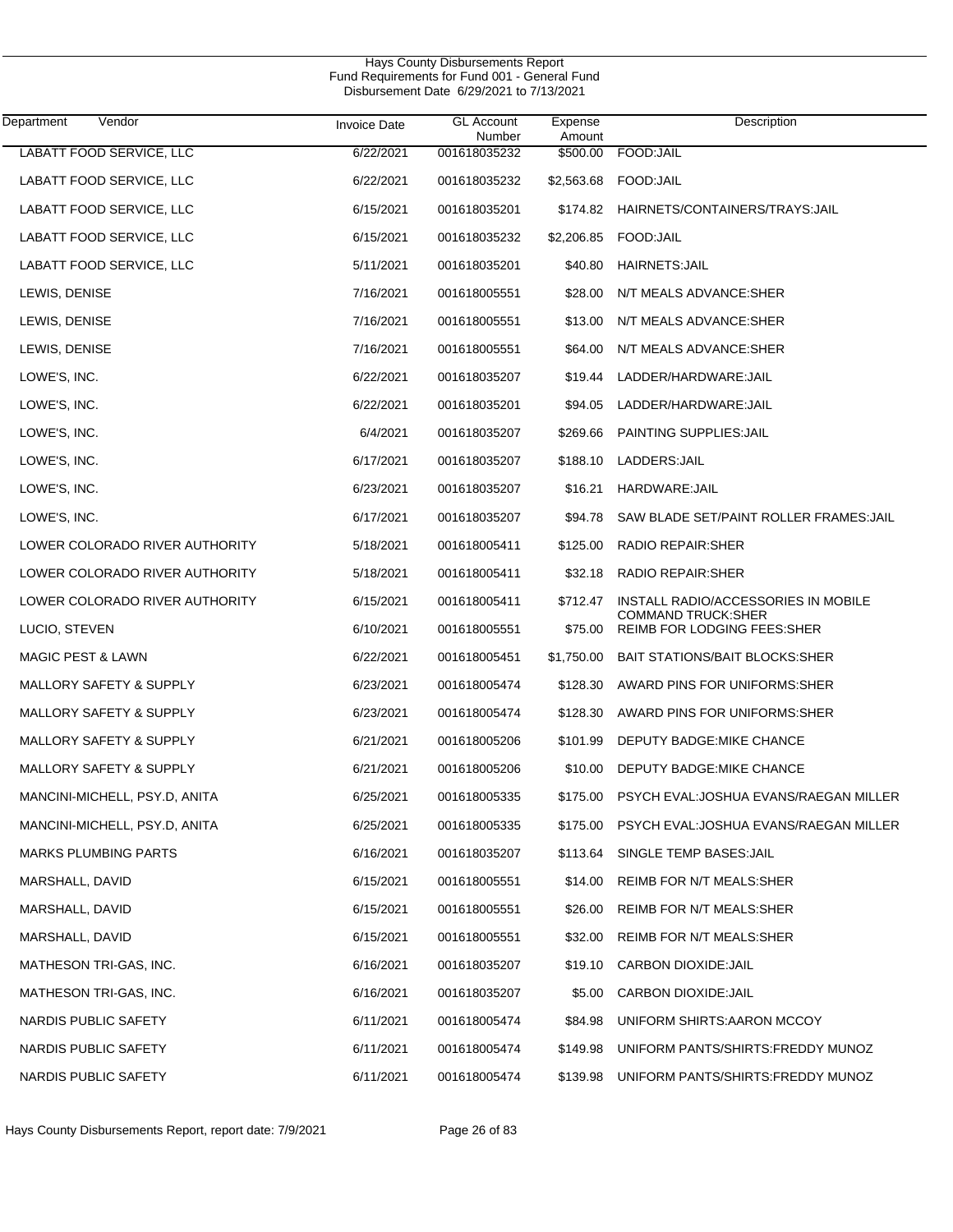| Department<br>Vendor                                   | <b>Invoice Date</b> | <b>GL Account</b><br>Number | Expense<br>Amount | Description                                                             |
|--------------------------------------------------------|---------------------|-----------------------------|-------------------|-------------------------------------------------------------------------|
| <b>NARDIS PUBLIC SAFETY</b>                            | 6/18/2021           | 001618035474                | \$135.98          | UNIFORM PANTS: SHAWNE WAHLERT                                           |
| NARDIS PUBLIC SAFETY                                   | 6/19/2021           | 001618035474                | \$132.98          | <b>UNIFORM</b>                                                          |
| NARDIS PUBLIC SAFETY                                   | 6/18/2021           | 001618005474                | \$203.97          | NAMETAPES/PANTS/ALTERATIONS:MATT WHITE<br>UNIFORM PANTS: ANTOINE LINSEY |
| NARDIS PUBLIC SAFETY                                   | 6/18/2021           | 001618005474                | \$203.97          | UNIFORM PANTS: JEFFREY WILKINS                                          |
| NARDIS PUBLIC SAFETY                                   | 6/11/2021           | 001618035474                | \$197.22          | UNIFORM SHIRTS/PANT:GREGORY MITCHUM                                     |
| NARDIS PUBLIC SAFETY                                   | 6/22/2021           | 001618035474                | (\$118.96)        | <b>RETURN UNIFORM</b>                                                   |
| NARDIS PUBLIC SAFETY                                   | 6/11/2021           | 001618005474                | \$67.99           | PANTS/SHIRT/ALTERATIONS:COURTNEY GLASS<br>UNIFORM PANTS: JUAN ZESATI    |
| NARDIS PUBLIC SAFETY                                   | 6/22/2021           | 001618035474                | \$268.96          | UNIFORM NAMETAPES/PANTS/SHIRT:COURTNEY                                  |
| NARDIS PUBLIC SAFETY                                   | 6/18/2021           | 001618035474                | \$203.97          | <b>GLASS</b><br>UNIFORM PANTS: LUCIO PRADO                              |
| NARDIS PUBLIC SAFETY                                   | 6/19/2021           | 001618005474                | \$135.98          | UNIFORM PANTS: ANDRES VEGA                                              |
| NARDIS PUBLIC SAFETY                                   | 6/18/2021           | 001618005474                | \$149.98          | UNIFORM PANTS: ERICA SAENZ                                              |
| NARDIS PUBLIC SAFETY                                   | 6/19/2021           | 001618005474                | \$135.98          | UNIFORM PANTS: JESUS RIVERA                                             |
| NARDIS PUBLIC SAFETY                                   | 6/11/2021           | 001618005474                | \$135.98          | UNIFORM PANTS: MANUEL MORENO                                            |
| NARDIS PUBLIC SAFETY                                   | 6/24/2021           | 001618005474                | \$135.98          | UNIFORM PANTS: MICHAEL HIPOLITO                                         |
| NOTARY PUBLIC UNDERWRITERS AGENCY OF                   | 7/1/2021            | 001618005302                | \$105.00          | NOTARY PKG: JOE LUCIO                                                   |
| TEXAS<br>NOTARY PUBLIC UNDERWRITERS AGENCY OF<br>TEXAS | 7/1/2021            | 001618005302                | \$14.00           | NOTARY PKG: JOE LUCIO                                                   |
| NOTARY PUBLIC UNDERWRITERS AGENCY OF                   | 7/1/2021            | 001618005302                | \$7.00            | NOTARY PKG: JOE LUCIO                                                   |
| TEXAS<br>O'REILLY AUTO PARTS                           | 5/3/2021            | 001618005413                | (\$99.79)         | <b>RETURN COIL:SHER</b>                                                 |
| O'REILLY AUTO PARTS                                    | 6/8/2021            | 001618005413                | \$94.99           | SEMI-MET PAD/BRAKE ROTORS:SHER                                          |
| O'REILLY AUTO PARTS                                    | 6/8/2021            | 001618005413                | \$135.64          | ALTERNATOR/CORE CHARGE/CORE                                             |
| O'REILLY AUTO PARTS                                    | 6/8/2021            | 001618005413                | \$74.01           | <b>EXCHANGE:SHER</b><br>DISC PAD SET:SHER                               |
| O'REILLY AUTO PARTS                                    | 6/23/2021           | 001618005413                | \$712.56          | ROTORS/DISC PAD SETS:SHER                                               |
| OFFICE DEPOT, INC.                                     | 6/11/2021           | 001618005211                | \$63.98           | COPY PAPER/BINDERS/INDEX CARDS:SHER                                     |
| OFFICE DEPOT, INC.                                     | 6/11/2021           | 001618005211                |                   | \$12.60 COPY PAPER/BINDERS/INDEX CARDS:SHER                             |
| OFFICE DEPOT, INC.                                     | 6/17/2021           | 001618035211                | \$71.94           | HARD FLOOR CHAIRMAT/TAPE DISPENSERS/COPY                                |
| OFFICE DEPOT, INC.                                     | 6/17/2021           | 001618035211                | \$159.95          | PAPER: JAIL<br>HARD FLOOR CHAIRMAT/TAPE DISPENSERS/COPY                 |
| OFFICE DEPOT, INC.                                     | 6/14/2021           | 001618005211                | \$5.69            | PAPER: JAIL<br>WASTEBASKET:SHER                                         |
| OFFICE DEPOT, INC.                                     | 6/8/2021            | 001618035211                | \$319.90          | COPY PAPER/ADDRESS LABELS/SCISSORS/POST                                 |
| OFFICE DEPOT, INC.                                     | 6/8/2021            | 001618035211                | \$40.73           | IT NOTES/TAPE/PENS: JAIL<br>COPY PAPER/ADDRESS LABELS/SCISSORS/POST     |
| OFFICE DEPOT, INC.                                     | 6/8/2021            | 001618035211                | \$10.56           | IT NOTES/TAPE/PENS:JAIL<br>COPY PAPER/ADDRESS LABELS/SCISSORS/POST      |
| PBS OF TEXAS                                           | 7/1/2021            | 001618035456                | \$550.00          | IT NOTES/TAPE/PENS: JAIL<br>JUL 21 JANITORIAL SVCS: JAIL                |
| PBS OF TEXAS                                           | 7/1/2021            | 001618035456                | \$100.00          | JUL 21 JANITORIAL SVCS: JAIL                                            |
| PBS OF TEXAS                                           | 7/1/2021            | 001618005456                | \$4,235.52        | JUL 21 JANITORIAL SVCS:SHER                                             |
|                                                        |                     |                             |                   |                                                                         |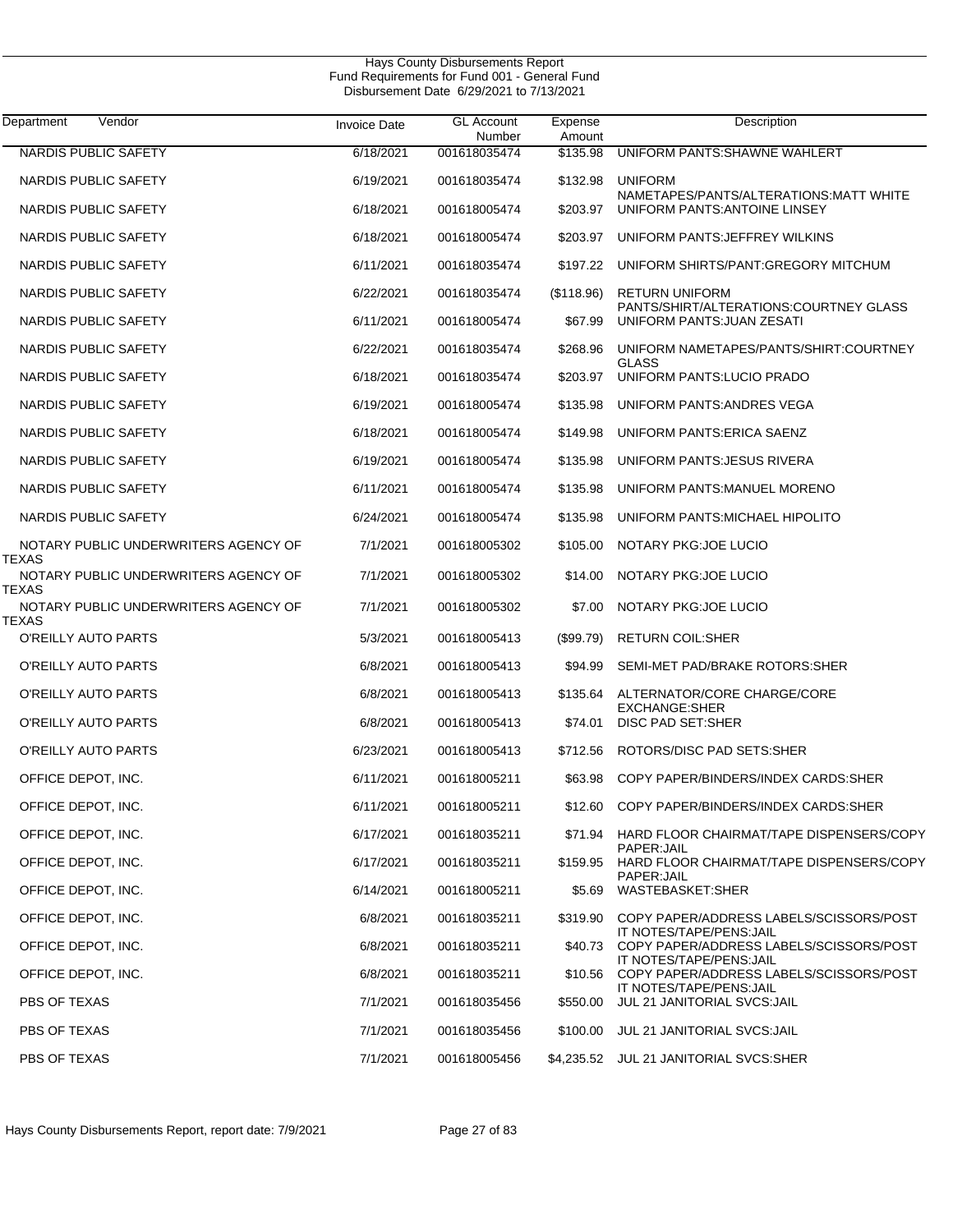$\overline{\phantom{0}}$ 

| Department<br>Vendor                    | <b>Invoice Date</b> | <b>GL</b> Account<br>Number | Expense<br>Amount | Description                                               |
|-----------------------------------------|---------------------|-----------------------------|-------------------|-----------------------------------------------------------|
| <b>PBS OF TEXAS</b>                     | 7/1/2021            | 001618005456                | \$810.00          | JUL 21 JANITORIAL SVCS:SHER                               |
| PEDERNALES ELECTRIC COOPERATIVE, INC.   |                     | 6/23/2021 001618005480020   |                   | \$127.26 ELEC SVC:123370                                  |
| POWER HAUS EQUIPMENT                    | 6/18/2021           | 001618035201                | \$32.54           | PROPANE: JAIL                                             |
| RAMIREZ, NATALIE                        | 6/11/2021           | 001618035551                | \$20.57           | <b>REIMB FOR PARKING FEES: JAIL</b>                       |
| REDHEAD AUTO PARTS, INC.                | 6/7/2021            | 001618005413                | \$29.42           | <b>PRESSURE SWITCH:SHER</b>                               |
| REDHEAD AUTO PARTS, INC.                | 6/25/2021           | 001618005413                | \$93.39           | <b>BLOWER MOTOR RESISTOR:SHER</b>                         |
| REDHEAD AUTO PARTS, INC.                | 6/14/2021           | 001618005413                | \$79.92           | OIL FILTERS: SHER                                         |
| REDHEAD AUTO PARTS, INC.                | 6/7/2021            | 001618005413                |                   | \$1.56 AIR BRAKE HOSES:SHER                               |
| REDHEAD AUTO PARTS, INC.                | 6/7/2021            | 001618005413                | \$315.98          | BATTERIES/CORE DEPOSITS/ENVIRONMENTAL<br><b>FEES:SHER</b> |
| REDHEAD AUTO PARTS, INC.                | 6/22/2021           | 001618005413                | \$196.98          | ORIFICE/HOSE ASSEMBLIES: SHER                             |
| REDHEAD AUTO PARTS, INC.                | 6/14/2021           | 001618005413                | (\$86.82)         | RETURN CORE DEPOSITS: SHER                                |
| REDHEAD AUTO PARTS, INC.                | 6/12/2021           | 001618005413                | \$11.96           | <b>ORIFICE TUBE:SHER</b>                                  |
| REDHEAD AUTO PARTS, INC.                | 6/25/2021           | 001618005413                | \$5.58            | <b>MOUNTING STUD:SHER</b>                                 |
| REPROGRAPHICS AND DISTRIBUTION SERVICES | 6/14/2021           | 001618005206                | \$325.00          | ALCOHOL BLOOD TEST KITS:SHER                              |
| RICOH USA, INC.                         | 6/1/2021            | 001618035473                | \$33.00           | JUN 21 LEASE/MTC W/ TONER:MP305SPG                        |
| RICOH USA, INC.                         | 6/10/2021           | 001618005473                | \$378.00          | EQUIPMENT RELOCATION: SHER                                |
| SAN MARCOS FAMILY MEDICINE              | 6/20/2021           | 001618005335                | \$115.00          | PHYSICAL:21955943A8042                                    |
| SECURITY ONE, INC.                      |                     | 7/1/2021 001618005480020    | \$39.95           | <b>JUL 21 FIRE SERVICE:PSB</b>                            |
| SHERWIN-WILLIAMS CO.                    | 6/23/2021           | 001618035207                | \$391.05          | PAINT: JAIL                                               |
| SHERWIN-WILLIAMS CO.                    | 6/21/2021           | 001618035207                | \$391.05          | PAINT: JAIL                                               |
| SHERWIN-WILLIAMS CO.                    | 6/14/2021           | 001618035207                | \$462.55          | PAINT: JAIL                                               |
| SIGN CRAFTERS, INC.                     | 3/11/2021           | 001618035211                | \$40.00           | ALUMINUM SIGNS W/VINYL LETTERING:JAIL                     |
| SIGN CRAFTERS, INC.                     | 6/1/2021            | 001618035207                | \$292.00          | ALUMINUM SIGNS W/VINYL LETTERING:JAIL                     |
| SIRCHIE FINGER PRINT LABORATORY         | 6/22/2021           | 001618005362                |                   | \$383.76 LASER STRAJECTORY KIT:SHER                       |
| SIRCHIE FINGER PRINT LABORATORY         | 6/11/2021           | 001618005362                |                   | \$119.70 EVIDENCE BAGS:SHER                               |
| SIRCHIE FINGER PRINT LABORATORY         | 6/11/2021           | 001618005362                |                   | \$65.20 EVIDENCE BAGS:SHER                                |
| SIRCHIE FINGER PRINT LABORATORY         | 6/11/2021           | 001618005362                |                   | \$54.49 EVIDENCE BAGS:SHER                                |
| SMITH, SHANE                            | 6/30/2021           | 001618035551                | \$28.00           | N/T MEALS ADVANCE: JAIL                                   |
| SMITH, SHANE                            | 6/30/2021           | 001618035551                | \$52.00           | N/T MEALS ADVANCE: JAIL                                   |
| SMITH, SHANE                            | 6/30/2021           | 001618035551                | \$48.00           | N/T MEALS ADVANCE: JAIL                                   |
| SOUTHERN TIRE MART                      | 6/15/2021           | 001618005413                |                   | \$635.00 245/55R18 TIRES:SHER                             |
| SPOK, INC.                              | 6/30/2021           | 001618005489                | \$57.45           | 03398005 PAGERS: SHER                                     |
| <b>TEXAN LANDSCAPE</b>                  | 6/30/2021           | 001618035455                | \$1,350.00        | JUN 21 LANDSCAPING SERVICES: JAIL                         |
| TEXAS DECON, LLC                        | 6/23/2021           | 001618035431                | \$3.84            | MEDICAL WASTE DISPOSAL: JAIL                              |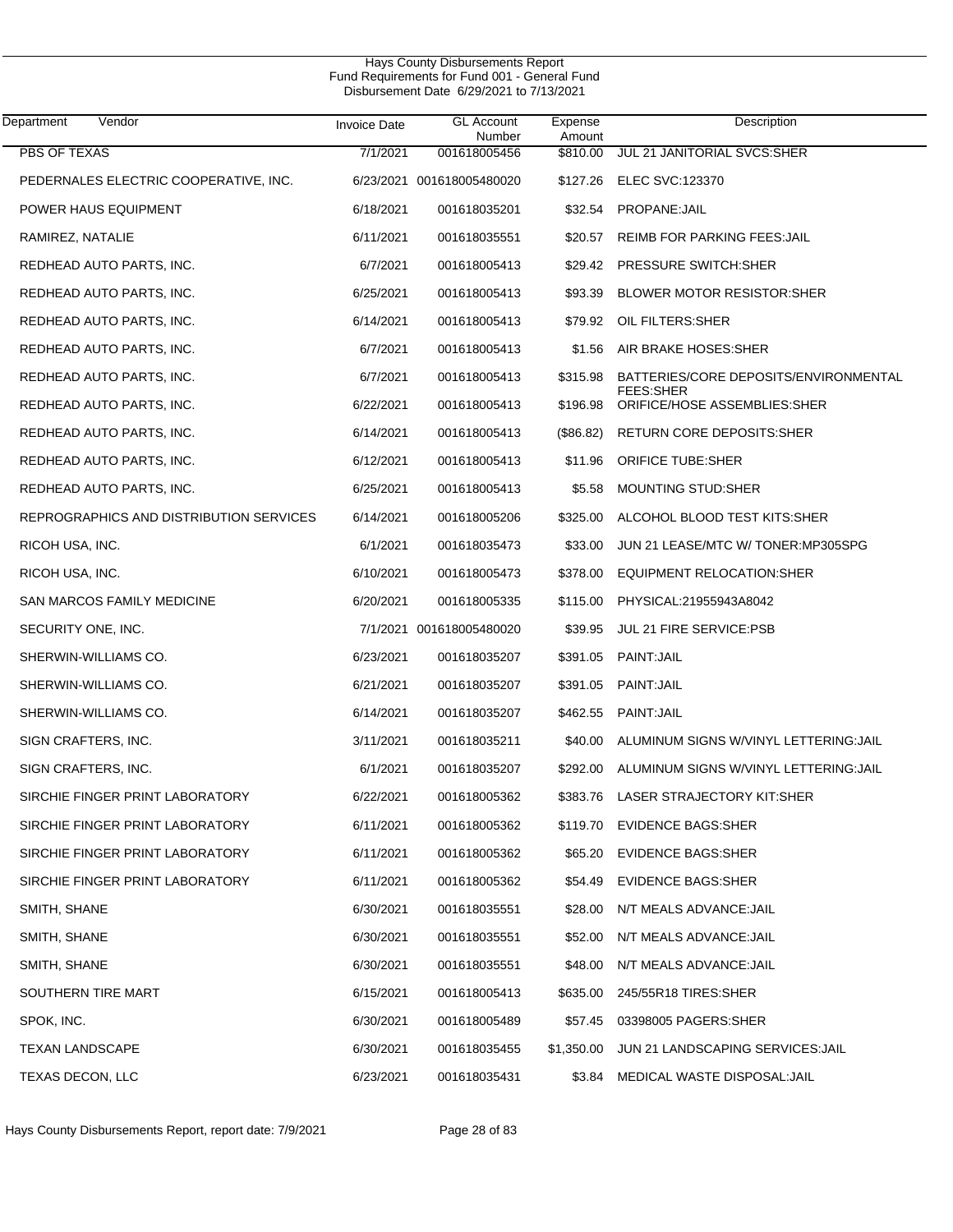| Department<br>Vendor                              | <b>Invoice Date</b> | <b>GL Account</b><br>Number | Expense<br>Amount | Description                                                         |
|---------------------------------------------------|---------------------|-----------------------------|-------------------|---------------------------------------------------------------------|
| <b>TEXAS DECON, LLC</b>                           | 6/11/2021           | 001618035431                | \$228.00          | MEDICAL WASTE DISPOSAL: JAIL                                        |
| THE POLICE AND SHERIFFS PRESS                     | 6/24/2021           | 001618005206                | \$15.00           | SECURE ID CARDS: JAMIE PAGE                                         |
| THE POLICE AND SHERIFFS PRESS                     | 6/24/2021           | 001618005206                | \$2.55            | SECURE ID CARDS: JAMIE PAGE                                         |
| THE POLICE AND SHERIFFS PRESS                     | 6/16/2021           | 001618035206                | \$45.00           | SECURE ID CARDS: EDWARD MARTELL/JONATHAN<br>LOPEZ/MARK BUTAUD       |
| THE POLICE AND SHERIFFS PRESS                     | 6/16/2021           | 001618035206                | \$2.92            | SECURE ID CARDS: EDWARD MARTELL/JONATHAN<br>LOPEZ/MARK BUTAUD       |
| THE POLICE AND SHERIFFS PRESS                     | 6/8/2021            | 001618005206                | \$30.00           | SECURE ID CARDS: MICHAEL CHANCE/JEFFREY<br><b>BROUDDUS</b>          |
| THE POLICE AND SHERIFFS PRESS                     | 6/8/2021            | 001618005206                | \$2.55            | SECURE ID CARDS: MICHAEL CHANCE/JEFFREY<br><b>BROUDDUS</b>          |
| TIME WARNER CABLE                                 | 6/13/2021           | 001618005489                | \$146.55          | <b>CABLE TV:SHER</b>                                                |
| TIME WARNER CABLE                                 | 6/11/2021           | 001618005489                | \$146.80          | <b>CABLE TV:SHER</b>                                                |
| TRANSUNION RISK AND ALTERNATIVE DATA<br>SOLUTIONS | 7/1/2021            | 001618005362                | \$295.30          | JUN 21 SEARCH/REPORTS:SHER                                          |
| <b>TXDMV</b>                                      | 6/30/2021           | 001618005413                | \$7.50            | STATE INSPECTION FEE:SHER                                           |
| <b>TXDMV</b>                                      | 6/30/2021           | 001618005413                | \$7.50            | STATE INSPECTION FEE:SHER                                           |
| <b>TXDMV</b>                                      | 6/30/2021           | 001618005413                | \$7.50            | STATE INSPECTION FEE:SHER                                           |
| <b>TXDMV</b>                                      | 6/30/2021           | 001618005413                | \$7.50            | STATE INSPECTION FEE:SHER                                           |
| <b>TXDMV</b>                                      | 6/30/2021           | 001618005413                | \$7.50            | STATE INSPECTION FEE:SHER                                           |
| <b>TXDMV</b>                                      | 6/30/2021           | 001618005413                | \$7.50            | STATE INSPECTION FEE:SHER                                           |
| <b>TXDMV</b>                                      | 6/30/2021           | 001618005413                | \$7.50            | STATE INSPECTION FEE:SHER                                           |
| TXFACT, LLC                                       | 6/1/2021            | 001618005551                | \$495.00          | REG FEE: MELODY JARAMIO                                             |
| U.S. FOODSERVICE                                  | 6/22/2021           | 001618035232                | \$3,488.93        | FOOD:JAIL                                                           |
| U.S. FOODSERVICE                                  | 6/1/2021            | 001618035201                | \$191.82          | PAPER PRODUCTS/SCRUBBERS/SERVING<br>DISHERS/GAL JUGS/HAIRNETS: JAIL |
| U.S. FOODSERVICE                                  | 6/11/2021           | 001618035232                | \$2,263.57        | FOOD: JAIL                                                          |
| U.S. FOODSERVICE                                  | 6/25/2021           | 001618035201                | \$87.75           | CUPS/BOWLS: JAIL                                                    |
| U.S. FOODSERVICE                                  | 6/1/2021            | 001618035232                | \$3,009.17        | FOOD:JAIL                                                           |
| U.S. FOODSERVICE                                  | 6/4/2021            | 001618035201                | \$22.80           | <b>GALLON JUGS:JAIL</b>                                             |
| U.S. FOODSERVICE                                  | 6/15/2021           | 001618035201                |                   | \$45.09 SPOONS/CONTAINERS/GLOVES:JAIL                               |
| U.S. FOODSERVICE                                  | 6/1/2021            | 001618035201                | (S22.80)          | RETURN GALLON JUGS: JAIL                                            |
| <b>U.S. FOODSERVICE</b>                           | 6/18/2021           | 001618035208                | \$337.46          | DISH/POT/PAN/FLOOR CLEANER:JAIL                                     |
| <b>U.S. FOODSERVICE</b>                           | 6/8/2021            | 001618035208                | \$74.50           | SQUEEGEES/COFFEE MUGS:JAIL                                          |
| U.S. FOODSERVICE                                  | 6/18/2021           | 001618035232                |                   | \$1,578.49 FOOD:JAIL                                                |
| U.S. FOODSERVICE                                  | 6/8/2021            | 001618035201                | \$77.00           | SQUEEGEES/COFFEE MUGS:JAIL                                          |
| U.S. FOODSERVICE                                  | 6/2/2021            | 001618035201                | \$34.80           | SPOODLES:JAIL                                                       |
| U.S. FOODSERVICE                                  | 6/4/2021            | 001618035232                |                   | \$386.00 FOOD:JAIL                                                  |
| U.S. FOODSERVICE                                  | 6/15/2021           | 001618035232                |                   | \$4,013.73 FOOD:JAIL                                                |
| U.S. FOODSERVICE                                  | 5/25/2021           | 001618035201                |                   | \$76.52 BAGS/CONTAINERS:JAIL                                        |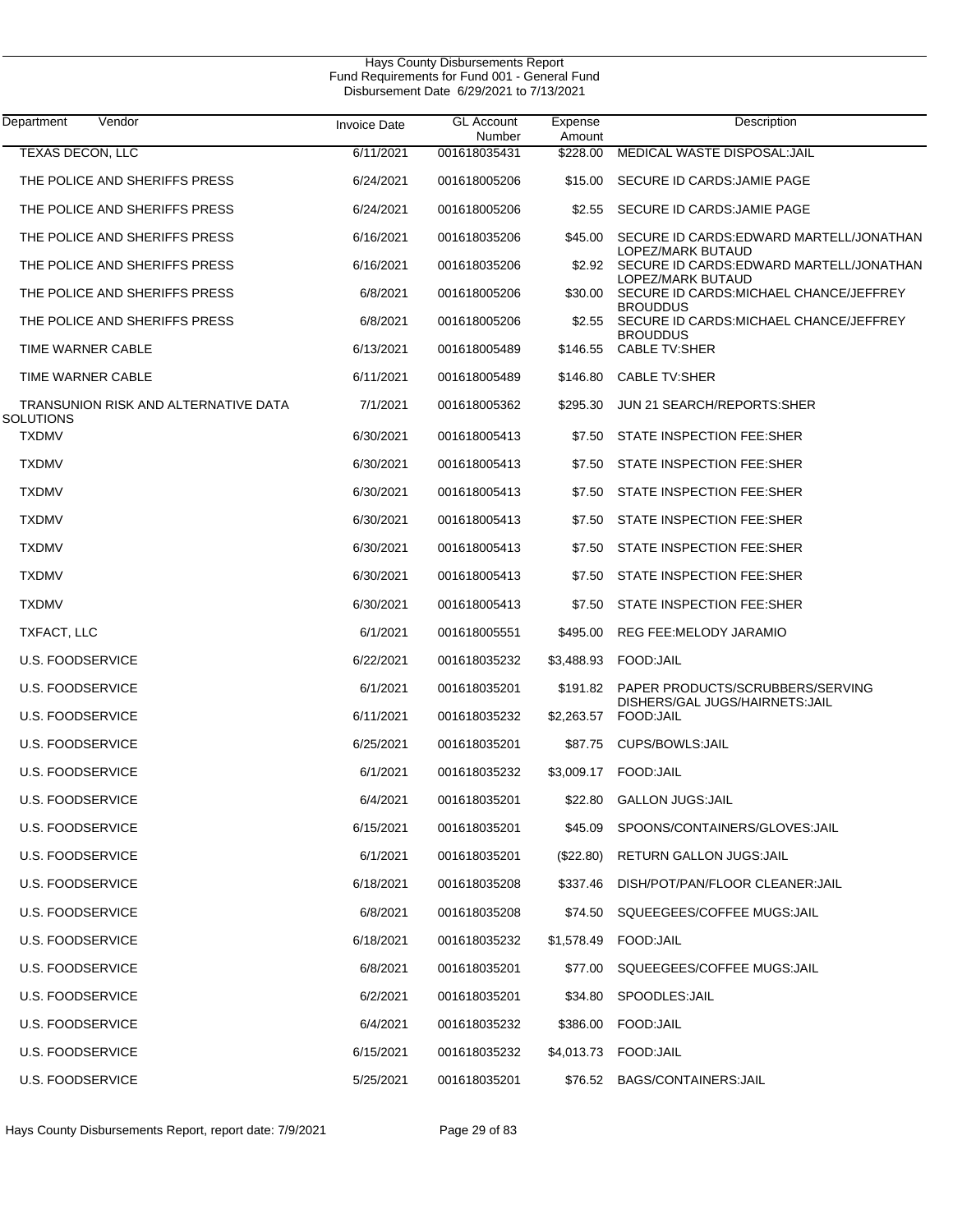|                                     |                     | Hays County Disbursements Report<br>Fund Requirements for Fund 001 - General Fund<br>Disbursement Date 6/29/2021 to 7/13/2021 |                   |                                            |  |
|-------------------------------------|---------------------|-------------------------------------------------------------------------------------------------------------------------------|-------------------|--------------------------------------------|--|
| Vendor<br>Department                | <b>Invoice Date</b> | <b>GL Account</b><br>Number                                                                                                   | Expense<br>Amount | Description                                |  |
| <b>U.S. FOODSERVICE</b>             | 5/25/2021           | 001618035232                                                                                                                  | \$3,549.01        | FOOD: JAIL                                 |  |
| <b>U.S. FOODSERVICE</b>             | 5/28/2021           | 001618035201                                                                                                                  | \$51.17           | LABELS/POT/PAN DETERGENT/CONTAINERS:JAIL   |  |
| <b>U.S. FOODSERVICE</b>             | 5/28/2021           | 001618035208                                                                                                                  | \$66.91           | LABELS/POT/PAN DETERGENT/CONTAINERS: JAIL  |  |
| <b>U.S. FOODSERVICE</b>             | 5/25/2021           | 001618035208                                                                                                                  | \$337.46          | DISH/POT/PAN DETERGENT/FLOOR CLEANER: JAIL |  |
| <b>U.S. FOODSERVICE</b>             | 6/1/2021            | 001618035208                                                                                                                  | \$429.38          | DISH/POT/PAN DETERGENT: JAIL               |  |
| <b>U.S. FOODSERVICE</b>             | 6/8/2021            | 001618035232                                                                                                                  | \$3,753.38        | FOOD:JAIL                                  |  |
| <b>U.S. FOODSERVICE</b>             | 6/4/2021            | 001618035232                                                                                                                  | \$2,020.80        | FOOD:JAIL                                  |  |
| U.S. FOODSERVICE                    | 6/25/2021           | 001618035232                                                                                                                  |                   | \$1,675.94     FOOD:JAIL                   |  |
| <b>U.S. FOODSERVICE</b>             | 6/8/2021            | 001618035201                                                                                                                  | \$56.95           | CUPS/LABELS: JAIL                          |  |
| <b>U.S. FOODSERVICE</b>             | 6/22/2021           | 001618035201                                                                                                                  | \$102.06          | APRONS/BAGS/BOWLS/SPOONS:JAIL              |  |
| <b>U.S. FOODSERVICE</b>             | 5/29/2021           | 001618035208                                                                                                                  | \$126.84          | SQUEEGEES/BROOM HANDLES: JAIL              |  |
| <b>U.S. FOODSERVICE</b>             | 6/11/2021           | 001618035208                                                                                                                  | \$76.48           | DISH DETERGENT: JAIL                       |  |
| <b>U.S. FOODSERVICE</b>             | 5/28/2021           | 001618035232                                                                                                                  | \$1,782.06        | FOOD: JAIL                                 |  |
| UNIFIRST CORPORATION                | 6/9/2021            | 001618005474                                                                                                                  | \$72.31           | UNIFORMS: SHER-VEH MTC                     |  |
| UNIFIRST CORPORATION                | 6/16/2021           | 001618035474                                                                                                                  | \$20.85           | UNIFORMS: JAIL-MTC                         |  |
| UNIFIRST CORPORATION                | 6/23/2021           | 001618035474                                                                                                                  | \$116.55          | UNIFORMS: JAIL-KITCHEN                     |  |
| UNIFIRST CORPORATION                | 6/16/2021           | 001618035474                                                                                                                  | \$87.95           | UNIFORMS: JAIL-KITCHEN                     |  |
| UNIFIRST CORPORATION                | 6/9/2021            | 001618035474                                                                                                                  | \$20.85           | UNIFORMS: JAIL-MTC                         |  |
| UNIFIRST CORPORATION                | 6/23/2021           | 001618005474                                                                                                                  | \$52.31           | UNIFORMS: SHER-VEH MTC                     |  |
| UNIFIRST CORPORATION                | 6/23/2021           | 001618035474                                                                                                                  | \$20.85           | UNIFORMS: JAIL-MTC                         |  |
| UNIFIRST CORPORATION                | 6/9/2021            | 001618035474                                                                                                                  | \$26.35           | UNIFORMS: JAIL-KITCHEN                     |  |
| UNIFIRST CORPORATION                | 6/16/2021           | 001618005474                                                                                                                  | \$52.31           | UNIFORMS: SHER-VEH MTC                     |  |
| <b>UPS</b>                          | 6/26/2021           | 001618035212                                                                                                                  | \$32.61           | SHIPPING CHGS: JAIL                        |  |
| WELLPATH, LLC                       | 7/1/2021            | 001618035801 \$181,784.29                                                                                                     |                   | AUG 21 HEALTHCARE:JAIL                     |  |
| <b>WINZER CORPORATION</b>           | 6/8/2021            | 001618005413                                                                                                                  | \$354.38          | MISC SUPPLIES:SHER                         |  |
| <b>XEROX CORPORATION</b>            | 6/1/2021            | 001618035412                                                                                                                  | \$6.33            | <b>PRINTER SVC/SUPPLY FEES:CNB9X44999</b>  |  |
| <b>XEROX CORPORATION</b>            | 6/1/2021            | 001618035412                                                                                                                  | \$6.05            | PRINTER SVC/SUPPLY FEES:CNB9X44999         |  |
| Total 618 - Sheriff                 |                     |                                                                                                                               | \$682,430.85      |                                            |  |
| 619 - Tax Assessor Collector        |                     |                                                                                                                               |                   |                                            |  |
| CUMMINS-ALLISON CORP.               | 6/25/2021           | 001619005411                                                                                                                  |                   | \$242.00 SCANNER REPAIRS:TAX               |  |
| $Q(1,1)$ $M(1,1)$ $Q(2,1)$ $Q(3,1)$ | 105/000             |                                                                                                                               |                   |                                            |  |

| CUMMINS-ALLISON CORP.          | 6/25/2021 | 001619005411 | \$74.67 SCANNER REPAIRS:TAX          |
|--------------------------------|-----------|--------------|--------------------------------------|
| <b>FRONTIER COMMUNICATIONS</b> | 6/10/2021 | 001619005489 | \$240.82 TELEPHONE/LONG DISTANCE:TAX |
| FUELMAN                        | 6/28/2021 | 001619005271 | \$105.92 FUEL:TAX                    |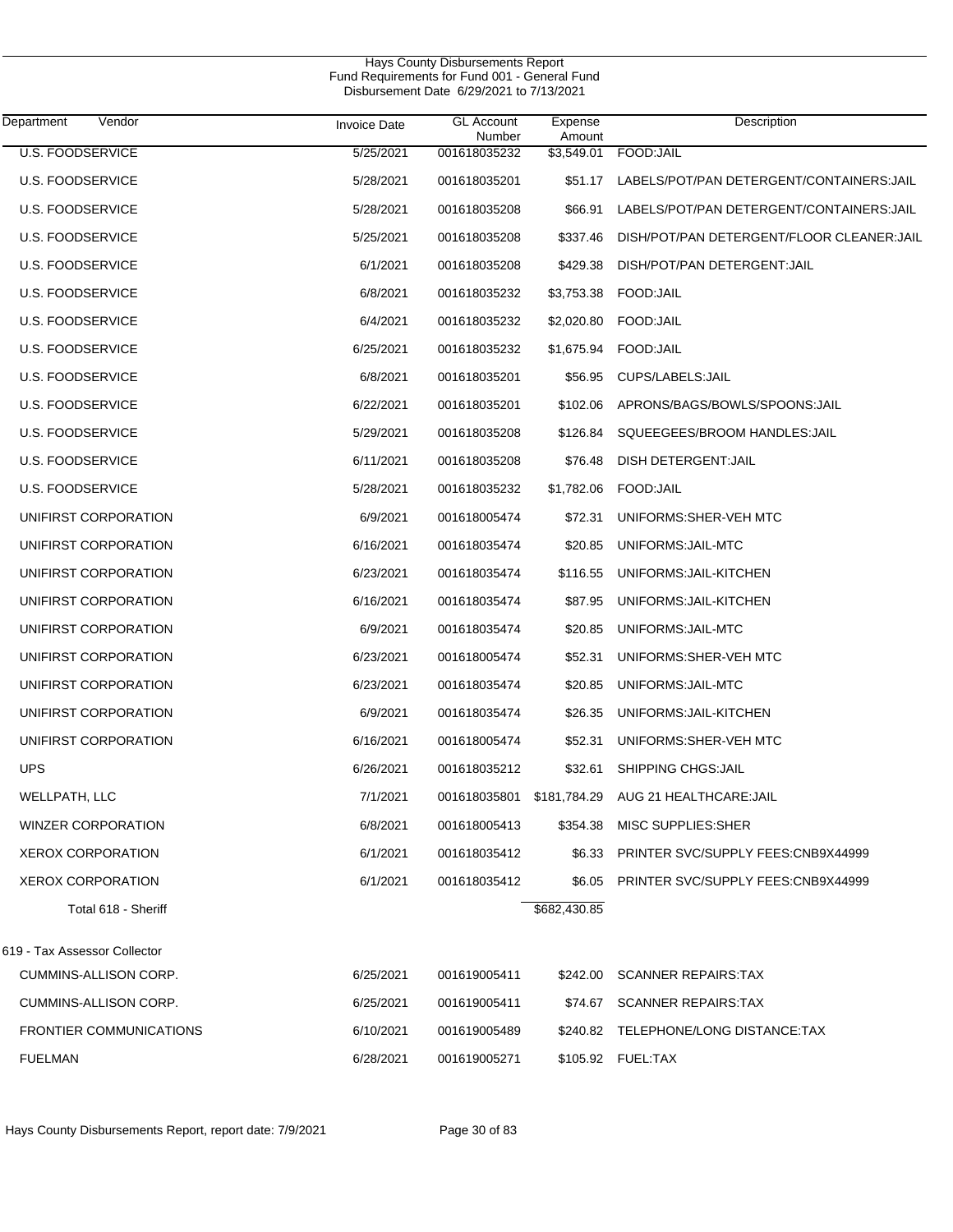| Department<br>Vendor                | <b>Invoice Date</b> | <b>GL Account</b><br>Number | Expense<br>Amount | Description                                                |
|-------------------------------------|---------------------|-----------------------------|-------------------|------------------------------------------------------------|
| <b>GUERRO, PATRICIA</b>             | 6/24/2021           | 001619005551                | \$26.00           | N/T MEALS:TAX                                              |
| <b>GUERRO, PATRICIA</b>             | 6/24/2021           | 001619005551                | \$32.00           | N/T MEALS:TAX                                              |
| <b>GUZMAN, MICHAEL</b>              | 6/24/2021           | 001619005551                | \$26.00           | N/T MEALS:TAX                                              |
| <b>GUZMAN, MICHAEL</b>              | 6/24/2021           | 001619005551                | \$32.00           | N/T MEALS:TAX                                              |
| MONROE SYSTEMS FOR BUSINESS         | 6/22/2021           | 001619005211                | \$336.89          | CALCULATOR RIBBONS/CARTRIDGE:TAX                           |
| MONROE SYSTEMS FOR BUSINESS         | 6/22/2021           | 001619005211                | \$30.70           | CALCULATOR RIBBONS/CARTRIDGE:TAX                           |
| O'KANE, JENIFER                     | 6/24/2021           | 001619005551                | \$7.00            | N/T MEALS:TAX                                              |
| O'KANE, JENIFER                     | 6/24/2021           | 001619005551                | \$39.00           | N/T MEALS:TAX                                              |
| O'KANE, JENIFER                     | 6/24/2021           | 001619005551                | \$32.00           | N/T MEALS:TAX                                              |
| OFFICE DEPOT, INC.                  | 6/23/2021           | 001619005211                | \$224.64          | <b>COPY PAPER:TAX</b>                                      |
| OFFICE DEPOT, INC.                  | 6/24/2021           | 001619005211                | \$54.78           | CATALOG ENVELOPES:TAX                                      |
| RICOH USA, INC.                     | 6/1/2021            | 001619005473                | \$26.20           | JUN 21 LEASE/MTC                                           |
| SHAHAN, ELIZABETH                   | 6/24/2021           | 001619005551                | \$26.00           | W/TONER:MP4055SP/MP402SPF<br>N/T MEALS:TAX                 |
| SHAHAN, ELIZABETH                   | 6/24/2021           | 001619005551                | \$32.00           | N/T MEALS:TAX                                              |
| TOW, DONNA                          | 6/24/2021           | 001619005551                | \$26.00           | N/T MEALS:TAX                                              |
| TOW, DONNA                          | 6/24/2021           | 001619005551                | \$32.00           | N/T MEALS:TAX                                              |
| <b>XEROX CORPORATION</b>            | 6/1/2021            | 001619005412                | \$6.05            | PRINTER SVC: JP8RB81442                                    |
| <b>XEROX CORPORATION</b>            | 7/1/2021            | 001619005473                | \$80.00           | C7X285073 COPIER:TAX                                       |
| <b>XEROX CORPORATION</b>            | 6/1/2021            | 001619005412                | \$6.05            | PRINTER SVC/SUPPLY FEES: JPRCBB31D4                        |
| <b>XEROX CORPORATION</b>            | 6/1/2021            | 001619005412                | \$6.34            | PRINTER SVC/SUPPLY FEES: JPRCBB31D4                        |
| Total 619 - Tax Assessor Collector  |                     |                             | \$1,745.06        |                                                            |
| 620 - Treasurer                     |                     |                             |                   |                                                            |
| OFFICE DEPOT, INC.                  | 6/25/2021           | 001620005211                | \$86.91           | <b>MISC SUPPLIES: TREAS</b>                                |
| OFFICE DEPOT, INC.                  | 6/25/2021           | 001620005211                |                   | \$29.42 MISC SUPPLIES:TREAS                                |
| OFFICE DEPOT, INC.                  | 6/25/2021           | 001620005211                | \$48.70           | MISC SUPPLIES: TREAS                                       |
| <b>XEROX CORPORATION</b>            | 6/1/2021            | 001620005473                |                   | \$141.74 MX4499011 COPIER:TREAS                            |
| <b>XEROX CORPORATION</b>            | 6/1/2021            | 001620005473                | \$10.00           | JUN 21 COPIER PRINT SVC COMPONENT                          |
| Total 620 - Treasurer               |                     |                             | \$316.77          | FEE:MX4499011                                              |
| 625 - Justice of the Peace Pct 1, 1 |                     |                             |                   |                                                            |
| <b>CENTURYLINK</b>                  | 5/25/2021           | 001625005489                | \$51.48           | FAX LINES:JP 1-1                                           |
| OFFICE DEPOT, INC.                  | 6/3/2021            | 001625005211                |                   | \$42.58 3 HOLE PUNCHES: JP 1-1                             |
| OFFICE DEPOT, INC.                  | 6/2/2021            | 001625005211                |                   | \$74.52 BLACK ON WHITE TAPE: JP 1-1                        |
| OFFICE DEPOT, INC.                  | 6/2/2021            | 001625005211                | \$56.56           | PENS/PEN REFILLS/VELCRO SQUARES/JAN-DEC<br>DIVIDERS:JP 1-1 |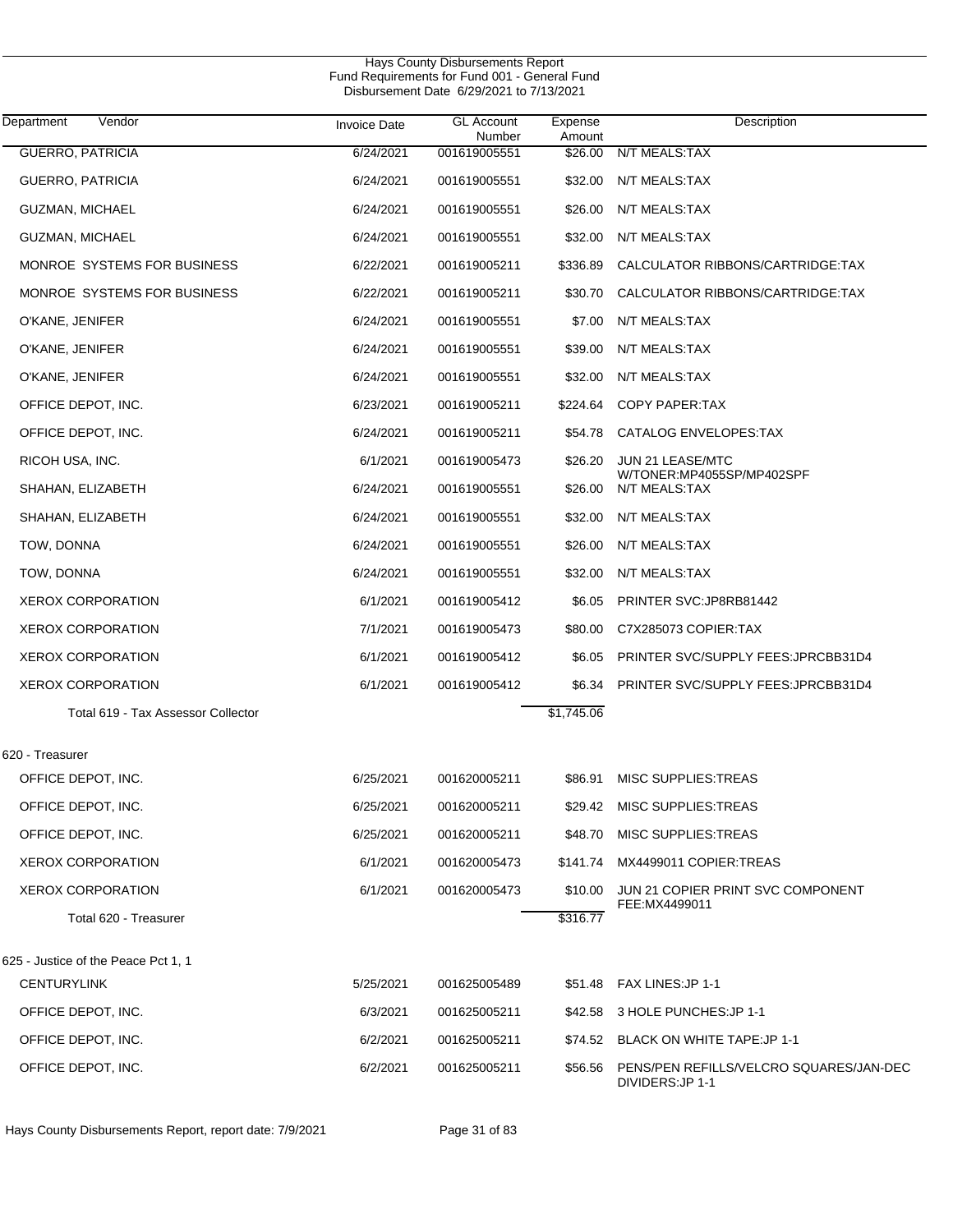| Hays County Disbursements Report<br>Fund Requirements for Fund 001 - General Fund<br>Disbursement Date 6/29/2021 to 7/13/2021 |                     |                             |                   |                                                        |  |
|-------------------------------------------------------------------------------------------------------------------------------|---------------------|-----------------------------|-------------------|--------------------------------------------------------|--|
| Vendor<br>Department                                                                                                          | <b>Invoice Date</b> | <b>GL Account</b><br>Number | Expense<br>Amount | Description                                            |  |
| OFFICE DEPOT, INC.                                                                                                            | 6/2/2021            | 001625005211                | \$10.98           | PENS/PEN REFILLS/VELCRO SQUARES/JAN-DEC                |  |
| <b>XEROX CORPORATION</b>                                                                                                      | 6/1/2021            | 001625005412                | \$6.05            | DIVIDERS: JP 1-1<br>PRINTER SVC/SUPPLY FEES:CNDY285802 |  |
| <b>XEROX CORPORATION</b>                                                                                                      | 6/1/2021            | 001625005412                | \$6.33            | PRINTER SVC/SUPPLY FEES:CNDY285802                     |  |
| Total 625 - Justice of the Peace Pct 1, 1                                                                                     |                     |                             | \$248.50          |                                                        |  |
| 626 - Justice of the Peace Pct 1, 2                                                                                           |                     |                             |                   |                                                        |  |
| <b>XEROX CORPORATION</b>                                                                                                      | 6/1/2021            | 001626005473                | \$10.00           | JUN 21 COPIER PRINT SVC COMPONENT                      |  |
| <b>XEROX CORPORATION</b>                                                                                                      | 6/1/2021            | 001626005473                | \$15.96           | FEE:MX4499162<br>MX4499162 COPIER/ADD'L IMAGES: JP 1-2 |  |
| <b>XEROX CORPORATION</b>                                                                                                      | 6/1/2021            | 001626005473                | \$145.88          | MX4499162 COPIER/ADD'L IMAGES: JP 1-2                  |  |
| Total 626 - Justice of the Peace Pct 1, 2                                                                                     |                     |                             | \$171.84          |                                                        |  |
| 627 - Justice of the Peace Pct 2                                                                                              |                     |                             |                   |                                                        |  |
| <b>FRONTIER COMMUNICATIONS</b>                                                                                                | 6/19/2021           | 001627005489                | \$380.06          | TELEPHONE/LONG DISTANCE: JP 2                          |  |
| OFFICE DEPOT, INC.                                                                                                            | 6/15/2021           | 001627005211                | \$95.97           | COPY PAPER/POST IT NOTES/BINDER<br>CLIPS/PENS: JP 2    |  |
| OFFICE DEPOT, INC.                                                                                                            | 6/15/2021           | 001627005211                | \$15.33           | COPY PAPER/POST IT NOTES/BINDER                        |  |
| OFFICE DEPOT, INC.                                                                                                            | 6/15/2021           | 001627005211                | \$35.06           | CLIPS/PENS: JP 2<br>COPY PAPER/POST IT NOTES/BINDER    |  |
| <b>TEXAS STATE UNIVERSITY</b>                                                                                                 | 6/28/2021           | 001627005551                | \$50.00           | CLIPS/PENS: JP 2<br><b>REG FEE: JERICA WILLIAMSON</b>  |  |
| <b>TEXAS STATE UNIVERSITY</b>                                                                                                 | 6/28/2021           | 001627005551                | \$50.00           | <b>REG FEE:BETH SMITH</b>                              |  |
| <b>TEXAS STATE UNIVERSITY</b>                                                                                                 | 6/28/2021           | 001627005551                | \$50.00           | REG FEE: DANIEL GONZALES                               |  |
| <b>TEXAS STATE UNIVERSITY</b>                                                                                                 | 6/28/2021           | 001627005551                | \$50.00           | REG FEE: SYLVIA GONZALES                               |  |
| Total 627 - Justice of the Peace Pct 2                                                                                        |                     |                             | \$726.42          |                                                        |  |
| 628 - Justice of the Peace Pct 3                                                                                              |                     |                             |                   |                                                        |  |
| <b>FRONTIER COMMUNICATIONS</b>                                                                                                | 6/10/2021           | 001628005489                |                   | \$203.05 TELEPHONE/LONG DISTANCE: JP 3                 |  |
| OFFICE DEPOT, INC.                                                                                                            | 6/10/2021           | 001628005211                | \$31.99           | COPY PAPER/TONER CARTRIDGE: JP 3                       |  |
| OFFICE DEPOT, INC.                                                                                                            | 6/10/2021           | 001628005211                | \$66.02           | COPY PAPER/TONER CARTRIDGE: JP 3                       |  |
| <b>TEXAS ASSOCIATION OF COUNTIES</b>                                                                                          | 6/4/2021            | 001628005302                | \$60.00           | MBR DUES: ANDREW W CABLE                               |  |
| Total 628 - Justice of the Peace Pct 3                                                                                        |                     |                             | \$361.06          |                                                        |  |
| 630 - Justice of the Peace Pct 5                                                                                              |                     |                             |                   |                                                        |  |
| AMG PRINTING & MAILING LLC                                                                                                    | 3/15/2021           | 001630005211                | \$86.25           | ENVELOPES/PRINTING/BUSINESS CARDS: JP 5                |  |
| AMG PRINTING & MAILING LLC                                                                                                    | 3/15/2021           | 001630005211                | \$54.80           | ENVELOPES/PRINTING/BUSINESS CARDS: JP 5                |  |
| AMG PRINTING & MAILING LLC                                                                                                    | 3/15/2021           | 001630005461                | \$30.00           | ENVELOPES/PRINTING/BUSINESS CARDS: JP 5                |  |
| AMG PRINTING & MAILING LLC                                                                                                    | 3/15/2021           | 001630005461                | \$25.00           | ENVELOPES/PRINTING/BUSINESS CARDS: JP 5                |  |
| AMG PRINTING & MAILING LLC                                                                                                    | 3/15/2021           | 001630005461                | (S0.04)           | ENVELOPES/PRINTING/BUSINESS CARDS:JP 5                 |  |
| U.S. POST OFFICE                                                                                                              | 6/23/2021           | 001630005212                |                   | \$495.00 STAMPS: JP 5                                  |  |

J.

Hays County Disbursements Report, report date: 7/9/2021 Page 32 of 83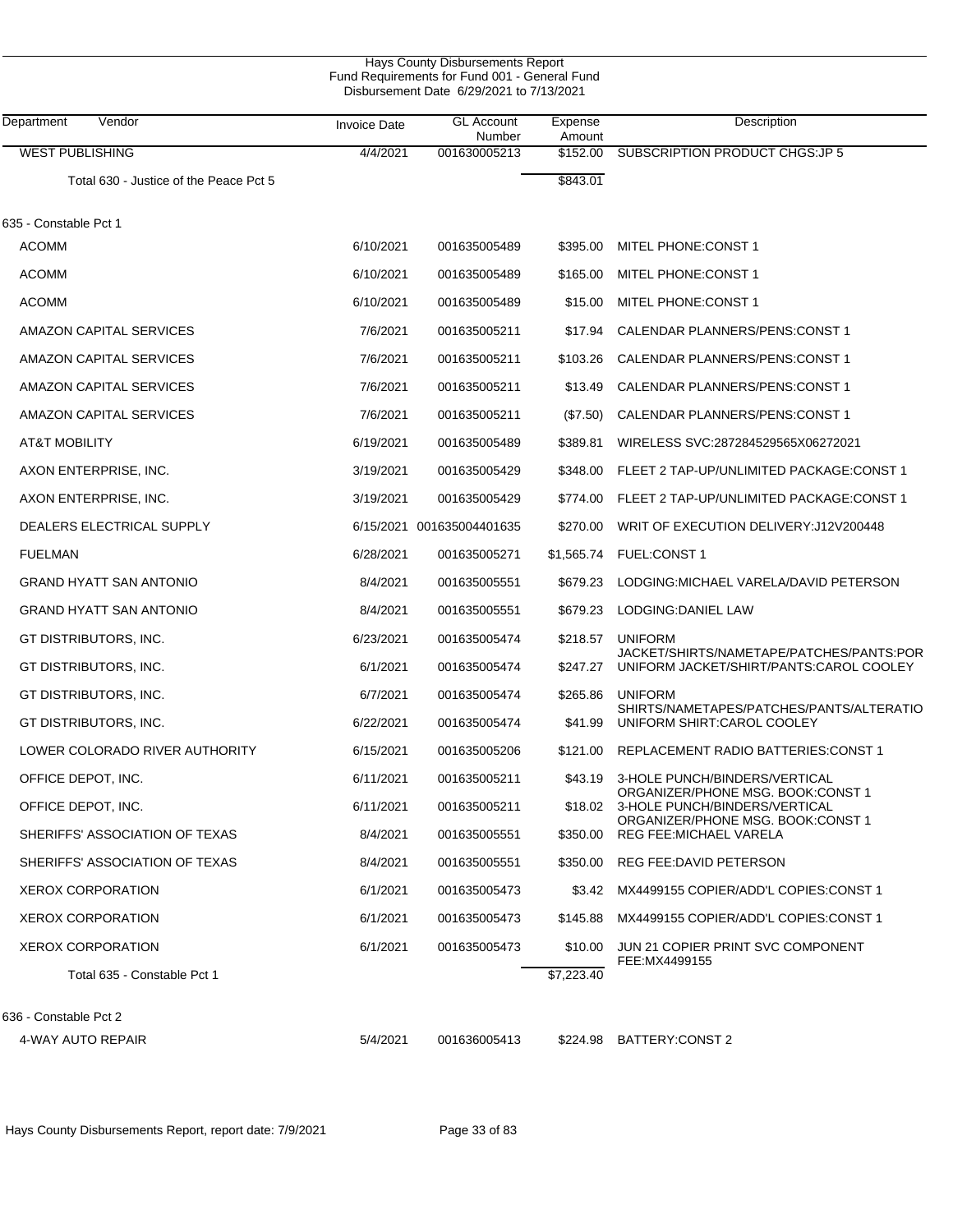| Vendor<br>Department           | <b>Invoice Date</b> | <b>GL Account</b><br>Number | Expense<br>Amount | Description                                                                                               |
|--------------------------------|---------------------|-----------------------------|-------------------|-----------------------------------------------------------------------------------------------------------|
| <b>4-WAY AUTO REPAIR</b>       | 5/4/2021            | 001636005413                | \$65.00           | <b>BATTERY: CONST 2</b>                                                                                   |
| 4-WAY AUTO REPAIR              | 6/9/2021            | 001636005413                | \$65.00           | OIL/FILTER CHANGE:CONST 2                                                                                 |
| 4-WAY AUTO REPAIR              | 6/8/2021            | 001636005413                | \$65.00           | OIL/FILTER CHANGE: CONST 2                                                                                |
| <b>ALPHAGRAPHICS</b>           | 6/4/2021            | 001636005461                | \$10.50           | <b>BUSINESS CARDS: JAMES MORA</b>                                                                         |
| <b>ALPHAGRAPHICS</b>           | 6/4/2021            | 001636005461                | \$47.50           | <b>BUSINESS CARDS: JAMES MORA</b>                                                                         |
| APPLIED CONCEPTS, INC.         |                     | 6/8/2021 001636005717400    | \$4,710.00        | DUAL ANTENNA RADAR SYSTEMS:CONST 2                                                                        |
| APPLIED CONCEPTS, INC.         |                     | 6/8/2021 001636005717400    | \$142.00          | DUAL ANTENNA RADAR SYSTEMS: CONST 2                                                                       |
| APPLIED CONCEPTS, INC.         |                     | 6/8/2021 001636005717400    | \$168.30          | DUAL ANTENNA RADAR SYSTEMS: CONST 2                                                                       |
| APPLIED CONCEPTS, INC.         | 6/8/2021            | 001636005717400             | \$210.00          | DUAL ANTENNA RADAR SYSTEMS:CONST 2                                                                        |
| APPLIED CONCEPTS, INC.         |                     | 6/8/2021 001636005717400    | \$35.00           | DUAL ANTENNA RADAR SYSTEMS:CONST 2                                                                        |
| <b>AT&amp;T MOBILITY</b>       | 6/19/2021           | 001636005489                | \$138.32          | WIRELESS SVC:287284529565X06272021                                                                        |
| <b>AT&amp;T MOBILITY</b>       | 5/19/2021           | 001636005489                | \$137.33          | WIRELESS SVC:287284529565X05272021                                                                        |
| <b>FUELMAN</b>                 | 6/28/2021           | 001636005271                |                   | \$1.939.62 FUEL:CONST 2                                                                                   |
| LOWER COLORADO RIVER AUTHORITY | 6/15/2021           | 001636005206                |                   | \$53.12 REMOVE/REINSTALL MOBILE RADIOS IN<br><b>VEHICLES:CONST 2</b>                                      |
| LOWER COLORADO RIVER AUTHORITY | 6/15/2021           | 001636005206                | \$21.56           | REMOVE/REINSTALL MOBILE RADIOS IN<br><b>VEHICLES:CONST 2</b>                                              |
| LOWER COLORADO RIVER AUTHORITY | 6/15/2021           | 001636005206                | \$3.90            | REMOVE/REINSTALL MOBILE RADIOS IN<br><b>VEHICLES:CONST 2</b>                                              |
| LOWER COLORADO RIVER AUTHORITY | 6/15/2021           | 001636005206                | \$72.60           | REMOVE/REINSTALL MOBILE RADIOS IN<br><b>VEHICLES:CONST 2</b>                                              |
| LOWER COLORADO RIVER AUTHORITY | 6/15/2021           | 001636005206                | \$500.00          | REMOVE/REINSTALL MOBILE RADIOS IN<br><b>VEHICLES:CONST 2</b>                                              |
| LOWER COLORADO RIVER AUTHORITY | 6/15/2021           | 001636005206                | \$225.00          | REMOVE/REINSTALL MOBILE RADIOS IN<br><b>VEHICLES:CONST 2</b>                                              |
| LOWER COLORADO RIVER AUTHORITY | 6/15/2021           | 001636005206                | \$38.00           | REMOVE/REINSTALL MOBILE RADIOS IN<br><b>VEHICLES:CONST 2</b>                                              |
| LOWER COLORADO RIVER AUTHORITY | 6/15/2021           | 001636005206                | \$43.46           | REMOVE/REINSTALL MOBILE RADIOS IN<br><b>VEHICLES:CONST 2</b>                                              |
| LOWER COLORADO RIVER AUTHORITY | 6/15/2021           | 001636005206                | \$6.82            | REMOVE/REINSTALL MOBILE RADIOS IN<br><b>VEHICLES:CONST 2</b>                                              |
| LOWER COLORADO RIVER AUTHORITY | 6/3/2021            | 001636005471                | \$299.15          | MAY 21 RADIO SVC:CONST 2                                                                                  |
| Total 636 - Constable Pct 2    |                     |                             | \$9,222.16        |                                                                                                           |
| 637 - Constable Pct 3          |                     |                             |                   |                                                                                                           |
| AT&T MOBILITY                  | 6/19/2021           | 001637005489                | \$204.25          | WIRELESS SVC:287284529565X06272021                                                                        |
| <b>FRONTIER COMMUNICATIONS</b> | 6/10/2021           | 001637005489                | \$135.89          | TELEPHONE/LONG DISTANCE:CONST 3                                                                           |
| <b>FUELMAN</b>                 | 6/28/2021           | 001637005271                |                   | \$1,421.86 FUEL:CONST 3                                                                                   |
| GALLS, LLC                     | 6/11/2021           | 001637005474                | \$142.00          | UNIFORM PATCHES:CONST 3                                                                                   |
| GALLS, LLC                     | 6/23/2021           | 001637005474                |                   | \$15.95 VELCRO FOR SGT CHEVRONS:DONNY TORRES                                                              |
| GALLS, LLC                     | 6/23/2021           | 001637005474                | \$29.95           | SGT CHEVRONS: DONNY TORRES                                                                                |
| <b>TEXAS STATE UNIVERSITY</b>  | 6/22/2021           | 001637005551                | \$50.00           | <b>REG FEE/OVERHEAD</b>                                                                                   |
| TEXAS STATE UNIVERSITY         | 6/22/2021           | 001637005551                |                   | ASSESSMENT/LODGING: WILLIAM MONTAGUE<br>\$100.00 REG FEE/OVERHEAD<br>ASSESSMENT/LODGING: WILLIAM MONTAGUE |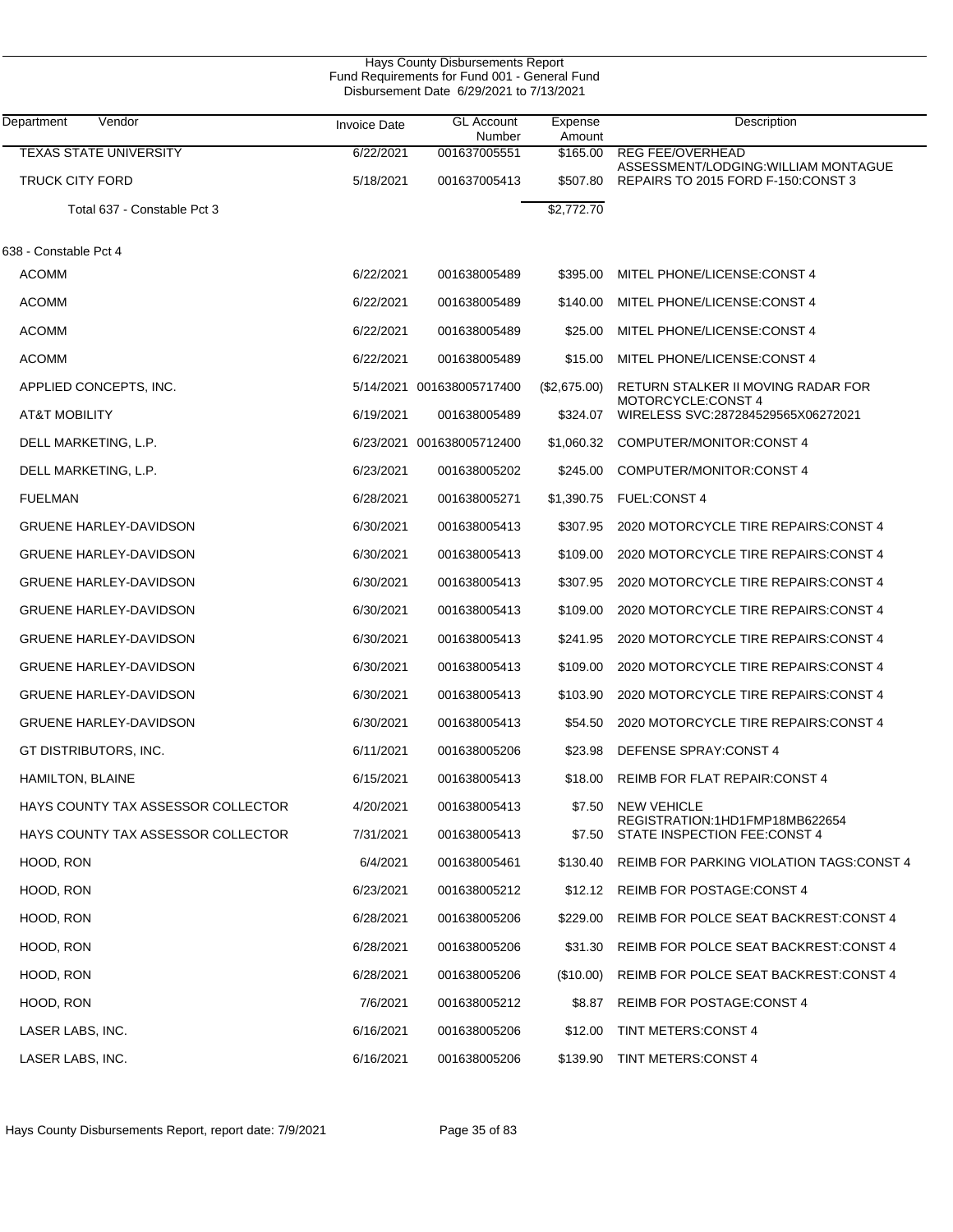| Department<br>Vendor          | <b>Invoice Date</b> | <b>GL Account</b><br>Number | Expense<br>Amount | Description                   |
|-------------------------------|---------------------|-----------------------------|-------------------|-------------------------------|
| LONGHORN HARLEY DAVIDSON      | 4/20/2021           | 001638005713700             | \$19,119.00       | 2021 HARLEY DAVIDSON: CONST 4 |
| LONGHORN HARLEY DAVIDSON      |                     | 4/20/2021 001638005713700   | \$53.95           | 2021 HARLEY DAVIDSON: CONST 4 |
| LONGHORN HARLEY DAVIDSON      |                     | 4/20/2021 001638005713700   | \$1,152.05        | 2021 HARLEY DAVIDSON: CONST 4 |
| LONGHORN HARLEY DAVIDSON      |                     | 4/20/2021 001638005713700   | \$19.75           | 2021 HARLEY DAVIDSON: CONST 4 |
| LONGHORN HARLEY DAVIDSON      |                     | 4/20/2021 001638005713700   | \$9.71            | 2021 HARLEY DAVIDSON: CONST 4 |
| LONGHORN HARLEY DAVIDSON      |                     | 4/20/2021 001638005713700   | \$1,079.10        | 2021 HARLEY DAVIDSON: CONST 4 |
| LONGHORN HARLEY DAVIDSON      |                     | 4/20/2021 001638005713700   | \$98.95           | 2021 HARLEY DAVIDSON: CONST 4 |
| LONGHORN HARLEY DAVIDSON      |                     | 4/20/2021 001638005713700   | \$54.01           | 2021 HARLEY DAVIDSON: CONST 4 |
| LONGHORN HARLEY DAVIDSON      |                     | 4/20/2021 001638005713700   | \$647.87          | 2021 HARLEY DAVIDSON: CONST 4 |
| LONGHORN HARLEY DAVIDSON      |                     | 4/20/2021 001638005713700   | \$277.11          | 2021 HARLEY DAVIDSON: CONST 4 |
| LONGHORN HARLEY DAVIDSON      |                     | 4/20/2021 001638005713700   | \$28.80           | 2021 HARLEY DAVIDSON: CONST 4 |
| LONGHORN HARLEY DAVIDSON      |                     | 4/20/2021 001638005713700   | \$286.40          | 2021 HARLEY DAVIDSON: CONST 4 |
| LONGHORN HARLEY DAVIDSON      |                     | 4/20/2021 001638005713700   | \$778.95          | 2021 HARLEY DAVIDSON: CONST 4 |
| LONGHORN HARLEY DAVIDSON      |                     | 4/20/2021 001638005713700   | \$208.00          | 2021 HARLEY DAVIDSON: CONST 4 |
| LONGHORN HARLEY DAVIDSON      |                     | 4/20/2021 001638005713700   | \$208.00          | 2021 HARLEY DAVIDSON: CONST 4 |
| LONGHORN HARLEY DAVIDSON      |                     | 4/20/2021 001638005713700   | \$376.00          | 2021 HARLEY DAVIDSON: CONST 4 |
| LONGHORN HARLEY DAVIDSON      |                     | 4/20/2021 001638005713700   | \$46.40           | 2021 HARLEY DAVIDSON: CONST 4 |
| LONGHORN HARLEY DAVIDSON      |                     | 4/20/2021 001638005713700   | \$260.96          | 2021 HARLEY DAVIDSON: CONST 4 |
| LONGHORN HARLEY DAVIDSON      |                     | 4/20/2021 001638005713700   | \$269.95          | 2021 HARLEY DAVIDSON: CONST 4 |
| LONGHORN HARLEY DAVIDSON      |                     | 4/20/2021 001638005713700   | \$54.49           | 2021 HARLEY DAVIDSON: CONST 4 |
| LONGHORN HARLEY DAVIDSON      |                     | 4/20/2021 001638005713700   | \$9.97            | 2021 HARLEY DAVIDSON: CONST 4 |
| LONGHORN HARLEY DAVIDSON      |                     | 4/20/2021 001638005713700   | \$289.95          | 2021 HARLEY DAVIDSON: CONST 4 |
| LONGHORN HARLEY DAVIDSON      |                     | 4/20/2021 001638005713700   | \$2,163.00        | 2021 HARLEY DAVIDSON: CONST 4 |
| LONGHORN HARLEY DAVIDSON      |                     | 4/20/2021 001638005713700   | \$175.00          | 2021 HARLEY DAVIDSON: CONST 4 |
| LONGHORN HARLEY DAVIDSON      |                     | 4/20/2021 001638005713700   | \$50.00           | 2021 HARLEY DAVIDSON: CONST 4 |
| LONGHORN HARLEY DAVIDSON      |                     | 4/20/2021 001638005713700   | \$400.00          | 2021 HARLEY DAVIDSON: CONST 4 |
| LONGHORN HARLEY DAVIDSON      |                     | 4/20/2021 001638005713700   | \$132.00          | 2021 HARLEY DAVIDSON: CONST 4 |
| PURYEAR, TATE                 | 6/17/2021           | 001638005551                | \$35.00           | N/T MEALS/MILEAGE:CONST 4     |
| PURYEAR, TATE                 | 6/17/2021           | 001638005551                | \$78.00           | N/T MEALS/MILEAGE:CONST 4     |
| PURYEAR, TATE                 | 6/17/2021           | 001638005551                | \$80.00           | N/T MEALS/MILEAGE:CONST 4     |
| PURYEAR, TATE                 | 6/17/2021           | 001638005551                | \$207.20          | N/T MEALS/MILEAGE:CONST 4     |
| THE POLICE AND SHERIFFS PRESS | 6/15/2021           | 001638005206                | \$15.00           | SECURE ID CARD:RYAN PURYEAR   |
| THE POLICE AND SHERIFFS PRESS | 6/15/2021           | 001638005206                | \$2.55            | SECURE ID CARD:RYAN PURYEAR   |
| U.S. POST OFFICE              | 6/14/2021           | 001638005212                | \$182.00          | STAMPS:CONST 4                |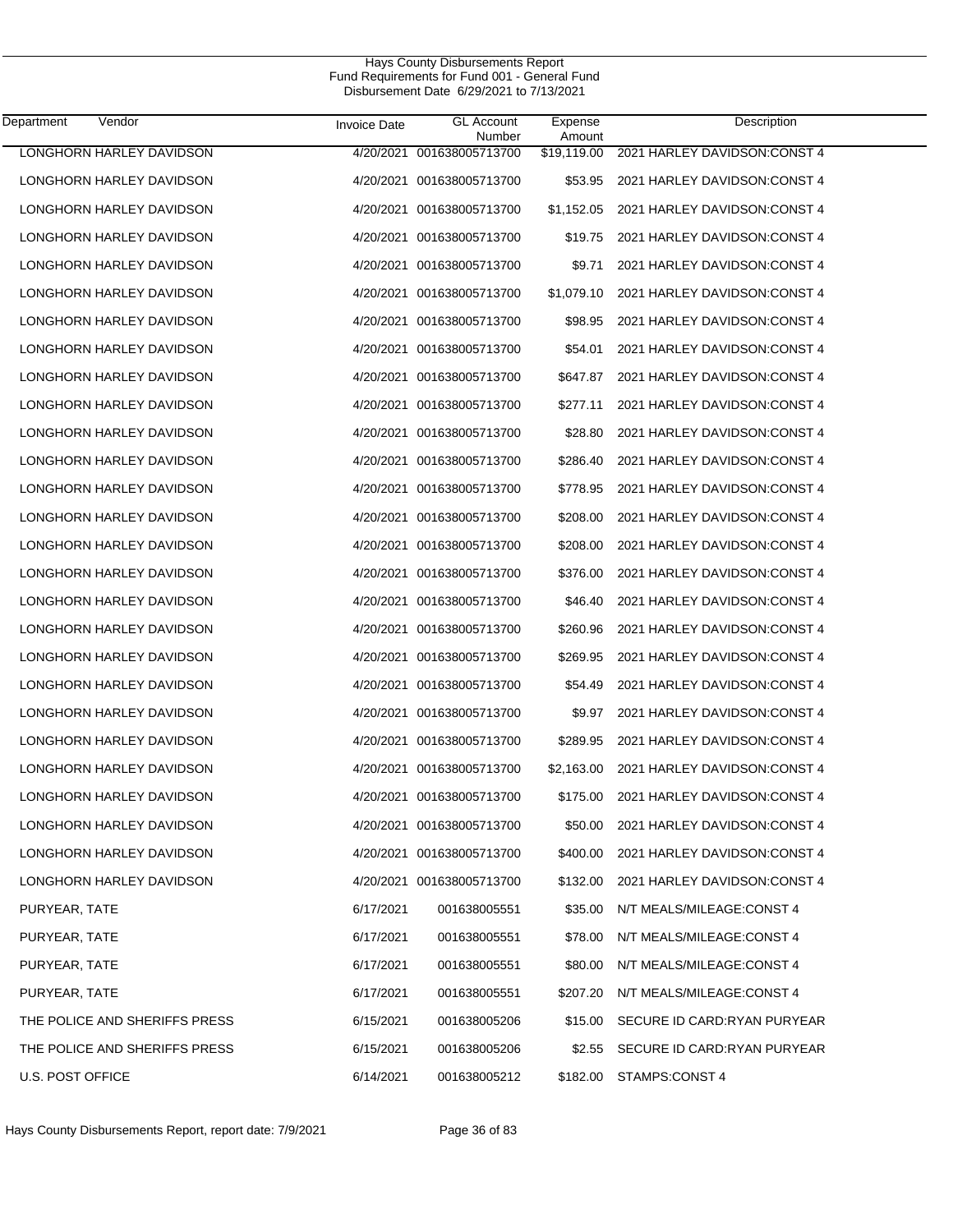| Hays County Disbursements Report<br>Fund Requirements for Fund 001 - General Fund<br>Disbursement Date 6/29/2021 to 7/13/2021 |                     |                             |                   |                                                                                     |  |  |
|-------------------------------------------------------------------------------------------------------------------------------|---------------------|-----------------------------|-------------------|-------------------------------------------------------------------------------------|--|--|
| Department<br>Vendor                                                                                                          | <b>Invoice Date</b> | <b>GL Account</b><br>Number | Expense<br>Amount | Description                                                                         |  |  |
| Total 638 - Constable Pct 4                                                                                                   |                     |                             | \$31,723.08       |                                                                                     |  |  |
| 639 - Constable Pct 5                                                                                                         |                     |                             |                   |                                                                                     |  |  |
| <b>AT&amp;T MOBILITY</b>                                                                                                      | 6/19/2021           | 001639005489                | \$84.92           | WIRELESS SVC:287284529565X06272021                                                  |  |  |
| DANA SAFETY SUPPLY, INC.                                                                                                      | 6/17/2021           | 001639005413                | \$287.71          | SIREN:CONST 5                                                                       |  |  |
| DANA SAFETY SUPPLY, INC.                                                                                                      | 6/17/2021           | 001639005413                | \$320.00          | SIREN:CONST 5                                                                       |  |  |
| DANA SAFETY SUPPLY, INC.                                                                                                      | 6/17/2021           | 001639005413                | \$35.00           | SIREN:CONST 5                                                                       |  |  |
| ELLEN, JOHN                                                                                                                   | 4/13/2021           | 001639005206                | \$13.00           | REIMB FOR CUSTOM ID BADGE:CONST 5                                                   |  |  |
| ELLEN, JOHN                                                                                                                   | 4/13/2021           | 001639005206                | \$2.99            | REIMB FOR CUSTOM ID BADGE:CONST 5                                                   |  |  |
| ELLEN, JOHN                                                                                                                   | 6/16/2021           | 001639005211                | \$16.79           | <b>REIMB FOR MOUSE PAD/PHOTO</b>                                                    |  |  |
| ELLEN, JOHN                                                                                                                   | 6/16/2021           | 001639005211                | \$4.49            | NOTEBOOKS/BUSINESS CARDS:CONST 5<br>REIMB FOR MOUSE PAD/PHOTO                       |  |  |
| ELLEN, JOHN                                                                                                                   | 6/16/2021           | 001639005461                | \$28.80           | NOTEBOOKS/BUSINESS CARDS:CONST 5<br>REIMB FOR MOUSE PAD/PHOTO                       |  |  |
| ELLEN, JOHN                                                                                                                   | 6/16/2021           | 001639005461                | \$4.50            | NOTEBOOKS/BUSINESS CARDS:CONST 5<br>REIMB FOR MOUSE PAD/PHOTO                       |  |  |
| ELLEN, JOHN                                                                                                                   | 6/29/2021           | 001639005461                | \$36.00           | NOTEBOOKS/BUSINESS CARDS:CONST 5<br><b>REIMB FOR BUSINESS CARDS: DANIEL DUGGINS</b> |  |  |
| ELLEN, JOHN                                                                                                                   | 6/29/2021           | 001639005461                | \$8.99            | REIMB FOR BUSINESS CARDS: DANIEL DUGGINS                                            |  |  |
| <b>FUELMAN</b>                                                                                                                | 6/28/2021           | 001639005271                | \$754.54          | <b>FUEL:CONST 5</b>                                                                 |  |  |
| GT DISTRIBUTORS, INC.                                                                                                         | 6/8/2021            | 001639005474                | \$90.00           | UNIFORM PATCHES: CONST 5                                                            |  |  |
| GT DISTRIBUTORS, INC.                                                                                                         | 6/8/2021            | 001639005474                | \$60.00           | UNIFORM PATCHES: CONST 5                                                            |  |  |
| GT DISTRIBUTORS, INC.                                                                                                         | 6/8/2021            | 001639005474                | \$180.00          | UNIFORM PATCHES: CONST 5                                                            |  |  |
| GT DISTRIBUTORS, INC.                                                                                                         | 6/8/2021            | 001639005474                | \$165.00          | UNIFORM PATCHES: CONST 5                                                            |  |  |
| GT DISTRIBUTORS, INC.                                                                                                         | 6/14/2021           | 001639005474                | \$274.95          | UNIFORM SHIRTS: DANIEL DUGGINS                                                      |  |  |
| HAYS COUNTY TAX ASSESSOR COLLECTOR                                                                                            | 5/31/2021           | 001639005413                | \$7.50            | STATE INSPECTION FEE:CONST 5                                                        |  |  |
| HAYS COUNTY TAX ASSESSOR COLLECTOR                                                                                            | 6/30/2021           | 001639005413                | \$7.50            | STATE INSPECTION FEE:CONST 5                                                        |  |  |
| <b>U.S. POST OFFICE</b>                                                                                                       | 6/22/2021           | 001639005212                | \$108.00          | STAMPS:CONST 5                                                                      |  |  |
| <b>XEROX CORPORATION</b>                                                                                                      | 6/1/2021            | 001639005412                | \$6.33            | PRINTER SVC/SUPPLY FEES:CNBCM360Y1                                                  |  |  |
| <b>XEROX CORPORATION</b>                                                                                                      | 6/1/2021            | 001639005412                | \$6.05            | PRINTER SVC/SUPPLY FEES:CNBCM360Y1                                                  |  |  |
| <b>XEROX CORPORATION</b>                                                                                                      | 6/1/2021            | 001639005473                | \$10.00           | JUN 21 COPIER PRINT SVC COMPONENT                                                   |  |  |
| <b>XEROX CORPORATION</b>                                                                                                      | 6/1/2021            | 001639005473                | \$47.83           | FEE:MX4499156<br>MX4499156 COPIER/ADD'L IMAGES: CONST 5                             |  |  |
| XEROX CORPORATION                                                                                                             | 6/1/2021            | 001639005473                | \$141.74          | MX4499156 COPIER/ADD'L IMAGES:CONST 5                                               |  |  |
| Total 639 - Constable Pct 5                                                                                                   |                     |                             | \$2,702.63        |                                                                                     |  |  |
| 645 - Countywide                                                                                                              |                     |                             |                   |                                                                                     |  |  |
| BARTON PUBLICATIONS, INC.                                                                                                     | 6/16/2021           | 001645005462                | \$23.00           | PUB NOT REPLAT ROLLING OAKS SEC 1                                                   |  |  |
| BARTON PUBLICATIONS, INC.                                                                                                     | 6/16/2021           | 001645005462                | \$8.00            | PUB NOT REPLAT ROLLING OAKS SEC 1                                                   |  |  |
| BARTON PUBLICATIONS, INC.                                                                                                     | 6/16/2021           | 001645005462                | \$22.00           | PUB NOT: REPLAT CAROL OAKS LOT 14                                                   |  |  |
|                                                                                                                               |                     |                             |                   |                                                                                     |  |  |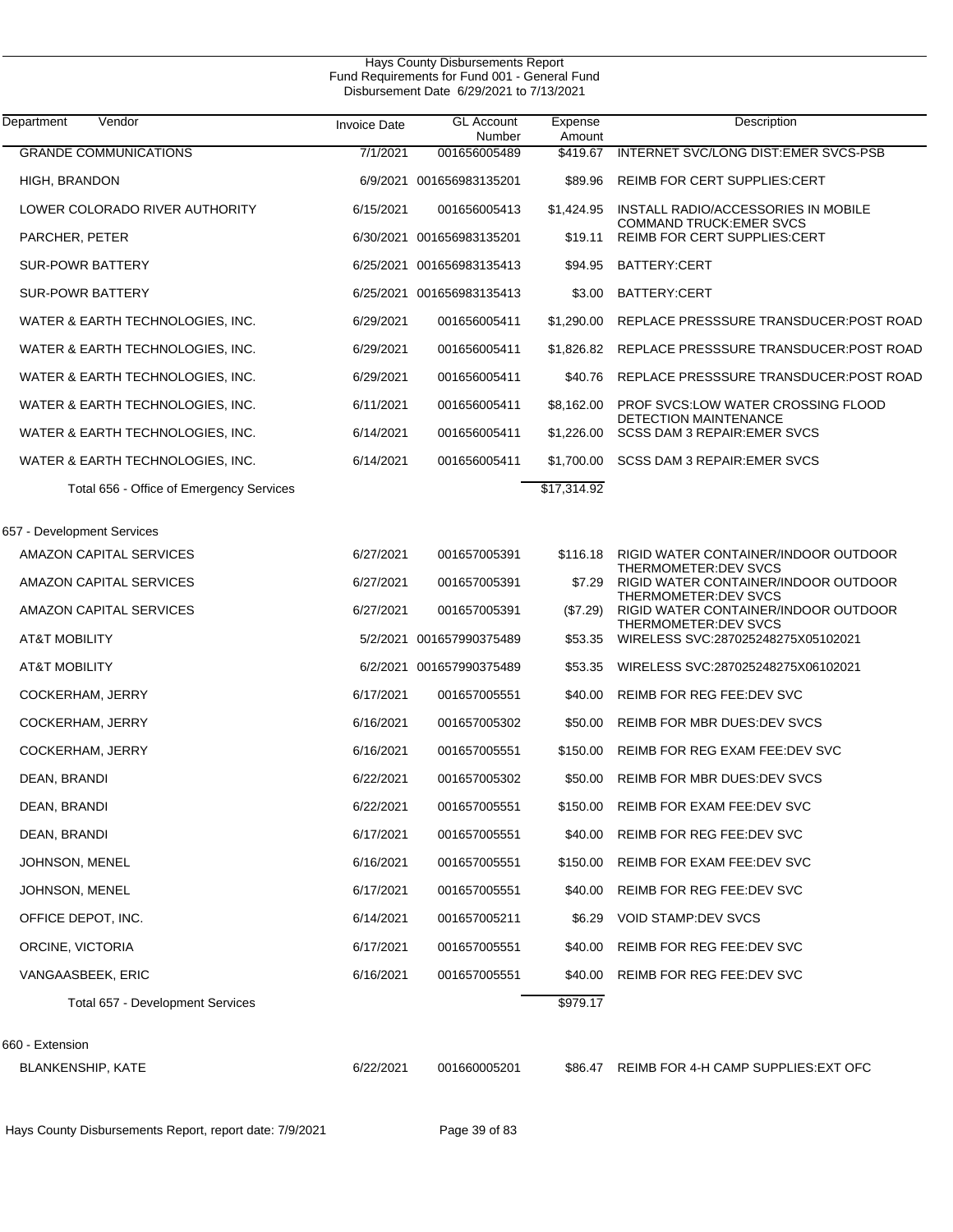| Department<br>Vendor           | <b>Invoice Date</b> | <b>GL Account</b><br>Number | Expense<br>Amount | Description                                                       |
|--------------------------------|---------------------|-----------------------------|-------------------|-------------------------------------------------------------------|
| <b>BLANKENSHIP, KATE</b>       | 6/10/2021           | 001660005501                | \$21.00           | N/T MEALS/LODGING: EXT OFC                                        |
| <b>BLANKENSHIP, KATE</b>       | 6/10/2021           | 001660005501                | \$39.00           | N/T MEALS/LODGING:EXT OFC                                         |
| <b>BLANKENSHIP, KATE</b>       | 6/10/2021           | 001660005501                | \$48.00           | N/T MEALS/LODGING:EXT OFC                                         |
| <b>BLANKENSHIP, KATE</b>       | 6/10/2021           | 001660005501                | \$356.40          | N/T MEALS/LODGING: EXT OFC                                        |
| MANGOLD, JASON                 | 6/30/2021           | 001660005201                | \$68.43           | REIMB FOR SUPPLIES FOR SUMMER CAMP:EXT<br>OFC                     |
| MANGOLD, JASON                 | 6/15/2021           | 001660005501                | \$21.00           | N/T MEALS/LODGING/MILEAGE: EXT OFC                                |
| MANGOLD, JASON                 | 6/15/2021           | 001660005501                | \$39.00           | N/T MEALS/LODGING/MILEAGE: EXT OFC                                |
| MANGOLD, JASON                 | 6/15/2021           | 001660005501                | \$48.00           | N/T MEALS/LODGING/MILEAGE: EXT OFC                                |
| MANGOLD, JASON                 | 6/15/2021           | 001660005501                | \$356.40          | N/T MEALS/LODGING/MILEAGE: EXT OFC                                |
| MANGOLD, JASON                 | 6/15/2021           | 001660005501                | \$117.30          | N/T MEALS/LODGING/MILEAGE: EXT OFC                                |
| MANGOLD, JASON                 | 6/15/2021           | 001660005501                | \$20.00           | N/T MEALS/LODGING/MILEAGE: EXT OFC                                |
| MANGOLD, JASON                 | 6/28/2021           | 001660005551                | \$26.00           | N/T MEALS/MILEAGE/REG FEE:EXT OFC                                 |
| MANGOLD, JASON                 | 6/28/2021           | 001660005551                | \$210.56          | N/T MEALS/MILEAGE/REG FEE:EXT OFC                                 |
| MANGOLD, JASON                 | 6/28/2021           | 001660005551                | \$220.00          | N/T MEALS/MILEAGE/REG FEE: EXT OFC                                |
| MANGOLD, JASON                 | 6/22/2021           | 001660005201                | \$97.26           | REIMB FOR 4-H CAMP SUPPLIES: EXT OFC                              |
| OFFICE DEPOT, INC.             | 6/10/2021           | 001660005211                | \$40.64           | POST IT NOTES/AA BATTERIES/AAA                                    |
| OFFICE DEPOT, INC.             | 6/11/2021           | 001660005211                | \$14.84           | <b>BATTERIES: EXT OFC</b><br>POST IT NOTES/AAA BATTERIES: EXT OFC |
| OFFICE DEPOT, INC.             | 6/9/2021            | 001660005211                |                   | \$80.20 LASERPRINT PAPER: EXT OFC                                 |
| OFFICE DEPOT, INC.             | 6/17/2021           | 001660005211                | $(\$25.80)$       | RETURN POST IT NOTES/AA BATTERIES: EXT OFC                        |
| OFFICE DEPOT, INC.             | 6/10/2021           | 001660005211                | (\$14.84)         | RETURN POST IT NOTES/AAA BATTERIES: EXT OFC                       |
| Total 660 - Extension          |                     |                             | \$1,869.86        |                                                                   |
| 675 - Personal Health          |                     |                             |                   |                                                                   |
| CENTRAL TEXAS AUTOPSY, PLLC    | 6/17/2021           | 001675185432                |                   | \$2,100.00 N.K.D.-07-20-20                                        |
| CENTRAL TEXAS AUTOPSY, PLLC    | 6/14/2021           | 001675185432                |                   | \$2,800.00 M.S.H.-03-12-21                                        |
| HARRELL FUNERAL HOME, LTD.     | 6/7/2021            | 001675185432                |                   | \$395.00 B.L.B.-05-29-21                                          |
| PENNINGTON FUNERAL HOME        | 6/17/2021           | 001675185432                |                   | \$850.00 R.H.-06-13-21                                            |
| TRAVIS COUNTY MEDICAL EXAMINER | 5/31/2021           | 001675185432                |                   | \$3,335.00 J.A.B.-01-31-21                                        |
| TRAVIS COUNTY MEDICAL EXAMINER | 5/31/2021           | 001675185432                |                   | \$3,335.00 J.P. 01-24-21                                          |
| TRAVIS COUNTY MEDICAL EXAMINER | 5/31/2021           | 001675185432                |                   | \$6,235.00 T.B.-09-16-20/G.A.P.-01-22-21                          |
| TRAVIS COUNTY MEDICAL EXAMINER | 5/31/2021           | 001675185432                |                   | \$3,335.00 L.D.B.-01-25-21                                        |
| Total 675 - Personal Health    |                     |                             | \$22,385.00       |                                                                   |
| 676 - Historical Commission    |                     |                             |                   |                                                                   |
| JOHNSON, KATE                  | 5/24/2021           | 001676005212                |                   | \$1.00 REIMB FOR SHIPPING CHGS: HIST COMM                         |
|                                |                     |                             |                   |                                                                   |

Hays County Disbursements Report, report date: 7/9/2021 Page 40 of 83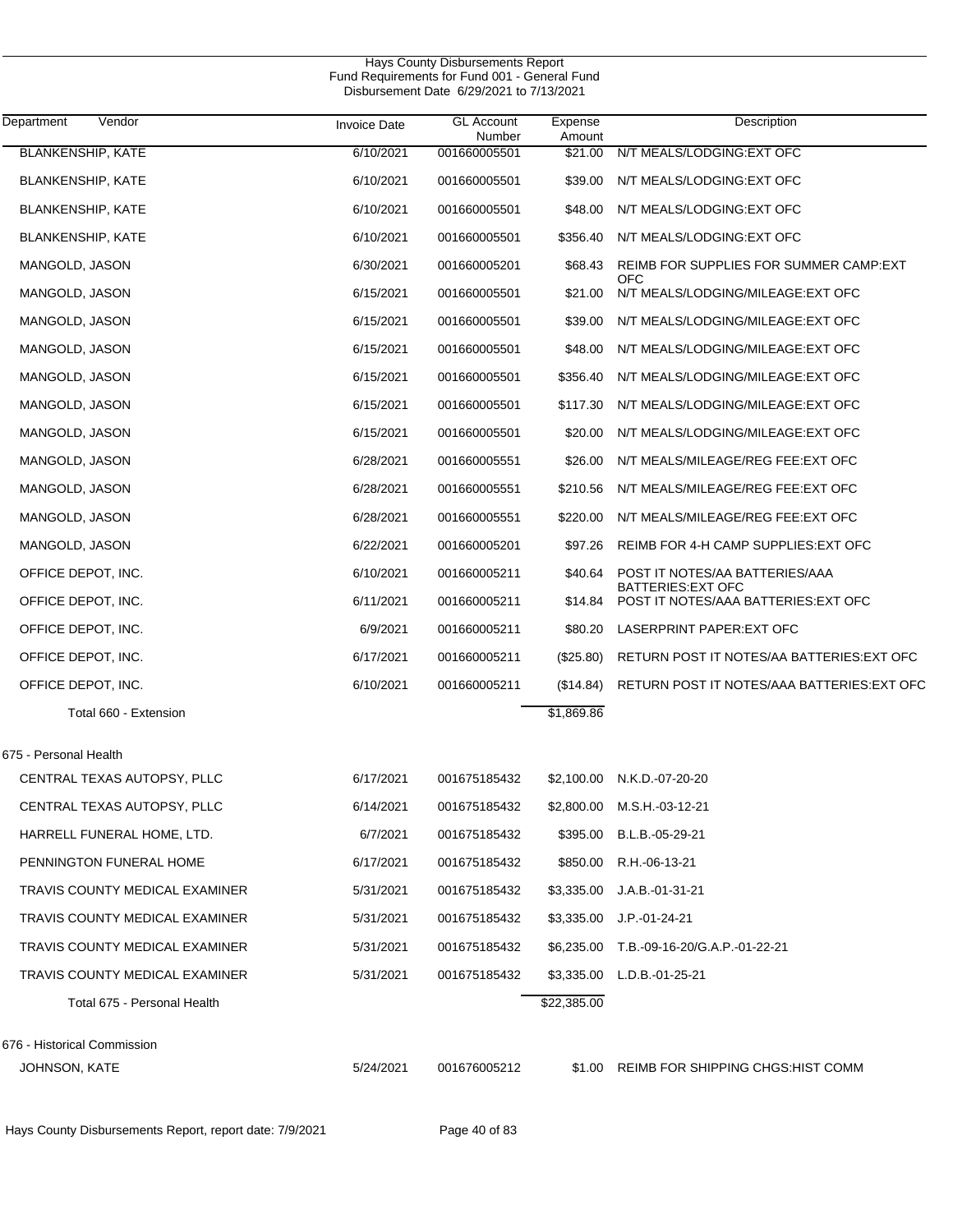| <b>Hays County Disbursements Report</b><br>Fund Requirements for Fund 001 - General Fund<br>Disbursement Date 6/29/2021 to 7/13/2021 |                     |                             |                   |                                                   |  |  |
|--------------------------------------------------------------------------------------------------------------------------------------|---------------------|-----------------------------|-------------------|---------------------------------------------------|--|--|
| Department<br>Vendor                                                                                                                 | <b>Invoice Date</b> | <b>GL Account</b><br>Number | Expense<br>Amount | Description                                       |  |  |
| <b>JOHNSON, KATE</b>                                                                                                                 | 5/24/2021           | 001676005201                | \$199.20          | <b>EXPENSE REIMB:HIST COMM</b>                    |  |  |
| JOHNSON, KATE                                                                                                                        | 5/24/2021           | 001676005201                | \$499.00          | <b>EXPENSE REIMB:HIST COMM</b>                    |  |  |
| Total 676 - Historical Commission                                                                                                    |                     |                             | \$699.20          |                                                   |  |  |
| 677 - Human Resources                                                                                                                |                     |                             |                   |                                                   |  |  |
| <b>AT&amp;T MOBILITY</b>                                                                                                             | 6/2/2021            | 001677005489                | \$50.59           | WIRELESS SVC:287025248275X06102021                |  |  |
| <b>AT&amp;T MOBILITY</b>                                                                                                             | 5/2/2021            | 001677005489                | \$50.59           | WIRELESS SVC:287025248275X05102021                |  |  |
| <b>CARD SERVICE CENTER</b>                                                                                                           | 6/9/2021            | 001677005335                | \$29.99           | <b>BACKGROUND CHECK:HR</b>                        |  |  |
| <b>CARD SERVICE CENTER</b>                                                                                                           | 6/21/2021           | 001677005461                | \$87.80           | <b>PRINTING SVCS:HR</b>                           |  |  |
| <b>CARD SERVICE CENTER</b>                                                                                                           | 6/29/2021           | 001677005211                | \$17.97           | <b>VINYL STICKERS:HR</b>                          |  |  |
| <b>CARD SERVICE CENTER</b>                                                                                                           | 6/29/2021           | 001677005211                | \$9.99            | STICKERS/WIRELESS KEYBOARD:HR                     |  |  |
| <b>CARD SERVICE CENTER</b>                                                                                                           | 6/29/2021           | 001677005202                | \$29.99           | STICKERS/WIRELESS KEYBOARD:HR                     |  |  |
| HILL COUNTRY TROPHY, LLC                                                                                                             | 6/25/2021           | 001677005334                | \$95.25           | KNIFE/ENGRAVING:HR                                |  |  |
| ID WHOLESALER                                                                                                                        | 6/15/2021           | 001677005211                | \$170.00          | <b>COLOR RIBBONS FOR BADGE MAKER:HR</b>           |  |  |
| SHI GOVERNMENT SOLUTIONS, INC.                                                                                                       |                     | 6/11/2021 001677005718700   | \$6,000.00        | NEOGOV INSIGHT ENTERPRISE SUBSCRIPTION:HR         |  |  |
| URRUTIA, MADISON                                                                                                                     | 6/15/2021           | 001677005335                | \$39.05           | REIMB FOR FINGERPRINTING:CO CLK                   |  |  |
| VILLALON, ANA                                                                                                                        | 6/15/2021           | 001677005335                | \$39.05           | REIMB FOR FINGERPRINTING:CO CLK                   |  |  |
| <b>XEROX CORPORATION</b>                                                                                                             | 6/1/2021            | 001677005473                | \$10.00           | JUN 21 COPIER PRINT SVC COMPONENT                 |  |  |
| <b>XEROX CORPORATION</b>                                                                                                             | 6/1/2021            | 001677005473                | \$0.50            | FEE:MX4499020<br>MX4499020 COPIER/ADD'L COPIES:HR |  |  |
| <b>XEROX CORPORATION</b>                                                                                                             | 6/1/2021            | 001677005473                | \$145.88          | MX4499020 COPIER/ADD'L COPIES:HR                  |  |  |
| Total 677 - Human Resources                                                                                                          |                     |                             | \$6,776.65        |                                                   |  |  |
| 680 - Information Technology                                                                                                         |                     |                             |                   |                                                   |  |  |
| AMAZON CAPITAL SERVICES                                                                                                              | 6/17/2021           | 001680005211                | \$16.80           | FILE FOLDERS/RUBBERBANDS:INFO TECH                |  |  |
| AMAZON CAPITAL SERVICES                                                                                                              | 6/17/2021           | 001680005211                | \$17.39           | FILE FOLDERS/RUBBERBANDS: INFO TECH               |  |  |
| AMAZON CAPITAL SERVICES                                                                                                              | 6/28/2021           | 001680005202                | \$298.98          | EVIDENCE MICRO COMPUTER:SHER                      |  |  |
| AMAZON CAPITAL SERVICES                                                                                                              | 6/28/2021           | 001680005202                | \$9.14            | EVIDENCE MICRO COMPUTER: SHER                     |  |  |
| AMAZON CAPITAL SERVICES                                                                                                              | 6/28/2021           | 001680005202                | (S9.14)           | DISC MICRO COMPUTER:SHER                          |  |  |
| AMAZON.COM LLC                                                                                                                       | 6/27/2021           | 001680005202                | \$896.94          | EVIDENCE MICRO COMPUTERS                          |  |  |
| AMAZON.COM LLC                                                                                                                       | 6/27/2021           | 001680005202                | (\$13.44)         | DISC EVIDENCE MICRO COMPUTERS                     |  |  |
| AMAZON.COM LLC                                                                                                                       | 6/27/2021           | 001680005202                | \$13.44           | EVIDENCE MICRO COMPUTERS                          |  |  |
| <b>AT&amp;T MOBILITY</b>                                                                                                             | 6/19/2021           | 001680005489                | \$6,869.00        | WIRELESS SVC:287284529565X06272021                |  |  |
| <b>FUELMAN</b>                                                                                                                       | 6/28/2021           | 001680005271                | \$31.93           | <b>FUEL:INFO TECH</b>                             |  |  |
| TIME WARNER CABLE                                                                                                                    | 6/10/2021           | 001680005489                | \$553.31          | WIRELESS SVC: INFO TECH                           |  |  |
| Total 680 - Information Technology                                                                                                   |                     |                             | \$8,684.35        |                                                   |  |  |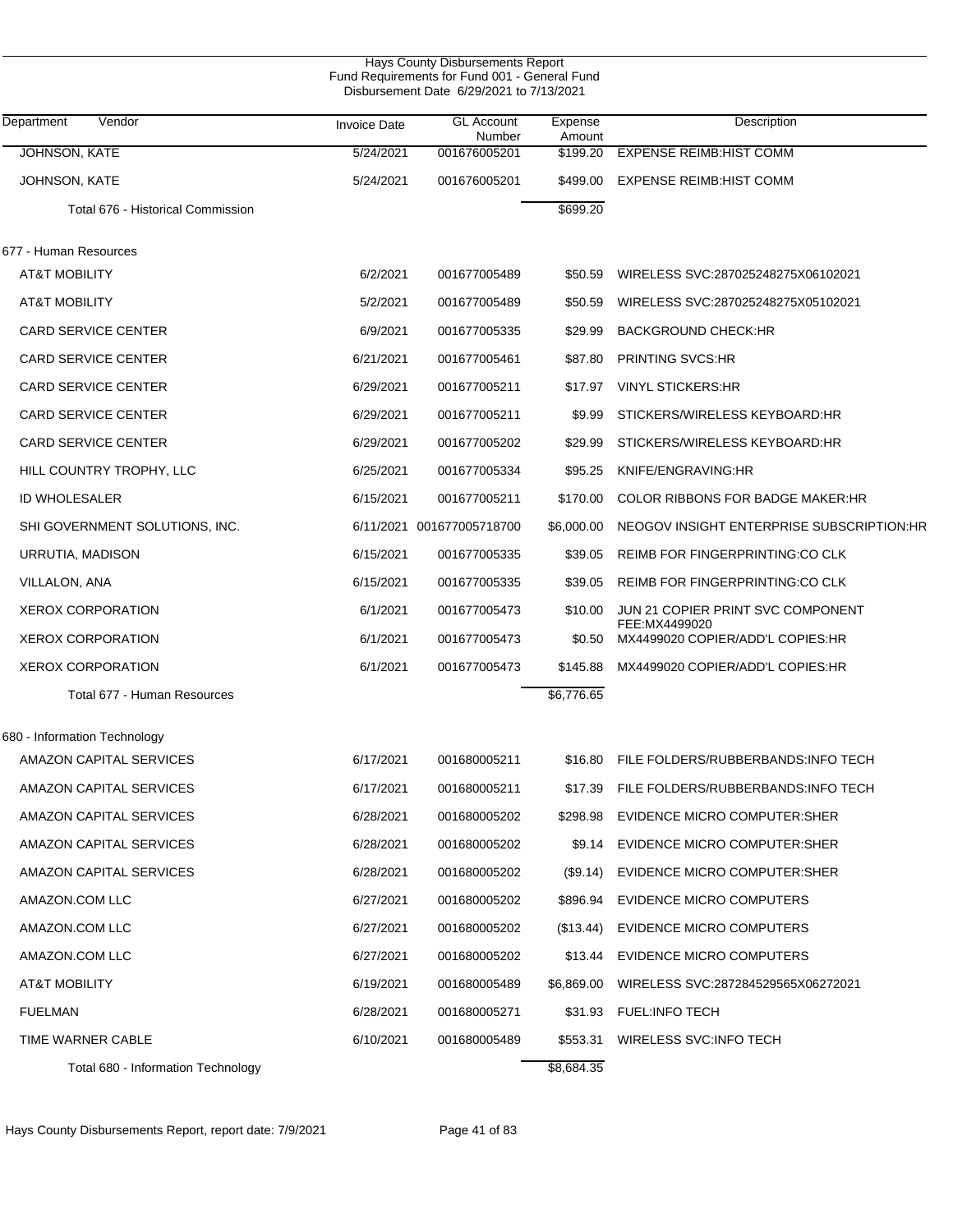| Hays County Disbursements Report              |  |
|-----------------------------------------------|--|
| Fund Requirements for Fund 001 - General Fund |  |
| Disbursement Date 6/29/2021 to 7/13/2021      |  |

| Department<br>Vendor                  | <b>Invoice Date</b> | <b>GL</b> Account<br>Number | Expense<br>Amount | Description                                                                       |
|---------------------------------------|---------------------|-----------------------------|-------------------|-----------------------------------------------------------------------------------|
| 686 - Juvenile Probation              |                     |                             |                   |                                                                                   |
| AMAZON CAPITAL SERVICES               |                     | 6/18/2021 001686990275201   | \$59.48           | CPCBPG PORTABLE BLUETOOTH SPEAKER: JUV<br><b>PROB</b>                             |
| AMAZON CAPITAL SERVICES               | 6/13/2021           | 001686005360                | \$65.00           | YS WHEELED INDUSTRIAL TOTE: JUV PROB                                              |
| <b>AT&amp;T MOBILITY</b>              | 5/2/2021            | 001686005489                | \$103.94          | WIRELESS SVC:287025248275X05102021                                                |
| <b>AT&amp;T MOBILITY</b>              | 6/2/2021            | 001686005489                | \$103.94          | WIRELESS SVC:287025248275X06102021                                                |
| BEST BUY BUSINESS ADVANTAGE ACCOUNT   | 6/23/2021           | 001686005391                | \$79.99           | CBPG LOGITECH SLIM FOLIO: JUV PROB                                                |
| DAY, LISA                             | 8/17/2021           | 001686005551                | \$14.00           | CI N/T MEALS ADVANCE: JUV PROB                                                    |
| DAY, LISA                             | 8/17/2021           | 001686005551                | \$26.00           | CI N/T MEALS ADVANCE: JUV PROB                                                    |
| DAY, LISA                             | 8/17/2021           | 001686005551                | \$32.00           | CI N/T MEALS ADVANCE: JUV PROB                                                    |
| DELEON, JESSE                         | 8/17/2021           | 001686005551                | \$14.00           | CI N/T MEALS ADVANCE: JUV PROB                                                    |
| DELEON, JESSE                         | 8/17/2021           | 001686005551                | \$26.00           | CI N/T MEALS ADVANCE: JUV PROB                                                    |
| DELEON, JESSE                         | 8/17/2021           | 001686005551                | \$32.00           | CI N/T MEALS ADVANCE: JUV PROB                                                    |
| EDUCATIONAL TESTING SERVICE           |                     | 6/15/2021 001686990275448   | \$209.00          | CPCBPG GED EXAMS: JUV PROB                                                        |
| EDUCATIONAL TESTING SERVICE           | 6/15/2021           | 001686005360                | \$115.25          | YS GED EXAMS: JUV PROB                                                            |
| HAYS COUNTY TAX ASSESSOR COLLECTOR    | 6/30/2021           | 001686005413                | \$7.50            | DS STATE INSPECTION FEE: JUV PROB                                                 |
| <b>HORSESHOE BAY RESORT</b>           | 8/17/2021           | 001686005551                | \$203.52          | DS LODGING: NICK MARTINEZ                                                         |
| <b>HORSESHOE BAY RESORT</b>           | 8/17/2021           | 001686005551                | \$203.52          | DS LODGING: JESSE DELEON                                                          |
| <b>HORSESHOE BAY RESORT</b>           | 8/17/2021           | 001686005551                | \$203.52          | DS LODGING: CHRIS SUNDHOLM                                                        |
| <b>HORSESHOE BAY RESORT</b>           | 8/17/2021           | 001686005551                | \$203.52          | DS LODGING:LISA DAY                                                               |
| JUVENILE JUSTICE ASSOCIATION OF TEXAS | 8/17/2021           | 001686005551                | \$150.00          | DS REF PO 2021-1035 REG FEE:NICK MARTINEZ                                         |
| JUVENILE JUSTICE ASSOCIATION OF TEXAS | 8/17/2021           | 001686005551                | \$150.00          | DS REG FEE: JESSE DELEON                                                          |
| JUVENILE JUSTICE ASSOCIATION OF TEXAS | 8/17/2021           | 001686005551                | \$150.00          | DS REF PO 2021-1035 REG FEE: CHRIS SUNDHOLM                                       |
| JUVENILE JUSTICE ASSOCIATION OF TEXAS | 8/17/2021           | 001686005551                | \$150.00          | DS REG FEE:LISA DAY                                                               |
| LUNA, JOSE                            | 6/10/2021           | 001686005551                | \$26.00           | CI TAX MEALS: JUV PROB                                                            |
| MARTINEZ, NICK                        | 8/17/2021           | 001686005551                | \$14.00           | CI N/T MEALS ADVANCE: JUV PROB                                                    |
| MARTINEZ, NICK                        | 8/17/2021           | 001686005551                | \$26.00           | CI N/T MEALS ADVANCE: JUV PROB                                                    |
| MARTINEZ, NICK                        | 8/17/2021           | 001686005551                | \$32.00           | CI N/T MEALS ADVANCE: JUV PROB                                                    |
| OFFICE DEPOT, INC.                    | 6/7/2021            | 001686005211                |                   | \$20.18 CI FOLDERS:JUV PROB                                                       |
| OFFICE DEPOT, INC.                    | 6/7/2021            | 001686005211                | \$19.11           | CI DESK ORGANIZER SORTER /PAPER CLIPS/COPY                                        |
| OFFICE DEPOT, INC.                    | 6/7/2021            | 001686005211                | \$43.19           | PAPER: JUV PROB<br>CI DESK ORGANIZER SORTER / PAPER CLIPS/COPY<br>PAPER: JUV PROB |
| POWER HAUS EQUIPMENT                  | 6/15/2021           | 001686005360                |                   | \$93.52 YS TUNE UP KIT/LABOR:JUV PROB                                             |
| POWER HAUS EQUIPMENT                  | 6/15/2021           | 001686005360                |                   | \$93.52 YS TUNE UP KIT/LABOR:JUV PROB                                             |
| SAN MARCOS CISD                       |                     | 6/28/2021 001686990275448   |                   | \$440.00 CPCBPG GYM RENTAL:JUV PROB                                               |
| SAN MARCOS CISD                       |                     | 6/28/2021 001686990275448   |                   | \$40.00 CPCBPG GYM RENTAL:JUV PROB                                                |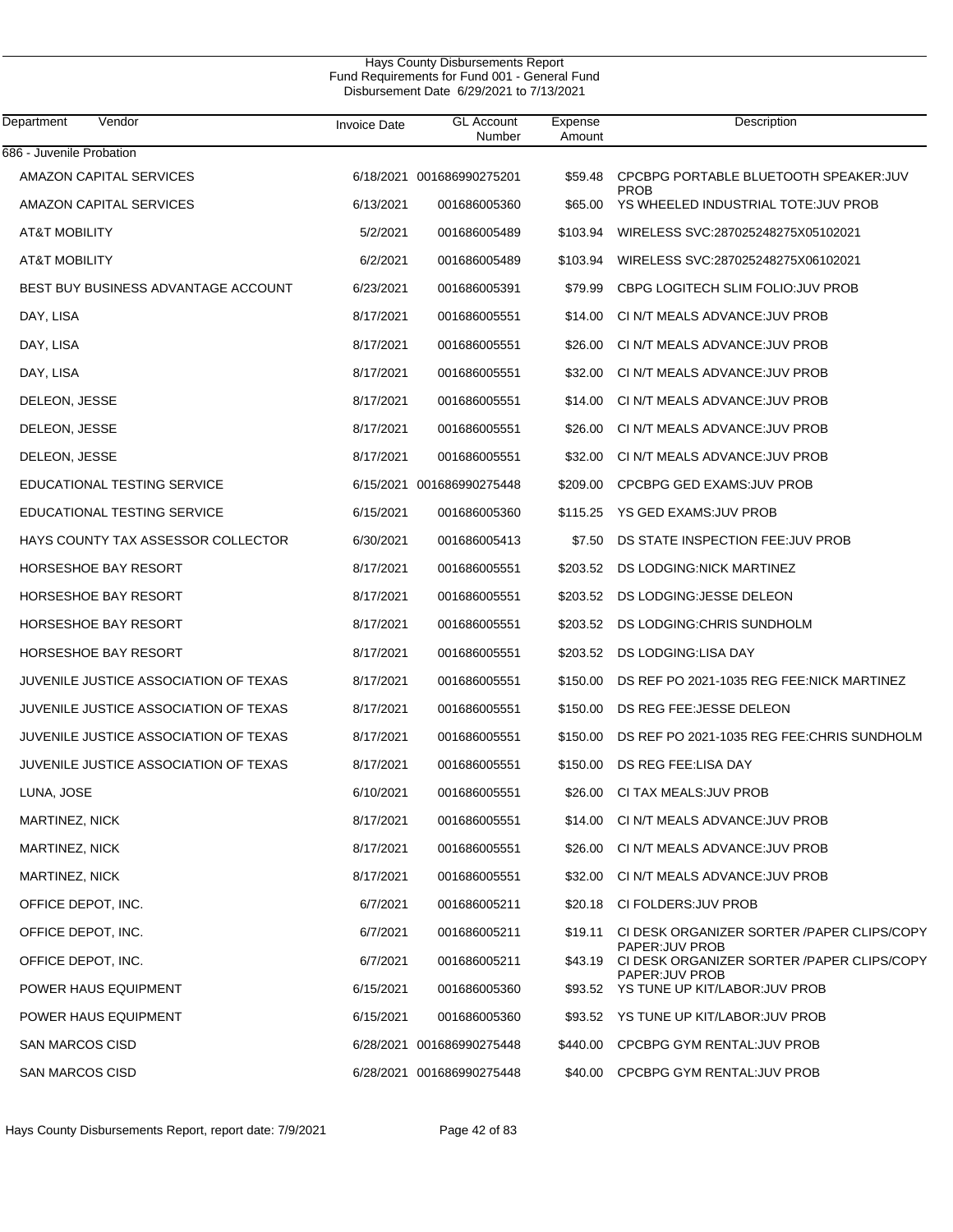| Department<br>Vendor               | <b>Invoice Date</b> | <b>GL Account</b><br>Number | Expense<br>Amount | Description                                                  |
|------------------------------------|---------------------|-----------------------------|-------------------|--------------------------------------------------------------|
| SUNDHOLM, CHRISTOPHER              | 8/17/2021           | 001686005551                | \$14.00           | CI N/T MEALS ADVANCE: JUV PROB                               |
| SUNDHOLM, CHRISTOPHER              | 8/17/2021           | 001686005551                | \$26.00           | CI N/T MEALS ADVANCE: JUV PROB                               |
| SUNDHOLM, CHRISTOPHER              | 8/17/2021           | 001686005551                | \$32.00           | CI N/T MEALS ADVANCE: JUV PROB                               |
| VOYLES, BRENDA                     |                     | 6/24/2021 001686991005448   | \$560.00          | RPS GED TUTORING: JUV PROB                                   |
| <b>XEROX CORPORATION</b>           | 6/1/2021            | 001686005473                | \$10.00           | CI JUN 21 COPIER PRINT SVC COMPONENT<br>FEE:MX4499149        |
| <b>XEROX CORPORATION</b>           | 6/1/2021            | 001686005473                | \$6.29            | CI MX4499149 COPIER/ADD'L COPIES: JUV PROB                   |
| <b>XEROX CORPORATION</b>           | 6/1/2021            | 001686005473                |                   | \$141.74 CI MX4499149 COPIER/ADD'L COPIES: JUV PROB          |
| ZERR, VALERIE                      | 6/15/2021           | 001686005551                | \$26.00           | CI TAX MEALS/MILEAGE/PARKING: JUV PROB                       |
| ZERR, VALERIE                      | 6/15/2021           | 001686005551                | \$110.40          | CI TAX MEALS/MILEAGE/PARKING: JUV PROB                       |
| ZERR, VALERIE                      | 6/15/2021           | 001686005551                | \$27.00           | CI TAX MEALS/MILEAGE/PARKING: JUV PROB                       |
| Total 686 - Juvenile Probation     |                     |                             | \$4,103.13        |                                                              |
| 695 - Building Maintenance         |                     |                             |                   |                                                              |
| A & E SIGNS AND GRAPHICS           | 6/29/2021           | 001695005461                | \$64.00           | 12"X48" ALUMINUM SIGN:MTC                                    |
| AAMS, LLC                          | 6/23/2021           | 001695005451                | \$145.00          | SERVICE CALL/LABOR:PCT 3                                     |
| AAMS, LLC                          | 6/29/2021           | 001695005451                | \$900.00          | PUMPED TANK:PCT 3                                            |
| AAMS, LLC                          | 6/29/2021           | 001695005451                | \$490.00          | MID LINE BREAK/LABOR:YARR                                    |
| AAMS, LLC                          | 6/29/2021           | 001695005448                | \$350.00          | PUMPED TANK: TRANS STA                                       |
| ALADDIN ENVIRONMENTAL LLC          | 6/16/2021           | 001695005448                | \$490.00          | AIR QUALITY TESTING:CTHS                                     |
| AMAZON CAPITAL SERVICES            | 6/30/2021           | 001695005201                | \$191.78          | PORTABLE CAR JUMP STARTERS/FLAG POLE                         |
| AMAZON CAPITAL SERVICES            | 6/30/2021           | 001695005201                | \$104.97          | BRACKETS/HOLDERS:MTC<br>PORTABLE CAR JUMP STARTERS/FLAG POLE |
| AQUA TEXAS, INC.                   |                     | 6/17/2021 001695005480120   |                   | BRACKETS/HOLDERS:MTC<br>\$234.08 WATER SVC:18311781          |
| AQUA TEXAS, INC.                   |                     | 6/17/2021 001695005480240   | \$55.68           | <b>WATER SVC:11770068</b>                                    |
| AQUA TEXAS, INC.                   |                     | 6/17/2021 001695005480240   | \$83.31           | <b>WATER SVC:11770068</b>                                    |
| AQUA TEXAS, INC.                   |                     | 6/17/2021 001695005480120   |                   | \$214.57 WATER SVC:17346032                                  |
| AT&T MOBILITY                      | 5/2/2021            | 001695005489                |                   | \$83.35 WIRELESS SVC:287025248275X05102021                   |
| AT&T MOBILITY                      | 6/2/2021            | 001695005489                |                   | \$83.35 WIRELESS SVC:287025248275X06102021                   |
| <b>CARD SERVICE CENTER</b>         | 6/22/2021           | 001695005413                |                   | \$163.22 225/70R15 TIRE:MTC                                  |
| CENTERPOINT ENERGY RESOURCES CORP. |                     | 6/29/2021 001695005480110   |                   | \$39.68 GAS SVC:CTHS                                         |
| CENTERPOINT ENERGY RESOURCES CORP. |                     | 6/29/2021 001695005480260   |                   | \$109.12 GAS SVC:GOVT CTR                                    |
| <b>CENTURYLINK</b>                 |                     | 6/25/2021 001695005480110   |                   | \$87.15 ALARM LINES:CTHS                                     |
| <b>CENTURYLINK</b>                 |                     | 6/25/2021 001695005480260   |                   | \$358.92 ALARM LINES: GOVT CTR                               |
| <b>CENTURYLINK</b>                 |                     | 6/25/2021 001695005480190   |                   | \$34.83 ALARM LINES:DEV SVC                                  |
| CITY OF BUDA                       |                     | 6/18/2021 001695005480100   |                   | \$29.31 UTILITIES:PCT 5                                      |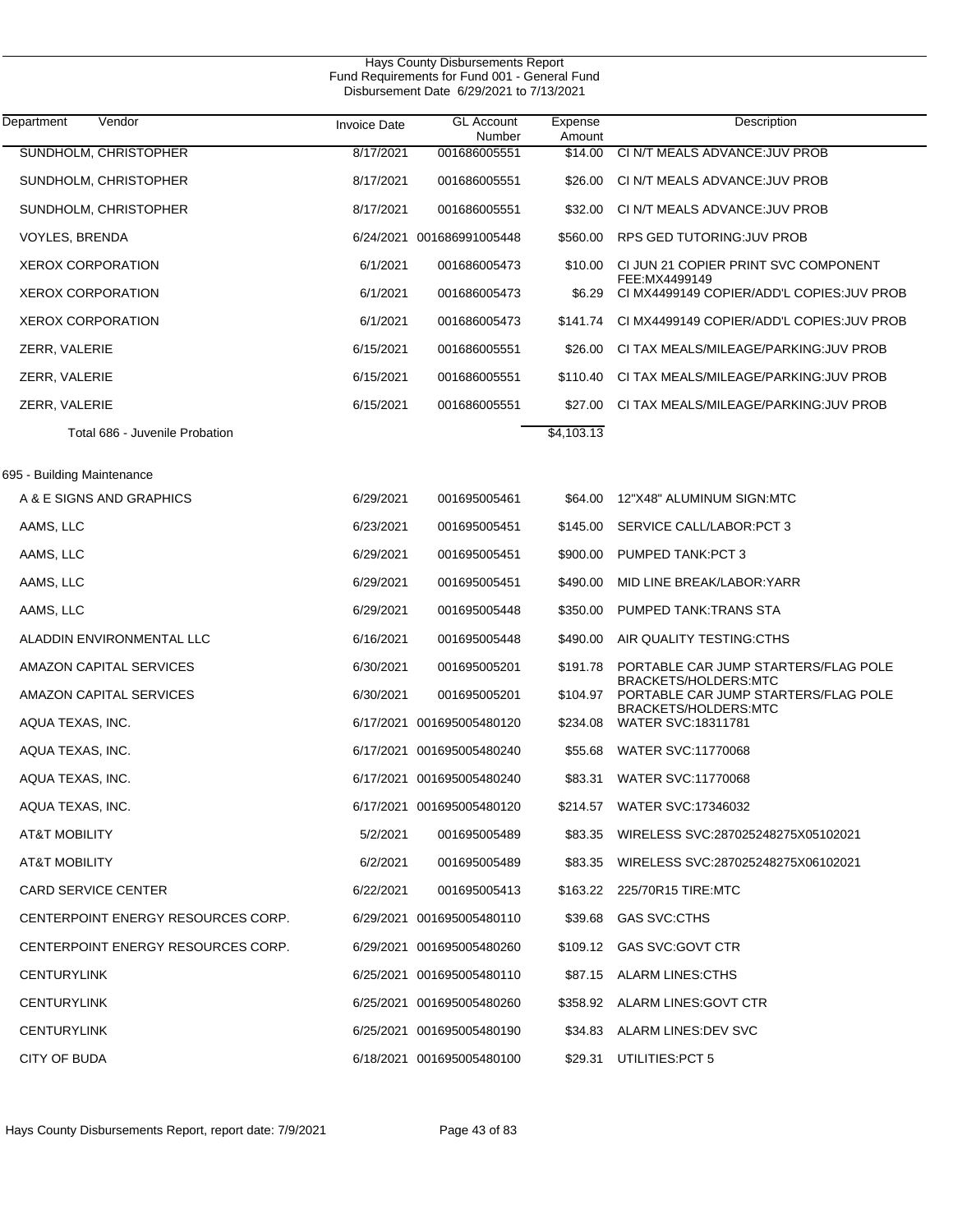| Department<br>Vendor                         | <b>Invoice Date</b> | <b>GL Account</b><br>Number | Expense<br>Amount | Description                                                       |
|----------------------------------------------|---------------------|-----------------------------|-------------------|-------------------------------------------------------------------|
| <b>CITY OF BUDA</b>                          |                     | 6/18/2021 001695005480100   | \$42.55           | UTILITIES: PCT 5                                                  |
| CITY OF BUDA                                 |                     | 6/18/2021 001695005480100   | \$222.45          | UTILITIES:PCT 5                                                   |
| <b>CITY OF KYLE</b>                          |                     | 6/30/2021 001695005480120   | \$29.38           | SEWER:PCT 2                                                       |
| CITY OF SAN MARCOS                           |                     | 7/1/2021 001695005480290    | \$360.32          | ELEC SVC:0000900057                                               |
| CITY OF SAN MARCOS                           |                     | 6/16/2021 001695005480110   | \$8.02            | UTILITIES:0056083804                                              |
| CITY OF SAN MARCOS                           |                     | 6/16/2021 001695005480110   | \$232.80          | UTILITIES:0056083804                                              |
| CITY OF SAN MARCOS                           |                     | 6/16/2021 001695005480110   | \$60.07           | UTILITIES:0056083804                                              |
| CITY OF SAN MARCOS                           |                     | 6/16/2021 001695005480260   | \$19,879.47       | ELEC SVC:0000900335                                               |
| CITY OF SAN MARCOS                           |                     | 6/16/2021 001695005480110   | \$10.92           | UTILITIES:0000265927/0001537736                                   |
| CITY OF SAN MARCOS                           |                     | 6/16/2021 001695005480110   | \$210.59          | UTILITIES:0000265927/0001537736                                   |
| CITY OF SAN MARCOS                           |                     | 6/16/2021 001695005480110   | \$172.95          | UTILITIES:0000265927/0001537736                                   |
| CITY OF SAN MARCOS                           |                     | 6/16/2021 001695005480110   | \$18.10           | UTILITIES:0000265927/0001537736                                   |
| CITY OF SAN MARCOS                           |                     | 6/16/2021 001695005480260   | \$204.28          | WATER SVC:0089531958                                              |
| CITY OF SAN MARCOS                           |                     | 6/16/2021 001695005480110   | \$1,077.05        | ELEC SVC:0000900517                                               |
| CITY OF SAN MARCOS                           |                     | 6/16/2021 001695005480260   | \$739.95          | UTILITIES:0088568252                                              |
| CITY OF SAN MARCOS                           |                     | 6/16/2021 001695005480260   | \$599.53          | UTILITIES:0088568252                                              |
| CITY OF SAN MARCOS                           |                     | 6/24/2021 001695005480290   | \$89.62           | ELEC SVC:0000160603/0000161031                                    |
| <b>CT ELECTRIC</b>                           | 6/10/2021           | 001695005207                | \$187.00          | REMOVED MOTION SENSOR SWITCH/BOX/ADDED<br>TOGGLE SWITCH: AD PROBE |
| DRIPPING SPRINGS WATER SUPPLY<br>CORPORATION |                     | 6/29/2021 001695005480160   | \$96.08           | <b>WATER SVC:PCT 4</b>                                            |
| FIRETROL PROTECTION SYSTEMS, INC.            | 5/26/2021           | 001695005448                | \$900.00          | ANNUAL FIRE INSPECTIONS PCT 4                                     |
| FIRETROL PROTECTION SYSTEMS, INC.            | 5/26/2021           | 001695005448                | \$540.00          | ANNUAL FIRE INSPECTIONS PCT 4                                     |
| FIRETROL PROTECTION SYSTEMS, INC.            | 5/14/2021           | 001695005448                | \$360.00          | ANNUAL FIRE INSPECTIONS: WIC                                      |
| FIRETROL PROTECTION SYSTEMS, INC.            | 5/14/2021           | 001695005448                | \$900.00          | ANNUAL FIRE INSPECTIONS CTHS                                      |
| FIRETROL PROTECTION SYSTEMS, INC.            | 5/14/2021           | 001695005448                | \$540.00          | ANNUAL FIRE INSPECTIONS CTHS                                      |
| FIRETROL PROTECTION SYSTEMS, INC.            | 5/14/2021           | 001695005448                |                   | \$360.00 ANNUAL FIRE INSPECTIONS:CTHS                             |
| FIRETROL PROTECTION SYSTEMS, INC.            | 6/23/2021           | 001695005451                |                   | \$920.00 TROUBLESHOOT DUCT DETECTOR:GOVT CTR                      |
| FIRETROL PROTECTION SYSTEMS, INC.            | 6/23/2021           | 001695005451                | \$125.00          | TROUBLESHOOT DUCT DETECTOR:GOVT CTR                               |
| FIRETROL PROTECTION SYSTEMS, INC.            | 5/24/2021           | 001695005448                | \$360.00          | ANNUAL FIRE INSPECTIONS: PCT 3                                    |
| FIRETROL PROTECTION SYSTEMS, INC.            | 5/27/2021           | 001695005448                | \$360.00          | ANNUAL FIRE INSPECTIONS: PCT 2                                    |
| FIRETROL PROTECTION SYSTEMS, INC.            | 5/27/2021           | 001695005448                | \$360.00          | ANNUAL FIRE INSPECTIONS: PCT 2                                    |
| FIRETROL PROTECTION SYSTEMS, INC.            | 5/26/2021           | 001695005448                | \$900.00          | ANNUAL FIRE INSPECTIONS: PHLTH                                    |
| FIRETROL PROTECTION SYSTEMS, INC.            | 5/26/2021           | 001695005448                | \$540.00          | ANNUAL FIRE INSPECTIONS: PHLTH                                    |
| FIRETROL PROTECTION SYSTEMS, INC.            | 6/3/2021            | 001695005448                | \$900.00          | ANNUAL FIRE INSPECTIONS: PCT 5                                    |
| FIRETROL PROTECTION SYSTEMS, INC.            | 6/3/2021            | 001695005448                |                   | \$540.00 ANNUAL FIRE INSPECTIONS:PCT 5                            |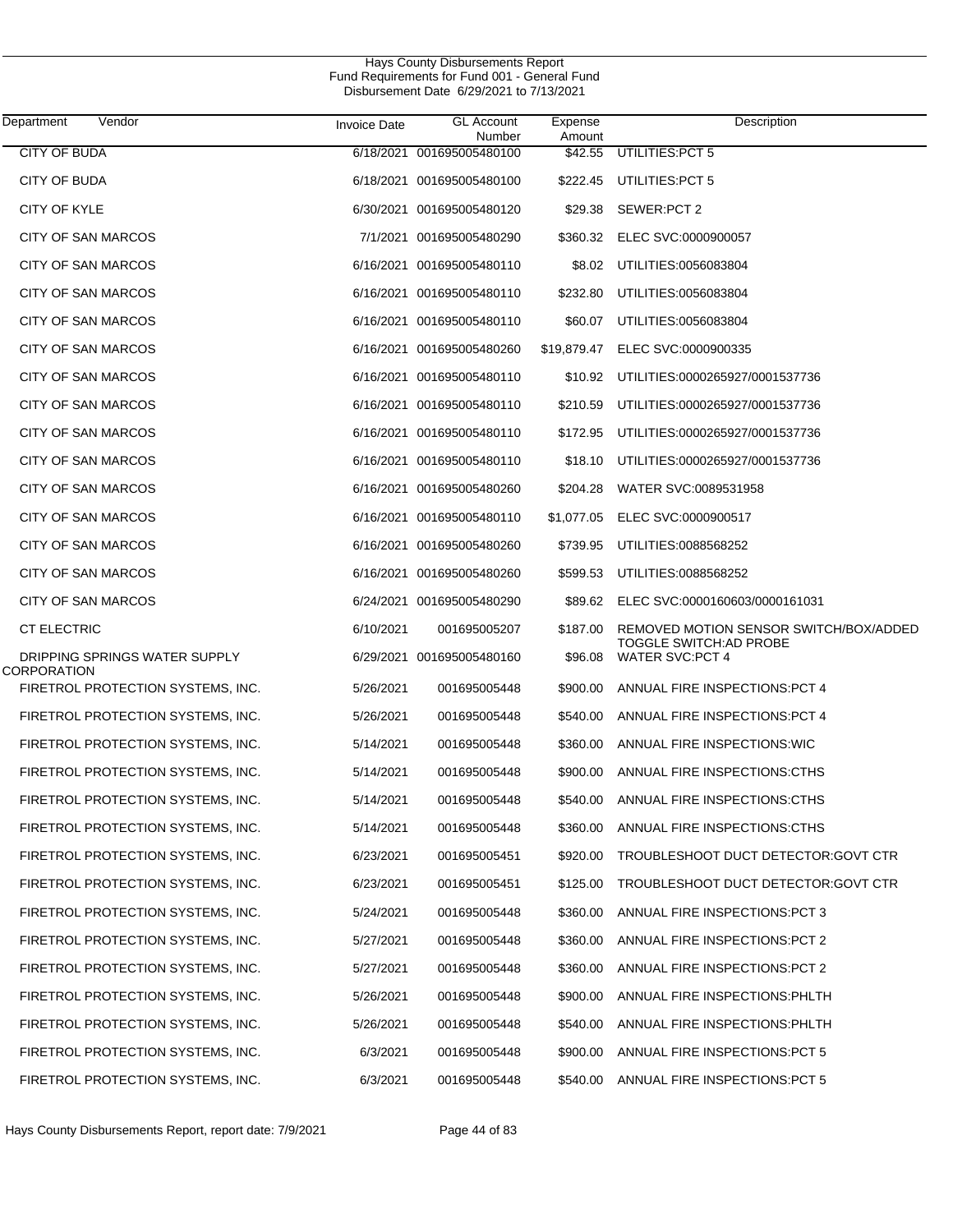| Department<br>Vendor              | <b>Invoice Date</b> | <b>GL Account</b><br>Number | Expense<br>Amount | Description                              |
|-----------------------------------|---------------------|-----------------------------|-------------------|------------------------------------------|
| FIRETROL PROTECTION SYSTEMS, INC. | 6/3/2021            | 001695005448                | \$270.00          | ANNUAL FIRE INSPECTIONS: PCT 5           |
| FIRETROL PROTECTION SYSTEMS, INC. | 5/27/2021           | 001695005451                | \$920.00          | FIRE SYSTEM REPAIRS: RAINBOW ROOM        |
| FIRETROL PROTECTION SYSTEMS, INC. | 5/27/2021           | 001695005451                | \$60.64           | FIRE SYSTEM REPAIRS: RAINBOW ROOM        |
| FIRETROL PROTECTION SYSTEMS, INC. | 5/27/2021           | 001695005451                | \$121.24          | FIRE SYSTEM REPAIRS: RAINBOW ROOM        |
| FIRETROL PROTECTION SYSTEMS, INC. | 5/27/2021           | 001695005451                | \$129.86          | FIRE SYSTEM REPAIRS: RAINBOW ROOM        |
| FIRETROL PROTECTION SYSTEMS, INC. | 5/27/2021           | 001695005451                | \$48.50           | FIRE SYSTEM REPAIRS: RAINBOW ROOM        |
| FIRETROL PROTECTION SYSTEMS, INC. | 6/29/2021           | 001695005451                | \$75.00           | FIRE SYSTEM REPAIRS: PCT 5               |
| FIRETROL PROTECTION SYSTEMS, INC. | 6/29/2021           | 001695005451                | \$25.00           | FIRE SYSTEM REPAIRS: PCT 5               |
| FIRETROL PROTECTION SYSTEMS, INC. | 6/29/2021           | 001695005451                | \$70.00           | FIRE SYSTEM REPAIRS: PCT 5               |
| FIRETROL PROTECTION SYSTEMS, INC. | 6/29/2021           | 001695005451                | \$35.00           | FIRE SYSTEM REPAIRS: PCT 5               |
| FIRETROL PROTECTION SYSTEMS, INC. | 6/29/2021           | 001695005451                | \$230.00          | FIRE SYSTEM REPAIRS: PCT 5               |
| FIRETROL PROTECTION SYSTEMS, INC. | 6/29/2021           | 001695005451                | \$460.00          | FIRE SYSTEM REPAIRS: PCT 5               |
| FIRETROL PROTECTION SYSTEMS, INC. | 6/29/2021           | 001695005451                | \$480.00          | FIRE SYSTEM REPAIRS: PCT 5               |
| FIRETROL PROTECTION SYSTEMS, INC. | 5/24/2021           | 001695005448                | \$1,260.00        | ANNUAL FIRE INSPECTIONS: DEV SVCS        |
| FIRETROL PROTECTION SYSTEMS, INC. | 5/24/2021           | 001695005448                | \$540.00          | ANNUAL FIRE INSPECTIONS: DEV SVCS        |
| FIRETROL PROTECTION SYSTEMS, INC. | 5/14/2021           | 001695005448                | \$900.00          | ANNUAL FIRE INSPECTIONS: GOVT CTR        |
| FIRETROL PROTECTION SYSTEMS, INC. | 5/14/2021           | 001695005448                | \$720.00          | ANNUAL FIRE INSPECTIONS: GOVT CTR        |
| FIRETROL PROTECTION SYSTEMS, INC. | 5/14/2021           | 001695005448                | \$360.00          | ANNUAL FIRE INSPECTIONS: GOVT CTR        |
| FIRETROL PROTECTION SYSTEMS, INC. | 5/14/2021           | 001695005448                | \$1,080.00        | ANNUAL FIRE INSPECTIONS: GOVT CTR        |
| FIRETROL PROTECTION SYSTEMS, INC. | 5/14/2021           | 001695005448                | \$720.00          | ANNUAL FIRE INSPECTIONS: GOVT CTR        |
| FIRETROL PROTECTION SYSTEMS, INC. | 5/14/2021           | 001695005448                | \$51.80           | ANNUAL FIRE INSPECTIONS: GOVT CTR        |
| <b>FRONTIER COMMUNICATIONS</b>    |                     | 6/25/2021 001695005480160   | \$192.17          | ALARM LINES: PCT 4                       |
| <b>FUELMAN</b>                    | 6/28/2021           | 001695005271                | \$126.82          | <b>FUEL:FLEET MGMT</b>                   |
| <b>FUELMAN</b>                    | 6/28/2021           | 001695005271                | \$949.34          | <b>FUEL:MTC</b>                          |
| <b>HILL COUNTRY SPRINGS</b>       |                     | 6/25/2021 001695005480170   |                   | \$49.50 WATER/ENVIRO EMISSIONS FEE:PCT 3 |
| <b>HILL COUNTRY SPRINGS</b>       |                     | 6/25/2021 001695005480170   | \$2.99            | WATER/ENVIRO EMISSIONS FEE: PCT 3        |
| HOME DEPOT CREDIT SERVICES        | 4/12/2021           | 001695005207                | (\$16.41)         | RETURN WASP SPRAY: GOVT CTR              |
| HOME DEPOT CREDIT SERVICES        | 5/4/2021            | 001695005207                | \$79.00           | SALT PELLETS: GOVT CTR                   |
| HOME DEPOT CREDIT SERVICES        | 5/4/2021            | 001695005207                | $(\$45.50)$       | SALT PELLETS: GOVT CTR                   |
| HOME DEPOT CREDIT SERVICES        | 5/4/2021            | 001695005207                | \$453.05          | SALT PELLETS: GOVT CTR                   |
| HOME DEPOT CREDIT SERVICES        | 6/2/2021            | 001695005207                | \$30.90           | FOAM TAPE/DOOR GUARD/PUSH PLATE:MTC      |
| HOME DEPOT CREDIT SERVICES        | 6/14/2021           | 001695005207                | \$1.91            | PVC CAP:MTC                              |
| HOME DEPOT CREDIT SERVICES        | 5/25/2021           | 001695005207                |                   | \$106.32 POWER INVERTERS/SCREWS:PCT 2    |
| HOME DEPOT CREDIT SERVICES        | 5/21/2021           | 001695005207                | \$79.00           | SALT PELLETS: GOVT CTR                   |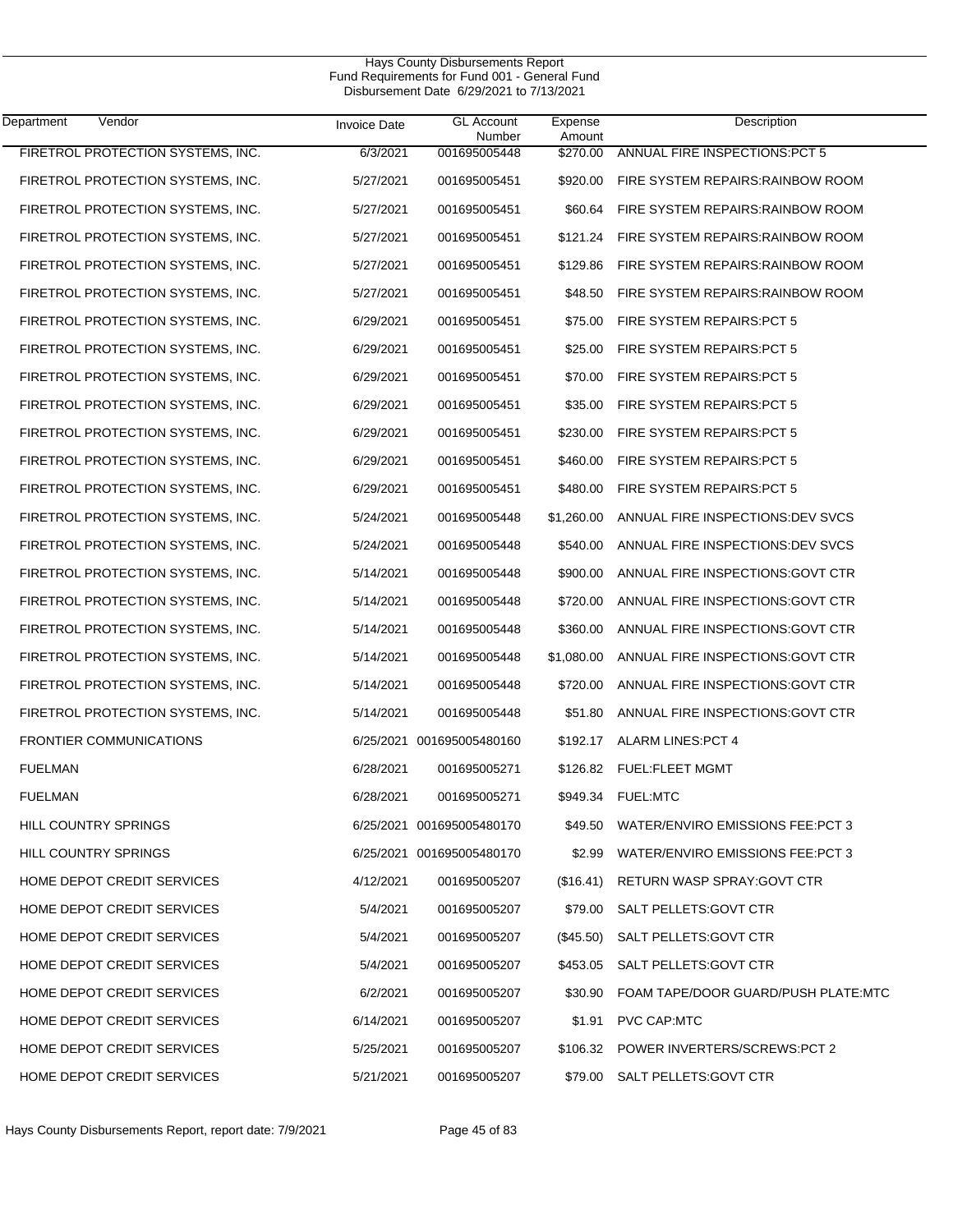| Hays County Disbursements Report<br>Fund Requirements for Fund 001 - General Fund<br>Disbursement Date 6/29/2021 to 7/13/2021 |                     |                             |                   |                                                  |  |  |
|-------------------------------------------------------------------------------------------------------------------------------|---------------------|-----------------------------|-------------------|--------------------------------------------------|--|--|
| Vendor<br>Department                                                                                                          | <b>Invoice Date</b> | <b>GL Account</b><br>Number | Expense<br>Amount | Description                                      |  |  |
| HOME DEPOT CREDIT SERVICES                                                                                                    | 5/21/2021           | 001695005207                | (\$45.50)         | <b>SALT PELLETS: GOVT CTR</b>                    |  |  |
| HOME DEPOT CREDIT SERVICES                                                                                                    | 5/21/2021           | 001695005207                | \$453.05          | SALT PELLETS: GOVT CTR                           |  |  |
| HOME DEPOT CREDIT SERVICES                                                                                                    | 6/14/2021           | 001695005207                | \$3.98            | <b>SCREWS:MTC</b>                                |  |  |
| KONE, INC.                                                                                                                    | 6/11/2021           | 001695005448                | \$8,225.91        | ANNUAL ELEVATOR INSPECTIONS: GOVT CTR            |  |  |
| KONE, INC.                                                                                                                    | 6/1/2021            | 001695005448                | \$2,006.55        | ELEVATOR QTRLY MTC:GOVT CTR                      |  |  |
| KONE, INC.                                                                                                                    | 3/1/2021            | 001695005448                | \$2,006.55        | ELEVATOR QTRLY MTC:GOVT CTR                      |  |  |
| LOWE'S, INC.                                                                                                                  | 6/22/2021           | 001695005201                | \$14.22           | LOCTITE: GOVT CTR                                |  |  |
| LOWE'S, INC.                                                                                                                  | 6/10/2021           | 001695005207                | \$40.84           | <b>UMBRELLA BASE:MTC</b>                         |  |  |
| LOWE'S, INC.                                                                                                                  | 6/10/2021           | 001695005207                | \$3.37            | UMBRELLA BASE:MTC                                |  |  |
| LOWE'S, INC.                                                                                                                  | 6/23/2021           | 001695005201                | \$26.46           | FRUIT FLY TRAPS/KEY ID TAGS/NOTEPAD:CTHS         |  |  |
| LOWE'S, INC.                                                                                                                  | 6/7/2021            | 001695005207                | \$17.54           | HANGING SYSTEM/PICTURE HANGING CLEAT:MTC         |  |  |
| LOWE'S, INC.                                                                                                                  | 6/3/2021            | 001695005201                | \$83.19           | MISC SUPPLIES: PHLTH                             |  |  |
| LOWE'S, INC.                                                                                                                  | 6/3/2021            | 001695005201                | \$52.43           | MISC SUPPLIES: PHLTH                             |  |  |
| LOWE'S, INC.                                                                                                                  | 5/28/2021           | 001695005201                | \$45.52           | FLEX SEAL/TAPE:PHLTH                             |  |  |
| LOWE'S, INC.                                                                                                                  | 6/7/2021            | 001695005201                | \$14.78           | <b>MOUSE KILLER: PARKS</b>                       |  |  |
| LOWE'S, INC.                                                                                                                  | 6/3/2021            | 001695005207                | \$66.49           | PRESSURE WASHER SPRAY GUN KIT:MTC                |  |  |
| LOWE'S, INC.                                                                                                                  | 6/21/2021           | 001695005207                | \$42.82           | BRAIDED ROPE/SPRING SNAPS:MTC                    |  |  |
| LOWE'S, INC.                                                                                                                  | 6/16/2021           | 001695005201                | \$18.99           | MACHETE:RD                                       |  |  |
| LOWE'S, INC.                                                                                                                  | 6/24/2021           | 001695005411                | \$5.59            | LUBRICATING OIL:MTC                              |  |  |
| LOWE'S, INC.                                                                                                                  | 6/10/2021           | 001695005207                | \$41.32           | SWIVEL CASTERS:MTC                               |  |  |
| LOWE'S, INC.                                                                                                                  | 6/16/2021           | 001695005201                | \$28.00           | HAND CLEANER/TRIMMER LINE: GOVT CTR              |  |  |
| LOWE'S, INC.                                                                                                                  | 6/4/2021            | 001695005201                | \$24.64           | CAULK/HAND SANDER/PLASTIC SHEETING: PHLTH        |  |  |
| LOWE'S, INC.                                                                                                                  | 6/9/2021            | 001695005201                |                   | \$34.94 TOOL BAG/BUCKET LID/AA                   |  |  |
| LOWE'S, INC.                                                                                                                  | 6/1/2021            | 001695005201                | \$231.90          | BATTERIES/BOLTS: GOVT CTR<br>STEEL EDGING: PCT 4 |  |  |
| LOWE'S, INC.                                                                                                                  | 6/10/2021           | 001695005207                | $(\$3.37)$        | <b>REFUND FOR TAX:MTC</b>                        |  |  |
| LOWE'S, INC.                                                                                                                  | 6/23/2021           | 001695005201                | \$119.60          | SOAKER HOSES/LIGHT BULBS/HOSE                    |  |  |
| MAXWELL SPECIAL UTILITY DISTRICT                                                                                              |                     | 6/29/2021 001695005480050   | \$32.75           | TIMERS:TRAIN DEPOT<br>WATER SVC:DPS-L&W          |  |  |
| PATHMARK TRAFFIC PRODUCTS OF TEXAS, INC.                                                                                      | 6/17/2021           | 001695005207                | \$98.50           | <b>TRAFFIC PAINT:MTC</b>                         |  |  |
| PATHMARK TRAFFIC PRODUCTS OF TEXAS, INC.                                                                                      | 6/15/2021           | 001695005207                | \$108.00          | BOLTS:RD                                         |  |  |
| PBS OF TEXAS                                                                                                                  | 7/1/2021            | 001695005456                | \$16,164.28       | JUL 21 JANITORIAL SVCS:CO WIDE                   |  |  |
| PEDERNALES ELECTRIC COOPERATIVE, INC.                                                                                         |                     | 6/23/2021 001695005480180   |                   | \$43.82 ELEC SVC:534393                          |  |  |
| PEDERNALES ELECTRIC COOPERATIVE, INC.                                                                                         |                     | 6/25/2021 001695005480240   | \$138.71          | ELEC SVC:363648                                  |  |  |
| PEDERNALES ELECTRIC COOPERATIVE, INC.                                                                                         |                     | 6/25/2021 001695005480240   | \$1,093.87        | <b>ELEC SVC:420171</b>                           |  |  |
| PEDERNALES ELECTRIC COOPERATIVE, INC.                                                                                         |                     | 6/23/2021 001695005480180   |                   | \$68.02 ELEC SVC:96363                           |  |  |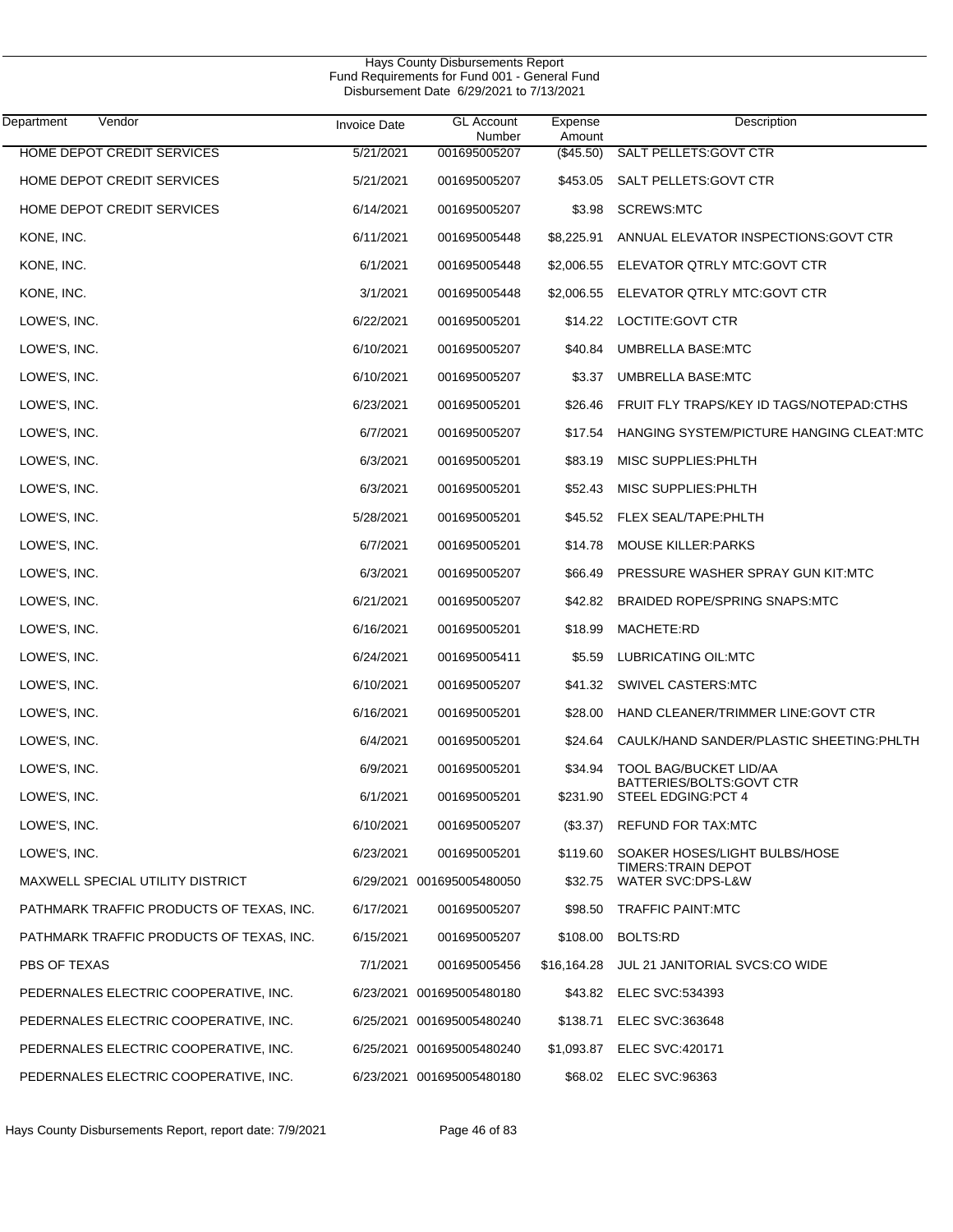| Department<br>Vendor                  | <b>Invoice Date</b> | <b>GL Account</b><br>Number | Expense<br>Amount | Description                                                                            |
|---------------------------------------|---------------------|-----------------------------|-------------------|----------------------------------------------------------------------------------------|
| PEDERNALES ELECTRIC COOPERATIVE, INC. | 6/23/2021           | 001695005480160             | \$541.01          | ELEC SVC:374411                                                                        |
| PEDERNALES ELECTRIC COOPERATIVE, INC. |                     | 6/23/2021 001695005480100   | \$350.83          | <b>ELEC SVC:534398</b>                                                                 |
| PEDERNALES ELECTRIC COOPERATIVE, INC. |                     | 6/23/2021 001695005480180   | \$84.78           | <b>ELEC SVC:318160</b>                                                                 |
| PEDERNALES ELECTRIC COOPERATIVE, INC. |                     | 6/23/2021 001695005480180   | \$41.46           | <b>ELEC SVC:363834</b>                                                                 |
| PEDERNALES ELECTRIC COOPERATIVE, INC. |                     | 6/17/2021 001695005480170   | \$38.25           | <b>ELEC SVC:442742</b>                                                                 |
| PEDERNALES ELECTRIC COOPERATIVE, INC. |                     | 6/17/2021 001695005480170   | \$707.66          | <b>ELEC SVC:491658</b>                                                                 |
| PEDERNALES ELECTRIC COOPERATIVE, INC. |                     | 6/15/2021 001695005480240   | \$22.50           | <b>ELEC SVC:709080</b>                                                                 |
| POWER HAUS EQUIPMENT                  | 7/1/2021            | 001695005207                | \$130.00          | MANUAL BACKPACK SPRAYER:MTC                                                            |
| POWER HAUS EQUIPMENT                  | 6/30/2021           | 001695005207                | \$12.70           | ASSEMBLY W/KEY:MTC                                                                     |
| PRO-CHEM, INC.                        | 6/4/2021            | 001695005208                | \$335.20          | SANITIZER:MTC                                                                          |
| PRO-CHEM, INC.                        | 6/4/2021            | 001695005208                | \$73.46           | SANITIZER:MTC                                                                          |
| RICK'S LOCK & KEY SERVICE, INC.       | 6/16/2021           | 001695005207                | \$90.00           | RE-KEY CYLINDER:TREAS                                                                  |
| RICK'S LOCK & KEY SERVICE, INC.       | 6/22/2021           | 001695005207                | \$60.00           | <b>DUPLICATE KEYS:CTHS</b>                                                             |
| RICK'S LOCK & KEY SERVICE, INC.       | 6/10/2021           | 001695005207                | \$20.00           | <b>DUPLICATE KEYS:MTC</b>                                                              |
| RICK'S LOCK & KEY SERVICE, INC.       | 6/22/2021           | 001695005207                | \$140.00          | DUPLICATE KEYS: DIST CLK                                                               |
| RICK'S LOCK & KEY SERVICE, INC.       | 6/21/2021           | 001695005207                | \$150.00          | DUPLICATE KEYS: GOVT CTR                                                               |
| RICK'S LOCK & KEY SERVICE, INC.       | 6/4/2021            | 001695005207                | \$40.00           | <b>DUPLICATE KEYS:CTHS</b>                                                             |
| SECURITY ONE, INC.                    |                     | 7/1/2021 001695005480100    | \$30.00           | JUL 21 MONTHLY FIRE/SECURITY ALARM                                                     |
| SECURITY ONE, INC.                    |                     | 7/1/2021 001695005480110    | \$50.00           | MONITORING SVC:CO WIDE<br>JUL 21 MONTHLY FIRE/SECURITY ALARM<br>MONITORING SVC:CO WIDE |
| SECURITY ONE, INC.                    |                     | 7/1/2021 001695005480160    | \$30.00           | JUL 21 MONTHLY FIRE/SECURITY ALARM<br>MONITORING SVC:CO WIDE                           |
| SECURITY ONE, INC.                    |                     | 7/1/2021 001695005480160    | \$25.00           | JUL 21 MONTHLY FIRE/SECURITY ALARM<br>MONITORING SVC:CO WIDE                           |
| SECURITY ONE, INC.                    |                     | 7/1/2021 001695005480260    | \$30.00           | JUL 21 MONTHLY FIRE/SECURITY ALARM<br>MONITORING SVC:CO WIDE                           |
| SECURITY ONE, INC.                    |                     | 7/1/2021 001695005480120    | \$30.00           | JUL 21 MONTHLY FIRE/SECURITY ALARM<br>MONITORING SVC:CO WIDE                           |
| SECURITY ONE, INC.                    |                     | 7/1/2021 001695005480120    | \$25.00           | JUL 21 MONTHLY FIRE/SECURITY ALARM                                                     |
| SECURITY ONE, INC.                    |                     | 7/1/2021 001695005480190    | \$15.00           | MONITORING SVC:CO WIDE<br>JUL 21 MONTHLY FIRE/SECURITY ALARM<br>MONITORING SVC:CO WIDE |
| SECURITY ONE, INC.                    |                     | 7/1/2021 001695005480190    | \$12.50           | JUL 21 MONTHLY FIRE/SECURITY ALARM<br>MONITORING SVC:CO WIDE                           |
| SHERWIN-WILLIAMS CO.                  | 6/18/2021           | 001695005207                | \$47.68           | PAINT/WOODPRO 9 FRAME/WOVEN MATERIAL/4<br><b>QUART TRAY:MTC</b>                        |
| SI MECHANICAL, LLC                    | 6/15/2021           | 001695005451                | \$427.50          | REPAIR HOT WATER LEAK: PHLTH                                                           |
| SI MECHANICAL, LLC                    | 6/15/2021           | 001695005451                | \$294.58          | REPAIR HOT WATER LEAK: PHLTH                                                           |
| SI MECHANICAL, LLC                    | 6/21/2021           | 001695005451                | \$125.00          | <b>BACKFLO TEST:CTHS</b>                                                               |
| SI MECHANICAL, LLC                    | 6/23/2021           | 001695005451                | \$125.00          | BACKFLOW CERTIFICATION: PCT 2                                                          |
| SI MECHANICAL, LLC                    | 6/15/2021           | 001695005451                | \$380.00          | REPAIR WATER HEATER: GOVT CTR                                                          |
| SI MECHANICAL, LLC                    | 6/23/2021           | 001695005451                | \$237.50          | UNCLOG BATHROOMS: PCT 4                                                                |
| SI MECHANICAL, LLC                    | 6/23/2021           | 001695005451                | \$75.00           | <b>UNCLOG BATHROOMS: PCT 4</b>                                                         |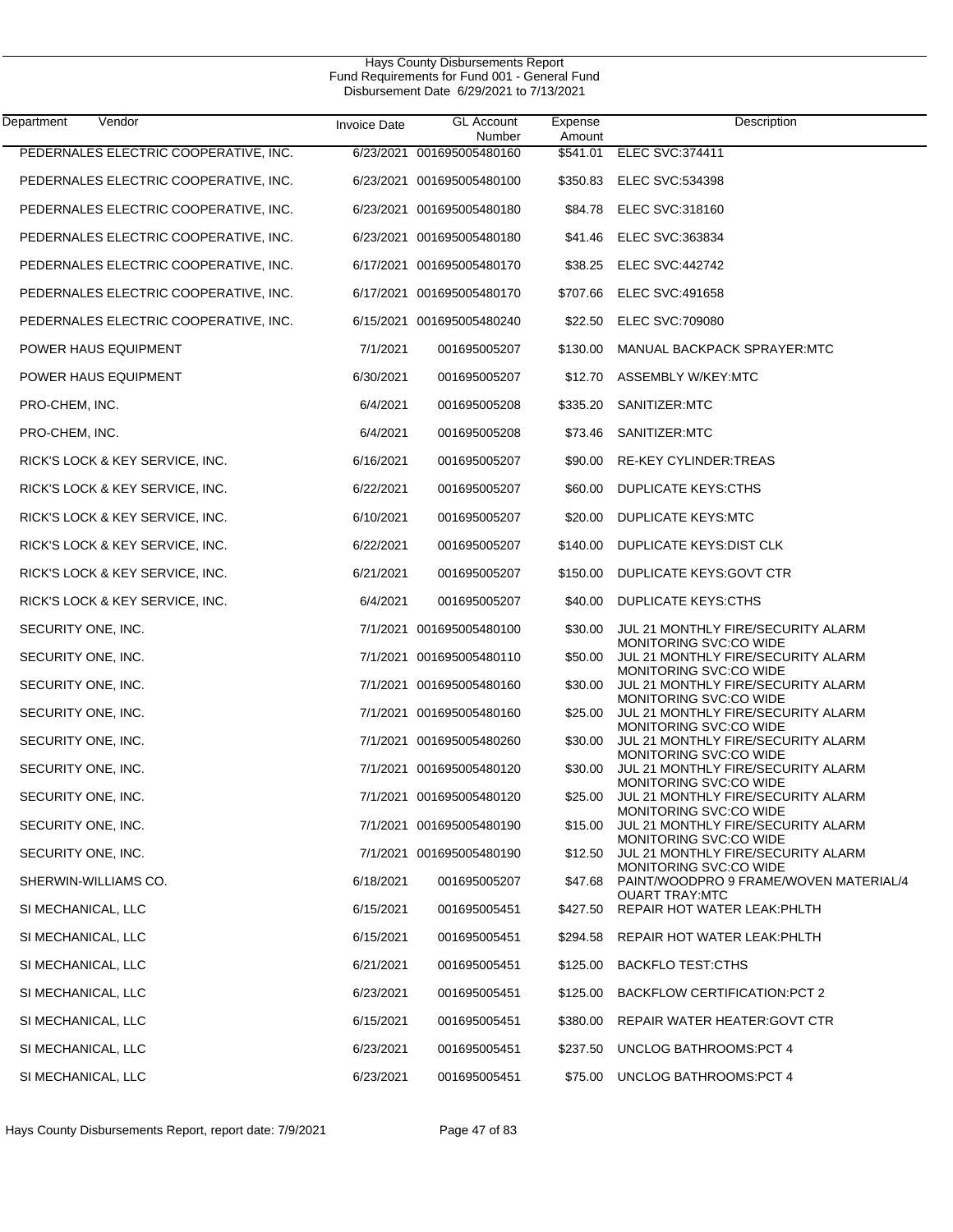| Department<br>Vendor                 | <b>Invoice Date</b> | <b>GL Account</b><br>Number | Expense<br>Amount | Description                                            |
|--------------------------------------|---------------------|-----------------------------|-------------------|--------------------------------------------------------|
| SI MECHANICAL, LLC                   | 6/21/2021           | 001695005451                | \$250.00          | <b>BACKFLO TESTS:RAINBOW ROOM</b>                      |
| SI MECHANICAL, LLC                   | 6/23/2021           | 001695005451                | \$250.00          | <b>BACKFLOW CERTIFICATIONS:PCT 4</b>                   |
| SMITHS DETECTION, INC.               | 5/19/2021           | 001695005448                | \$8,514.00        | ON SITE SERVICE AGREEMENT W/PMI:GOVT CTR               |
| SPARKLETTS & SIERRA SPRINGS          |                     | 7/4/2021 001695005480190    | \$52.45           | WATER/COOLER RENTAL:DEV SVCS                           |
| SPARKLETTS & SIERRA SPRINGS          |                     | 7/4/2021 001695005480190    | \$30.00           | WATER/COOLER RENTAL:DEV SVCS                           |
| SPARKLETTS & SIERRA SPRINGS          |                     | 7/4/2021 001695005480190    | (\$30.00)         | WATER/COOLER RENTAL:DEV SVCS                           |
| SPARKLETTS & SIERRA SPRINGS          |                     | 7/4/2021 001695005480190    | \$14.00           | WATER/COOLER RENTAL: DEV SVCS                          |
| SPARKLETTS & SIERRA SPRINGS          |                     | 7/4/2021 001695005480190    | \$6.95            | WATER/COOLER RENTAL:DEV SVCS                           |
| SPARKLETTS & SIERRA SPRINGS          |                     | 7/4/2021 001695005480260    | \$2,737.89        | WATER/COOLER RENTAL:GOVT CTR                           |
| SPARKLETTS & SIERRA SPRINGS          |                     | 7/4/2021 001695005480260    | \$1,566.00        | WATER/COOLER RENTAL:GOVT CTR                           |
| SPARKLETTS & SIERRA SPRINGS          |                     | 7/4/2021 001695005480260    | (\$1,524.00)      | WATER/COOLER RENTAL:GOVT CTR                           |
| SPARKLETTS & SIERRA SPRINGS          |                     | 7/4/2021 001695005480260    | \$303.00          | WATER/COOLER RENTAL:GOVT CTR                           |
| SPARKLETTS & SIERRA SPRINGS          |                     | 7/4/2021 001695005480260    | \$34.75           | WATER/COOLER RENTAL:GOVT CTR                           |
| SPARKLETTS & SIERRA SPRINGS          |                     | 7/3/2021 001695005480190    | \$73.43           | WATER/COOLER RENTAL: EMER SVCS                         |
| SPARKLETTS & SIERRA SPRINGS          |                     | 7/3/2021 001695005480190    | \$42.00           | WATER/COOLER RENTAL: EMER SVCS                         |
| SPARKLETTS & SIERRA SPRINGS          |                     | 7/3/2021 001695005480190    | $(\$42.00)$       | WATER/COOLER RENTAL:EMER SVCS                          |
| SPARKLETTS & SIERRA SPRINGS          |                     | 7/3/2021 001695005480190    | \$7.00            | WATER/COOLER RENTAL: EMER SVCS                         |
| SPARKLETTS & SIERRA SPRINGS          | 7/3/2021            | 001695005480                | \$6.95            | WATER/COOLER RENTAL:EMER SVCS                          |
| SULLIVAN CONTRACTING SERVICES        | 6/10/2021           | 001695005451                | \$7,606.05        | REPLACE PARKING LOT RIVER ROCK WITH<br>CONCRETE: PCT 2 |
| <b>TEXAN LANDSCAPE</b>               | 6/30/2021           | 001695005455                | \$495.00          | JUN 21 LANDSCAPING SERVICES:PSB                        |
| <b>TEXAN LANDSCAPE</b>               | 6/30/2021           | 001695005455                | \$525.00          | JUN 21 LANDSCAPING SERVICES:CTHS                       |
| <b>TEXAN LANDSCAPE</b>               | 6/30/2021           | 001695005455                | \$695.00          | REPLACE SPRINKLER SYSTEM PUMP.PCT 4                    |
| <b>TEXAN LANDSCAPE</b>               | 6/30/2021           | 001695005455                | \$900.00          | REPLACE SPRINKLER SYSTEM PUMP:PCT 4                    |
| <b>TEXAN LANDSCAPE</b>               | 6/30/2021           | 001695005455                | \$1,400.00        | JUN 21 LANDSCAPING SERVICES: GOVT CTR                  |
| TEXAS DEPT OF LICENSING & REGULATION | 6/15/2021           | 001695005451                |                   | \$20.00 STATE INSPECTION FEE FOR ELEVATOR:GOVT<br>CTR  |
| TEXAS DEPT OF LICENSING & REGULATION | 6/16/2021           | 001695005451                | \$20.00           | STATE INSPECTION FEE FOR ELEVATOR:GOVT<br>CTR          |
| TEXAS DEPT OF LICENSING & REGULATION | 6/15/2021           | 001695005451                | \$20.00           | STATE INSPECTION FEE FOR ELEVATOR: GOVT<br>CTR         |
| TEXAS DEPT OF LICENSING & REGULATION | 6/16/2021           | 001695005451                | \$20.00           | STATE INSPECTION FEE FOR ELEVATOR:GOVT<br>CTR.         |
| TEXAS DEPT OF LICENSING & REGULATION | 6/15/2021           | 001695005451                | \$20.00           | STATE INSPECTION FEE FOR ELEVATOR: GOVT<br>CTR         |
| TEXAS DEPT OF LICENSING & REGULATION | 6/16/2021           | 001695005451                | \$20.00           | STATE INSPECTION FEE FOR ELEVATOR:GOVT<br>CTR          |
| TEXAS DEPT OF LICENSING & REGULATION | 6/16/2021           | 001695005451                | \$20.00           | STATE INSPECTION FEE FOR ELEVATOR: GOVT<br>CTR.        |
| TEXAS DISPOSAL SYSTEMS, INC.         | 7/1/2021            | 001695005452                | \$129.00          | JUL 21 TRASH SVC:PCT 3                                 |
| THAD ZIEGLER GLASS, LTD.             | 6/18/2021           | 001695005207                | \$93.60           | <b>CLEAR MIRROR:MTC</b>                                |
| UNIFIRST CORPORATION                 | 6/11/2021           | 001695005207                | \$117.61          | CARPETS:MTC                                            |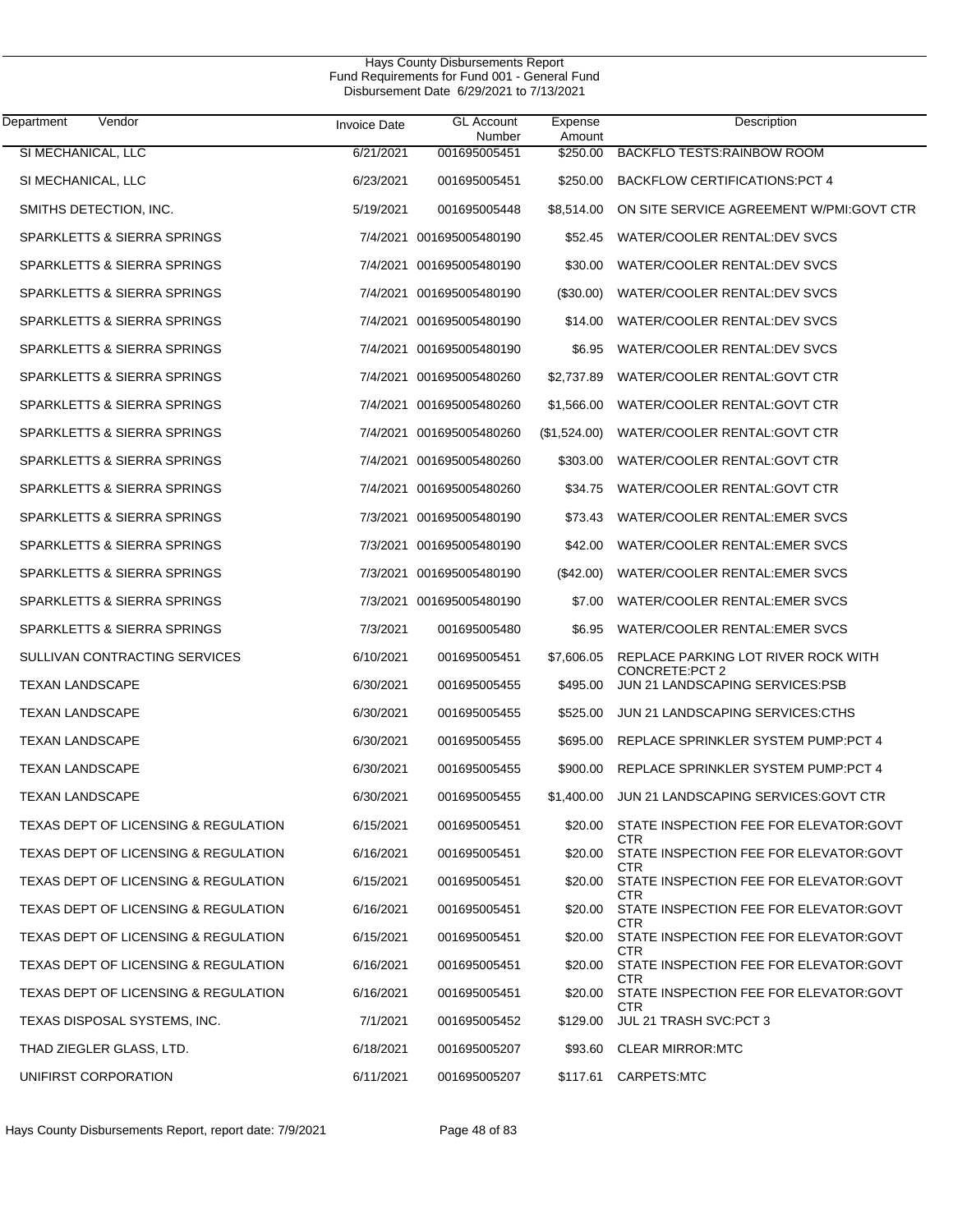| Hays County Disbursements Report<br>Fund Requirements for Fund 001 - General Fund<br>Disbursement Date 6/29/2021 to 7/13/2021 |                     |                             |                   |                                                                          |  |  |  |
|-------------------------------------------------------------------------------------------------------------------------------|---------------------|-----------------------------|-------------------|--------------------------------------------------------------------------|--|--|--|
| Vendor<br>Department                                                                                                          | <b>Invoice Date</b> | <b>GL Account</b><br>Number | Expense<br>Amount | Description                                                              |  |  |  |
| UNIFIRST CORPORATION                                                                                                          | 5/28/2021           | 001695005207                | \$117.61          | CARPETS:MTC                                                              |  |  |  |
| UNITED SITE SERVICES                                                                                                          |                     | 6/14/2021 001695005480050   | \$342.35          | <b>HOLDING TANK:DPS-L&amp;W</b>                                          |  |  |  |
| WASTE CONNECTIONS LONE STAR, INC.                                                                                             | 7/1/2021            | 001695005452                | \$90.86           | <b>TRASH SVC:PCT 4</b>                                                   |  |  |  |
| WIMBERLEY ACE HARDWARE                                                                                                        | 6/8/2021            | 001695005207                | \$26.97           | RODENT REPELLANT/MICE BAIT:MTC                                           |  |  |  |
| WIMBERLEY WATER SUPPLY                                                                                                        | 6/29/2021           | 001695005480180             | \$26.46           | WATER SVC: TRANS STA                                                     |  |  |  |
| WIMBERLEY WATER SUPPLY                                                                                                        |                     | 6/29/2021 001695005480170   | \$76.44           | <b>WATER SVC:PCT 3</b>                                                   |  |  |  |
| Total 695 - Building Maintenance                                                                                              |                     |                             | \$108,904.32      |                                                                          |  |  |  |
| 700 - Parks Administration                                                                                                    |                     |                             |                   |                                                                          |  |  |  |
| <b>AT&amp;T MOBILITY</b>                                                                                                      | 5/2/2021            | 001700005489                | \$103.94          | WIRELESS SVC:287025248275X05102021                                       |  |  |  |
| <b>AT&amp;T MOBILITY</b>                                                                                                      | 6/2/2021            | 001700005489                | \$103.94          | WIRELESS SVC:287025248275X06102021                                       |  |  |  |
| <b>FUELMAN</b>                                                                                                                | 6/28/2021           | 001700005271                | \$814.19          | <b>FUEL:PARKS</b>                                                        |  |  |  |
| HAYS COUNTY GENERAL FUND                                                                                                      | 6/29/2021           | 001700005448                | \$480.00          | CORRECT HAND WASH STATION PMT FROM<br><b>GRANT TO GENERAL FUND:PARKS</b> |  |  |  |
| LOWE'S, INC.                                                                                                                  | 6/22/2021           | 001700005201                | \$31.28           | <b>MISC SUPPLIES: PARKS</b>                                              |  |  |  |
| OFFICE DEPOT, INC.                                                                                                            | 6/22/2021           | 001700005211                | \$164.97          | OFFICE SUPPLIES: PARKS                                                   |  |  |  |
| OFFICE DEPOT, INC.                                                                                                            | 6/22/2021           | 001700005211                | \$86.96           | OFFICE SUPPLIES: PARKS                                                   |  |  |  |
| RMA TOLL PROCESSING                                                                                                           | 6/3/2021            | 001700005391                | \$5.56            | <b>TOLL CHGS:PARKS</b>                                                   |  |  |  |
| TEXAS WILDLIFE DAMAGE MANAGEMENT FUND                                                                                         | 6/29/2021           | 001700005448                | \$3,200.00        | JUL 21 MONTHLY TRAPPING FEE/AGREEMENT #92-<br>177                        |  |  |  |
| TIME WARNER CABLE                                                                                                             | 6/12/2021           | 001700005489                | \$123.62          | <b>INTERNET SVC:JWNA</b>                                                 |  |  |  |
| WIMBERLEY ACE HARDWARE                                                                                                        | 6/22/2021           | 001700005201                | \$54.98           | BIRD FEED/TIRE SEALANT/BIT SET:PARKS                                     |  |  |  |
| WIMBERLEY ACE HARDWARE                                                                                                        | 6/22/2021           | 001700005413                | \$13.99           | BIRD FEED/TIRE SEALANT/BIT SET:PARKS                                     |  |  |  |
| WIMBERLEY ACE HARDWARE                                                                                                        | 6/18/2021           | 001700005201                | \$12.55           | ID KEY RINGS/NUTS & BOLTS: PARKS                                         |  |  |  |
| WIMBERLEY ACE HARDWARE                                                                                                        | 6/16/2021           | 001700005201                |                   | \$158.90 MISC SUPPLIES:PARKS                                             |  |  |  |
| WIMBERLEY ACE HARDWARE                                                                                                        | 6/16/2021           | 001700005201                | \$41.19           | <b>MISC SUPPLIES: PARKS</b>                                              |  |  |  |
| WIMBERLEY ACE HARDWARE                                                                                                        | 6/16/2021           | 001700005201                | \$11.48           | MISC SUPPLIES: PARKS                                                     |  |  |  |
| WIMBERLEY LANDSCAPE SUPPLY                                                                                                    | 6/14/2021           | 001700005201                | \$259.50          | <b>BASE:PARKS</b>                                                        |  |  |  |
| WIMBERLEY LANDSCAPE SUPPLY                                                                                                    | 6/14/2021           | 001700005201                | \$65.00           | <b>BASE:PARKS</b>                                                        |  |  |  |
| Total 700 - Parks Administration                                                                                              |                     |                             | \$5,732.05        |                                                                          |  |  |  |
| 712 - Co Wide Operations                                                                                                      |                     |                             |                   |                                                                          |  |  |  |
| <b>CARD SERVICE CENTER</b>                                                                                                    | 7/7/2021            | 001712005429                | \$1.45            | DROPBOX LICENSE: CWOPS                                                   |  |  |  |
| <b>CARD SERVICE CENTER</b>                                                                                                    | 7/7/2021            | 001712005429                | \$180.00          | DROPBOX:CWOPS                                                            |  |  |  |
| JONES, SAMANTHA                                                                                                               | 6/21/2021           | 001712005302                | \$14.99           | REIMB FOR ZOOM FEE: CWOPS                                                |  |  |  |
| <b>XEROX CORPORATION</b>                                                                                                      | 6/1/2021            | 001712005473                |                   | \$184.18 MX1056973 COPIER:CWOPS                                          |  |  |  |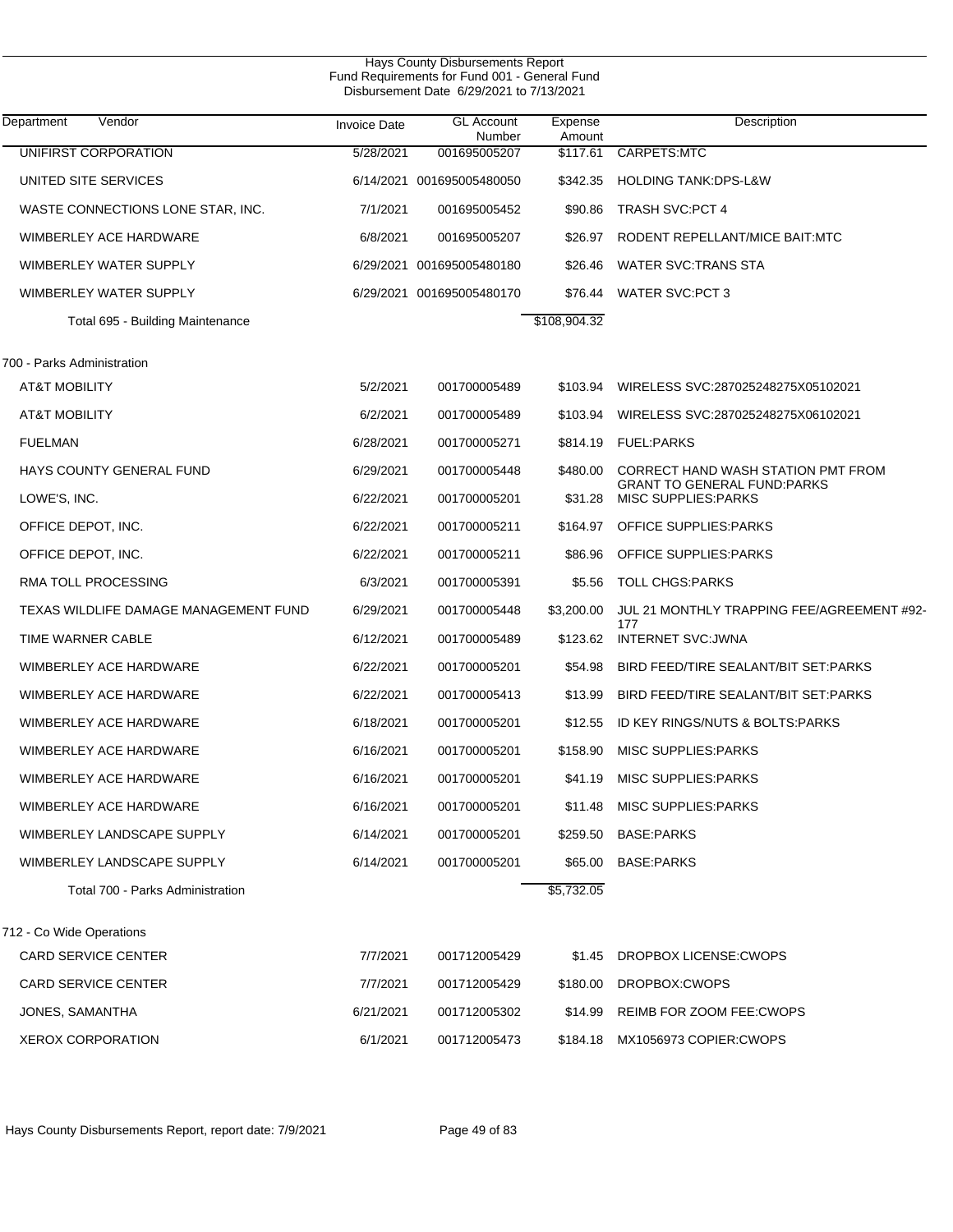|                                                       |                     | Hays County Disbursements Report<br>Fund Requirements for Fund 001 - General Fund<br>Disbursement Date 6/29/2021 to 7/13/2021 |                   |                                                      |
|-------------------------------------------------------|---------------------|-------------------------------------------------------------------------------------------------------------------------------|-------------------|------------------------------------------------------|
| Vendor<br>Department                                  | <b>Invoice Date</b> | <b>GL Account</b><br>Number                                                                                                   | Expense<br>Amount | Description                                          |
| <b>XEROX CORPORATION</b>                              | 6/1/2021            | 001712005473                                                                                                                  | \$10.00           | MAY 21 COPIER PRINT SVC COMPONENT                    |
| Total 712 - Co Wide Operations                        |                     |                                                                                                                               | \$390.62          | FEE:MX1056973                                        |
| 716 - Transfer Stations                               |                     |                                                                                                                               |                   |                                                      |
| <b>AT&amp;T MOBILITY</b>                              | 5/2/2021            | 001716005489                                                                                                                  | \$106.70          | WIRELESS SVC:287025248275X05102021                   |
| <b>AT&amp;T MOBILITY</b>                              | 6/2/2021            | 001716005489                                                                                                                  | \$106.70          | WIRELESS SVC:287025248275X06102021                   |
| <b>FUELMAN</b>                                        | 6/28/2021           | 001716005271                                                                                                                  | \$174.67          | <b>FUEL:TRANS STA</b>                                |
| OFFICE DEPOT, INC.                                    | 6/8/2021            | 001716005211                                                                                                                  | \$107.80          | THERMAL PAPER:TRANS STA                              |
| <b>Total 716 - Transfer Stations</b>                  |                     |                                                                                                                               | \$495.87          |                                                      |
| 720 - Veteran's Administration                        |                     |                                                                                                                               |                   |                                                      |
| AT&T MOBILITY                                         | 6/2/2021            | 001720005489                                                                                                                  | \$103.94          | WIRELESS SVC:287025248275X06102021                   |
| <b>AT&amp;T MOBILITY</b>                              | 5/2/2021            | 001720005489                                                                                                                  | \$103.94          | WIRELESS SVC:287025248275X05102021                   |
| <b>CENTURYLINK</b>                                    | 6/13/2021           | 001720005489                                                                                                                  |                   | \$30.85 FAX LINES: VA                                |
| <b>CITY OF SAN MARCOS</b>                             |                     | 7/7/2021 001720991365805                                                                                                      | \$686.41          | HOPE4 HAYS COUNTY VETERANS: VA                       |
| HOUSING AUTHORITY OF THE CITY OF SAN<br><b>MARCOS</b> |                     | 7/7/2021 001720991365805                                                                                                      | \$417.00          | HOPE4 HAYS COUNTY VETERANS: VA                       |
| LEXISNEXIS MATTHEW BENDER                             | 4/2/2021            | 001720005551                                                                                                                  | \$419.00          | VETERANS BENEFIT MANUAL: VA                          |
| LEXISNEXIS MATTHEW BENDER                             | 4/2/2021            | 001720005551                                                                                                                  | \$53.61           | VETERANS BENEFIT MANUAL: VA                          |
| MONARCH UTILITIES, INC.                               | 6/15/2021           | 001720991365805                                                                                                               | \$156.66          | HOPE 4 HAYS COUNTY VETERANS: VA                      |
| <b>SECOND OAK LLC</b>                                 |                     | 6/15/2021 001720991365805                                                                                                     | \$1,350.00        | HOPE 4 HAYS COUNTY VETERANS: VA                      |
| Total 720 - Veteran's Administration                  |                     |                                                                                                                               | \$3,321.41        |                                                      |
| 895 - Community Services                              |                     |                                                                                                                               |                   |                                                      |
| HAYS COUNTY AREA FOOD BANK                            |                     | 6/29/2021 001895983265800                                                                                                     |                   | \$4,583.33 JUL 21 ALLOTMENT                          |
| Total 895 - Community Services                        |                     |                                                                                                                               | \$4,583.33        |                                                      |
| 899 - Misc/Countywide Grants/Projects                 |                     |                                                                                                                               |                   |                                                      |
| CAPITAL AREA PRIVATE DEFENDER SERVICE                 |                     | 6/10/2021 001899991245448                                                                                                     | \$8,596.57        | MAR 21: REGIONAL PADILLA COMPLIANCE PILOT<br>PROJECT |
| CAPITAL AREA PRIVATE DEFENDER SERVICE                 |                     | 6/10/2021 001899991245448                                                                                                     | \$8,740.25        | APR 21:REGIONAL PADILLA COMPLIANCE PILOT<br>PROJECT  |
| JONES, RICHARD                                        |                     | 6/29/2021 001899991305448                                                                                                     | \$1,875.00        | MAGISTRATION: DIST CT                                |
| LAW OFFICE OF MATTHEW R. MALDONADO                    |                     | 6/15/2021 001899991305448                                                                                                     | \$982.50          | MAGISTRATION: DIST CT                                |
| LEE, MICHAEL                                          |                     | 6/30/2021 001899991305448                                                                                                     | \$2,503.50        | MAGISTRATION: DIST CT                                |
| LEE, MICHAEL                                          |                     | 5/31/2021 001899991305448                                                                                                     | \$4,193.25        | MAGISTRATION: DIST CT                                |
| MCCORMACK, CLIFF                                      |                     | 6/29/2021 001899991305448                                                                                                     | \$915.00          | MAGISTRATION: DIST CT                                |
| P3WORKS LLC                                           |                     | 6/1/2021 001899130845448                                                                                                      | \$1,680.29        | PROF SVCS:LA CIMA                                    |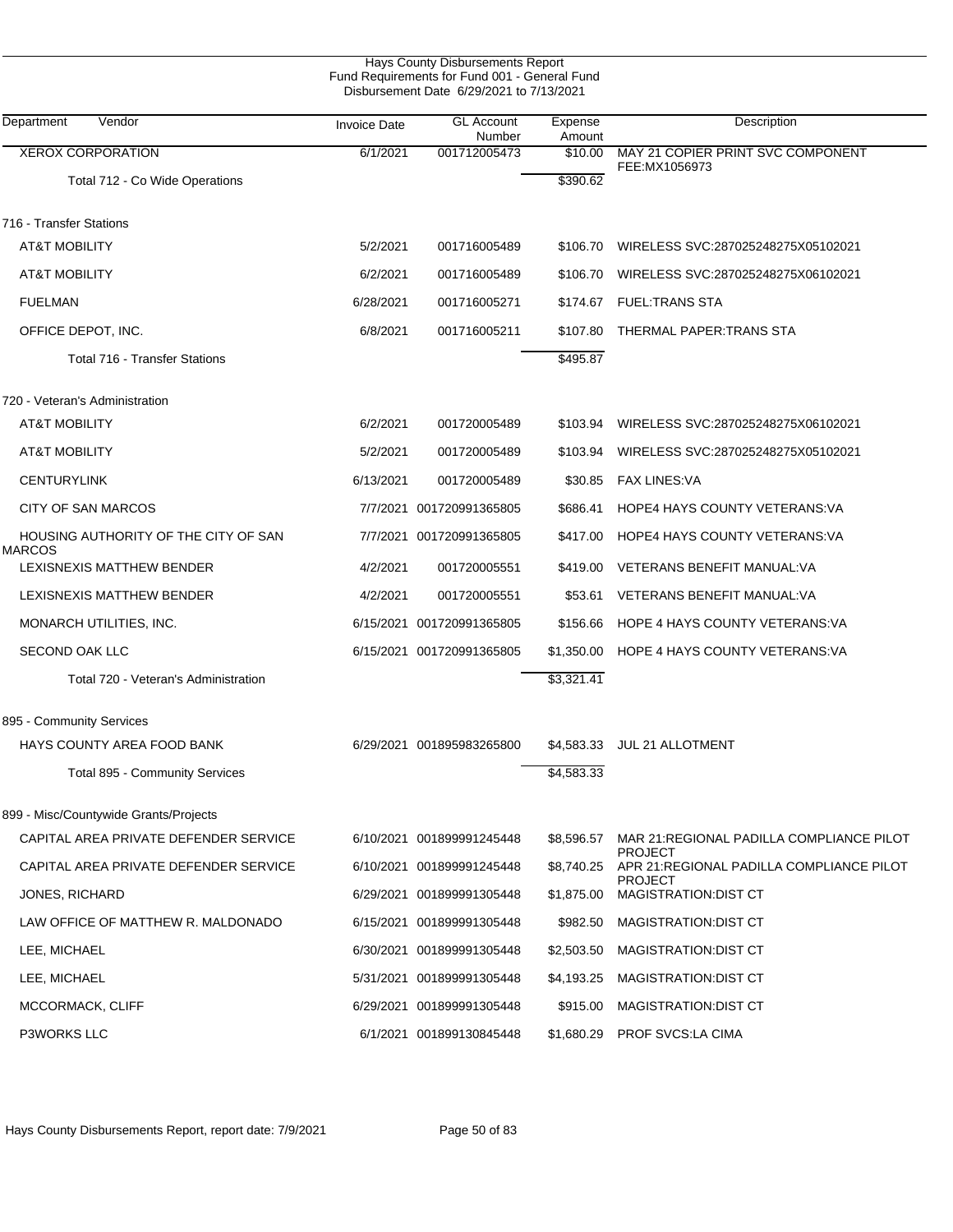| Hays County Disbursements Report              |
|-----------------------------------------------|
| Fund Requirements for Fund 001 - General Fund |
| Disbursement Date 6/29/2021 to 7/13/2021      |

| Vendor<br>Department                        | <b>Invoice Date</b> | <b>GL Account</b><br>Number | Expense<br>Amount | Description                  |
|---------------------------------------------|---------------------|-----------------------------|-------------------|------------------------------|
| <b>P3WORKS LLC</b>                          |                     | 3/1/2021 001899130845448    |                   | \$1.250.00 PROF SVCS:LA CIMA |
| <b>P3WORKS LLC</b>                          |                     | 6/1/2021 001899130845448    |                   | \$2.762.92 PROF SVCS:LA CIMA |
| <b>P3WORKS LLC</b>                          |                     | 5/1/2021 001899130845448    |                   | \$2.092.09 PROF SVCS:LA CIMA |
| Total 899 - Misc/Countywide Grants/Projects |                     |                             | \$35,591.37       |                              |
|                                             |                     |                             |                   |                              |

Cash Required 001 - General Fund \$1,210,880.65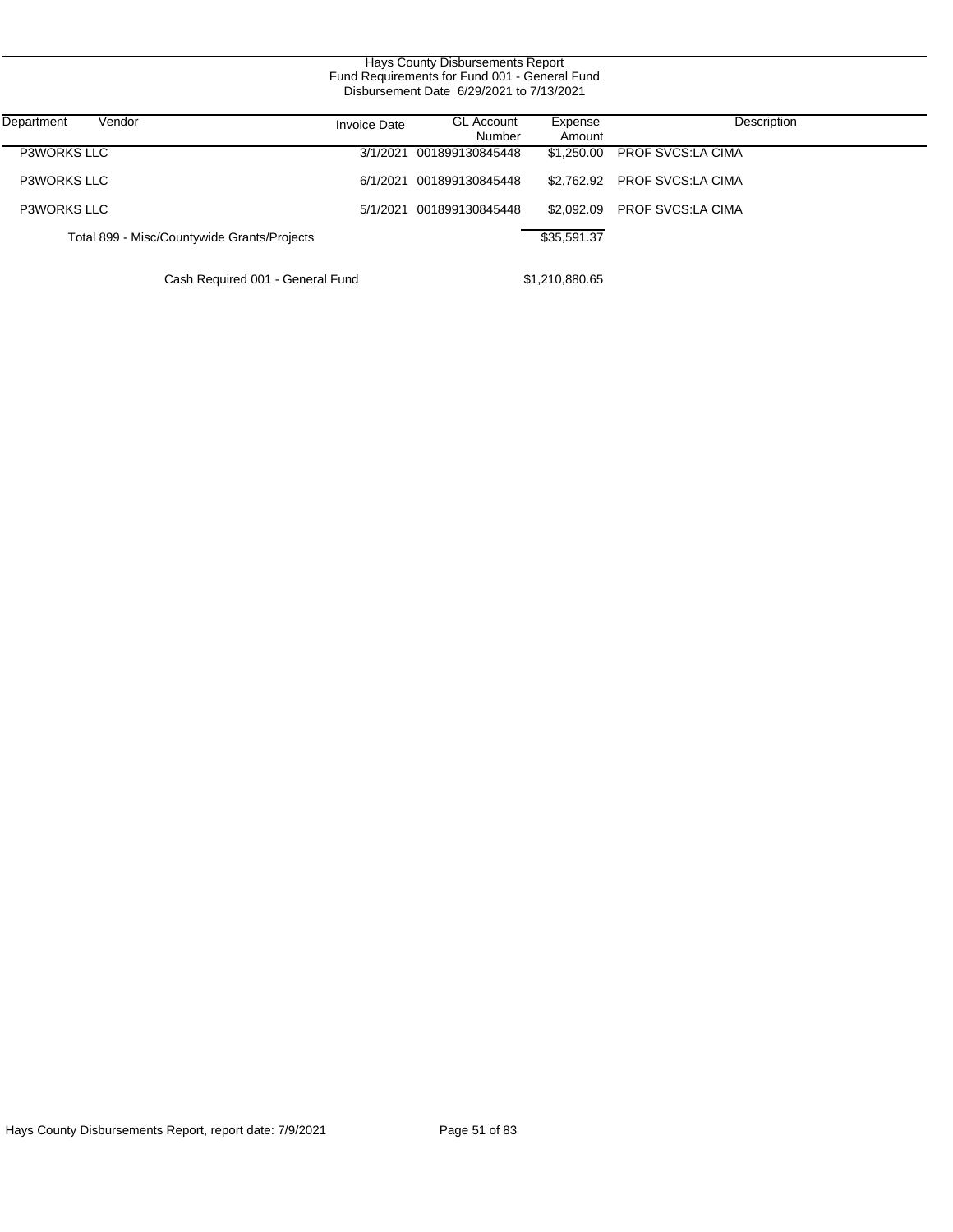| Department<br>Vendor                       | <b>Invoice Date</b> | <b>GL Account</b><br>Number | Expense<br>Amount | Description         |
|--------------------------------------------|---------------------|-----------------------------|-------------------|---------------------|
| 655 - Election Administration              |                     |                             |                   |                     |
| OFFICE OF THE SECRETARY OF STATE           | 6/14/2021           | 002655005551                | \$50.00           | REG FEE:MARTHA ROSE |
| Total 655 - Election Administration        |                     |                             | \$50.00           |                     |
| Cash Required 002 - Election Contract Fund |                     |                             | \$50.00           |                     |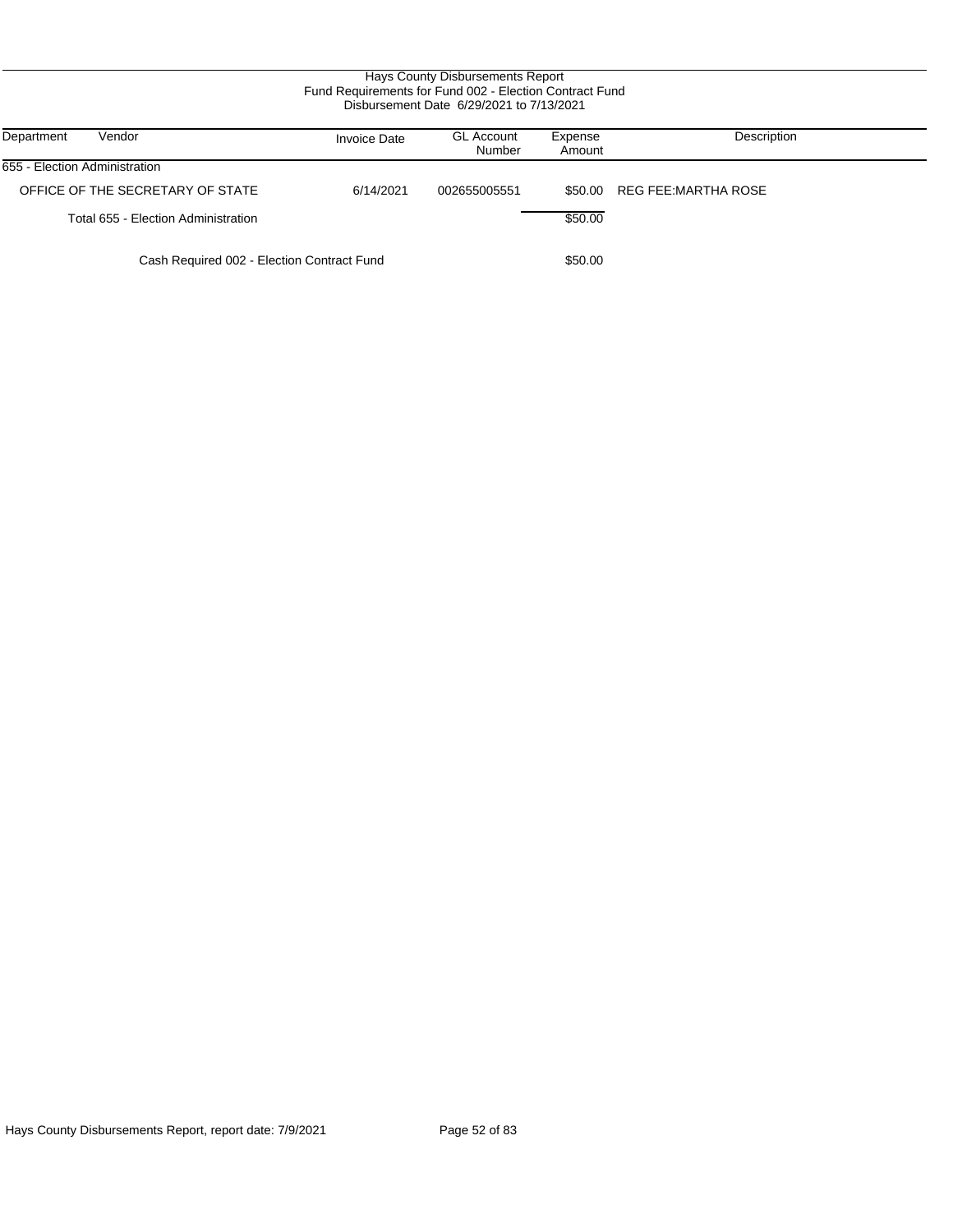# Hays County Disbursements Report Fund Requirements for Fund 003 - Medical & Dental Insurance Fund Disbursement Date 6/29/2021 to 7/13/2021

| Vendor<br>Department                                | <b>Invoice Date</b> | <b>GL Account</b><br>Number | Expense<br>Amount | Description                         |
|-----------------------------------------------------|---------------------|-----------------------------|-------------------|-------------------------------------|
| 730 - Medical and Dental Insurance                  |                     |                             |                   |                                     |
| DR. TANIA GLENN & ASSOCIATES, PA                    | 7/1/2021            | 003730005391                | \$350.00          | JUN 21 PROF SVCS.TO BE REIMB BY UHC |
| Total 730 - Medical and Dental Insurance            |                     |                             | \$350.00          |                                     |
| Cash Required 003 - Medical & Dental Insurance Fund |                     |                             | \$350.00          |                                     |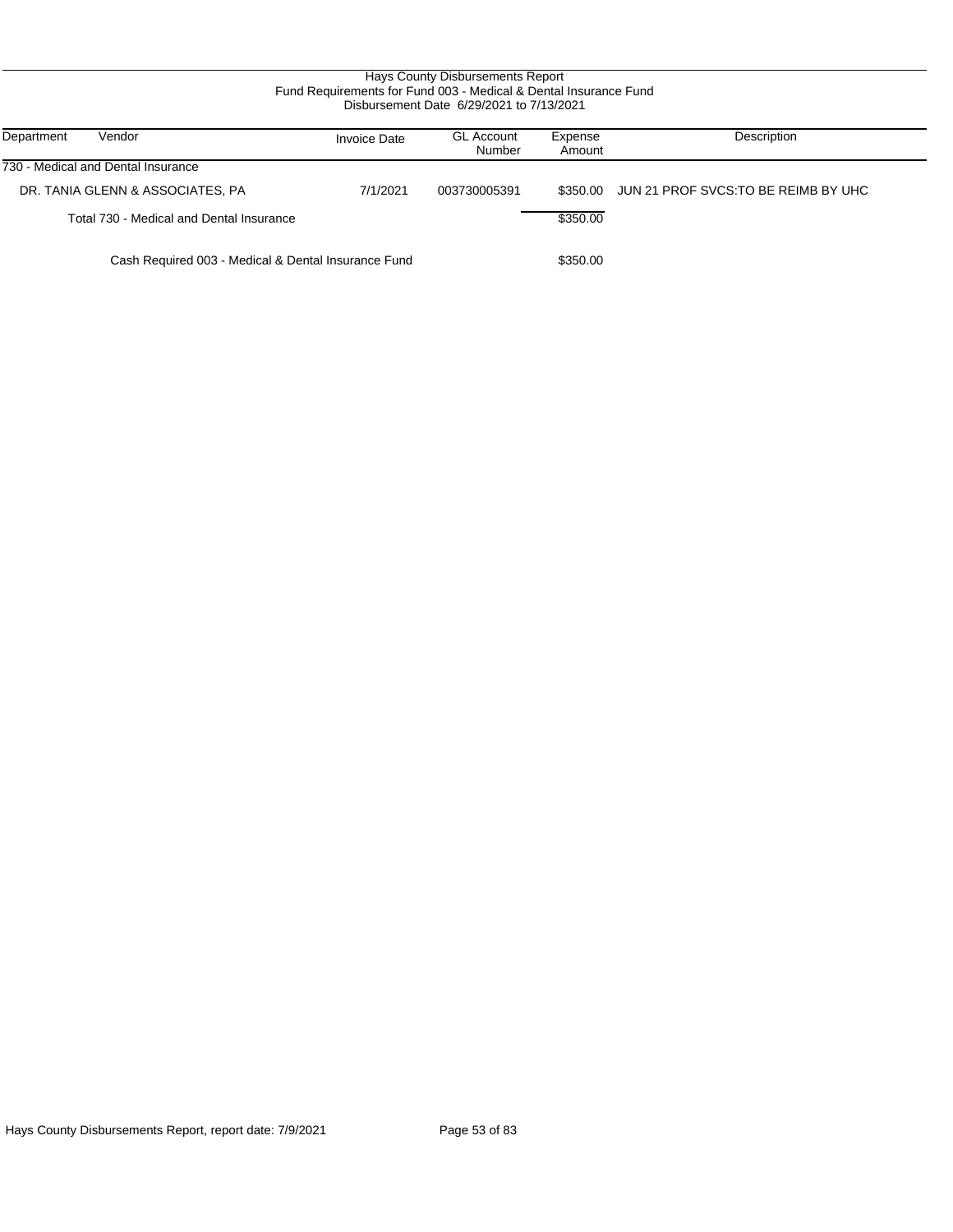| Hays County Disbursements Report<br>Fund Requirements for Fund 006 - Public Safety Bond 2017 Fund |                     |                                  |                   |                                      |  |  |
|---------------------------------------------------------------------------------------------------|---------------------|----------------------------------|-------------------|--------------------------------------|--|--|
| Disbursement Date 6/29/2021 to 7/13/2021                                                          |                     |                                  |                   |                                      |  |  |
| Department<br>Vendor                                                                              | <b>Invoice Date</b> | <b>GL Account</b><br>Number      | Expense<br>Amount | Description                          |  |  |
| 852 - Jail-Public Safety Construction                                                             |                     |                                  |                   |                                      |  |  |
| ATHLETIC SUPPLY, INC.                                                                             |                     | 6/24/2021 0068529420057194<br>00 | \$6,560,00        | <b>TRAINING MATS:NEW TRNG BLDG</b>   |  |  |
| ATHLETIC SUPPLY, INC.                                                                             |                     | 6/24/2021 0068529420057194<br>00 | \$1,440.00        | <b>TRAINING MATS:NEW TRNG BLDG</b>   |  |  |
| ATHLETIC SUPPLY, INC.                                                                             |                     | 6/24/2021 0068529420057194<br>00 | \$340.00          | <b>TRAINING MATS:NEW TRNG BLDG</b>   |  |  |
| HELLMUTH, OBATA & KASSABAUM, L.P.                                                                 |                     | 6/23/2021 0068529420056117<br>00 | \$287.84          | <b>PROF SVCS:PROJECT 16.09019.01</b> |  |  |
| HELLMUTH, OBATA & KASSABAUM, L.P.                                                                 |                     | 6/23/2021 0068529420056117<br>00 | \$515.37          | <b>PROF SVCS:PROJECT 16.09019.01</b> |  |  |
| Total 852 - Jail-Public Safety Construction                                                       |                     |                                  | \$9,143.21        |                                      |  |  |
| Cash Required 006 - Public Safety Bond 2017 Fund                                                  |                     |                                  | \$9,143.21        |                                      |  |  |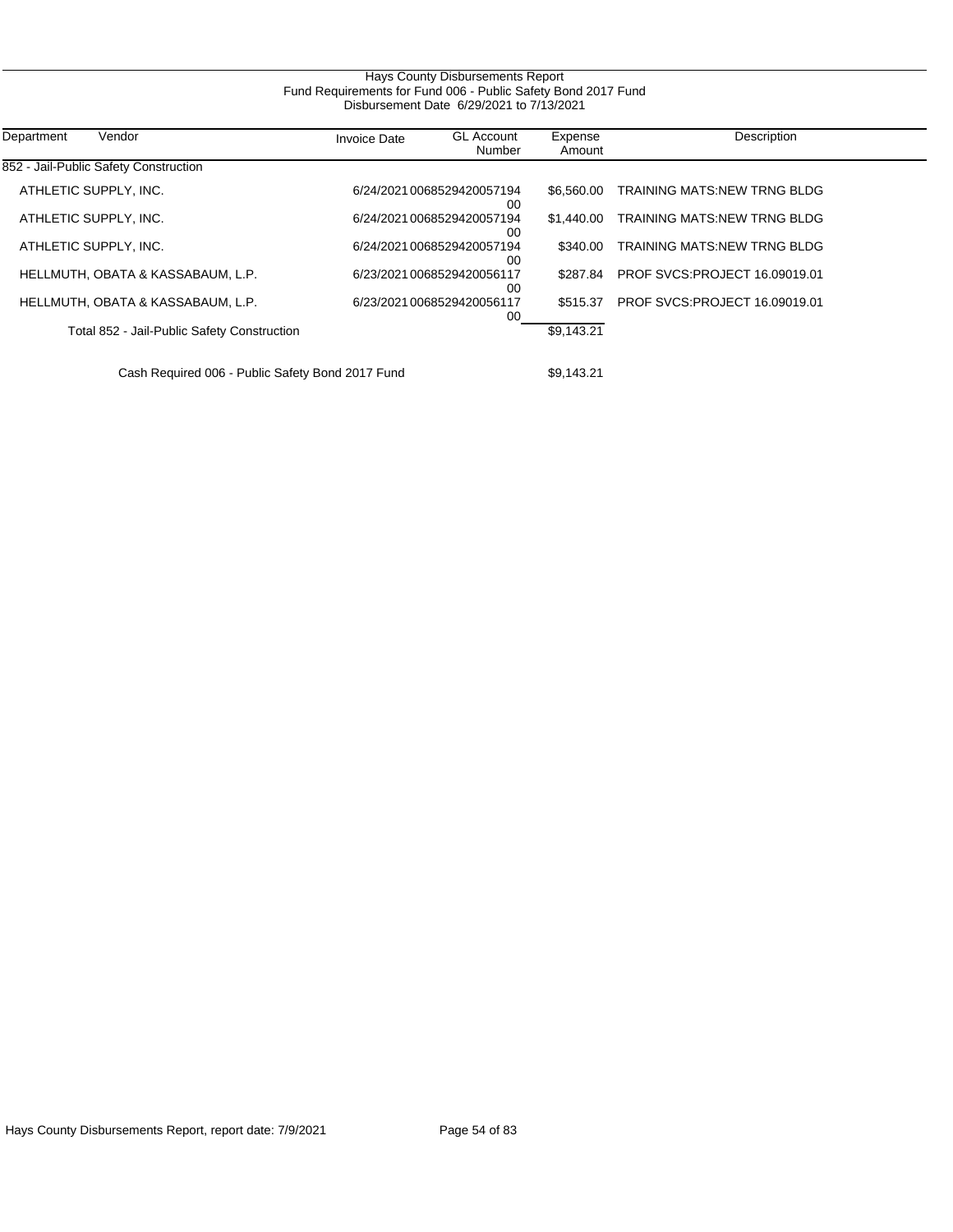$\overline{\phantom{0}}$ 

| Department<br>Vendor             | <b>Invoice Date</b> | <b>GL</b> Account<br>Number | Expense<br>Amount | Description                                                       |
|----------------------------------|---------------------|-----------------------------|-------------------|-------------------------------------------------------------------|
| 710 - RPTP                       |                     |                             |                   |                                                                   |
| 3A-1 STARTER & ALTERNATOR        | 6/29/2021           | 020710005413                | \$145.00          | STARTER EXCHANGE: VEH MTC                                         |
| A-LINE AUTO PARTS                |                     | 6/15/2021 020710005201002   | \$4.60            | TERMINAL EXTRACTOR TOOL/AIR TEMPERATURE<br><b>SENSOR: VEH MTC</b> |
| A-LINE AUTO PARTS                | 6/15/2021           | 020710005413                | \$9.62            | TERMINAL EXTRACTOR TOOL/AIR TEMPERATURE<br><b>SENSOR: VEH MTC</b> |
| A-LINE AUTO PARTS                | 6/29/2021           | 020710005271                | \$48.16           | PROPANE:RD                                                        |
| A-LINE AUTO PARTS                | 6/28/2021           | 020710005413                | \$83.98           | <b>HYDRAULIC FLUID: VEH MTC</b>                                   |
| ACE CONTRACTORS SUPPLY           |                     | 6/29/2021 020710005201005   | \$85.00           | SHOVEL/DRAIN SPADES:RD                                            |
| ADVANCE AUTO PARTS               | 6/24/2021           | 020710005413                | \$233.14          | BATTERIES/CORE DEPOSIT/RETURNS: VEH MTC                           |
| ADVANCE AUTO PARTS               | 6/24/2021           | 020710005413                | \$44.00           | BATTERIES/CORE DEPOSIT/RETURNS: VEH MTC                           |
| <b>ADVANCE AUTO PARTS</b>        | 6/24/2021           | 020710005413                | $(\$44.00)$       | BATTERIES/CORE DEPOSIT/RETURNS: VEH MTC                           |
| ADVANCE AUTO PARTS               | 6/22/2021           | 020710005413                | \$24.04           | OZIUM SCENT GELS/FUSES: VEH MTC                                   |
| ADVANCE AUTO PARTS               | 6/22/2021           | 020710005413                | \$225.24          | <b>RADIATOR: VEH MTC</b>                                          |
| ALAMO SALES CORP.                | 6/11/2021           | 020710005413                | \$309.93          | MODIFIED FILTER: VEH MTC                                          |
| ALAMO SALES CORP.                | 6/11/2021           | 020710005413                | \$14.44           | MODIFIED FILTER: VEH MTC                                          |
| ALAMO SALES CORP.                | 6/15/2021           | 020710005413                | \$322.68          | <b>MATCHED BLADE SETS:RD</b>                                      |
| AMAZON CAPITAL SERVICES          | 6/12/2021           | 020710005489                | \$481.85          | <b>HOLSTERS FOR PHONES:RD</b>                                     |
| AMAZON CAPITAL SERVICES          | 6/12/2021           | 020710005489                | \$8.87            | <b>HOLSTERS FOR PHONES:RD</b>                                     |
| AMAZON CAPITAL SERVICES          | 6/12/2021           | 020710005489                | (\$8.87)          | <b>HOLSTERS FOR PHONES:RD</b>                                     |
| AMAZON CAPITAL SERVICES          | 6/20/2021           | 020710005413                | \$30.94           | <b>TANK FLOAT SWITCH: VEH MTC</b>                                 |
| AMAZON CAPITAL SERVICES          | 6/29/2021           | 020710005211                | \$92.99           | OFFICE CHAIR:RD                                                   |
| AMAZON CAPITAL SERVICES          | 6/17/2021           | 020710005413                | \$45.88           | <b>TRAILER HITCH: VEH MTC</b>                                     |
| AMAZON CAPITAL SERVICES          | 6/17/2021           | 020710005413                | \$12.37           | <b>TRAILER HITCH: VEH MTC</b>                                     |
| AMAZON CAPITAL SERVICES          | 6/17/2021           | 020710005413                | (\$12.37)         | <b>TRAILER HITCH: VEH MTC</b>                                     |
| <b>AMAZON CAPITAL SERVICES</b>   | 6/24/2021           | 020710005489                | \$419.00          | BELT CLIP PHONE HOLSTER:RD                                        |
| <b>AT&amp;T MOBILITY</b>         | 5/2/2021            | 020710005489                | (\$5,730.29)      | WIRELESS SVC:287025248275X05102021                                |
| <b>AT&amp;T MOBILITY</b>         | 6/2/2021            | 020710005489                | \$1,469.71        | WIRELESS SVC:287025248275X06102021                                |
| ATLAS TECHNICAL CONSULTANTS, LLC | 5/10/2021           | 020710005444                | \$1,515.00        | ROADWAY TESTING:RD                                                |
| ATLAS TECHNICAL CONSULTANTS, LLC | 6/14/2021           | 020710005444                | \$330.00          | ROADWAY TESTING:RD                                                |
| ATLAS TECHNICAL CONSULTANTS, LLC | 6/14/2021           | 020710005444                | (\$1.25)          | ROADWAY TESTING:RD                                                |
| AUSTIN FIRST AID PRODUCTS        | 6/26/2021           | 020710005231                | \$125.75          | FIRST AID PRODUCTS:RD                                             |
| <b>BARTON PUBLICATIONS, INC.</b> | 8/22/2021           | 020710005211                | \$42.00           | 1 YEAR SUBSCRIPTION:RD                                            |
| BERGKAMP, INC.                   | 6/17/2021           | 020710005413                | \$108.62          | THERMO GAUGE: VEH MTC                                             |
| BERGKAMP, INC.                   | 6/17/2021           | 020710005413                | \$11.60           | THERMO GAUGE: VEH MTC                                             |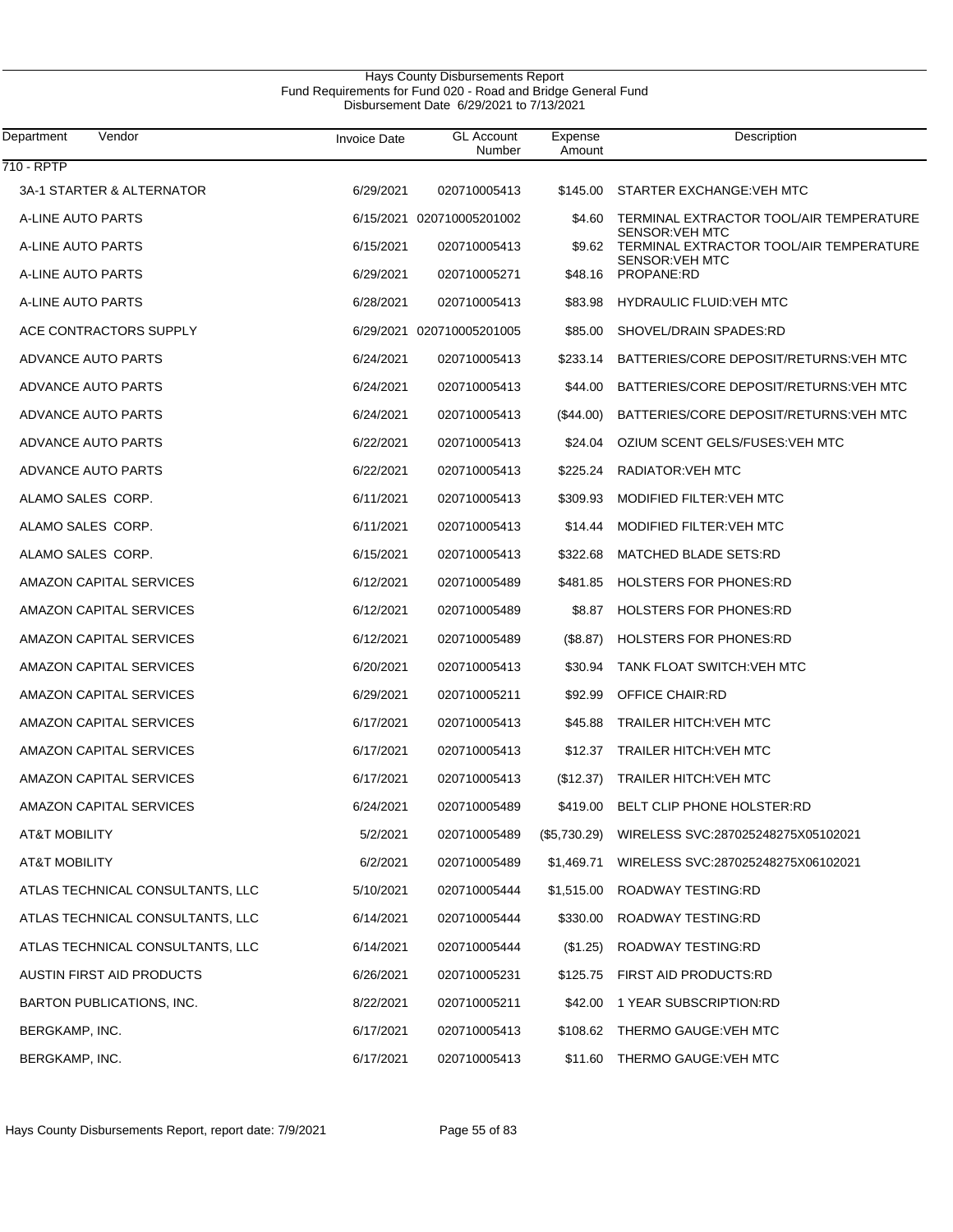| Vendor<br>Department           | <b>Invoice Date</b> | <b>GL Account</b><br>Number      | Expense<br>Amount | Description                                              |
|--------------------------------|---------------------|----------------------------------|-------------------|----------------------------------------------------------|
| BERGKAMP, INC.                 | 6/22/2021           | 020710005413                     | \$127.50          | NEOPRENE GASKETS: VEH MTC                                |
| BERGKAMP, INC.                 | 6/22/2021           | 020710005413                     | \$11.35           | NEOPRENE GASKETS: VEH MTC                                |
| BGE, INC.                      |                     | 5/31/2021 0207100064856217       | \$58,102.71       | <b>ENG SVCS:HILLSIDE TERRACE</b>                         |
| BINKLEY & BARFIELD, INC.       |                     | 00<br>6/7/2021 0207100064956237  | \$19,168.00       | PROF SVCS: WINDY HILL UTILITY COORDINATION               |
| BINKLEY & BARFIELD, INC.       |                     | 00<br>6/7/2021 0207100064956217  | \$4,574.00        | PROF SVCS: WINDY HILL ROAD CORRIDOR STUDY<br>& DESIGN    |
| BINKLEY & BARFIELD, INC.       |                     | 00<br>6/7/2021 0207100064956217  | \$37,021.27       | PROF SVCS: WINDY HILL ROAD FINAL DESIGN                  |
| BOWMAN CONSULTING GROUP, LTD.  |                     | 00<br>5/31/2021 020710005448008  | \$4,904.12        | PROF SVCS: COTTON GIN RD SCHEMATIC                       |
| BOWMAN CONSULTING GROUP, LTD.  |                     | 5/31/2021 020710005448008        | \$870.00          | PROF SVCS:RM 150 CENTER TURN LANE - WA #1                |
| CALDERA, ALEX                  | 6/16/2021           | 020710005231                     | \$130.00          | <b>REIMB FOR SAFETY BOOTS:RD</b>                         |
| CAPITOL BEARING SERVICE        | 5/13/2019           | 020710004630                     | (\$36.21)         | RETURN HOSES/REPAIR: VEH MTC                             |
| <b>CAPITOL BEARING SERVICE</b> | 6/30/2021           | 020710005413                     | \$228.08          | HYDRAULIC HOSES/FEMALE SWIVELS/MALE HOSE                 |
| CARRERA, JOSE                  | 6/27/2021           | 020710005231                     | \$109.99          | FITTINGS/O-RING:VEH MTC<br><b>REIMB FOR SAFETY BOOTS</b> |
| CAVENDER'S BOOT CITY           | 6/24/2021           | 020710005231                     | \$130.00          | SAFETY BOOTS: PHILLIP GOMEZ                              |
| CAVENDER'S BOOT CITY           | 6/24/2021           | 020710005231                     | \$130.00          | SAFETY BOOTS: TRAVIS BROWN                               |
| CAVENDER'S BOOT CITY           | 6/24/2021           | 020710005231                     | \$116.99          | SAFETY BOOTS: IGNACIO TORRES                             |
| CAVENDER'S BOOT CITY           | 6/24/2021           | 020710005231                     | \$130.00          | SAFETY BOOTS: ANGEL GONZALES                             |
| CAVENDER'S BOOT CITY           | 6/24/2021           | 020710005231                     | \$130.00          | SAFETY BOOTS: JESSE AMAYA                                |
| CENTURY ASPHALT, LTD.          | 6/21/2021           | 020710005351                     | \$440.00          | HOT MIX TYPE D:RD                                        |
| CENTURY ASPHALT, LTD.          | 6/18/2021           | 020710005351                     | \$572.00          | HOT MIX TYPE D:RD                                        |
| CENTURY ASPHALT, LTD.          | 6/10/2021           | 020710005351                     | \$17,835.00       | HOT MIX TYPE B:RD                                        |
| CENTURY ASPHALT, LTD.          | 6/11/2021           | 020710005351                     | \$1,229.18        | HOT MIX TYPE B:RD                                        |
| CENTURY ASPHALT, LTD.          | 6/9/2021            | 020710005351                     | \$19,680.00       | <b>HOT MIX TYPE B:RD</b>                                 |
| <b>CENTURYLINK</b>             | 5/25/2021           | 020710005489                     |                   | \$162.58 TELEPHONE/LONG DISTANCE:RD                      |
| CHUCK NASH CHEVROLET           | 6/17/2021           | 020710005413                     |                   | \$23.26 FILTER: VEH MTC                                  |
| CHUCK NASH CHEVROLET           | 6/17/2021           | 020710005413                     |                   | \$23.26 FILTER: VEH MTC                                  |
| CHUCK NASH CHEVROLET           | 6/23/2021           | 020710005413                     | \$302.61          | <b>TRIM: VEH MTC</b>                                     |
| CHUCK NASH CHEVROLET           | 6/25/2021           | 020710005413                     | \$261.09          | PAD/COVER: VEH MTC                                       |
| <b>CHUCK NASH CHEVROLET</b>    | 6/15/2021           | 020710005413                     | \$46.48           | <b>FILTER:VEH MTC</b>                                    |
| <b>CHUCK NASH CHEVROLET</b>    | 6/29/2021           | 020710005413                     | \$128.34          | LAMP:VEH MTC                                             |
| <b>CHUCK NASH CHEVROLET</b>    | 6/29/2021           | 020710005413                     | \$101.49          | PEDAL:VEH MTC                                            |
| CITY OF SAN MARCOS             |                     | 6/16/2021 020710005480230        | \$58.09           | ELEC SVC:0000300001                                      |
| COBB, FENDLEY & ASSOCIATES     |                     | 6/23/2021 0207100064956327<br>00 | \$3,540.00        | ROW SVCS: WINDY HILL ROW ACQUISITION                     |
| COBB, FENDLEY & ASSOCIATES     |                     | 6/23/2021 0207100064856237<br>00 |                   | \$10,897.75 UTL SVCS:HILLSIDE TERRACE                    |
| COBB, FENDLEY & ASSOCIATES     |                     | 6/15/20210207100076956214<br>00  |                   | \$9,700.49 PROF SVCS:WINTERS MILL PKWY INTERSECTION      |

Hays County Disbursements Report, report date: 7/9/2021 Page 56 of 83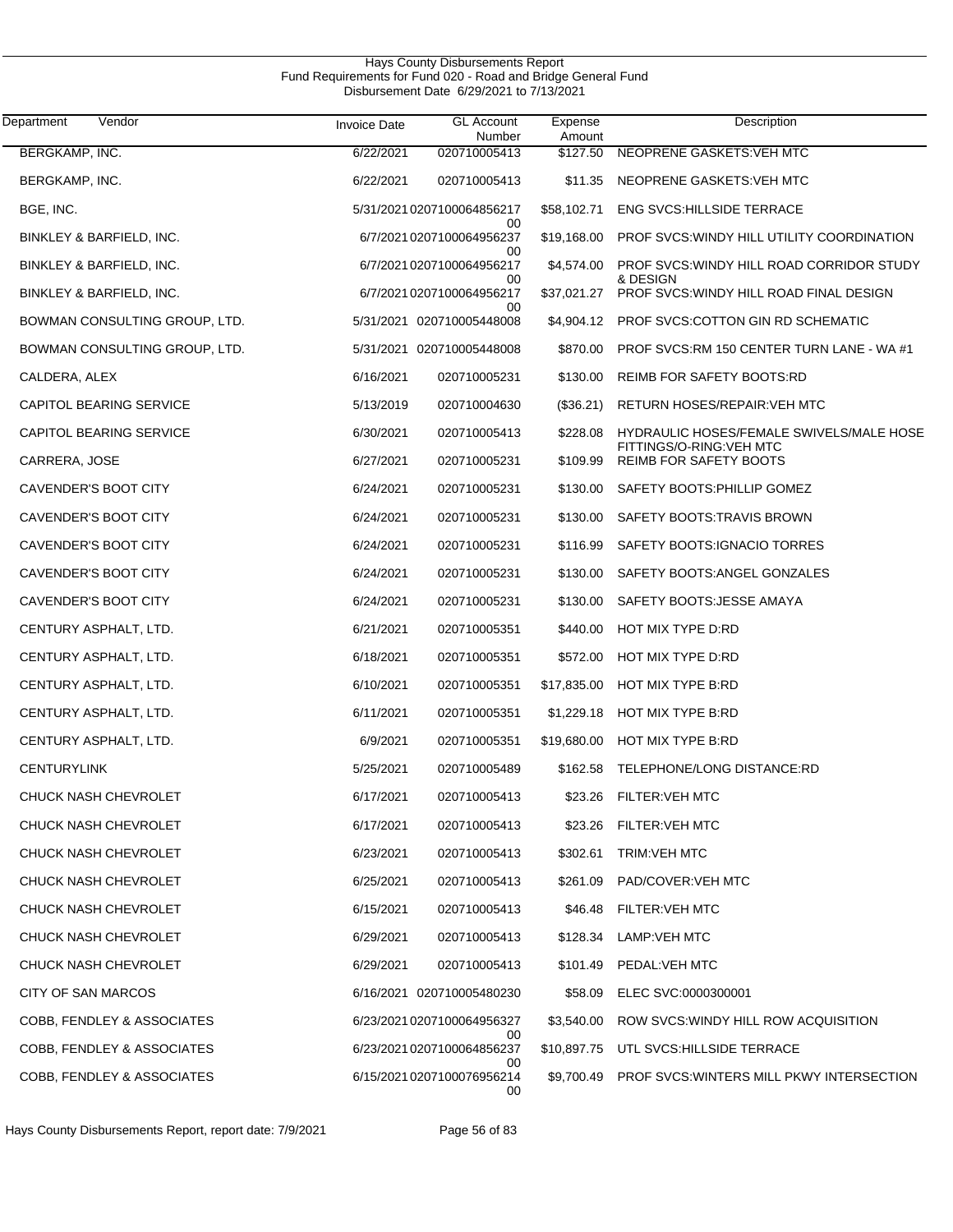|                                       |                     | Disbursement Date 6/29/2021 to 7/13/2021 |                   |                                                       |
|---------------------------------------|---------------------|------------------------------------------|-------------------|-------------------------------------------------------|
| Vendor<br>Department                  | <b>Invoice Date</b> | <b>GL Account</b><br>Number              | Expense<br>Amount | Description                                           |
| COBB, FENDLEY & ASSOCIATES            |                     | 5/25/2021 0207100076956214<br>00         |                   | \$10,821.25 PROF SVCS: WINTERS MILL PKWY INTERSECTION |
| COLORADO MATERIALS, LTD.              | 6/21/2021           | 020710005351                             | (\$21,624.50)     | <b>RETURN BLACK BASE:RD</b>                           |
| COLORADO MATERIALS, LTD.              | 6/26/2021           | 020710005351                             |                   | \$38,266.79 FLEX BASE:RD                              |
| COLORADO MATERIALS, LTD.              | 6/21/2021           | 020710005351                             | \$19,346.46       | <b>BLACK BASE:RD</b>                                  |
| COLORADO MATERIALS, LTD.              | 6/21/2021           | 020710005351                             | \$0.01            | <b>BLACK BASE:RD</b>                                  |
| COLORADO MATERIALS, LTD.              | 6/18/2021           | 020710005351                             | \$21,624.50       | <b>BLACK BASE:RD</b>                                  |
| <b>CORRIDOR TITLE, LLC</b>            | 6/15/2021           | 020710005386                             |                   | \$26,010.96 ROW SVCS:CREEK ROAD                       |
| <b>CORRIDOR TITLE, LLC</b>            | 6/14/2021           | 020710005386                             |                   | \$14,270.96 ROW SVCS:CREEK ROAD                       |
| <b>CUMMINS SOUTHERN PLAINS, LLC</b>   | 6/17/2021           | 020710005413                             |                   | \$41.66 OIL SEAL: VEH MTC                             |
| <b>CUMMINS SOUTHERN PLAINS, LLC</b>   | 6/17/2021           | 020710005413                             | \$30.00           | OIL SEAL: VEH MTC                                     |
| DEALERS ELECTRICAL SUPPLY             | 6/17/2021           | 020710005413                             |                   | \$26.66 FUSES:RD                                      |
| DIXIE TOOL AND LUBRICANTS, LLC        | 6/18/2021           | 020710005271                             |                   | \$493.85 FUEL TREATMENT: VEH MTC                      |
| DIXIE TOOL AND LUBRICANTS, LLC        | 6/17/2021           | 020710005271                             |                   | \$493.85 FUEL TREATMENT: VEH MTC                      |
| DRILLING SUPPLY & MANUFACTURING, INC. | 6/15/2021           | 020710005413                             |                   | \$62.80 RESEAL HYDRAULIC PISON: VEH MTC               |
| DRILLING SUPPLY & MANUFACTURING, INC. | 6/15/2021           | 020710005413                             |                   | \$150.00 RESEAL HYDRAULIC PISON: VEH MTC              |
| <b>ELTEC</b>                          | 6/16/2021           | 020710005210                             | \$160.00          | AMBER LED LENS:RD                                     |
| <b>ELTEC</b>                          | 6/16/2021           | 020710005210                             |                   | \$21.72 AMBER LED LENS:RD                             |
| ENRIQUEZ, FERNANDO                    | 7/6/2021            | 020710005231                             | \$119.99          | REIMB FOR SAFETY BOOTS:RD                             |
| ERGON ASPHALT & EMULSIONS, INC.       | 6/17/2021           | 020710005351 (\$15,979.46)               |                   | RETURN HFRS-2 OIL:RD                                  |
| ERGON ASPHALT & EMULSIONS, INC.       | 6/17/2021           | 020710005351                             | (\$887.75)        | RETURN HFRS-2 OIL:RD                                  |
| ERGON ASPHALT & EMULSIONS, INC.       | 6/17/2021           | 020710005351                             | (\$8.88)          | RETURN HFRS-2 OIL:RD                                  |
| ERGON ASPHALT & EMULSIONS, INC.       | 6/23/2021           | 020710005351                             |                   | \$488.45 SS-1 EMULSION:RD                             |
| ERGON ASPHALT & EMULSIONS, INC.       | 6/23/2021           | 020710005351                             |                   | \$0.32 SS-1 EMULSION:RD                               |
| ERGON ASPHALT & EMULSIONS, INC.       | 6/14/2021           | 020710005351                             | \$856.59          | HFRS-2 OIL:RD                                         |
| ERGON ASPHALT & EMULSIONS, INC.       | 6/14/2021           | 020710005351                             | \$8.57            | HFRS-2 OIL:RD                                         |
| ERGON ASPHALT & EMULSIONS, INC.       | 6/14/2021           | 020710005351                             | \$12,848.89       | HFRS-2 OIL:RD                                         |
| ERGON ASPHALT & EMULSIONS, INC.       | 6/16/2021           | 020710005351                             |                   | \$343.52 SS-1 EMULSION:RD                             |
| ERGON ASPHALT & EMULSIONS, INC.       | 6/16/2021           | 020710005351                             |                   | \$0.22 SS-1 EMULSION:RD                               |
| ERGON ASPHALT & EMULSIONS, INC.       | 6/24/2021           | 020710005351                             |                   | \$407.93 SS-1 EMULSION:RD                             |
| ERGON ASPHALT & EMULSIONS, INC.       | 6/24/2021           | 020710005351                             | \$0.27            | SS-1 EMULSION:RD                                      |
| ERGON ASPHALT & EMULSIONS, INC.       | 6/17/2021           | 020710005351                             | \$13,316.22       | HFRS-2 OIL:RD                                         |
| ERGON ASPHALT & EMULSIONS, INC.       | 6/17/2021           | 020710005351                             | \$887.75          | HFRS-2 OIL:RD                                         |
| ERGON ASPHALT & EMULSIONS, INC.       | 6/17/2021           | 020710005351                             | \$8.88            | HFRS-2 OIL:RD                                         |
| ERGON ASPHALT & EMULSIONS, INC.       | 6/11/2021           | 020710005351                             | \$0.35            | HFRS-2 OIL:RD                                         |

Hays County Disbursements Report Fund Requirements for Fund 020 - Road and Bridge General Fund

J.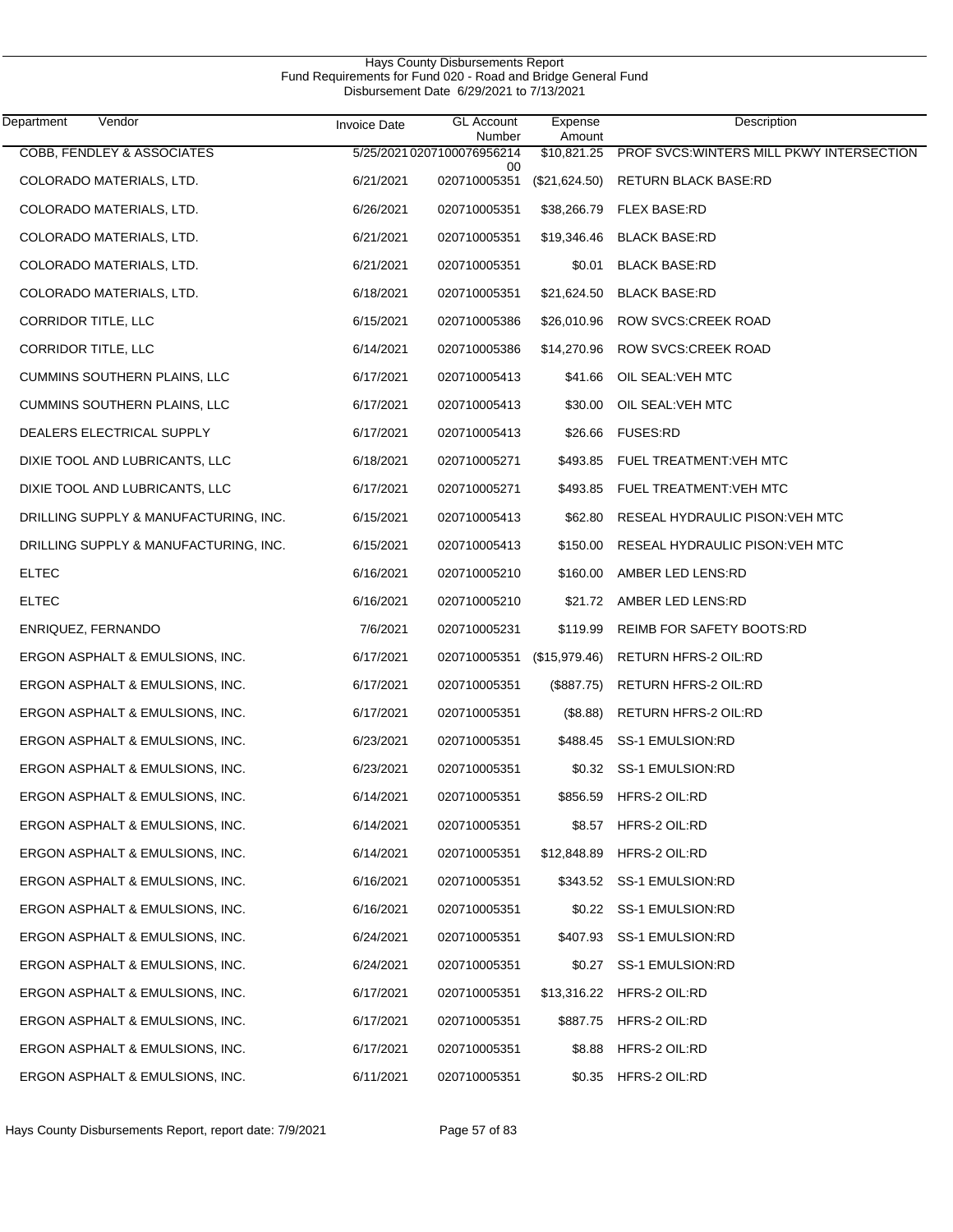|                                    |                     | Disbursement Date 6/29/2021 to 7/13/2021 |                   |                                                        |
|------------------------------------|---------------------|------------------------------------------|-------------------|--------------------------------------------------------|
| Vendor<br>Department               | <b>Invoice Date</b> | <b>GL Account</b><br>Number              | Expense<br>Amount | Description                                            |
| ERGON ASPHALT & EMULSIONS, INC.    | 6/11/2021           | 020710005351                             | \$519.84          | HFRS-2 OIL:RD                                          |
| ERGON ASPHALT & EMULSIONS, INC.    | 6/28/2021           | 020710005351                             | \$12,355.31       | HFRS-2 OIL:RD                                          |
| ERGON ASPHALT & EMULSIONS, INC.    | 6/28/2021           | 020710005351                             | \$825.00          | HFRS-2 OIL:RD                                          |
| ERGON ASPHALT & EMULSIONS, INC.    | 6/28/2021           | 020710005351                             | \$8.25            | HFRS-2 OIL:RD                                          |
| ERGON ASPHALT & EMULSIONS, INC.    | 6/28/2021           | 020710005351                             | (S0.01)           | HFRS-2 OIL:RD                                          |
| ERGON ASPHALT & EMULSIONS, INC.    | 6/17/2021           | 020710005351                             | \$15,979.46       | HFRS-2 OIL:RD                                          |
| ERGON ASPHALT & EMULSIONS, INC.    | 6/17/2021           | 020710005351                             | \$887.75          | HFRS-2 OIL:RD                                          |
| ERGON ASPHALT & EMULSIONS, INC.    | 6/17/2021           | 020710005351                             | \$8.88            | HFRS-2 OIL:RD                                          |
| ERGON ASPHALT & EMULSIONS, INC.    | 6/25/2021           | 020710005351                             | \$6,180.28        | HFRS-2 OIL:RD                                          |
| ERGON ASPHALT & EMULSIONS, INC.    | 6/25/2021           | 020710005351                             |                   | \$4.12 HFRS-2 OIL:RD                                   |
| ERGON ASPHALT & EMULSIONS, INC.    | 6/18/2021           | 020710005351                             |                   | \$574.33 SS-1 EMULSION:RD                              |
| ERGON ASPHALT & EMULSIONS, INC.    | 6/18/2021           | 020710005351                             |                   | \$0.37 SS-1 EMULSION:RD                                |
| ERGON ASPHALT & EMULSIONS, INC.    | 6/11/2021           | 020710005351                             |                   | \$3,704.08 AE-P EMULSION:RD                            |
| ERGON ASPHALT & EMULSIONS, INC.    | 6/11/2021           | 020710005351                             |                   | \$2.02 AE-P EMULSION:RD                                |
| ERGON ASPHALT & EMULSIONS, INC.    | 6/15/2021           | 020710005351                             |                   | \$841.19 HFRS-2 OIL:RD                                 |
| ERGON ASPHALT & EMULSIONS, INC.    | 6/15/2021           | 020710005351                             | \$8.41            | HFRS-2 OIL:RD                                          |
| ERGON ASPHALT & EMULSIONS, INC.    | 6/15/2021           | 020710005351                             | \$12,617.85       | HFRS-2 OIL:RD                                          |
| FREIGHTLINER OF AUSTIN             | 6/28/2021           | 020710005413                             | \$53.41           | MIRROR HEAD/BACK CLAMP KIT: VEH MTC                    |
| FREIGHTLINER OF AUSTIN             | 6/24/2021           | 020710005413                             | \$16.38           | ANTENNAS: VEH MTC                                      |
| FREIGHTLINER OF AUSTIN             | 6/16/2021           | 020710005413                             | \$152.57          | PRESSURE SENSOR: VEH MTC                               |
| FREIGHTLINER OF AUSTIN             | 6/28/2021           | 020710005413                             | $(\$53.41)$       | <b>CREDIT FOR MISBILLING MIRROR HEAD/BACK</b>          |
| <b>FRONTIER COMMUNICATIONS</b>     | 6/22/2021           | 020710005489                             | \$108.24          | <b>CLAMP KIT:VEH MTC</b><br>TELEPHONE/LONG DISTANCE:RD |
| <b>FRONTIER COMMUNICATIONS</b>     | 6/10/2021           | 020710005489                             |                   | \$104.66 TELEPHONE/LONG DISTANCE:RD                    |
| <b>G4 SPATIAL TECHNOLOGIES</b>     |                     | 6/25/2021 020710005201005                |                   | \$129.99 MEASURING WHEEL:RD                            |
| <b>G4 SPATIAL TECHNOLOGIES</b>     | 6/28/2021           | 020710005411                             |                   | \$65.00 CALIBRATION:RD                                 |
| <b>GORDON'S EQUIPMENT</b>          | 6/22/2021           | 020710005413                             |                   | \$26.00 COMPOUND: VEH MTC                              |
| HAYS COUNTY TAX ASSESSOR COLLECTOR | 7/31/2021           | 020710005413                             |                   | \$7.50 STATE INSPECTION FEE:RD                         |
| HAYS COUNTY TAX ASSESSOR COLLECTOR | 7/31/2021           | 020710005413                             |                   | \$7.50 STATE INSPECTION FEE:RD                         |
| HAYS COUNTY TAX ASSESSOR COLLECTOR | 7/31/2021           | 020710005413                             |                   | \$7.50 STATE INSPECTION FEE:RD                         |
| HDR ENGINEERING, INC.              |                     | 6/7/2021 020710005448008                 |                   | \$32,052.75 PROF SVCS:COTTON GIN RD                    |
| HESSELBEIN TIRE SOUTHWEST          | 6/23/2021           | 020710005413                             | \$220.00          | CROP MASTER F2 TIRES: VEH MTC                          |
| HESSELBEIN TIRE SOUTHWEST          | 6/17/2021           | 020710005413                             |                   | \$1,152.00 18.4-34 TIRES: VEH MTC                      |
| <b>HOFMANN'S SUPPLY</b>            |                     | 6/22/2021 020710005201002                |                   | \$45.44 ARGON: VEH MTC                                 |
| HOFMANN'S SUPPLY                   |                     | 6/22/2021 020710005201002                |                   | \$1.95 ARGON: VEH MTC                                  |

Hays County Disbursements Report Fund Requirements for Fund 020 - Road and Bridge General Fund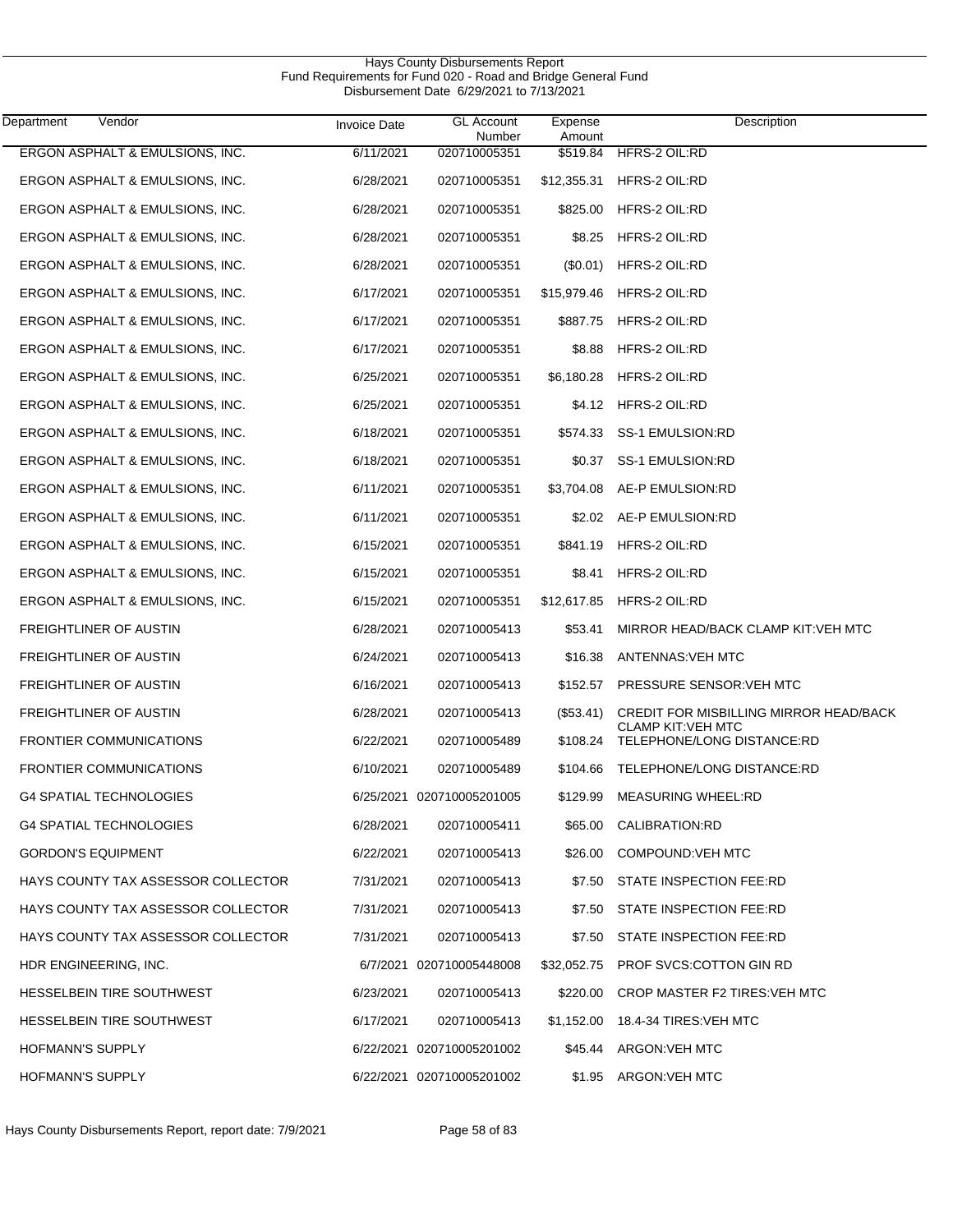| Vendor<br>Department              | <b>Invoice Date</b> | <b>GL Account</b><br>Number    | Expense<br>Amount | Description                                                   |
|-----------------------------------|---------------------|--------------------------------|-------------------|---------------------------------------------------------------|
| <b>HOFMANN'S SUPPLY</b>           | 6/22/2021           | 020710005413                   | \$70.02           | <b>CONTACT TIPS/MIG WIRE: VEH MTC</b>                         |
| <b>HOFMANN'S SUPPLY</b>           | 6/23/2021           | 020710005413                   | \$64.60           | FLAT 3/8" X 2"/CUTTING CHARGE: VEH MTC                        |
| <b>HOLT CAT</b>                   | 6/7/2021            | 020710005413                   | \$160.00          | <b>EXCAVATOR REPAIRS: VEH MTC</b>                             |
| <b>HOLT CAT</b>                   | 6/7/2021            | 020710005413                   | \$252.00          | <b>EXCAVATOR REPAIRS: VEH MTC</b>                             |
| <b>HOLT CAT</b>                   | 6/18/2021           | 020710005413                   | \$96.48           | <b>ELEMENTS: VEH MTC</b>                                      |
| HOME DEPOT CREDIT SERVICES        |                     | 6/22/2021 020710005201002      | \$41.94           | KLEAN STRIP XYLENE:RD                                         |
| <b>HONEY BUCKET</b>               |                     | 6/24/2021 020710005448010      | \$116.50          | PORTA POT SVC:RD                                              |
| <b>INTERSTATE BILLING SERVICE</b> | 7/1/2021            | 020710005413                   | \$51.40           | FILTERS: VEH MTC                                              |
| INTERSTATE BILLING SERVICE        | 7/2/2021            | 020710005413                   | \$440.00          | <b>COOLANT:VEH MTC</b>                                        |
| <b>INTERSTATE BILLING SERVICE</b> | 6/30/2021           | 020710005413                   | \$296.00          | 7.50R16 TIRES: VEH MTC                                        |
| <b>INTERSTATE BILLING SERVICE</b> | 6/30/2021           | 020710005413                   | \$8.88            | 7.50R16 TIRES: VEH MTC                                        |
| <b>INTERSTATE BILLING SERVICE</b> | 6/30/2021           | 020710005413                   | (\$8.88)          | 7.50R16 TIRES: VEH MTC                                        |
| J.L. ICE, LLC                     |                     | 6/24/2021 020710005201002      | \$108.00          | ICE:RD-YARR                                                   |
| J.L. ICE, LLC                     |                     | 6/17/2021 020710005201002      | \$181.20          | ICE:RD-SM                                                     |
| J.L. ICE, LLC                     |                     | 6/28/2021 020710005201002      | \$30.00           | ICE:RD-SM                                                     |
| J.L. ICE, LLC                     |                     | 7/1/2021 020710005201002       | \$108.00          | <b>ICE:VEH MTC</b>                                            |
| JAGUAR FUELING SERVICES, LLC      | 6/16/2021           | 020710005271                   | \$5,013.30        | RED DYED DIESEL: VEH MTC                                      |
| JAGUAR FUELING SERVICES, LLC      | 6/16/2021           | 020710005271                   | \$111.43          | RED DYED DIESEL: VEH MTC                                      |
| JAGUAR FUELING SERVICES, LLC      | 6/20/2021           | 020710005271                   | \$547.21          | RED DYED DIESEL/UNLD FUEL: VEH MTC                            |
| JAGUAR FUELING SERVICES, LLC      | 6/20/2021           | 020710005271                   | \$3,225.60        | RED DYED DIESEL/UNLD FUEL: VEH MTC                            |
| JAGUAR FUELING SERVICES, LLC      | 6/20/2021           | 020710005271                   | \$5,686.50        | RED DYED DIESEL/UNLD FUEL: VEH MTC                            |
| JAGUAR FUELING SERVICES, LLC      | 6/8/2021            | 020710005271                   | \$3,862.50        | <b>FUEL:VEH MTC</b>                                           |
| JAGUAR FUELING SERVICES, LLC      | 6/8/2021            | 020710005271                   |                   | \$4,684.40 FUEL: VEH MTC                                      |
| JAGUAR FUELING SERVICES, LLC      | 6/8/2021            | 020710005271                   | \$780.18          | FUEL:VEH MTC                                                  |
| JAGUAR FUELING SERVICES, LLC      | 6/8/2021            | 020710005271                   | \$38.25           | FUEL:VEH MTC                                                  |
| JAGUAR FUELING SERVICES, LLC      | 6/28/2021           | 020710005271                   | \$5,218.20        | RED DYED DIESEL/UNLD FUEL: VEH MTC                            |
| JAGUAR FUELING SERVICES, LLC      | 6/28/2021           | 020710005271                   | \$391.58          | RED DYED DIESEL/UNLD FUEL: VEH MTC                            |
| JAGUAR FUELING SERVICES, LLC      | 6/28/2021           | 020710005271                   | \$2,365.50        | RED DYED DIESEL/UNLD FUEL: VEH MTC                            |
| K FRIESE & ASSOCIATES, INC.       |                     | 6/7/2021 0207100086856217      | \$2,894.33        | <b>PROF SVCS:LIME KILN RD</b>                                 |
| K FRIESE & ASSOCIATES, INC.       |                     | 00<br>6/9/2021 020710005448008 | \$4,167.50        | PROF SVCS:LONG RANGE TRANSPORTATION                           |
| KIMBALL MIDWEST                   | 6/14/2021           | 020710005413                   | \$205.49          | <b>PLAN</b><br>DISCS/WHEELS/MINI                              |
| KIMBALL MIDWEST                   |                     | 6/21/2021 020710005201005      | \$46.15           | FUSES/FUSES/PENS/NUTS: VEH MTC<br>EXTRACTOR/TAP: VEH MTC      |
| KIMBALL MIDWEST                   | 6/29/2021           | 020710005210                   |                   | \$26.02 CAP SCREWS: VEH MTC                                   |
| <b>KIMBALL MIDWEST</b>            |                     | 6/21/2021 020710005201002      | \$212.34          | CLAMPS/FUSE/SCREWS/NUTS/BUTT<br>CONNECTORS/TERMINALS: VEH MTC |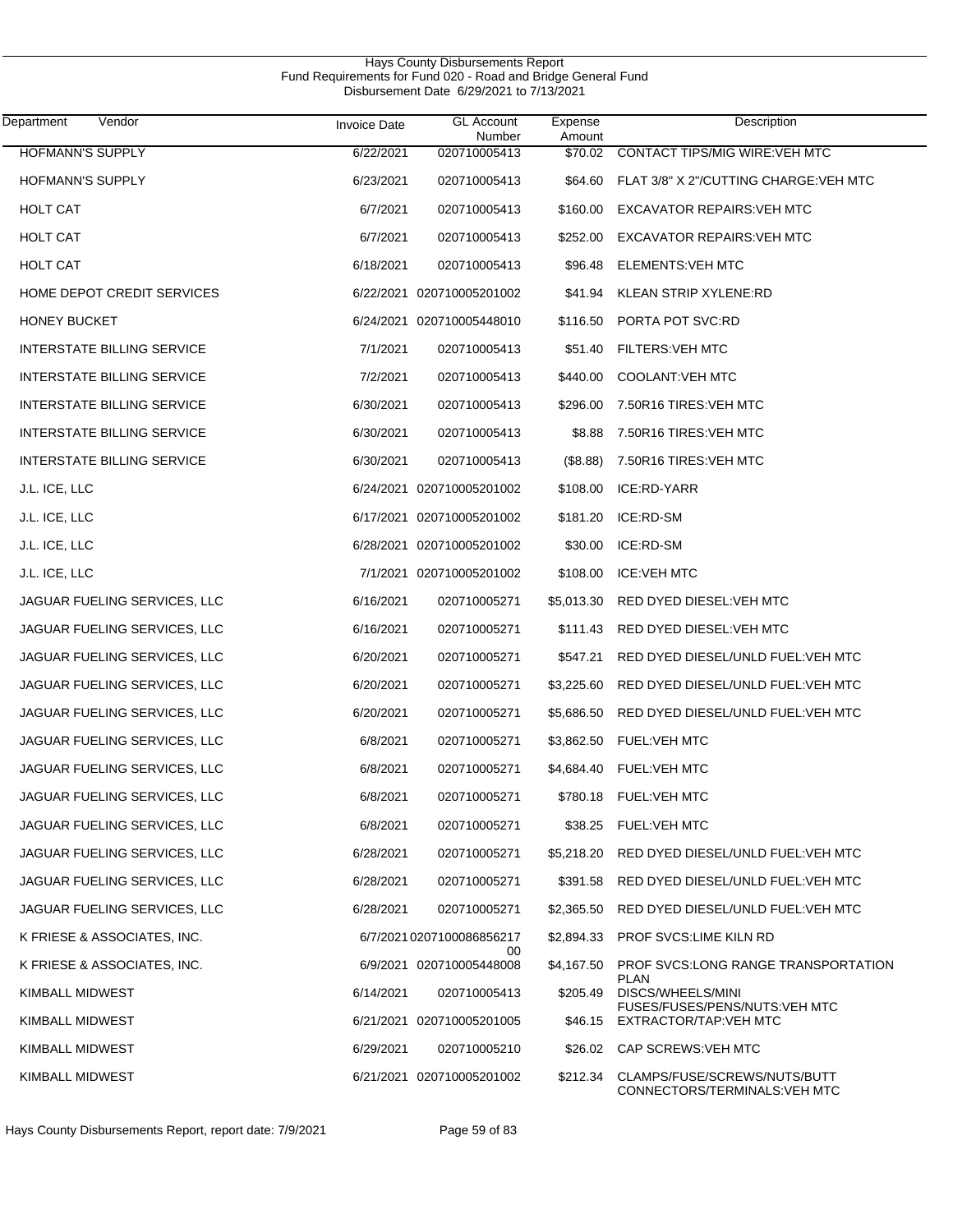| Hays County Disbursements Report                              |  |  |  |  |  |
|---------------------------------------------------------------|--|--|--|--|--|
| Fund Requirements for Fund 020 - Road and Bridge General Fund |  |  |  |  |  |
| Disbursement Date 6/29/2021 to 7/13/2021                      |  |  |  |  |  |

| Department<br>Vendor                     | <b>Invoice Date</b> | <b>GL Account</b><br>Number           | Expense<br>Amount | Description                                                         |
|------------------------------------------|---------------------|---------------------------------------|-------------------|---------------------------------------------------------------------|
| <b>KIMBALL MIDWEST</b>                   | 6/29/2021           | 020710005201005                       | \$309.65          | <b>DRILL SET: VEH MTC</b>                                           |
| KING FEED & HARDWARE                     |                     | 6/23/2021 020710005201002             | \$21.99           | REPOWER FUEL KIT/SPARK PLUGS:RD                                     |
| KING FEED & HARDWARE                     | 6/23/2021           | 020710005413                          | \$7.98            | REPOWER FUEL KIT/SPARK PLUGS:RD                                     |
| KING FEED & HARDWARE                     |                     | 6/17/2021 020710005201002             | \$65.94           | <b>CEMENT WELDING</b><br>KIT/COUPLINGS/ELBOWS/EMERY CLOTHS/PVC PIP  |
| KING FEED & HARDWARE                     |                     | 6/17/2021 020710005201002             | (\$15.40)         | RETURN COUPLINGS/ELBOWS/PVC PIPE:RD                                 |
| LEINNEWEBER SERVICES                     |                     | 6/18/2021 020710005448010             | \$100.00          | PORTA POT SVC:RD                                                    |
| LEINNEWEBER SERVICES                     |                     | 6/18/2021 020710005448010             | \$100.00          | PORTA POT SVC:RD                                                    |
| LEINNEWEBER SERVICES                     |                     | 6/18/2021 020710005448010             | \$100.00          | PORTA POT SVC:RD                                                    |
| LEINNEWEBER SERVICES                     |                     | 6/18/2021 020710005448010             | \$100.00          | PORTA POT SVC:RD                                                    |
| LJA ENGINEERING, INC.                    |                     | 6/11/2021 0207100062456324            | \$3,657.50        | ROW SVCS: FM 2001 REALIGNMENT                                       |
| LJA ENGINEERING, INC.                    |                     | 00<br>6/11/20210207100077156324<br>00 | \$50.00           | ROW SVCS: FISCHER STORE ROAD                                        |
| LJA ENGINEERING, INC.                    |                     | 6/11/20210207100064856327             | \$3,321.25        | ROW SVCS: HILLSIDE TERRACE SAFETY<br><b>IMPROVEMENTS</b>            |
| <b>M &amp; D DISTRIBUTORS</b>            | 6/16/2021           | 00<br>020710005413                    | \$1,020.86        | <b>ACTUATOR KIT:VEH MTC</b>                                         |
| <b>M &amp; D DISTRIBUTORS</b>            | 6/16/2021           | 020710005413                          | \$194.06          | <b>ACTUATOR KIT:VEH MTC</b>                                         |
| <b>M &amp; D DISTRIBUTORS</b>            | 6/16/2021           | 020710005413                          | (\$194.06)        | <b>ACTUATOR KIT:VEH MTC</b>                                         |
| <b>MAGNUM TRAILERS FACTORY OUTLET</b>    |                     | 6/25/2021 020710005201002             | \$450.00          | DOT RED TAPE: VEH MTC                                               |
| MAGNUM TRAILERS FACTORY OUTLET           |                     | 6/25/2021 020710005201002             | $(\$45.00)$       | DOT RED TAPE: VEH MTC                                               |
| <b>MAXWELL SPECIAL UTILITY DISTRICT</b>  |                     | 6/29/2021 020710005480230             | \$331.47          | <b>WATER SVC:RD</b>                                                 |
| <b>MAXWELL SPECIAL UTILITY DISTRICT</b>  | 6/29/2021           | 020710005351                          | \$833.14          | <b>WATER SVC:RD</b>                                                 |
| MONTANA, DAVID                           | 6/26/2021           | 020710005231                          | \$109.99          | SAFETY BOOTS:RD                                                     |
| OFFICE DEPOT, INC.                       | 6/25/2021           | 020710005211                          | \$5.89            | <b>INK REFILL:RD</b>                                                |
| OFFICE DEPOT, INC.                       | 6/25/2021           | 020710005211                          | \$243.85          | INK CARTRIDGES/PENS/CORRECTION<br>TAPE/BATTERIES/MEMO BOOKS:RD      |
| OFFICE DEPOT, INC.                       | 6/25/2021           | 020710005211                          | \$41.78           | INK CARTRIDGES/PENS/CORRECTION<br>TAPE/BATTERIES/MEMO BOOKS:RD      |
| OFFICE DEPOT, INC.                       | 6/25/2021           | 020710005211                          | \$89.79           | INK CARTRIDGES/PENS/CORRECTION                                      |
| OFFICE DEPOT, INC.                       | 6/25/2021           | 020710005211                          | \$21.98           | TAPE/BATTERIES/MEMO BOOKS:RD<br><b>IMPORTANT MESSAGE BOOKS:RD</b>   |
| ON SITE SERVICES                         | 6/2/2021            | 020710005335                          | \$150.00          | DOT DRUG SCREENS: MAXIMO MERCADO/RYAN<br>WENDT                      |
| ON SITE SERVICES                         | 6/2/2021            | 020710005335                          | \$75.00           | DOT DRUG SCREENS: MAXIMO MERCADO/RYAN<br>WENDT                      |
| PAPE-DAWSON ENGINEERS                    |                     | 5/31/2021 0207100077156214<br>00      | \$4,357.50        | ENG SVCS:FISCHER STORE RD - TURN LANE<br><b>IMPROVEMENTS - WA#3</b> |
| PAPE-DAWSON ENGINEERS                    |                     | 5/25/2021 020710005448008             | \$15,669.75       | ENG SVCS: FM 150 CENTER TURN LANE - WA #2                           |
| PATHMARK TRAFFIC PRODUCTS OF TEXAS, INC. | 6/22/2021           | 020710005351                          |                   | \$197.00 TRAFFIC PAINT:RD                                           |
| PEDERNALES ELECTRIC COOPERATIVE, INC.    |                     | 6/23/2021 020710005480230             |                   | \$45.64 ELEC SVC:208339                                             |
| PEDERNALES ELECTRIC COOPERATIVE, INC.    |                     | 6/23/2021 020710005480230             | \$142.78          | ELEC SVC:321292                                                     |
| PEDERNALES ELECTRIC COOPERATIVE, INC.    |                     | 6/18/2021 020710005480230             |                   | \$439.17 ELEC SVC:540623                                            |
| PEDERNALES ELECTRIC COOPERATIVE, INC.    |                     | 6/18/2021 020710005480230             |                   | \$150.97 ELEC SVC:705456                                            |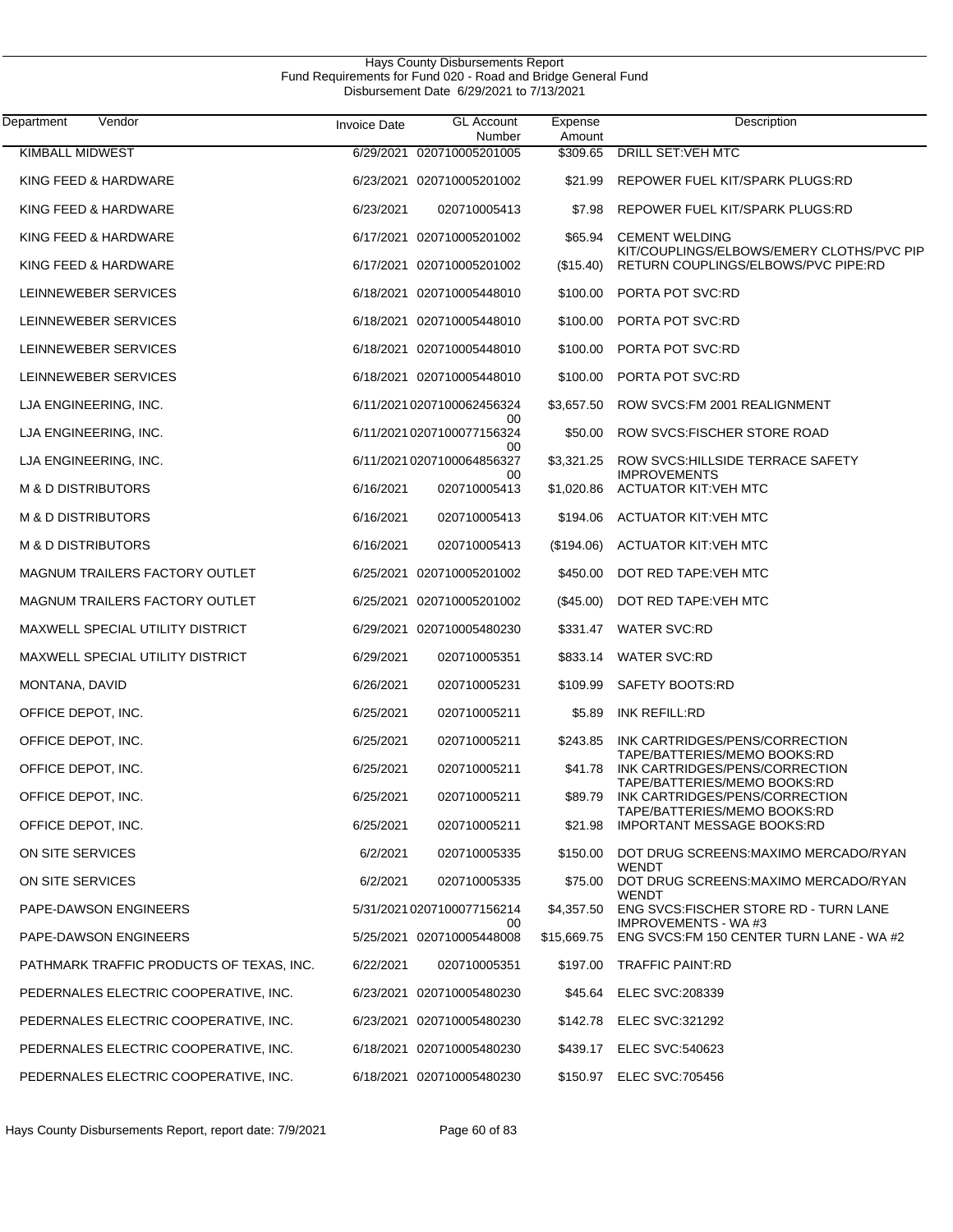| Vendor<br>Department            | <b>Invoice Date</b> | <b>GL Account</b><br>Number     | Expense<br>Amount | Description                                                 |
|---------------------------------|---------------------|---------------------------------|-------------------|-------------------------------------------------------------|
| POWER HAUS EQUIPMENT            | 6/25/2021           | 020710005201002                 | \$90.73           | FIXED LINE HEAD/CONTROL HANDLE KIT: VEH MTC                 |
| REDHEAD AUTO PARTS, INC.        | 6/15/2021           | 020710005413                    | \$46.26           | <b>BELTS:VEH MTC</b>                                        |
| REDHEAD AUTO PARTS, INC.        | 6/29/2021           | 020710005413                    | \$26.09           | V-BELT:VEH MTC                                              |
| REDHEAD AUTO PARTS, INC.        | 6/17/2021           | 020710005413                    | \$10.67           | <b>BELT:VEH MTC</b>                                         |
| RMA TOLL PROCESSING             | 6/13/2021           | 020710005391                    | \$4.56            | <b>TOLL CHGS:RD</b>                                         |
| RMA TOLL PROCESSING             | 6/13/2021           | 020710005391                    | \$1.00            | <b>TOLL CHGS:RD</b>                                         |
| RMA TOLL PROCESSING             | 6/15/2021           | 020710005391                    | \$1.52            | <b>TOLL CHGS:RD</b>                                         |
| RMA TOLL PROCESSING             | 6/15/2021           | 020710005391                    | \$1.00            | <b>TOLL CHGS:RD</b>                                         |
| ROMCO EQUIPMENT CO.             | 6/22/2021           | 020710005413                    | \$362.20          | SPACERS/HEXAGON SCREWS: VEH MTC                             |
| ROMCO EQUIPMENT CO.             | 6/22/2021           | 020710005413                    | \$8.90            | SPACERS/HEXAGON SCREWS: VEH MTC                             |
| <b>RPS</b>                      |                     | 6/14/20210207100076856214       | \$9,101.25        | PROF SVCS:RM 12 @ RM 3237 INTERSECTION                      |
| <b>RPS</b>                      |                     | 00<br>6/14/20210207100052156214 | \$5,050.00        | <b>IMPROVEMENTS</b><br>PROF SVCS:FM 621 SAFETY IMPROVEMENTS |
| SECURITY ONE, INC.              |                     | 00<br>7/1/2021 020710005480230  | \$15.00           | JUL 21 MONTHLY FIRE/SECURITY ALARM                          |
| SECURITY ONE, INC.              |                     | 7/1/2021 020710005480230        | \$12.50           | MONITORING SVC:RD<br>JUL 21 MONTHLY FIRE/SECURITY ALARM     |
| SHI GOVERNMENT SOLUTIONS, INC.  |                     | 6/29/2021 020710005718700       | \$500.00          | MONITORING SVC:RD<br>CARTEGRAPH OMS PLUS:RD                 |
| SI MECHANICAL, LLC              | 6/21/2021           | 020710005451                    | \$125.00          | <b>BACKFLOW CERTIFICATION:RD</b>                            |
| TELLUS EQUIPMENT SOLUTIONS, LLC | 6/25/2021           | 020710005413                    | \$24.00           | <b>CAP:VEH MTC</b>                                          |
| TELLUS EQUIPMENT SOLUTIONS, LLC | 6/16/2021           | 020710005413                    | \$63.77           | CAB DOOR LOCK: VEH MTC                                      |
| TEXAS DISPOSAL SYSTEMS, INC.    | 4/20/2021           | 020710005452                    | \$55.00           | ANIMAL DISPOSAL:RD                                          |
| TEXAS DISPOSAL SYSTEMS, INC.    | 5/31/2021           | 020710005452                    | \$90.00           | <b>MAY 21 TRASH SVC:RD</b>                                  |
| TEXAS DISPOSAL SYSTEMS, INC.    | 5/31/2021           | 020710005452                    | \$652.00          | MAY 21 TRASH SVC:RD                                         |
| TEXAS DISPOSAL SYSTEMS, INC.    | 5/31/2021           | 020710005452                    | \$509.00          | <b>MAY 21 TRASH SVC:RD</b>                                  |
| THUMBS UP COMPLIANCE, INC.      | 5/31/2021           | 020710005335                    |                   | \$110.00 DRUG SCREENS:RYAN WENDT/WILLIAM DORAN              |
| TRIPLE S STEEL                  |                     | 6/16/2021 020710005201002       | \$338.00          | COOLER/HAND                                                 |
| TRIPLE S STEEL                  |                     | 6/16/2021 020710005201002       | \$18.40           | SANITIZER/HEADBANDS/GATORADE:RD<br>COOLER/HAND              |
| TRIPLE S STEEL                  |                     | 6/16/2021 020710005201002       | \$14.76           | SANITIZER/HEADBANDS/GATORADE:RD<br>COOLER/HAND              |
| TRIPLE S STEEL                  |                     | 6/16/2021 020710005201002       | \$18.56           | SANITIZER/HEADBANDS/GATORADE:RD<br>COOLER/HAND              |
| TRUCKPRO, INC.                  | 6/16/2021           | 020710005413                    | \$463.74          | SANITIZER/HEADBANDS/GATORADE:RD<br>MISC FILTERS: VEH MTC    |
| TRUCKPRO, INC.                  | 6/21/2021           | 020710005413                    |                   | \$365.18 AIR FILTERS/MIRRORS:RD                             |
| TRUCKPRO, INC.                  | 6/17/2021           | 020710005413                    | \$442.17          | MISC FILTERS: VEH MTC                                       |
| TRUCKPRO, INC.                  | 6/18/2021           | 020710005413                    | \$485.14          | MISC FILTERS: VEH MTC                                       |
| <b>VINYL CONNECTION</b>         | 6/10/2021           | 020710005210                    | \$480.00          | VINYL FOR SIGNS:RD                                          |
| <b>VINYL CONNECTION</b>         | 6/10/2021           | 020710005210                    | \$19.00           | VINYL FOR SIGNS:RD                                          |
| WIMBERLEY ACE HARDWARE          |                     | 6/21/2021 020710005201002       | \$41.91           | WASHERS/BOLTS/RIVET BACKUPS/RIVET TOOL<br>KIT:RD            |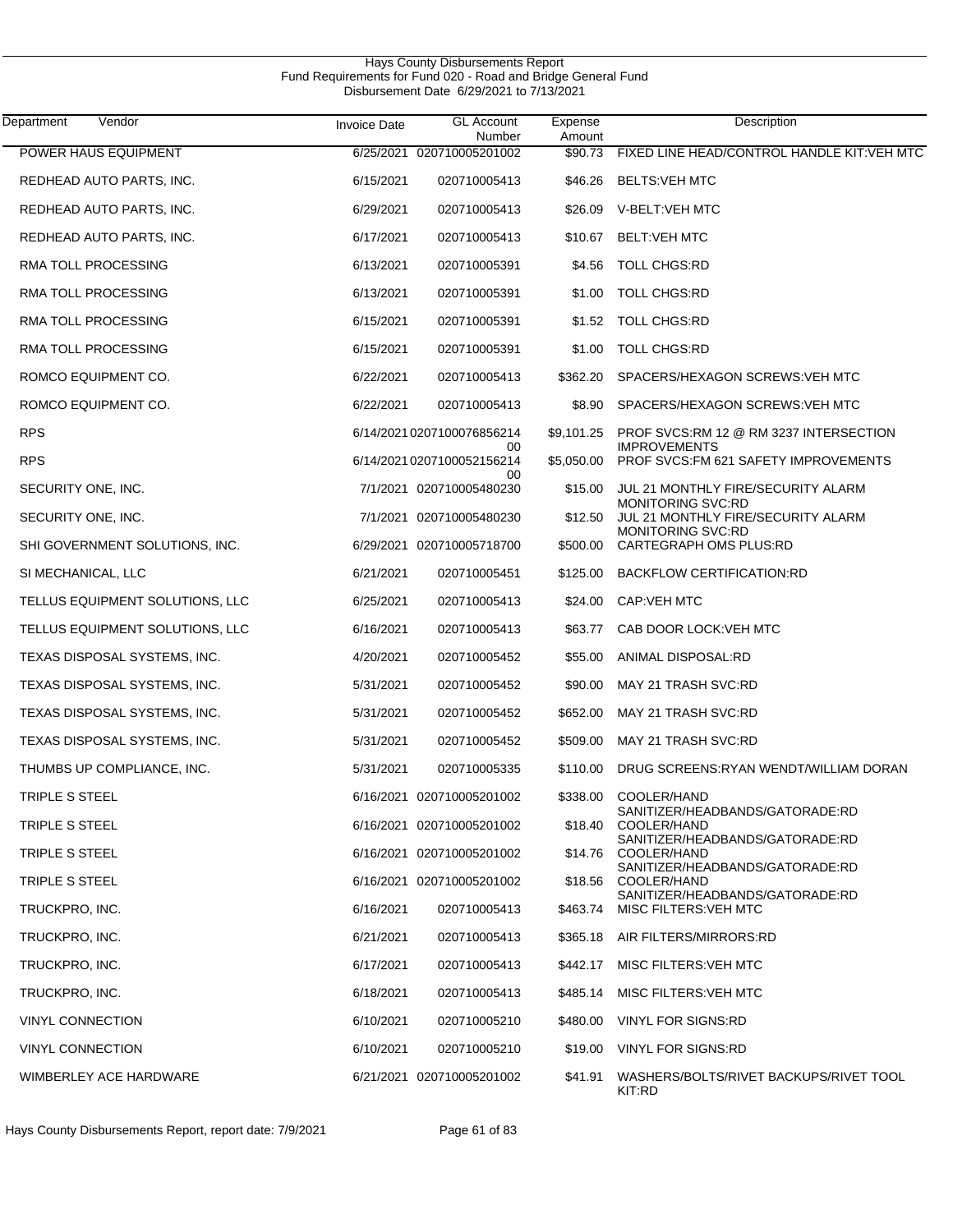| Hays County Disbursements Report<br>Fund Requirements for Fund 020 - Road and Bridge General Fund |                                          |                                  |                   |                                                  |  |  |  |  |
|---------------------------------------------------------------------------------------------------|------------------------------------------|----------------------------------|-------------------|--------------------------------------------------|--|--|--|--|
|                                                                                                   | Disbursement Date 6/29/2021 to 7/13/2021 |                                  |                   |                                                  |  |  |  |  |
| Vendor<br>Department                                                                              | <b>Invoice Date</b>                      | <b>GL Account</b><br>Number      | Expense<br>Amount | Description                                      |  |  |  |  |
| WIMBERLEY ACE HARDWARE                                                                            | 6/21/2021                                | 020710005201005                  | \$14.39           | WASHERS/BOLTS/RIVET BACKUPS/RIVET TOOL<br>KIT:RD |  |  |  |  |
| WIMBERLEY ACE HARDWARE                                                                            | 6/18/2021                                | 020710005201002                  | \$8.09            | LOPPERS/TOILET FLAPPER/RECEIVER LOCK:RD          |  |  |  |  |
| WIMBERLEY ACE HARDWARE                                                                            | 6/18/2021                                | 020710005201002                  | \$23.99           | LOPPERS/TOILET FLAPPER/RECEIVER LOCK:RD          |  |  |  |  |
| WIMBERLEY ACE HARDWARE                                                                            | 6/18/2021                                | 020710005201005                  | \$26.09           | LOPPERS/TOILET FLAPPER/RECEIVER LOCK:RD          |  |  |  |  |
| WIMBERLEY ACE HARDWARE                                                                            | 6/17/2021                                | 020710005201002                  | \$3.77            | SCH 40 PIPE:RD                                   |  |  |  |  |
| WIMBERLEY ACE HARDWARE                                                                            | 6/15/2021                                | 020710005413                     | \$4.99            | AUTO FUSE: VEH MTC                               |  |  |  |  |
| WSB & ASSOCIATES, INC.                                                                            |                                          | 6/21/2021 0207100087256214<br>00 | \$2,942.50        | ENG SVCS:US 290 AT TRAUTWEIN RD                  |  |  |  |  |
| Total 710 - RPTP                                                                                  |                                          |                                  | \$498,734.71      |                                                  |  |  |  |  |
| Cash Required 020 - Road and Bridge General Fund                                                  |                                          |                                  | \$498,734.71      |                                                  |  |  |  |  |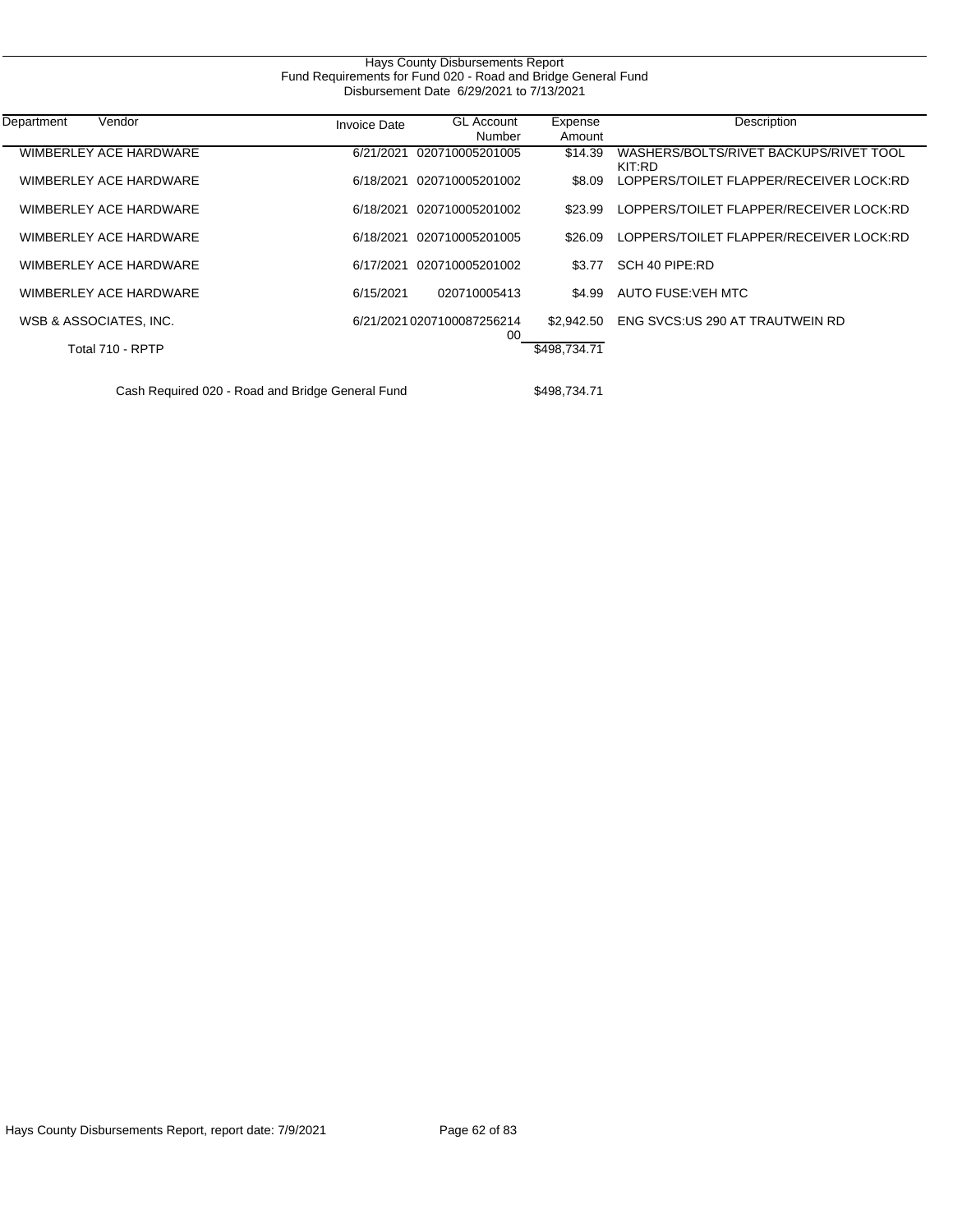| Fund Requirements for Fund 033 - Pass Thru Road Bond 2016 Fund<br>Disbursement Date 6/29/2021 to 7/13/2021 |                     |                                  |                   |                                                                   |  |  |
|------------------------------------------------------------------------------------------------------------|---------------------|----------------------------------|-------------------|-------------------------------------------------------------------|--|--|
| Vendor<br>Department                                                                                       | <b>Invoice Date</b> | <b>GL Account</b><br>Number      | Expense<br>Amount | Description                                                       |  |  |
| 801 - Precinct 1 - Roads                                                                                   |                     |                                  |                   |                                                                   |  |  |
| LJA ENGINEERING, INC.                                                                                      |                     | 6/11/20210338019651356214<br>00  | \$12,189.50       | ENG SVCS: FM 110 - NORTH - WA #2 - TXDOT<br><b>PARTNERSHIP</b>    |  |  |
| LOCKWOOD ANDREWS & NEWNAM, INC.                                                                            |                     | 6/8/2021 0338019651356214<br>00  | \$305.00          | ROW SVCS: FM 110 - NORTH - WA #2 - TXDOT<br><b>PARTNERSHIP</b>    |  |  |
| SHEETS & CROSSFIELD, P.C.                                                                                  |                     | 5/31/2021 0338019651356324<br>00 | \$2,410.00        | PROF SVCS: FM 110 N CONDEMNATION - WA #2                          |  |  |
| SHEETS & CROSSFIELD, P.C.                                                                                  |                     | 5/31/2021 0338019651356324<br>00 | \$100.00          | PROF SVCS: FM 110N CONDEMNATION - WA#2                            |  |  |
| Total 801 - Precinct 1 - Roads                                                                             |                     |                                  | \$15,004.50       |                                                                   |  |  |
| 802 - Precinct 2 - Roads                                                                                   |                     |                                  |                   |                                                                   |  |  |
| <b>AT&amp;T MOBILITY</b>                                                                                   |                     | 6/2/2021 0338029662956114<br>00  | \$66.18           | DATA LINES: FM 1626B - WA #0 -<br>287259995496X06102021           |  |  |
| BGE, INC.                                                                                                  |                     | 5/31/2021 0338029664556214<br>00 | \$11,242.50       | ENG SVCS: RM 967 - WA #1 - TXDOT PARTNERSHIP                      |  |  |
| HDR ENGINEERING, INC.                                                                                      |                     | 6/8/2021 0338029662556214<br>00  | \$10,251.75       | ENG SVCS: BUDA TRUCK BYPASS - WA #1 - TXDOT<br><b>PARTNERSHIP</b> |  |  |
| SHEETS & CROSSFIELD, P.C.                                                                                  |                     | 5/31/2021 0338029662556324<br>00 | \$1,198.00        | PROF SVCS: ROBERT S. LIGHT                                        |  |  |
| Total 802 - Precinct 2 - Roads                                                                             |                     |                                  | \$22,758.43       |                                                                   |  |  |
| 804 - Precinct 4 - Roads                                                                                   |                     |                                  |                   |                                                                   |  |  |
| K FRIESE & ASSOCIATES, INC.                                                                                |                     | 6/9/2021 0338049687456214<br>00  | \$2.642.71        | ENG SVCS:RM 150 EXPANSION - WA #2 - TXDOT<br><b>PARTNERSHIP</b>   |  |  |
| Total 804 - Precinct 4 - Roads                                                                             |                     |                                  | \$2,642.71        |                                                                   |  |  |
| Cash Required 033 - Pass Thru Road Bond 2016 Fund                                                          |                     |                                  | \$40,405.64       |                                                                   |  |  |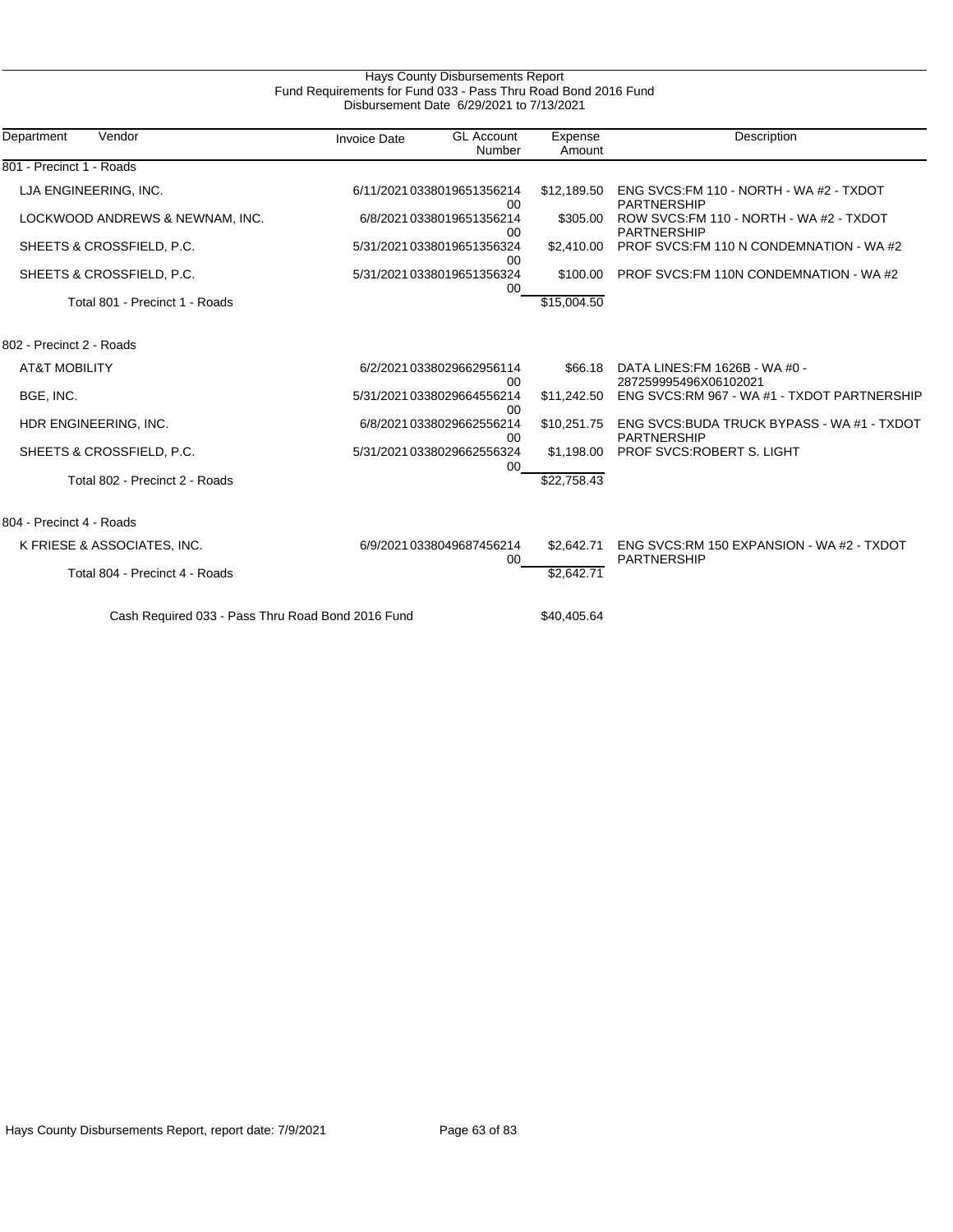| Department<br>Vendor            | <b>Invoice Date</b> | <b>GL Account</b><br>Number      | Expense<br>Amount | Description                                                                               |
|---------------------------------|---------------------|----------------------------------|-------------------|-------------------------------------------------------------------------------------------|
| 801 - Precinct 1 - Roads        |                     |                                  |                   |                                                                                           |
| BINKLEY & BARFIELD, INC.        |                     | 6/2/2021 0358019652256237<br>00  | \$2,457.00        | UTL SVCS:CR 266 - OLD BASTROP ROAD - WA #1                                                |
| BINKLEY & BARFIELD, INC.        |                     | 6/2/2021 0358019652156234<br>00  | \$5,238.00        | UTL SVCS: FM 621 - WA #1                                                                  |
| COBB, FENDLEY & ASSOCIATES      |                     | 6/15/20210358019652356234<br>00  | \$18,751.25       | UTL SVCS:SH 80 INTERSECTION IMPROVEMENTS -<br>WA #1                                       |
| DEL PRADO DIETZ PLLC            |                     | 5/31/2021 0358019652156324<br>00 | \$375.00          | ROW SVCS: FM 621 - WA #0                                                                  |
| DEL PRADO DIETZ PLLC            |                     | 5/31/2021 0358019652356324<br>00 | \$574.21          | ROW SVCS:SH 80/CR 266 - WA #0                                                             |
| INDEPENDENCE TITLE COMPANY      |                     | 7/7/2021 0358019663456327<br>00  | \$266,867.50      | ROW SVCS:DACY LANE - PHASE II - PARCEL 70 -<br>$WA$ #0                                    |
| INDEPENDENCE TITLE COMPANY      |                     | 7/6/2021 0358019663456327<br>00  | \$10,274.80       | ROW SVCS:DACY LANE - PHASE II - PARCEL 55 -<br><b>WA#0</b>                                |
| JORDAN FOSTER CONSTRUCTION, LLC |                     | 5/31/2021 0358019663456114<br>00 | \$945,723.84      | PROF SVCS:DACY LANE ROADWAY<br><b>IMPROVEMENTS - WA#1</b>                                 |
| LJA ENGINEERING, INC.           |                     | 6/14/20210358019652256327        | \$17,891.22       | ROW SVCS:CR 266/OLD BASTROP HIGHWAY - WA<br>#1                                            |
| ROY R. & MARIA G. MENDOZA       |                     | 00<br>7/7/2021 0358019652256327  | \$29,115.00       | ROW SVCS:CR 266/OLD BASTROP HIGHWAY                                                       |
| Total 801 - Precinct 1 - Roads  |                     | 00                               | \$1,297,267.82    | PARCEL 14/14E - WA 0                                                                      |
| 802 - Precinct 2 - Roads        |                     |                                  |                   |                                                                                           |
| COBB, FENDLEY & ASSOCIATES      |                     | 6/15/20210358029664656214        | \$5,736.25        | ENG SVCS:RM 967 SAFETY IMPROVEMENTS - WA                                                  |
| <b>HNTB CORPORATION</b>         |                     | 00<br>5/14/20210358029665056214  | \$26,379.59       | #1<br>ENG SVCS: KYLE UNION PACIFIC RAILROAD SIDING                                        |
| <b>HNTB CORPORATION</b>         |                     | 00<br>6/16/20210358029665056214  | \$8,195.14        | - WA #1<br>ENG SVCS:KYLE UNION PACIFIC RAILROAD SIDING                                    |
| <b>HNTB CORPORATION</b>         |                     | 00<br>5/14/20210358029664356214  | \$2,906.25        | $- W A #1$<br>PROJ MGMT:FM 2001 W - SUNBRIGHT BLVD - WA                                   |
| HNTB CORPORATION                |                     | 00<br>6/17/20210358029664356214  | \$17,774.20       | #1<br>PROJ MGMT:FM 2001 W - SUNBRIGHT BLVD - WA                                           |
| KIMLEY-HORN & ASSOCIATES, INC.  |                     | 00<br>5/31/2021 0358029664456214 | \$60,747.00       | #1<br>ENG SVCS: FM 2001 - WA #1                                                           |
| TEXAS NATIONAL TITLE, INC.      |                     | 00<br>6/23/2021 0358029664656324 | \$547.00          | ROW SVCS:FM 967 SAFETY IMPROVEMENT - WA                                                   |
| UNION PACIFIC RAILDROAD COMPANY |                     | 00<br>6/15/20210358029665156214  | \$2,357.34        | #0<br>ENG SVCS:KYLE SIDING RELOCATION - WA #0                                             |
| UNION PACIFIC RAILDROAD COMPANY |                     | 00<br>6/15/20210358029665056214  | \$2,357.34        | ENG SVCS: KYLE SIDING RELOCATION - WA #0                                                  |
| Total 802 - Precinct 2 - Roads  |                     | 00                               | \$127,000.11      |                                                                                           |
|                                 |                     |                                  |                   |                                                                                           |
| 803 - Precinct 3 - Roads        |                     |                                  |                   |                                                                                           |
| BGE, INC.                       |                     | 5/31/2021 0358039677756214<br>00 |                   | \$11,751.84 ENG SVCS:RM 12 SAFETY IMPROVEMENT - MTN<br><b>CREST &amp; SKYLINE DR-WA#1</b> |
| BINKLEY & BARFIELD, INC.        |                     | 6/2/2021 0358039676856234<br>00  | \$4,872.25        | UTL SVCS: RM 12 @ RM 3237 - WA #1                                                         |
| COBB, FENDLEY & ASSOCIATES      |                     | 5/25/2021 0358039676956324<br>00 | \$2,074.13        | PROF SVCS: WINTERS MILL PKWY INTERSECTION -<br>WA #1                                      |
| COBB, FENDLEY & ASSOCIATES      |                     | 6/15/20210358039676956214<br>00  | \$1,470.00        | ENG SVCS: WINTERS MILL PKWY INTERSECTION -<br>WA #2                                       |
| COBB, FENDLEY & ASSOCIATES      |                     | 6/15/20210358039676956324<br>00  | \$788.75          | ROW SVCS: WINTERS MILL PKWY INTERSECTION -<br>WA #1                                       |
| LNV, INC.                       |                     | 6/3/2021 0358039678056217<br>00  | \$23,898.57       | ENG SVCS: WIMBERLEY MASTER PLAN - WA #2                                                   |
| UNION PACIFIC RAILDROAD COMPANY |                     | 6/15/20210358039677656214<br>00  | \$318.50          | ENG SVCS:POSEY RD CORRIDOR - WA #1                                                        |
| Total 803 - Precinct 3 - Roads  |                     |                                  | \$45,174.04       |                                                                                           |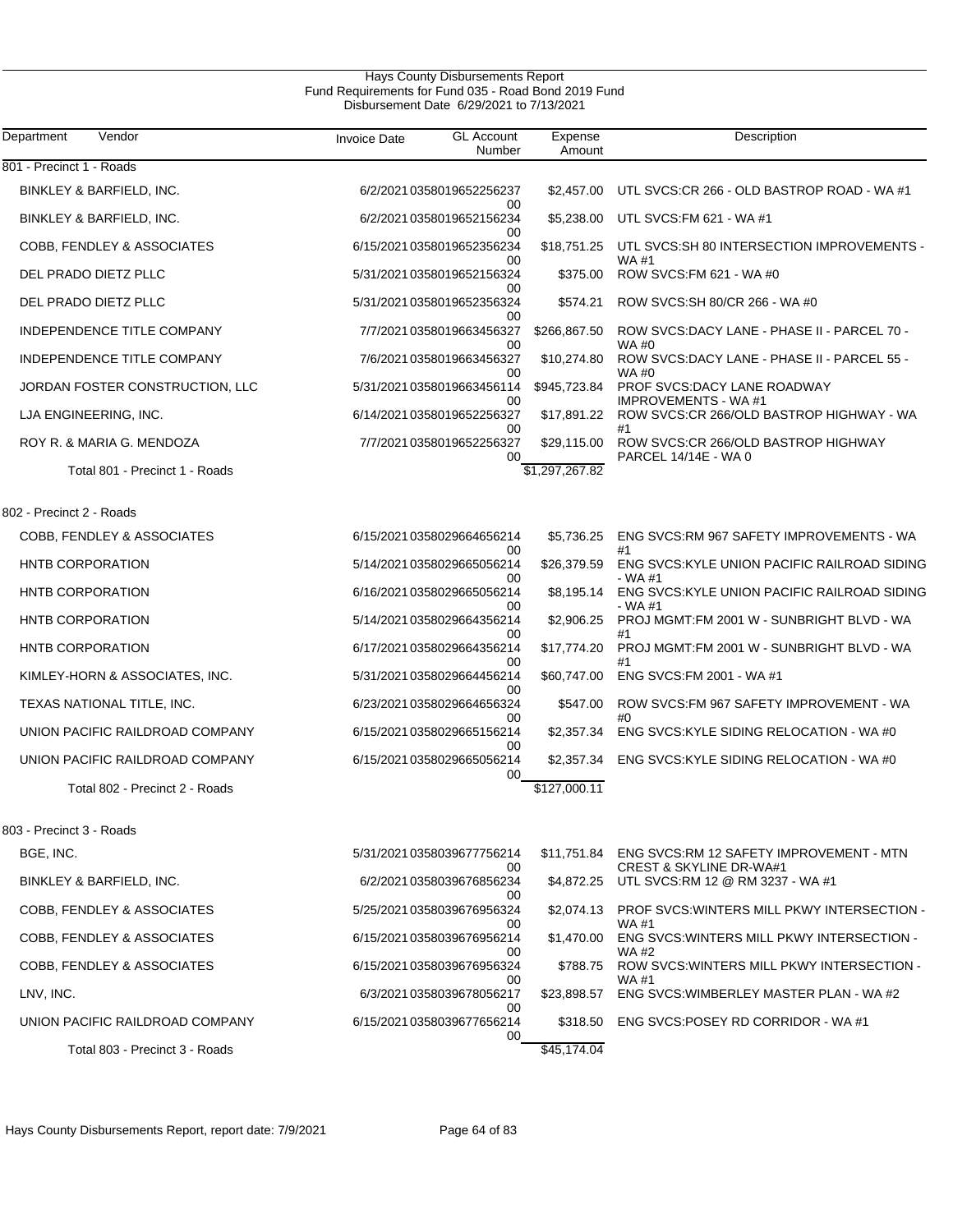|                                         |                     | Hays County Disbursements Report<br>Fund Requirements for Fund 035 - Road Bond 2019 Fund<br>Disbursement Date 6/29/2021 to 7/13/2021 |                   |                                                           |
|-----------------------------------------|---------------------|--------------------------------------------------------------------------------------------------------------------------------------|-------------------|-----------------------------------------------------------|
|                                         |                     |                                                                                                                                      |                   |                                                           |
| Department<br>Vendor                    | <b>Invoice Date</b> | <b>GL Account</b><br>Number                                                                                                          | Expense<br>Amount | Description                                               |
| 804 - Precinct 4 - Roads                |                     |                                                                                                                                      |                   |                                                           |
| BINKLEY & BARFIELD, INC.                |                     | 6/2/2021 0358049686756237<br>00                                                                                                      | \$4,025.50        | UTL SVCS:DARDEN HILL @ SAWYER RANCH<br>ROUNDABOUT - WA #1 |
| BINKLEY & BARFIELD, INC.                |                     | 6/2/2021 0358049687256234<br>00                                                                                                      | \$3.327.00        | UTL SVCS:US 290 @ TRAUTWEIN RD - WA #1                    |
| CONCEPT DEVELOPMENT AND PLANNING, LLC   | 2/11/2021           | 035804968715448                                                                                                                      | \$3.982.99        | PROF SVCS:RM 150 ALIGNMENT - WA #1                        |
| LJA ENGINEERING, INC.                   |                     | 6/11/2021 0358049686756327<br>00                                                                                                     | \$4,938.75        | ROW SVCS: DARDEN HILL @ SAWYER RANCH - WA<br>#1           |
| WSB & ASSOCIATES, INC.                  |                     | 6/18/20210358049687256214<br>00                                                                                                      | \$1.245.00        | PROF SVCS:US 290 AND TRAUTWEIN RD - WA #2                 |
| Total 804 - Precinct 4 - Roads          |                     |                                                                                                                                      | \$17,519.24       |                                                           |
| Cash Required 035 - Road Bond 2019 Fund |                     |                                                                                                                                      | \$1,486,961.21    |                                                           |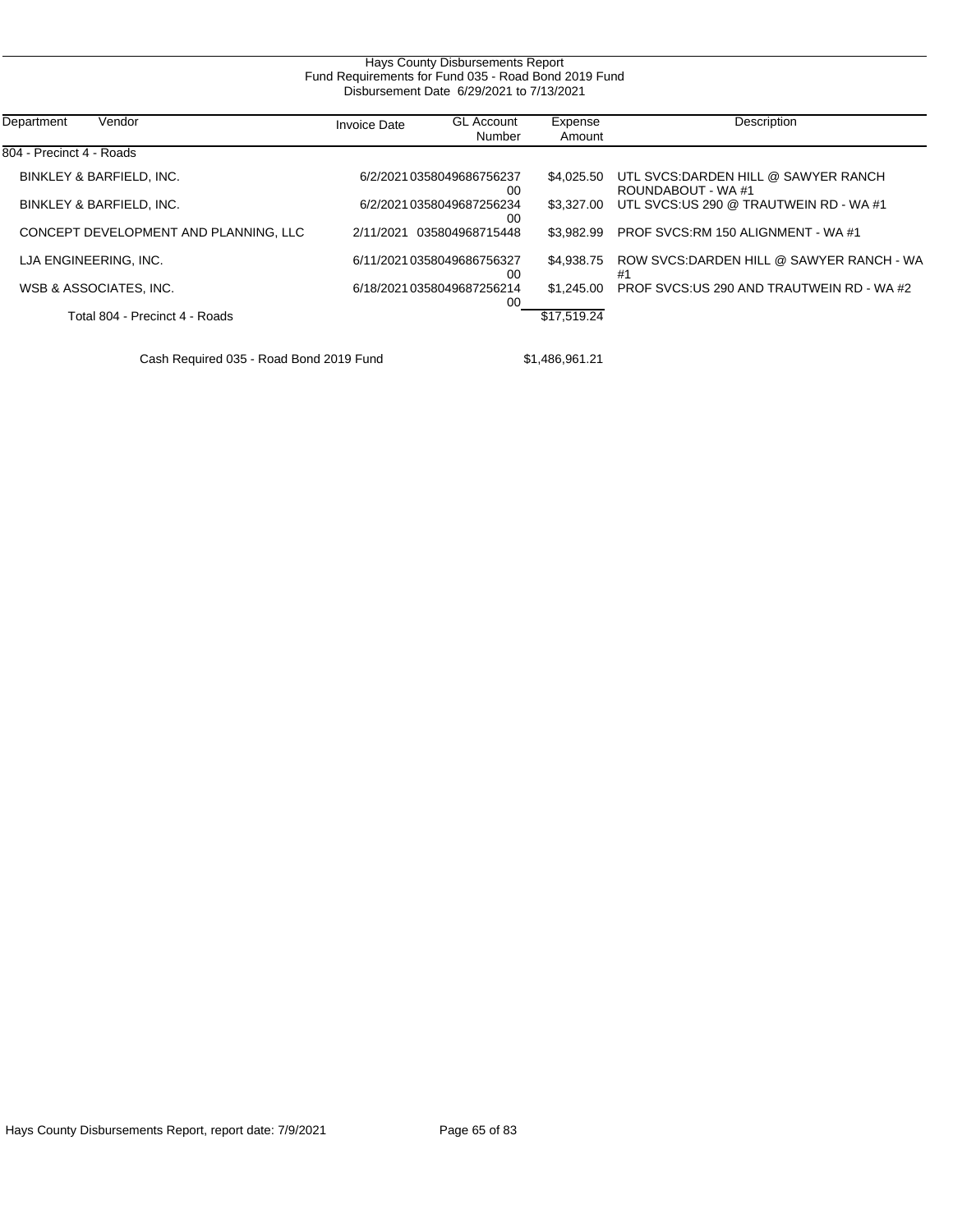# Hays County Disbursements Report Fund Requirements for Fund 052 - Sheriff Special Projects Fund Disbursement Date 6/29/2021 to 7/13/2021

| Vendor<br>Department                              | <b>Invoice Date</b> | <b>GL Account</b><br>Number | Expense<br>Amount | Description   |
|---------------------------------------------------|---------------------|-----------------------------|-------------------|---------------|
| 618 - Sheriff                                     |                     |                             |                   |               |
| <b>TEXAS STATE UNIVERSITY</b>                     | 6/17/2021           | 052618005222                | \$411.75          | PROGRAMS:SHER |
| Total 618 - Sheriff                               |                     |                             | \$411.75          |               |
| Cash Required 052 - Sheriff Special Projects Fund |                     |                             | \$411.75          |               |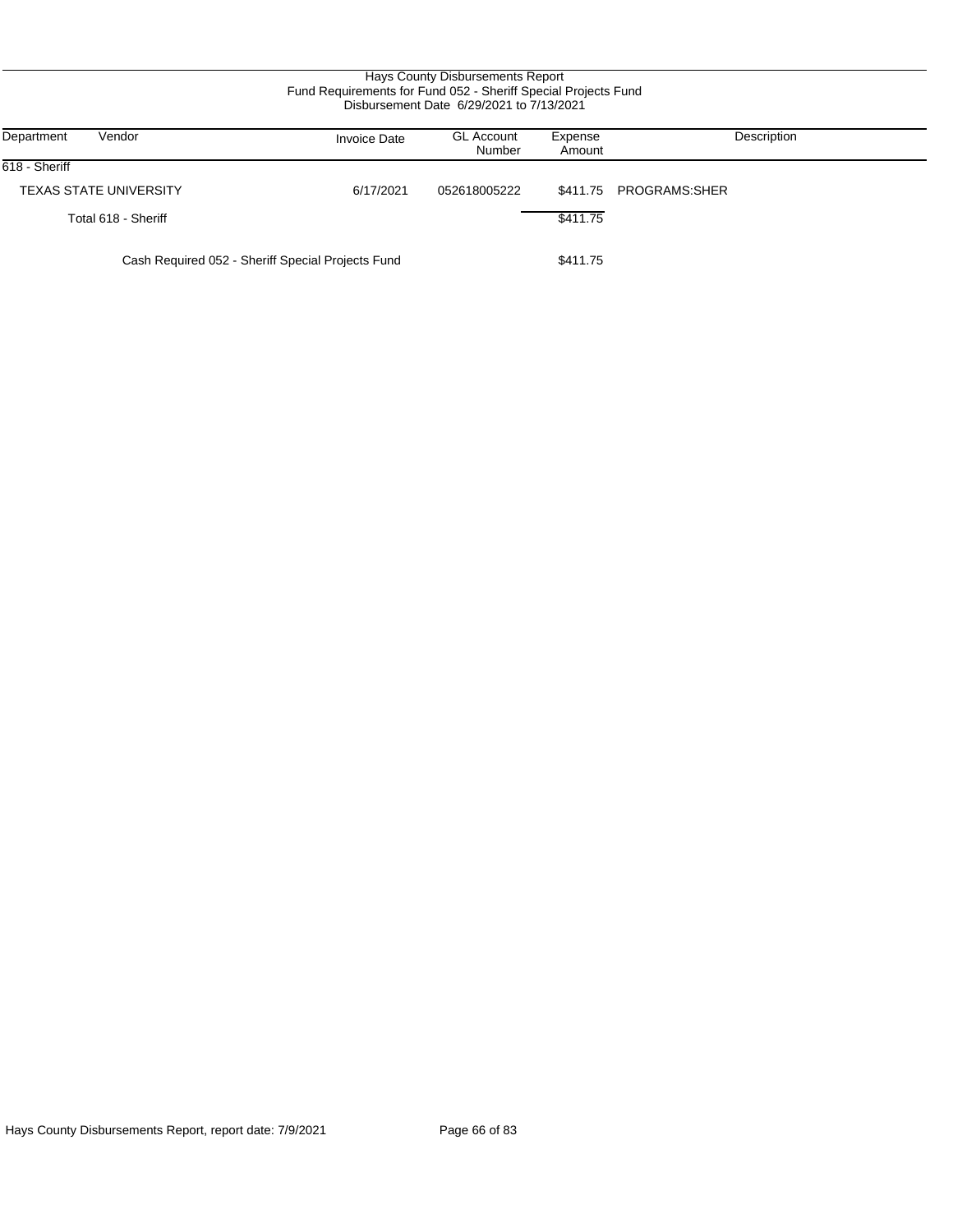|                                                                                                           |                     | Hays County Disbursements Report |                   |                                  |  |  |
|-----------------------------------------------------------------------------------------------------------|---------------------|----------------------------------|-------------------|----------------------------------|--|--|
| Fund Requirements for Fund 053 - Sheriff Drug Forfeiture Fund<br>Disbursement Date 6/29/2021 to 7/13/2021 |                     |                                  |                   |                                  |  |  |
| Department<br>Vendor                                                                                      | <b>Invoice Date</b> | <b>GL Account</b><br>Number      | Expense<br>Amount | Description                      |  |  |
| 618 - Sheriff                                                                                             |                     |                                  |                   |                                  |  |  |
| <b>CAPITAL ONE</b>                                                                                        | 6/18/2021           | 053618005391                     | \$228.00          | TV FOR MOBILE COMMAND POST: JAIL |  |  |
| DELL MARKETING, L.P.                                                                                      | 5/20/2021           | 053618005712400                  | \$7,160.86        | LAPTOPS:SHER                     |  |  |
| DELL MARKETING, L.P.                                                                                      | 5/20/2021           | 053618005202                     | \$282.87          | LAPTOPS:SHER                     |  |  |
| DELL MARKETING, L.P.                                                                                      | 5/20/2021           | 053618005202                     | \$1,195.53        | LAPTOPS:SHER                     |  |  |
| DELL MARKETING, L.P.                                                                                      | 5/20/2021           | 053618005202                     | \$242.48          | LAPTOPS:SHER                     |  |  |
| Total 618 - Sheriff                                                                                       |                     |                                  | \$9,109.74        |                                  |  |  |
| Cash Required 053 - Sheriff Drug Forfeiture Fund                                                          |                     |                                  | \$9,109.74        |                                  |  |  |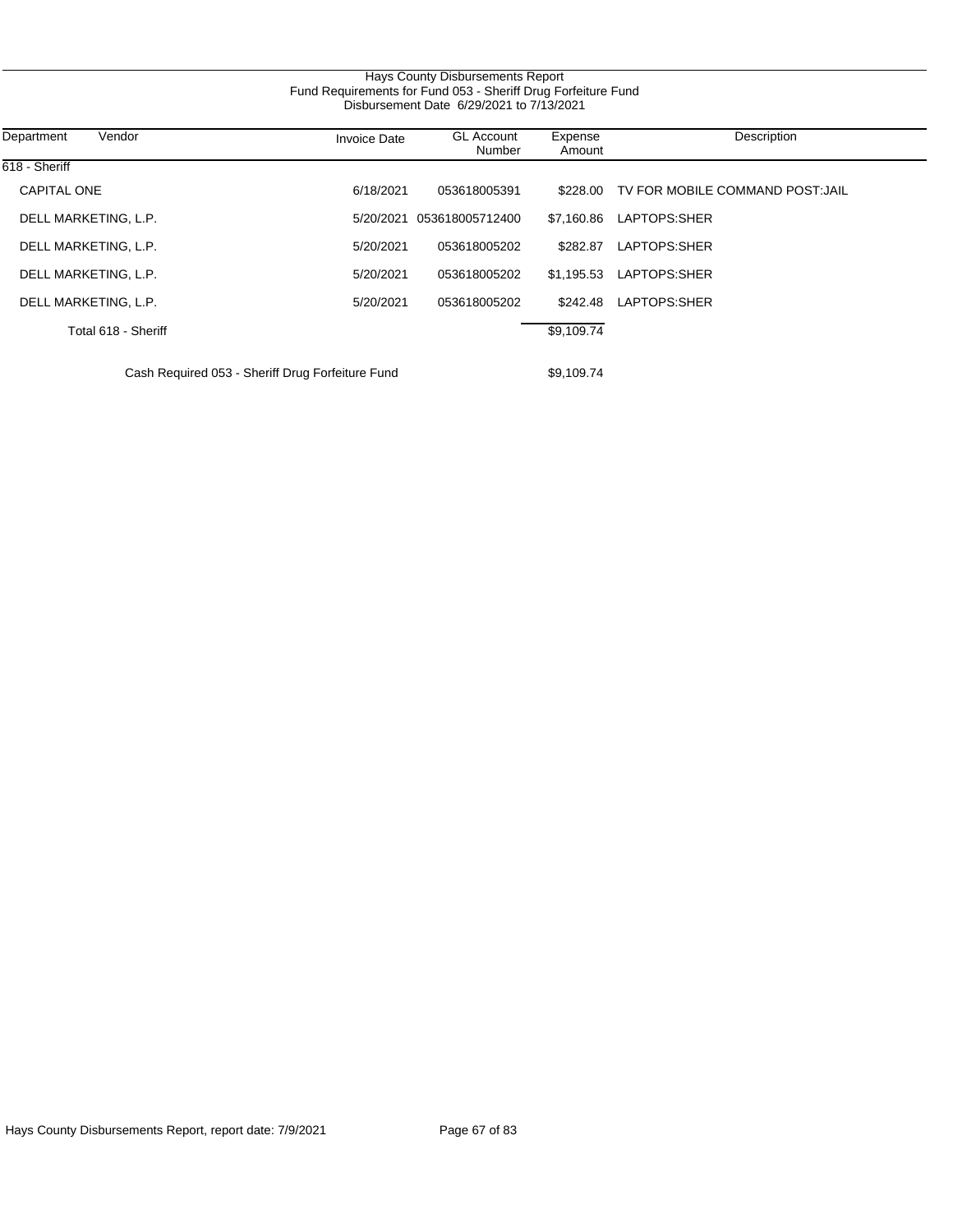# Hays County Disbursements Report Fund Requirements for Fund 070 - Juvenile Detention Center Fund Disbursement Date 6/29/2021 to 7/13/2021

| Department<br>Vendor                   | <b>Invoice Date</b> | <b>GL Account</b><br>Number | Expense<br>Amount | Description                             |
|----------------------------------------|---------------------|-----------------------------|-------------------|-----------------------------------------|
| 685 - Juvenile Detention Center        |                     |                             |                   |                                         |
| AMAZON CAPITAL SERVICES                | 6/30/2021           | 070685005474                | \$35.50           | METAL LOCKING PIN BACKS/PINS: JUV CTR   |
| AT&T                                   | 5/31/2021           | 070685005489                | \$45.25           | LONG DISTANCE: JUV CTR                  |
| <b>AT&amp;T MOBILITY</b>               | 6/2/2021            | 070685005489                | \$162.64          | WIRELESS SVC:287025248275X06102021      |
| <b>AT&amp;T MOBILITY</b>               | 5/2/2021            | 070685005489                | \$160.05          | WIRELESS SVC:287025248275X05102021      |
| BLUEBONNET ELECTRIC COOPERATIVE, INC.  |                     | 6/24/2021 070685005480220   | \$5,413.65        | ELEC SVC:91018237/11143385              |
| <b>BORDEN DAIRY</b>                    |                     | 6/23/2021 070685990175232   | \$203.36          | MILK: JUV CTR                           |
| <b>BORDEN DAIRY</b>                    |                     | 6/16/2021 070685990175232   | \$98.53           | MILK: JUV CTR                           |
| <b>CAPITAL ONE</b>                     | 6/17/2021           | 070685005205                | \$9.44            | MISC SUPPLIES FOR JUVENILES: JUV CTR    |
| CAPITAL ONE                            | 6/17/2021           | 070685005205                | \$17.88           | MISC SUPPLIES FOR JUVENILES: JUV CTR    |
| <b>CAPITAL ONE</b>                     | 6/17/2021           | 070685005205                | \$8.80            | MISC SUPPLIES FOR JUVENILES: JUV CTR    |
| <b>CAPITAL ONE</b>                     | 6/17/2021           | 070685005205                | \$55.80           | MISC SUPPLIES FOR JUVENILES: JUV CTR    |
| <b>CAPITAL ONE</b>                     | 6/17/2021           | 070685005205                | \$15.36           | MISC SUPPLIES FOR JUVENILES: JUV CTR    |
| <b>CAPITAL ONE</b>                     | 6/21/2021           | 070685005208                | \$41.94           | <b>BLEACH:JUV CTR</b>                   |
| CENTERPOINT ENERGY RESOURCES CORP.     |                     | 6/29/2021 070685005480220   | \$716.41          | <b>GAS SVC:JUV CTR</b>                  |
| CENTRAL TEXAS FOOD BANK                |                     | 1/19/2021 070685990175232   | \$168.40          | FOOD: JUV CTR                           |
| <b>CENTURYLINK</b>                     | 6/25/2021           | 070685005489                | \$181.50          | FAX/DSL LINES: JUV CTR                  |
| CITY OF SAN MARCOS                     |                     | 6/16/2021 070685005480220   | \$1,329.67        | UTILITIES:0088737904                    |
| CITY OF SAN MARCOS                     |                     | 6/16/2021 070685005480220   | \$1,114.67        | UTILITIES:0088737904                    |
| CITY OF SAN MARCOS                     |                     | 6/16/2021 070685005480220   | \$566.23          | UTILITIES:0088737904                    |
| CLEC DISTRIBUTION, LLC                 | 6/4/2021            | 070685005207                | \$1,080.85        | DRYER MOTOR UPGRADE: JUV CTR            |
| CLEC DISTRIBUTION, LLC                 | 6/4/2021            | 070685005207                | \$10.00           | DRYER MOTOR UPGRADE:JUV CTR             |
| CLEC DISTRIBUTION, LLC                 | 6/4/2021            | 070685005207                | \$32.73           | DRYER MOTOR UPGRADE: JUV CTR            |
| CLIFFORD POWER SYSTEMS, INC.           | 6/16/2021           | 070685005473                | \$4,094.40        | JUN 21 GENERATOR LEASE: JUV CTR         |
| <b>ECOLAB</b>                          | 6/16/2021           | 070685005208                |                   | \$38.67 SPRAY BOTTLES/TRIGGERS: JUV CTR |
| <b>ECOLAB</b>                          | 6/16/2021           | 070685005208                |                   | \$1.76 SPRAY BOTTLES/TRIGGERS: JUV CTR  |
| FLOWERS BAKING CO. OF SAN ANTONIO, LLC |                     | 5/17/2021 070685990175232   | \$413.08          | BREAD/BUNS: JUV CTR                     |
| FLOWERS BAKING CO. OF SAN ANTONIO, LLC |                     | 4/13/2021 070685990175232   | \$107.65          | BREAD/BUNS: JUV CTR                     |
| FLOWERS BAKING CO. OF SAN ANTONIO, LLC |                     | 6/11/2021 070685990175232   | \$55.90           | BREAD/TORTILLAS: JUV CTR                |
| FLOWERS BAKING CO. OF SAN ANTONIO, LLC |                     | 6/22/2021 070685990175232   | \$111.79          | BREAD/BUNS/TORTILLAS: JUV CTR           |
| <b>FUELMAN</b>                         | 6/28/2021           | 070685005271                |                   | \$50.78 FUEL:JUV CTR                    |
| GTG SERVICE CO.                        | 6/24/2021           | 070685005411                | \$270.25          | WASHER/DRYER REPAIRS: JUV CTR           |
| GTG SERVICE CO.                        | 6/24/2021           | 070685005411                |                   | \$140.00 WASHER/DRYER REPAIRS: JUV CTR  |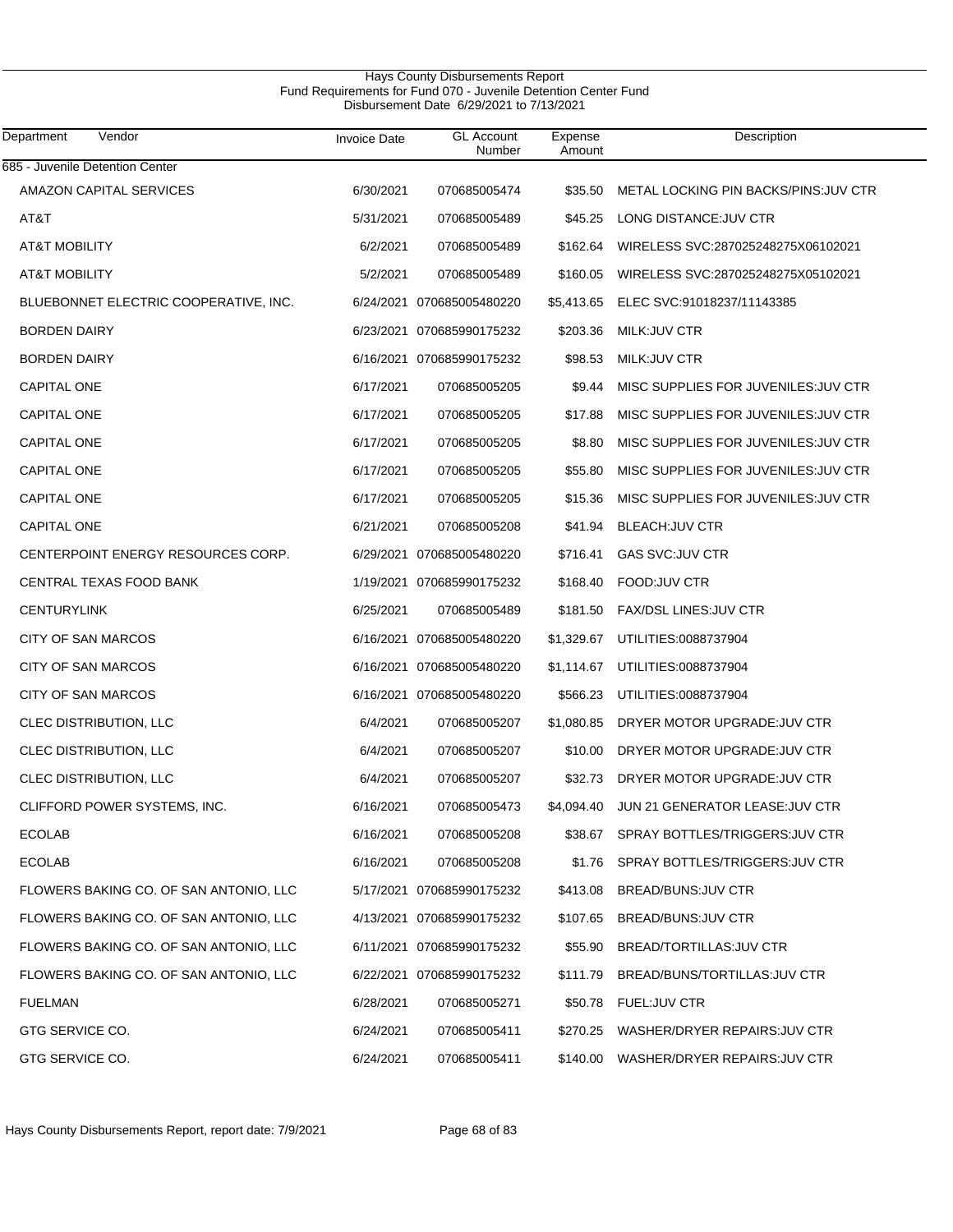| Vendor<br>Department                  | <b>Invoice Date</b> | <b>GL Account</b><br>Number | Expense<br>Amount | Description                                            |
|---------------------------------------|---------------------|-----------------------------|-------------------|--------------------------------------------------------|
| HAYS COUNTY GENERAL FUND              | 5/31/2021           | 070685005212                | \$19.60           | MAY 21 POSTAGE: JUV CTR                                |
| INDUSTRIAL COMMUNICATIONS             | 5/28/2021           | 070685005473                | \$1,035.00        | RADIO/RADIO TRANSMITTER LEASE: JUV CTR                 |
| INDUSTRIAL COMMUNICATIONS             | 5/28/2021           | 070685005473                | \$456.00          | RADIO/RADIO TRANSMITTER LEASE: JUV CTR                 |
| LABATT FOOD SERVICE, LLC              |                     | 1/4/2021 070685990175232    | (\$257.00)        | RETURN CHIPS: JUV CTR                                  |
| LABATT FOOD SERVICE, LLC              |                     | 3/22/2021 070685990175232   | (\$41.13)         | RETURN LIQUID EGGS: JUV CTR                            |
| LABATT FOOD SERVICE, LLC              |                     | 6/15/2021 070685990175232   | \$1,290.29        | FOOD: JUV CTR                                          |
| LABATT FOOD SERVICE, LLC              |                     | 6/17/2021 070685990175208   | \$55.48           | FOOD/SCRUBBERS/APRONS/GLOVES:JUV CTR                   |
| LABATT FOOD SERVICE, LLC              |                     | 6/17/2021 070685990175232   | \$1,565.01        | FOOD/SCRUBBERS/APRONS/GLOVES:JUV CTR                   |
| LABATT FOOD SERVICE, LLC              |                     | 6/17/2021 070685990175201   | \$114.41          | FOOD/SCRUBBERS/APRONS/GLOVES: JUV CTR                  |
| LOWE'S, INC.                          | 6/22/2021           | 070685005207                | \$18.99           | ROUNDUP: JUV CTR                                       |
| LOWE'S, INC.                          | 6/16/2021           | 070685005207                | \$2.72            | EYE BOLTS: JUV CTR                                     |
| LOWE'S, INC.                          | 5/27/2021           | 070685005207                | \$118.70          | PAINTING SUPPLIES: JUV CTR                             |
| LOWE'S, INC.                          | 6/29/2021           | 070685005207                | \$187.90          | MISC SUPPLIES: JUV CTR                                 |
| LOWE'S, INC.                          | 6/24/2021           | 070685005208                | \$11.39           | SWIFFER STARTER KIT: JUV CTR                           |
| OFFICE DEPOT, INC.                    | 6/17/2021           | 070685005211                | \$30.68           | BINDER CLIPS/CARD STOCK/POST IT NOTES: JUV<br>CTR      |
| OFFICE DEPOT, INC.                    | 6/8/2021            | 070685005211                | \$255.92          | COPY PAPER: JUV CTR                                    |
| OFFICE DEPOT, INC.                    | 6/18/2021           | 070685005211                | \$419.99          | DESK: JUV CTR                                          |
| POLLOCK CO.                           | 6/28/2021           | 070685005208                | \$227.35          | TISSUE/PAPER TOWELS: JUV CTR                           |
| POLLOCK CO.                           | 6/28/2021           | 070685005208                | \$266.22          | TISSUE/PAPER TOWELS: JUV CTR                           |
| POLLOCK CO.                           | 6/23/2021           | 070685005208                | \$470.40          | PEROXIDE CLEANER: JUV CTR                              |
| SI MECHANICAL, LLC                    | 6/9/2021            | 070685005451                | \$190.00          | REPAIR TOILET SLOAN VALVE/SEAT: JUV CTR                |
| STATE INDUSTRIAL PRODUCTS CORPORATION |                     | 6/18/2021 070685990175208   | \$445.78          | OVEN CLEANER/DRAIN TREATMENT: JUV CTR                  |
| <b>TEXAN LANDSCAPE</b>                | 6/30/2021           | 070685005455                |                   | \$1,225.00 JUN 21 LANDSCAPING SERVICES:JUV CTR         |
| UNITED LABORATORIES, INC.             | 4/23/2021           | 070685005208                | \$268.00          | DEODORIZING REPELLANTS/PLASTIC SHAKER<br>W/CAP:JUV CTR |
| UNITED LABORATORIES, INC.             | 4/23/2021           | 070685005208                | \$93.03           | DEODORIZING REPELLANTS/PLASTIC SHAKER<br>W/CAP:JUV CTR |
| WILLS, LAURIE                         | 6/10/2021           | 070685005213                | \$26.68           | BOOK FOR JUVENILES: JUV CTR                            |
| <b>WILLS, LAURIE</b>                  | 6/10/2021           | 070685005213                | (S4.38)           | BOOK FOR JUVENILES: JUV CTR                            |
| WILLS, LAURIE                         | 6/7/2021            | 070685005213                | \$5.60            | BOOK FOR JUVENILES: JUV CTR                            |
| <b>WILLS, LAURIE</b>                  | 6/9/2021            | 070685005213                | \$5.98            | BOOK FOR JUVENILES: JUV CTR                            |
| WILLS, LAURIE                         | 6/16/2021           | 070685005213                | \$11.68           | BOOK FOR JUVENILES: JUV CTR                            |
| <b>WILLS, LAURIE</b>                  | 6/7/2021            | 070685005213                | \$5.55            | BOOK FOR JUVENILES: JUV CTR                            |
| WILLS, LAURIE                         | 6/16/2021           | 070685005213                | \$9.35            | BOOK FOR JUVENILES: JUV CTR                            |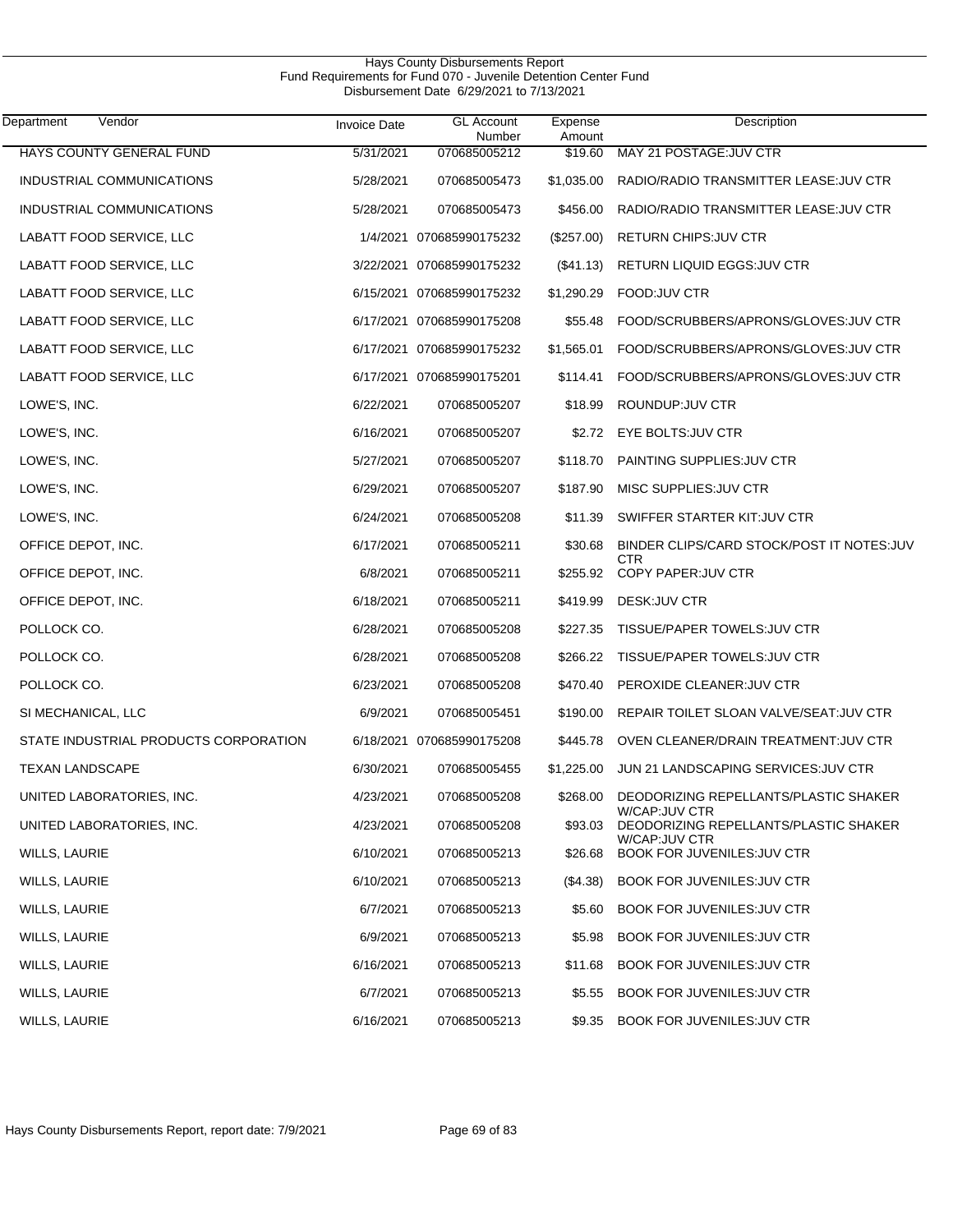|                                                    | Fund Requirements for Fund 070 - Juvenile Detention Center Fund | Hays County Disbursements Report<br>Disbursement Date 6/29/2021 to 7/13/2021 |                   |                                    |  |
|----------------------------------------------------|-----------------------------------------------------------------|------------------------------------------------------------------------------|-------------------|------------------------------------|--|
| Vendor<br>Department                               | <b>Invoice Date</b>                                             | <b>GL Account</b><br>Number                                                  | Expense<br>Amount | Description                        |  |
| <b>WILLS, LAURIE</b>                               | 6/16/2021                                                       | 070685005213                                                                 | \$3.99            | <b>BOOK FOR JUVENILES: JUV CTR</b> |  |
| <b>WILLS, LAURIE</b>                               | 6/9/2021                                                        | 070685005213                                                                 | \$5.21            | <b>BOOK FOR JUVENILES: JUV CTR</b> |  |
| <b>WILLS, LAURIE</b>                               | 6/2/2021                                                        | 070685005213                                                                 | \$5.50            | <b>BOOK FOR JUVENILES: JUV CTR</b> |  |
| <b>WILLS, LAURIE</b>                               | 6/10/2021                                                       | 070685005213                                                                 | \$2.49            | <b>BOOK FOR JUVENILES: JUV CTR</b> |  |
| <b>WILLS, LAURIE</b>                               | 6/10/2021                                                       | 070685005213                                                                 | \$3.99            | <b>BOOK FOR JUVENILES: JUV CTR</b> |  |
| Total 685 - Juvenile Detention Center              |                                                                 |                                                                              | \$25,304.31       |                                    |  |
| Cash Required 070 - Juvenile Detention Center Fund |                                                                 |                                                                              | \$25,304.31       |                                    |  |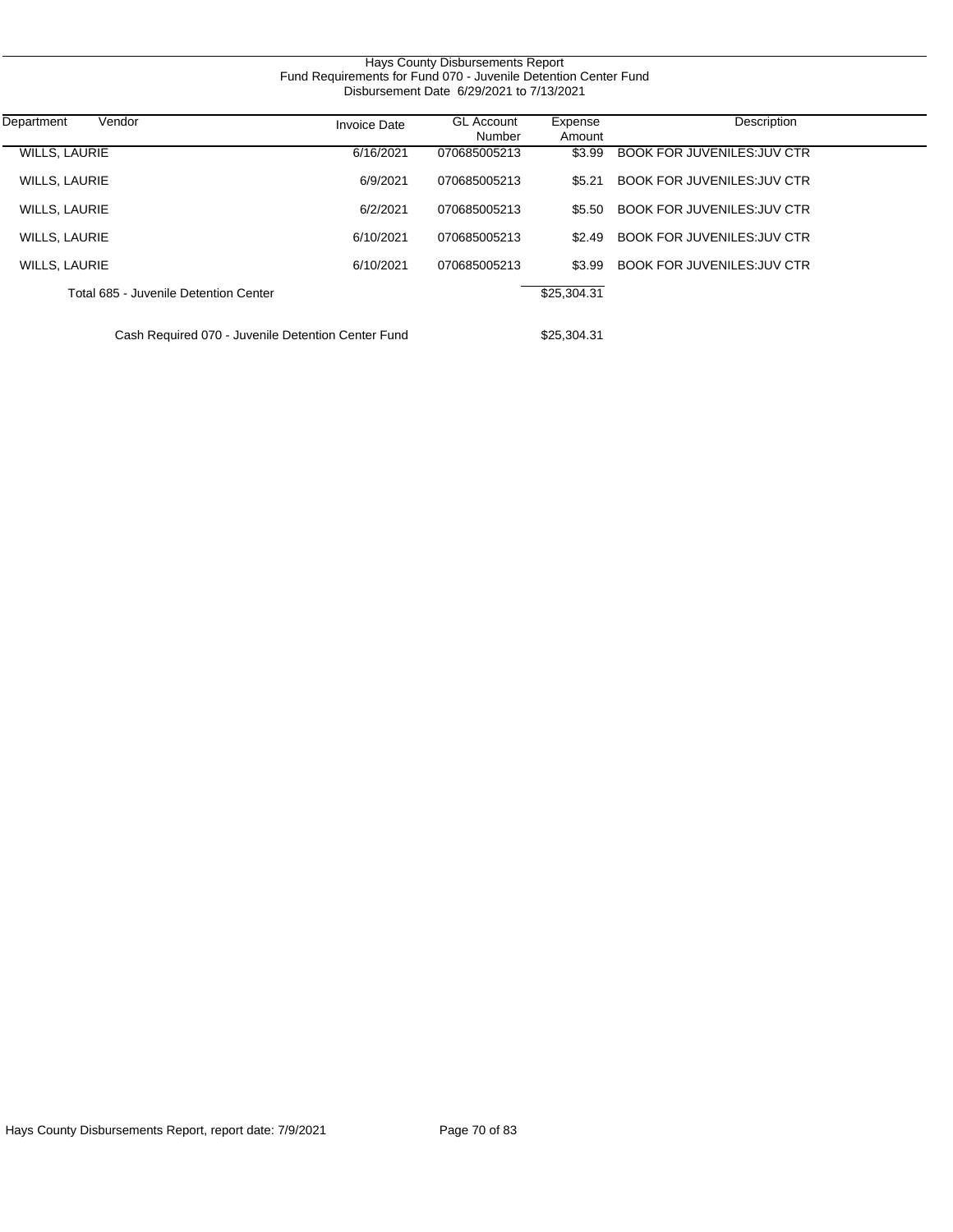| Department<br>Vendor          | <b>Invoice Date</b> | <b>GL Account</b><br>Number | Expense<br>Amount | Description                                          |
|-------------------------------|---------------------|-----------------------------|-------------------|------------------------------------------------------|
| 607 - District Attorney       |                     |                             |                   |                                                      |
| <b>CAPITAL ONE</b>            | 6/8/2021            | 080607005391                | \$99.00           | MICROWAVE FOR VICTIMS WAITING ROOM:DA                |
| <b>CAPITAL ONE</b>            | 6/8/2021            | 080607005391                | \$19.14           | COFFEE STATION AND SUPPLIES FOR<br>STAFF/VICTIMS:DA  |
| <b>CAPITAL ONE</b>            | 6/8/2021            | 080607005391                | \$11.98           | COFFEE STATION AND SUPPLIES FOR<br>STAFF/VICTIMS:DA  |
| <b>CAPITAL ONE</b>            | 6/8/2021            | 080607005391                | \$14.98           | COFFEE STATION AND SUPPLIES FOR<br>STAFF/VICTIMS:DA  |
| <b>CARD SERVICE CENTER</b>    | 6/28/2021           | 080607005435                | \$571.96          | AIRFARE FOR WITNESS: AARON SACHS                     |
| <b>CARD SERVICE CENTER</b>    | 7/6/2021            | 080607005435                | \$484.45          | AIRFARE FOR WITNESS: ELAINE SKINNER                  |
| <b>CARD SERVICE CENTER</b>    | 6/28/2021           | 080607005435                | \$236.98          | AIRFARE FOR WITNESS: DEBRA BODNER<br><b>PROBONIC</b> |
| <b>CARD SERVICE CENTER</b>    | 6/28/2021           | 080607005391                | \$51.50           | PLAQUE: CHRISTINA MORENO                             |
| <b>HAYS COUNTY TREASURER</b>  | 6/29/2021           | 080607005212                | \$5.75            | CERTIFIED MAIL POSTAGE:DA                            |
| Total 607 - District Attorney |                     |                             | \$1,495.74        |                                                      |

Hays County Disbursements Report, report date: 7/9/2021 Page 71 of 83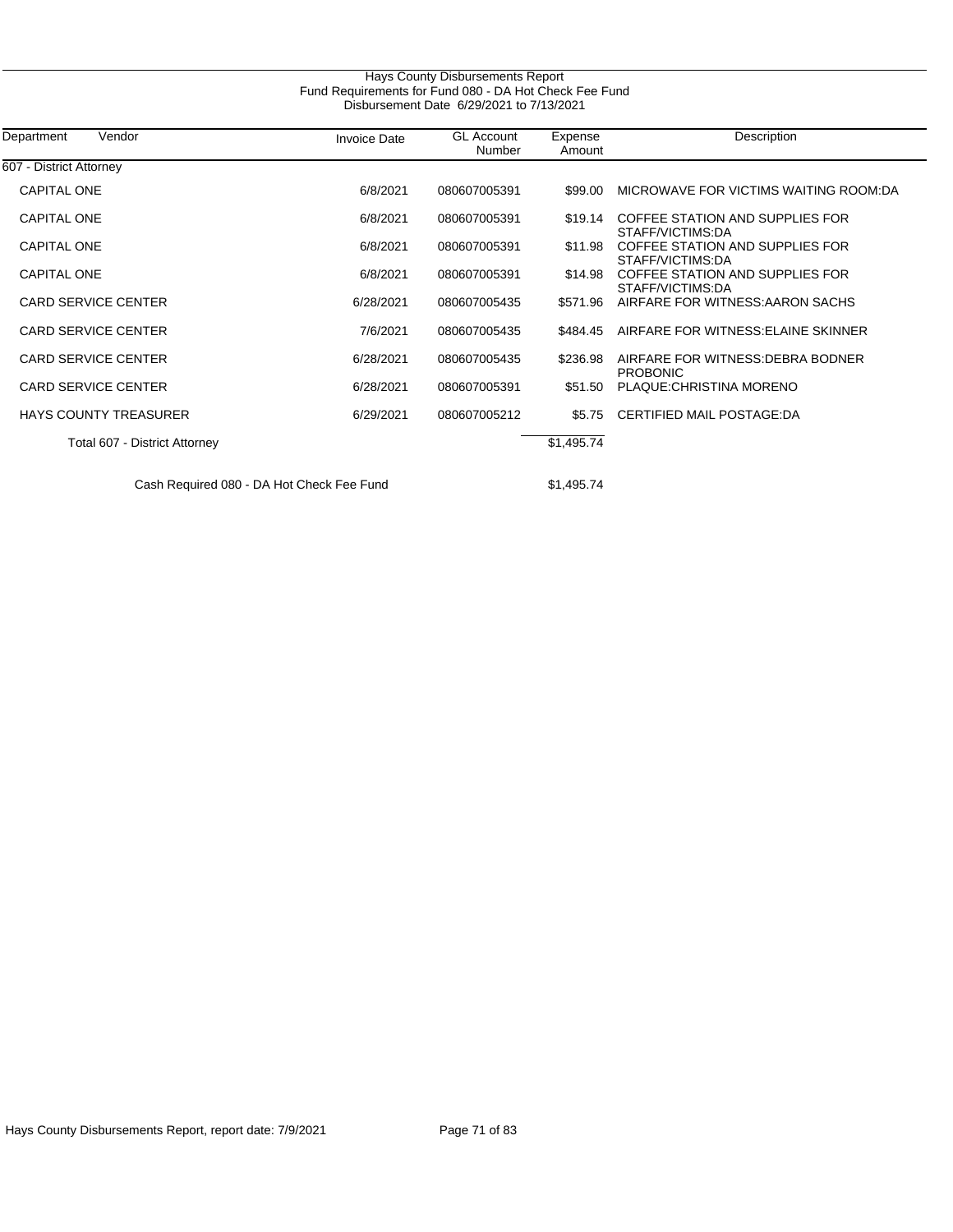| Hays County Disbursements Report<br>Fund Requirements for Fund 081 - DA Drug Forfeiture Fund<br>Disbursement Date 6/29/2021 to 7/13/2021 |                     |                             |                   |             |  |  |
|------------------------------------------------------------------------------------------------------------------------------------------|---------------------|-----------------------------|-------------------|-------------|--|--|
| Department<br>Vendor                                                                                                                     | <b>Invoice Date</b> | <b>GL Account</b><br>Number | Expense<br>Amount | Description |  |  |
| 607 - District Attorney                                                                                                                  |                     |                             |                   |             |  |  |
| <b>CARD SERVICE CENTER</b>                                                                                                               | 6/21/2021           | 081607005429                | \$14.99           | ZOOM:DA     |  |  |
| Total 607 - District Attorney                                                                                                            |                     |                             | \$14.99           |             |  |  |
| Cash Required 081 - DA Drug Forfeiture Fund                                                                                              |                     |                             | \$14.99           |             |  |  |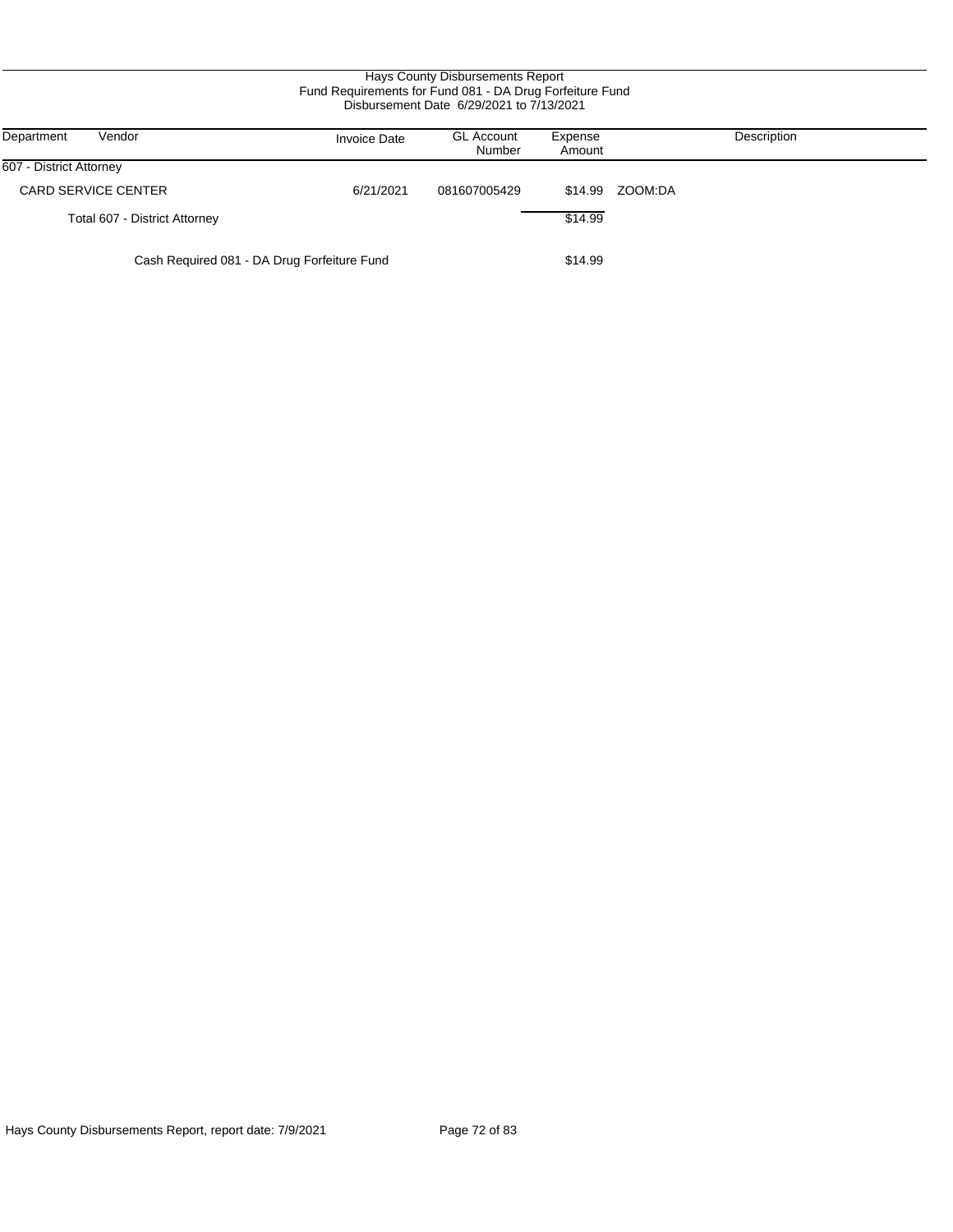| Hays County Disbursements Report<br>Fund Requirements for Fund 084 - Law Library Fund<br>Disbursement Date 6/29/2021 to 7/13/2021 |                     |                             |                   |                                                                    |  |  |
|-----------------------------------------------------------------------------------------------------------------------------------|---------------------|-----------------------------|-------------------|--------------------------------------------------------------------|--|--|
| Department<br>Vendor                                                                                                              | <b>Invoice Date</b> | <b>GL Account</b><br>Number | Expense<br>Amount | Description                                                        |  |  |
| 690 - Law Library                                                                                                                 |                     |                             |                   |                                                                    |  |  |
| OFFICE DEPOT, INC.                                                                                                                | 6/21/2021           | 084690005201                | \$21.99           | INK CARTRIDGE:LAW LIB                                              |  |  |
| OFFICE DEPOT, INC.                                                                                                                | 6/21/2021           | 084690005201                | \$21.99           | INK CARTRIDGE:LAW LIB                                              |  |  |
| OFFICE DEPOT, INC.                                                                                                                | 6/22/2021           | 084690005201                | \$15.38           | INDEX CARDS/WALL SIGN HOLDERS/COMMAND<br>STRIPS/COPY PAPER:LAW LIB |  |  |
| OFFICE DEPOT, INC.                                                                                                                | 6/22/2021           | 084690005201                | \$31.99           | INDEX CARDS/WALL SIGN HOLDERS/COMMAND<br>STRIPS/COPY PAPER:LAW LIB |  |  |
| OFFICE DEPOT, INC.                                                                                                                | 6/22/2021           | 084690005201                | \$43.99           | INK CARTRIDGE:LAW LIB                                              |  |  |
| <b>XEROX CORPORATION</b>                                                                                                          | 6/19/2021           | 084690005473                | \$723.42          | AE560537 COPIER:LAW LIB                                            |  |  |
| Total 690 - Law Library                                                                                                           |                     |                             | \$858.76          |                                                                    |  |  |
| Cash Required 084 - Law Library Fund                                                                                              |                     |                             | \$858.76          |                                                                    |  |  |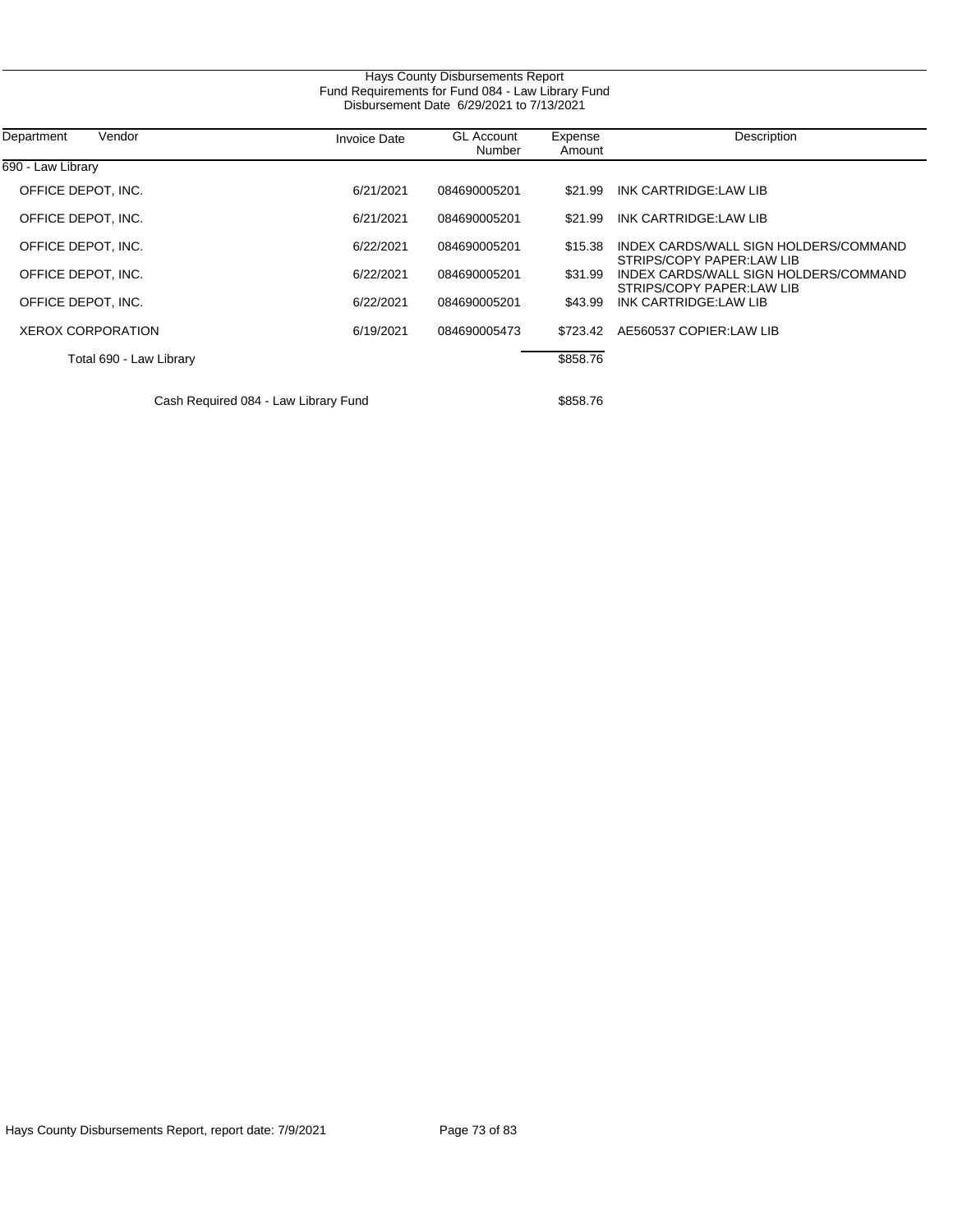### Hays County Disbursements Report Fund Requirements for Fund 101 - Records Mgmt and Archive Fund Disbursement Date 6/29/2021 to 7/13/2021

| Department<br>Vendor                              | <b>Invoice Date</b> | <b>GL Account</b><br>Number | Expense<br>Amount | Description                                           |
|---------------------------------------------------|---------------------|-----------------------------|-------------------|-------------------------------------------------------|
| 617 - County Clerk                                |                     |                             |                   |                                                       |
| CARD SERVICE CENTER                               | 6/22/2021           | 101617105551                | \$212.49          | DEPOSIT FOR LODGING OSCAR MEJIA                       |
| CARD SERVICE CENTER                               | 6/22/2021           | 101617105551                | \$327.24          | DEPOSIT FOR LODGING:R RODRIGUEZ/L DURAN/E<br>CARDENAS |
| RICOH USA, INC.                                   | 6/4/2021            | 101617105473                | \$424.49          | JUN 21 LEASE: 1009769A38                              |
| Total 617 - County Clerk                          |                     |                             | \$964.22          |                                                       |
| Cash Required 101 - Records Mgmt and Archive Fund |                     |                             | \$964.22          |                                                       |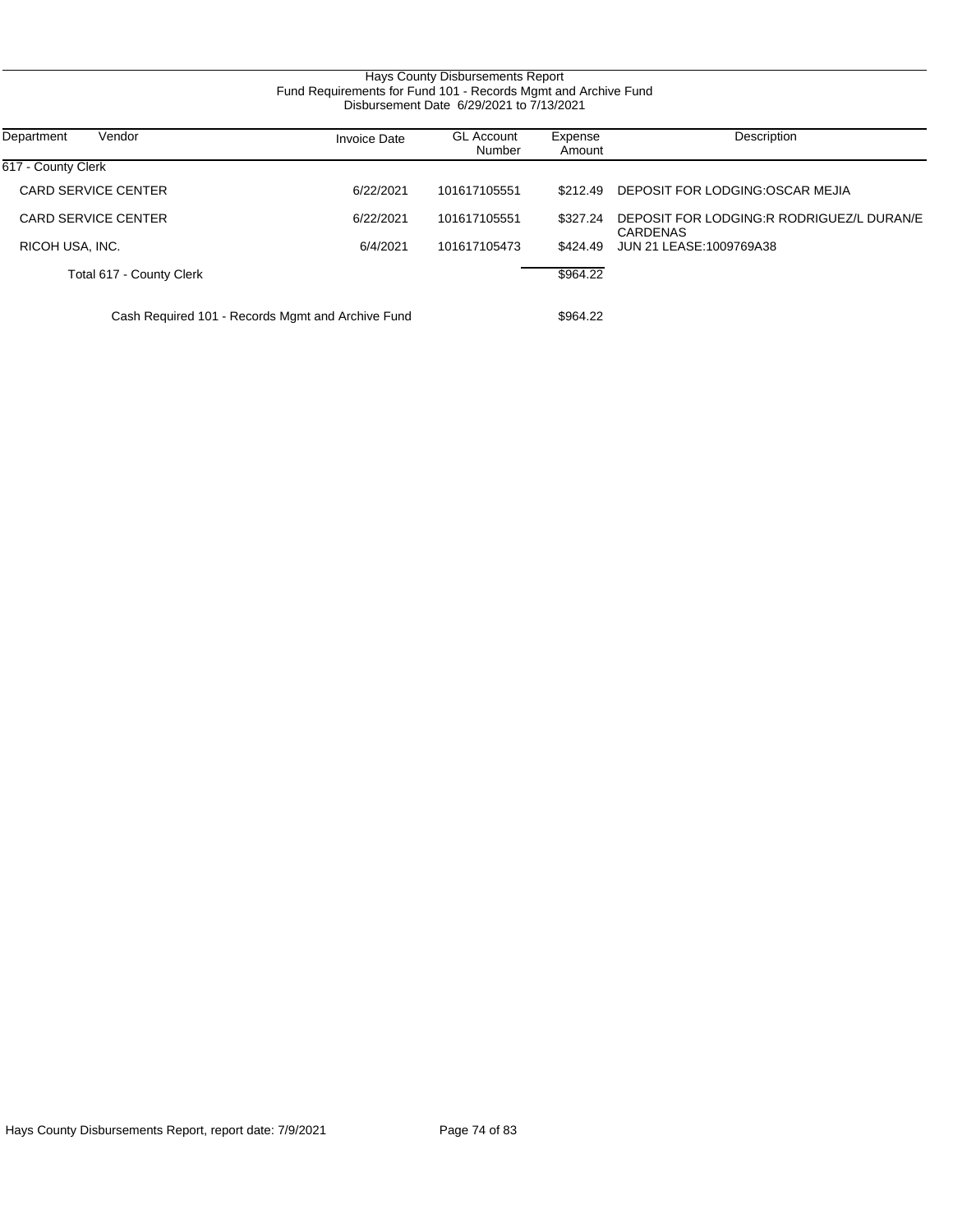### Hays County Disbursements Report Fund Requirements for Fund 106 - County Records Preservation Fund Disbursement Date 6/29/2021 to 7/13/2021

| Department<br>Vendor                                 | <b>Invoice Date</b> | <b>GL Account</b><br>Number | Expense<br>Amount | Description                         |
|------------------------------------------------------|---------------------|-----------------------------|-------------------|-------------------------------------|
| 610 - Records Preservation                           |                     |                             |                   |                                     |
| CASO DOCUMENT MANAGEMENT                             | 5/31/2021           | 106610005201                | \$1.645.43        | 2020 MICROFILM CONVERSION: DIST CLK |
| Total 610 - Records Preservation                     |                     |                             | \$1.645.43        |                                     |
| Cash Required 106 - County Records Preservation Fund |                     | \$1,645.43                  |                   |                                     |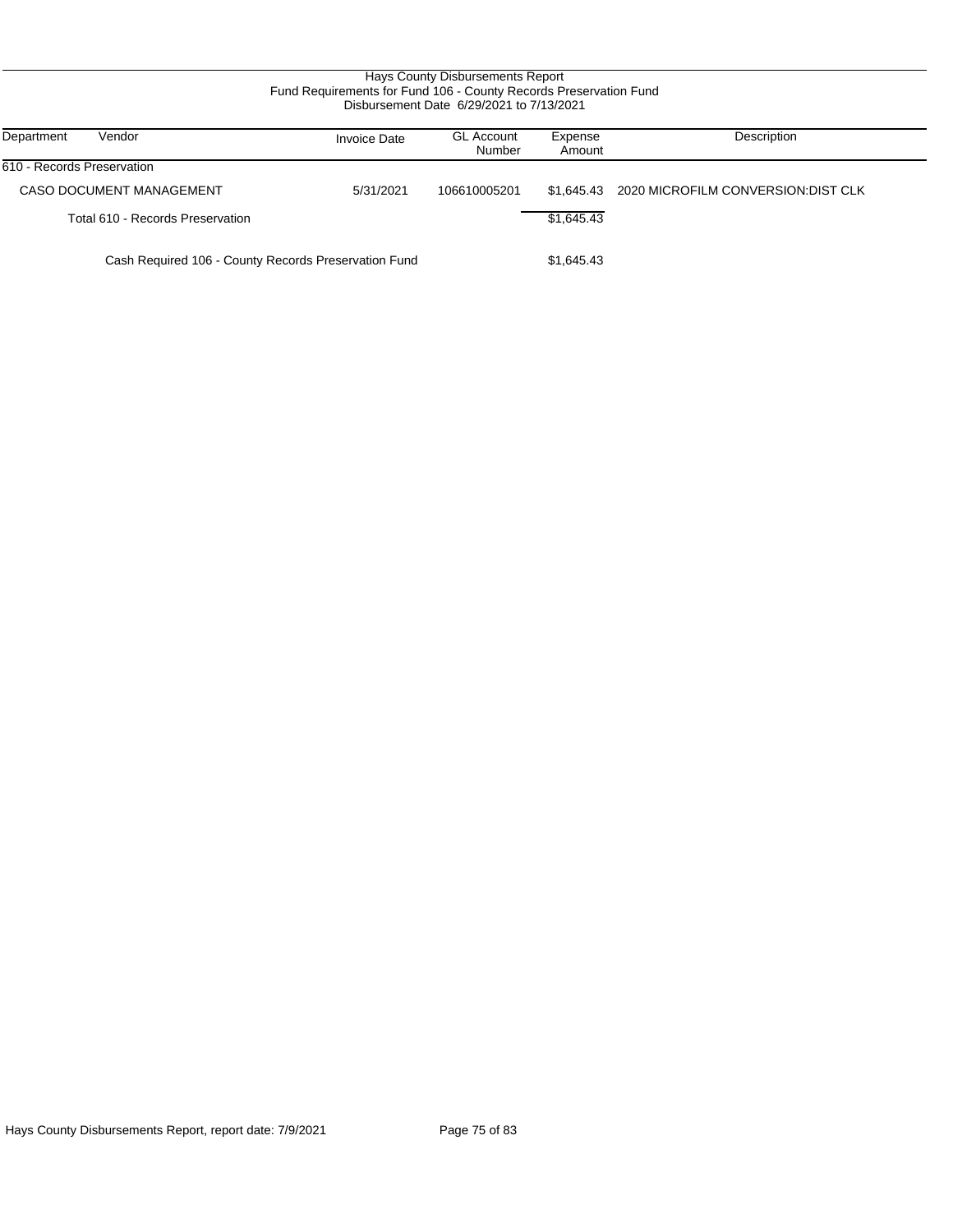| Vendor<br>Department                              | <b>Invoice Date</b> | <b>GL Account</b><br>Number | Expense<br>Amount | Description                     |
|---------------------------------------------------|---------------------|-----------------------------|-------------------|---------------------------------|
| 628 - Justice of the Peace Pct 3                  |                     |                             |                   |                                 |
| AUTOMATION DESIGNS, INC.                          | 10/30/2017          | 112628005202                | \$212.50          | REMOVED OLD CAMERA SYSTEM: JP 3 |
| Total 628 - Justice of the Peace Pct 3            |                     |                             | \$212.50          |                                 |
| 629 - Justice of the Peace Pct 4                  |                     |                             |                   |                                 |
| DELL MARKETING, L.P.                              | 5/27/2021           | 112629005202                | \$490.00          | <b>MONITORS:JP4</b>             |
| DELL MARKETING, L.P.                              |                     | 6/23/2021 112629005712400   | \$1,060.32        | COMPUTER: JP 4                  |
| Total 629 - Justice of the Peace Pct 4            |                     |                             | \$1,550.32        |                                 |
| 630 - Justice of the Peace Pct 5                  |                     |                             |                   |                                 |
| AMAZON CAPITAL SERVICES                           | 5/5/2021            | 112630005202                | \$399.99          | 50 INCH TV: JP 5                |
| <b>AMAZON CAPITAL SERVICES</b>                    | 5/5/2021            | 112630005202                | \$21.42           | 50 INCH TV: JP 5                |
| AMAZON CAPITAL SERVICES                           | 5/5/2021            | 112630005202                | $(\$21.42)$       | 50 INCH TV: JP 5                |
| Total 630 - Justice of the Peace Pct 5            |                     |                             | \$399.99          |                                 |
| Cash Required 112 - Justice Court Technology Fund |                     |                             | \$2,162.81        |                                 |

Hays County Disbursements Report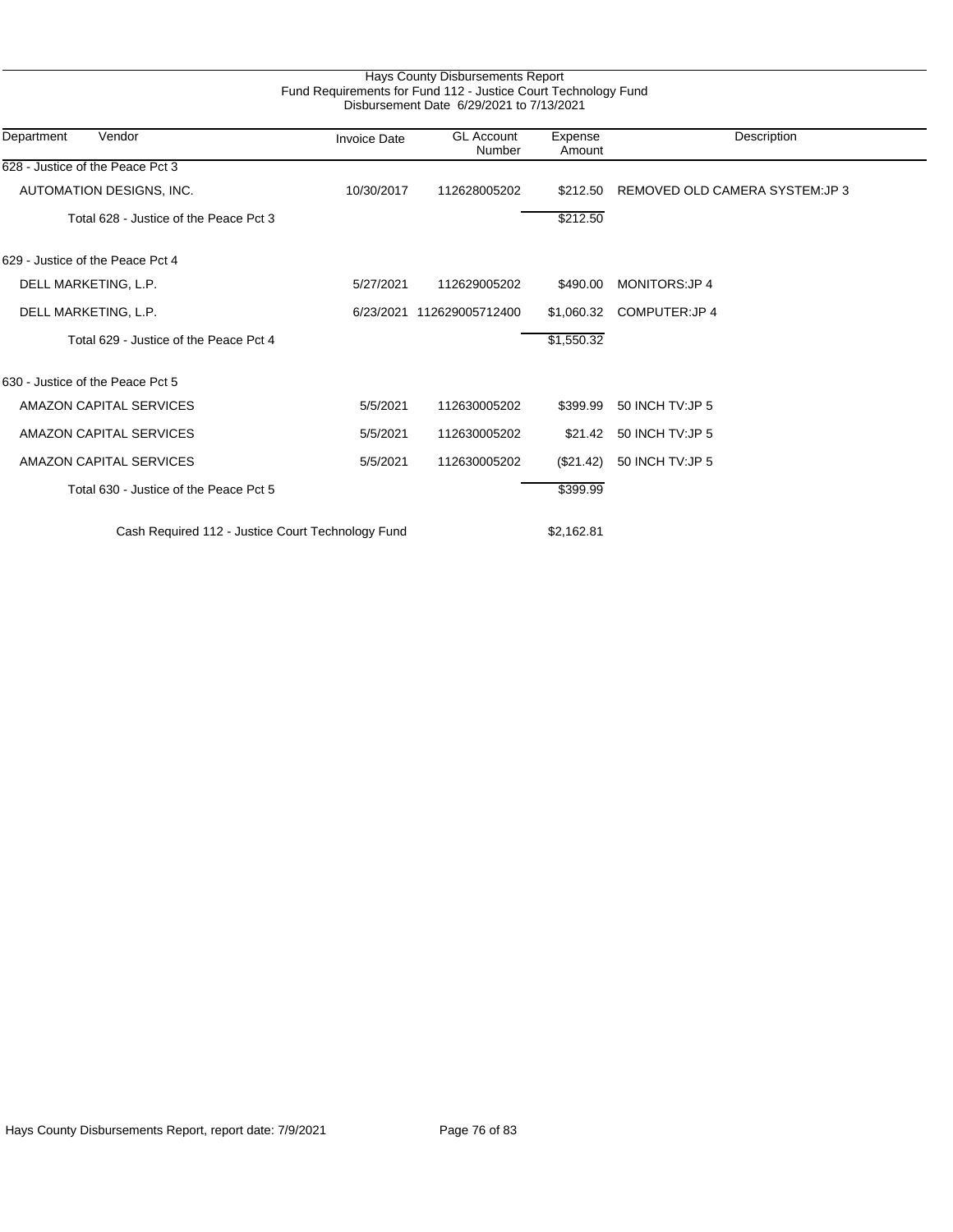### Hays County Disbursements Report Fund Requirements for Fund 115 - Dispute Resolution Fund Disbursement Date 6/29/2021 to 7/13/2021

| Department<br>Vendor                        | <b>Invoice Date</b> | <b>GL Account</b><br>Number | Expense<br>Amount | Description                              |
|---------------------------------------------|---------------------|-----------------------------|-------------------|------------------------------------------|
| 740 - Dispute Resolution                    |                     |                             |                   |                                          |
| CENTRAL TEXAS DISPUTE RESOLUTION CENTER     | 7/7/2021            | 115740005448                | \$4.246.00        | JUN 21 ALT DISPUTE RESOLUTION FUND:TREAS |
| CENTRAL TEXAS DISPUTE RESOLUTION CENTER     | 6/17/2021           | 115740005448                | \$3.915.00        | MAY 21 ALT DISPUTE RESOLUTION FUND:TREAS |
| Total 740 - Dispute Resolution              |                     |                             | \$8.161.00        |                                          |
| Cash Required 115 - Dispute Resolution Fund |                     |                             | \$8.161.00        |                                          |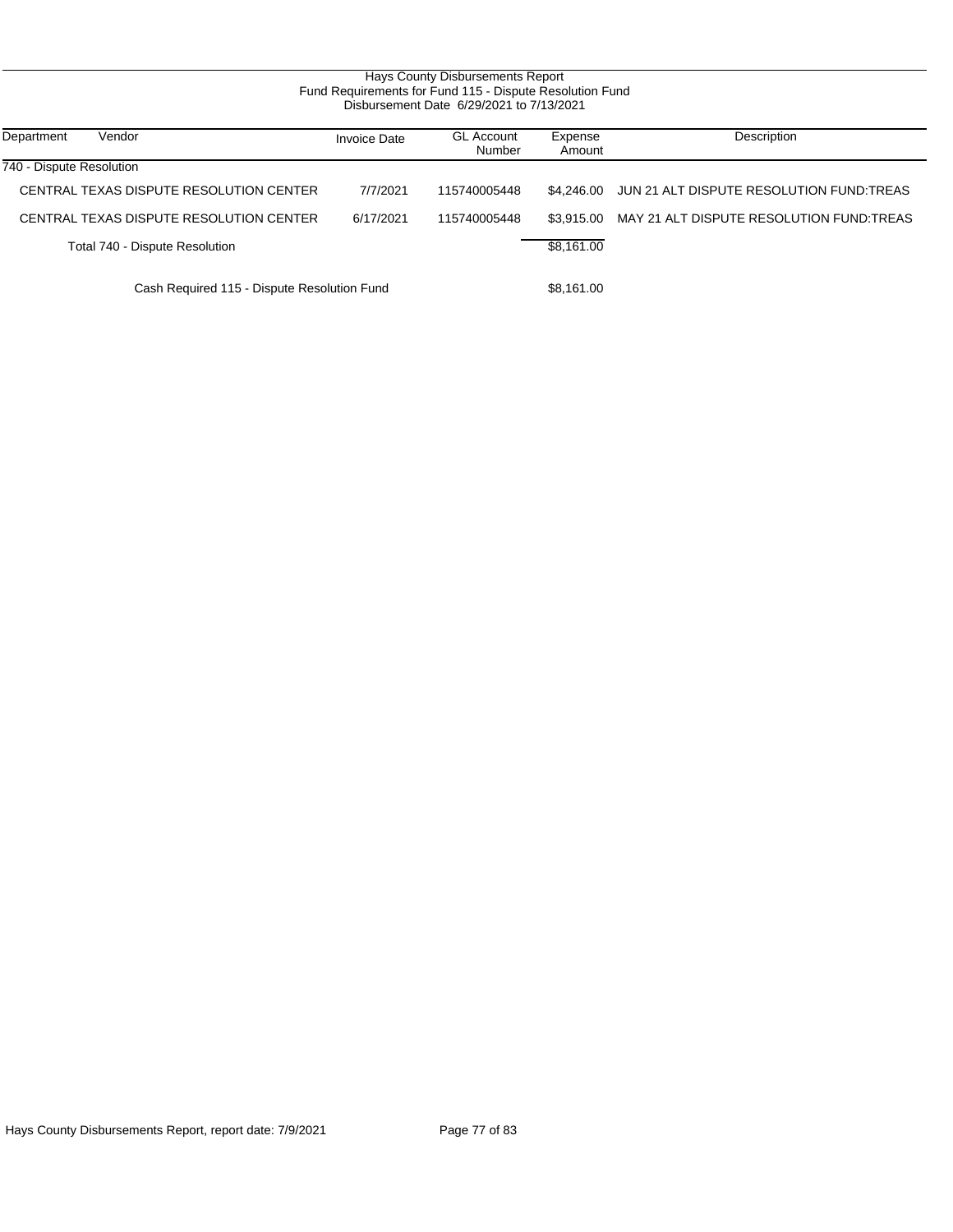### Hays County Disbursements Report Fund Requirements for Fund 117 - County Child Abuse Prevention Disbursement Date 6/29/2021 to 7/13/2021

| Vendor<br>Department                              | <b>Invoice Date</b> | <b>GL Account</b><br>Number | Expense<br>Amount | Description                                               |
|---------------------------------------------------|---------------------|-----------------------------|-------------------|-----------------------------------------------------------|
| 608 - District Court                              |                     |                             |                   |                                                           |
| CASA OF CENTRAL TEXAS                             | 7/7/2021            | 117608005448                | \$36.01           | QTR II - 2021 CHILD ABUSE PREVENTION<br><b>FEES:TREAS</b> |
| Total 608 - District Court                        |                     |                             | \$36.01           |                                                           |
| Cash Required 117 - County Child Abuse Prevention |                     |                             | \$36.01           |                                                           |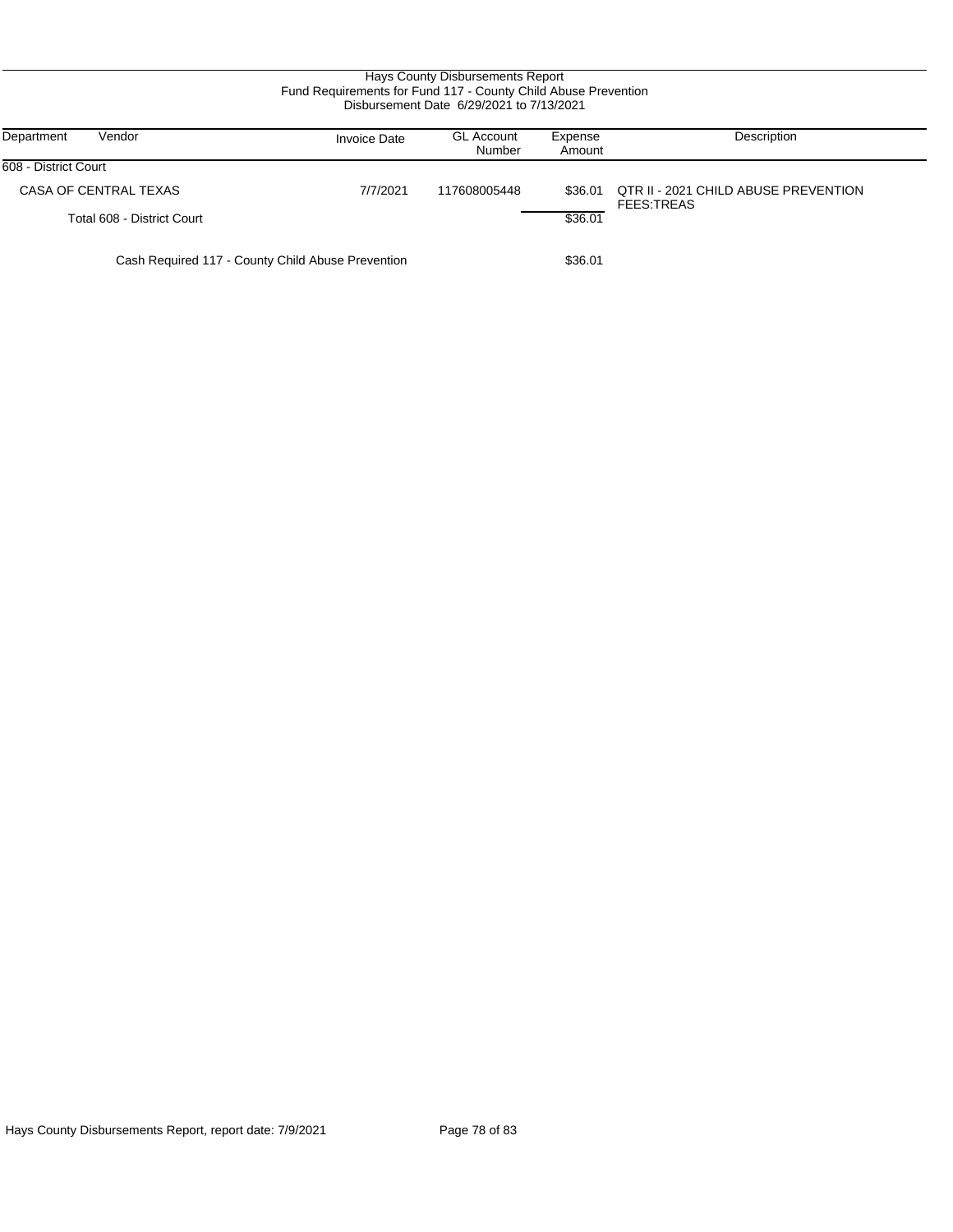#### Hays County Disbursements Report Fund Requirements for Fund 120 - Family Health Services Fund Disbursement Date 6/29/2021 to 7/13/2021

| Vendor<br>Department           | <b>Invoice Date</b> | <b>GL Account</b><br>Number | Expense<br>Amount | Description                                                            |
|--------------------------------|---------------------|-----------------------------|-------------------|------------------------------------------------------------------------|
| 675 - Personal Health          |                     |                             |                   |                                                                        |
| AMAZON CAPITAL SERVICES        |                     | 6/29/2021 120675990585201   | \$89.95           | BOOTS: MICHELLE VILLEGAS/TV MOUNT/TV: PHLTH                            |
| AMAZON CAPITAL SERVICES        |                     | 6/29/2021 120675990585201   | \$291.69          | BOOTS: MICHELLE VILLEGAS/TV MOUNT/TV: PHLTH                            |
| AMAZON CAPITAL SERVICES        |                     | 6/20/2021 120675990585201   | \$141.20          | AED WALL CABINET/PROJECTION SIGN: PHLTH                                |
| AMAZON CAPITAL SERVICES        |                     | 6/20/2021 120675990585201   | \$5.99            | AED WALL CABINET/PROJECTION SIGN: PHLTH                                |
| <b>AMAZON CAPITAL SERVICES</b> | 6/27/2021           | 120675005211                | \$189.98          | <b>OFFICE CHAIR/WIRELESS</b><br>KEYBOARDS/MOUSES:PHLTH                 |
| <b>AMAZON CAPITAL SERVICES</b> | 6/27/2021           | 120675005202                | \$229.90          | <b>OFFICE CHAIR/WIRELESS</b><br>KEYBOARDS/MOUSES:PHLTH                 |
| <b>AMAZON CAPITAL SERVICES</b> | 6/27/2021           | 120675005211                | \$15.48           | <b>OFFICE CHAIR/WIRELESS</b><br>KEYBOARDS/MOUSES:PHLTH                 |
| AMAZON CAPITAL SERVICES        | 6/27/2021           | 120675005202                | \$15.48           | <b>OFFICE CHAIR/WIRELESS</b><br>KEYBOARDS/MOUSES:PHLTH                 |
| AMAZON CAPITAL SERVICES        | 6/27/2021           | 120675005211                | (\$15.48)         | <b>OFFICE CHAIR/WIRELESS</b><br>KEYBOARDS/MOUSES:PHLTH                 |
| <b>AMAZON CAPITAL SERVICES</b> | 6/27/2021           | 120675005202                | (\$15.48)         | <b>OFFICE CHAIR/WIRELESS</b><br>KEYBOARDS/MOUSES:PHLTH                 |
| ANDERSON M.D., CHARLES         | 6/29/2021           | 120675005448                | \$500.00          | JUL 21 HAYS COUNTY MEDICAL AUTHORITY<br>FEE:PHLTH                      |
| <b>AT&amp;T MOBILITY</b>       |                     | 5/1/2021 120675990585489    | \$261.23          | WIRELESS SVC:287025248275X05102021                                     |
| <b>AT&amp;T MOBILITY</b>       |                     | 6/2/2021 120675991485489    | \$404.72          | WIRELESS SVC:287025248275X06102021                                     |
| <b>AT&amp;T MOBILITY</b>       |                     | 6/2/2021 120675990585489    | \$261.23          | WIRELESS SVC:287025248275X06102021                                     |
| <b>AT&amp;T MOBILITY</b>       |                     | 5/2/2021 120675991485489    | \$404.72          | WIRELESS SVC:287025248275X05102021                                     |
| <b>CAPITAL ONE</b>             |                     | 6/26/2021 120675990585201   | \$137.20          | COOLERS: PHLTH                                                         |
| <b>CARD SERVICE CENTER</b>     | 6/29/2021           | 120675005231                | \$25.61           | BADGE HOLDERS/HAND SANITIZER/VACCINATION<br><b>CARD HOLDERS: PHLTH</b> |
| <b>CARD SERVICE CENTER</b>     | 6/29/2021           | 120675005211                | \$148.50          | BADGE HOLDERS/HAND SANITIZER/VACCINATION<br><b>CARD HOLDERS: PHLTH</b> |
| <b>CARD SERVICE CENTER</b>     | 6/29/2021           | 120675005211                | \$208.50          | BADGE HOLDERS/HAND SANITIZER/VACCINATION<br><b>CARD HOLDERS: PHLTH</b> |
| <b>CARD SERVICE CENTER</b>     | 6/29/2021           | 120675005211                | \$88.50           | BADGE HOLDERS/HAND SANITIZER/VACCINATION<br><b>CARD HOLDERS: PHLTH</b> |
| <b>CARD SERVICE CENTER</b>     | 6/29/2021           | 120675005211                | \$25.62           | BADGE HOLDERS/HAND SANITIZER/VACCINATION<br><b>CARD HOLDERS: PHLTH</b> |
| <b>CARD SERVICE CENTER</b>     | 6/22/2021           | 120675005429                | \$50.00           | MONTHLY SUBSCRIPTION: PHLTH                                            |
| CASTILLEJA, JERRY              |                     | 6/28/2021 120675990225448   | \$525.00          | <b>JUN 21 PROF SVCS: PHLTH</b>                                         |
| <b>CENTURYLINK</b>             |                     | 6/25/2021 120675005480200   |                   | \$106.68 ALARM LINES: PHLTH                                            |
| <b>CHALK LINE</b>              |                     | 6/24/2021 120675990585461   | \$400.00          | <b>BROCHURES:PHLTH</b>                                                 |
| <b>CHALK LINE</b>              | 4/29/2021           | 120675005461                |                   | \$40.00 VACCINE CONSENT FORMS: PHLTH                                   |
| <b>CHALK LINE</b>              |                     | 6/25/2021 120675990585461   |                   | \$320.00 SPANISH BROCHURES: PHLTH                                      |
| <b>CITY OF SAN MARCOS</b>      |                     | 6/16/2021 120675005480200   |                   | \$91.72 ELEC SVC:0000266221                                            |
| CITY OF SAN MARCOS             |                     | 6/16/2021 120675005480200   |                   | \$1,252.97 ELEC SVC:0000900300                                         |
| CITY OF SAN MARCOS             |                     | 6/16/2021 120675005480200   |                   | \$107.50 UTILITIES:0000220144/0067951135                               |
| CITY OF SAN MARCOS             |                     | 6/16/2021 120675005480200   | \$48.45           | UTILITIES:0000220144/0067951135                                        |
| CITY OF SAN MARCOS             |                     | 6/16/2021 120675005480200   |                   | \$85.03 UTILITIES:0000220144/0067951135                                |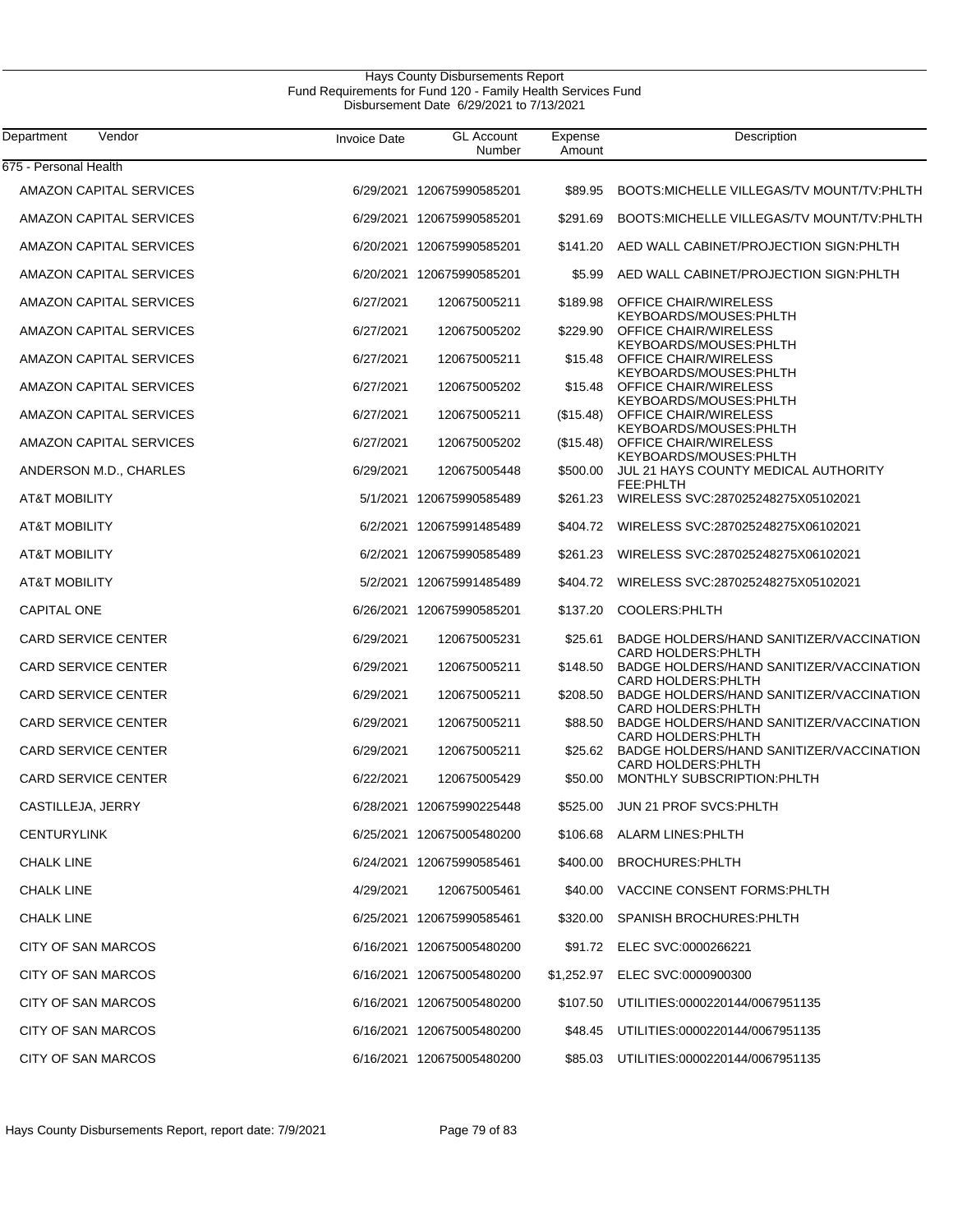| Vendor<br>Department               | Invoice Date | <b>GL Account</b><br>Number | Expense<br>Amount | Description                                                                           |
|------------------------------------|--------------|-----------------------------|-------------------|---------------------------------------------------------------------------------------|
| <b>CITY OF SAN MARCOS</b>          |              | 6/16/2021 120675005480200   | \$220.81          | UTILITIES:0000220144/0067951135                                                       |
| <b>GRANDE COMMUNICATIONS</b>       |              | 7/1/2021 120675990585489    | \$93.25           | INTERNET SVC/LONG DIST: PHLTH-BIOTERRORISM                                            |
| <b>GRANDE COMMUNICATIONS</b>       | 6/20/2021    | 120675005489                | \$63.42           | <b>CABLE TV:PHLTH</b>                                                                 |
| HARRIS-TORRES, TINA                | 6/21/2021    | 120675005448                | \$100.00          | JUN 21 MONTHLY VISIT: PHLTH                                                           |
| HAYS COUNTY GENERAL FUND           | 5/31/2021    | 120675005212                | \$90.47           | MAY 21 POSTAGE: PHLTH                                                                 |
| INDIGENT HEALTHCARE SOLUTIONS, LTD | 7/1/2021     | 120675005429                | \$2,485.00        | AUG 21 PROF SVCS: PHLTH                                                               |
| LASER SERVICE USA, INC.            | 6/22/2021    | 120675005211                | \$98.00           | TONER CARTRIDGES: PHLTH                                                               |
| LOWER COLORADO RIVER AUTHORITY     |              | 6/28/2021 120675990585411   | \$193.76          | RADIO CHARGER/BATTERY: PHLTH                                                          |
| MARTINEZ, ANNA                     |              | 4/5/2021 120675990225551    | \$50.00           | REIMB FOR CPR RECERTIFICATION: PHLTH                                                  |
| MCKESSON MEDICAL - SURGICAL, INC.  |              | 6/7/2021 120675990875231    | \$245.14          | BANDAGES/EXAM GLOVES: PHLTH                                                           |
| MCKESSON MEDICAL - SURGICAL, INC.  |              | 6/7/2021 120675990875231    | \$30.98           | <b>EXAM GLOVES: PHLTH</b>                                                             |
| MCKESSON MEDICAL - SURGICAL, INC.  |              | 6/7/2021 120675990875231    | \$158.61          | ADRENALIN: PHLTH                                                                      |
| MCKESSON MEDICAL - SURGICAL, INC.  |              | 6/7/2021 120675990875231    | \$0.95            | ADRENALIN: PHLTH                                                                      |
| MCKESSON MEDICAL - SURGICAL, INC.  |              | 6/7/2021 120675990875231    | \$17.64           | HAND SANITIZER: PHLTH                                                                 |
| OFFICE DEPOT, INC.                 |              | 6/24/2021 120675990585211   | \$137.96          | PLASTIC LABELS: PHLTH                                                                 |
| OFFICE DEPOT, INC.                 |              | 6/24/2021 120675990585211   | \$78.32           | OFFICE SUPPLIES: PHLTH                                                                |
| OFFICE DEPOT, INC.                 |              | 6/24/2021 120675990585211   | \$187.60          | OFFICE SUPPLIES: PHLTH                                                                |
| OFFICE DEPOT, INC.                 |              | 6/24/2021 120675990585211   | \$65.32           | OFFICE SUPPLIES: PHLTH                                                                |
| OFFICE DEPOT, INC.                 |              | 6/24/2021 120675990585211   | \$27.00           | OFFICE SUPPLIES: PHLTH                                                                |
| SECURITY ONE, INC.                 |              | 7/1/2021 120675005480200    | \$30.00           | JUL 21 MONTHLY FIRE/SECURITY ALARM                                                    |
| SECURITY ONE, INC.                 |              | 7/1/2021 120675005480200    | \$30.00           | MONITORING: PHLTH<br>JUL 21 MONTHLY FIRE/SECURITY ALARM                               |
| SECURITY ONE, INC.                 |              | 7/1/2021 120675005480200    | \$45.00           | MONITORING: PHLTH<br>JUL 21 MONTHLY FIRE/SECURITY ALARM                               |
| SECURITY ONE, INC.                 |              | 7/1/2021 120675005480200    |                   | MONITORING: PHLTH<br>\$30.00 JUL 21 MONTHLY FIRE/SECURITY ALARM                       |
| SECURITY ONE, INC.                 |              | 7/1/2021 120675005480200    | \$30.00           | <b>MONITORING: PHLTH</b><br>JUL 21 MONTHLY FIRE/SECURITY ALARM                        |
| SHOWPLACE COMMERCIAL, LLC          |              | 6/29/2021 120675991485472   | \$6,000.00        | <b>MONITORING: PHLTH</b><br>JUL 21 RENT:COVID-19                                      |
| SHRED-IT USA LLC                   | 6/15/2021    | 120675005448                |                   | \$78.43 SHREDDING: PHLTH                                                              |
| SHRED-IT USA LLC                   | 5/15/2021    | 120675005448                |                   | \$78.43 SHREDDING: PHLTH                                                              |
| SPARKLETTS & SIERRA SPRINGS        |              | 6/19/2021 120675005480200   | \$52.45           | WATER/COOLER RENTAL/BOTTLE                                                            |
| SPARKLETTS & SIERRA SPRINGS        |              | 6/19/2021 120675005480200   | \$30.00           | DEPOSITS/RETURNS:PHLTH<br>WATER/COOLER RENTAL/BOTTLE                                  |
| SPARKLETTS & SIERRA SPRINGS        |              | 6/19/2021 120675005480200   | (\$30.00)         | DEPOSITS/RETURNS:PHLTH<br>WATER/COOLER RENTAL/BOTTLE                                  |
| SPARKLETTS & SIERRA SPRINGS        |              | 6/19/2021 120675005480200   | \$13.90           | DEPOSITS/RETURNS:PHLTH<br>WATER/COOLER RENTAL/BOTTLE                                  |
| SPARKLETTS & SIERRA SPRINGS        |              | 6/19/2021 120675005480200   |                   | DEPOSITS/RETURNS:PHLTH<br>\$6.00 WATER/COOLER RENTAL/BOTTLE<br>DEPOSITS/RETURNS:PHLTH |

Hays County Disbursements Report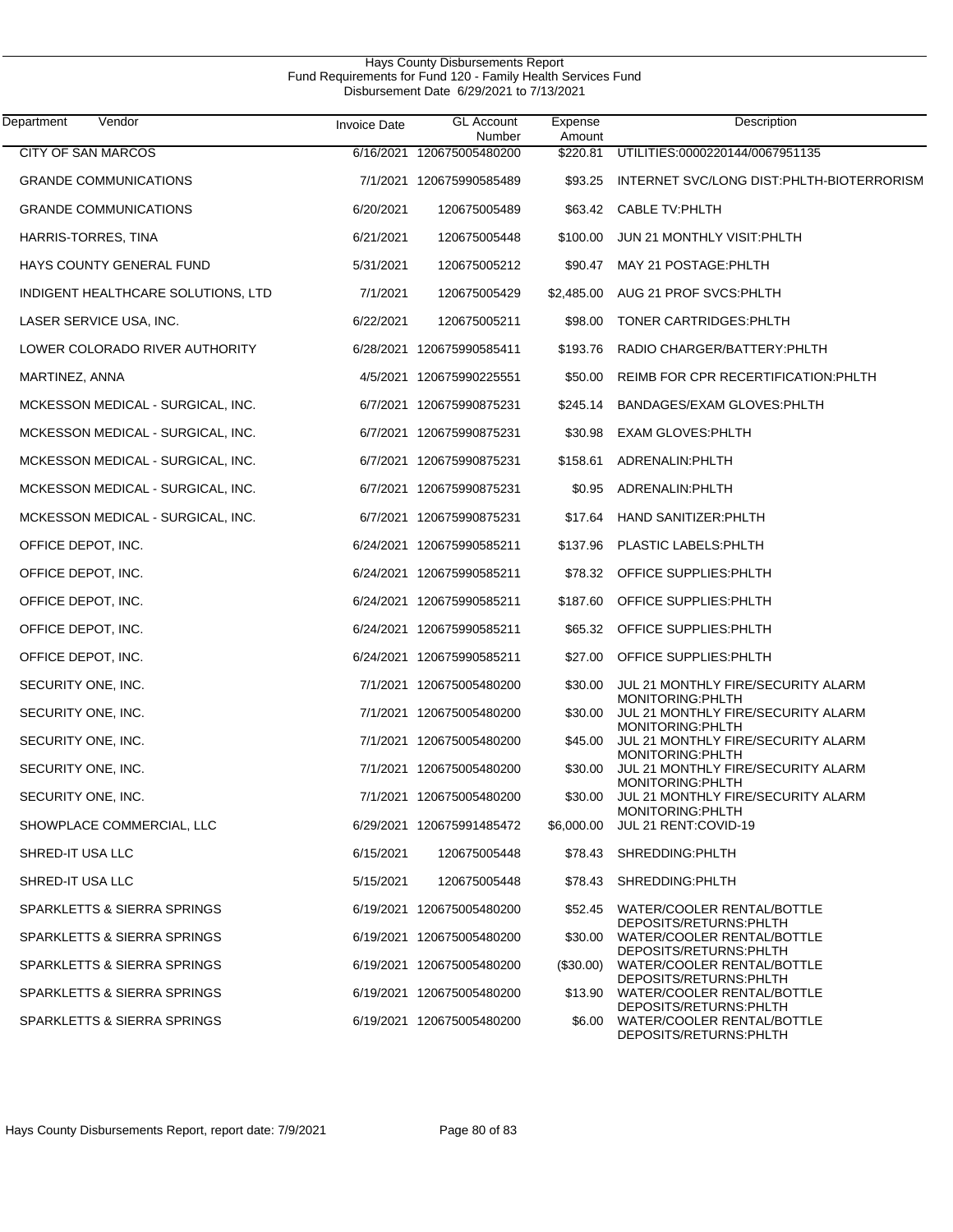| Hays County Disbursements Report<br>Fund Requirements for Fund 120 - Family Health Services Fund<br>Disbursement Date 6/29/2021 to 7/13/2021 |                             |                     |                             |                   |                    |  |
|----------------------------------------------------------------------------------------------------------------------------------------------|-----------------------------|---------------------|-----------------------------|-------------------|--------------------|--|
| Department                                                                                                                                   | Vendor                      | <b>Invoice Date</b> | <b>GL Account</b><br>Number | Expense<br>Amount | Description        |  |
| T-MOBILE                                                                                                                                     |                             | 6/14/2021           | 120675990585489             | \$56.76           | INTERNET SVC:PHLTH |  |
|                                                                                                                                              | Total 675 - Personal Health |                     |                             | \$17,237.09       |                    |  |
| Cash Required 120 - Family Health Services Fund                                                                                              |                             |                     |                             |                   |                    |  |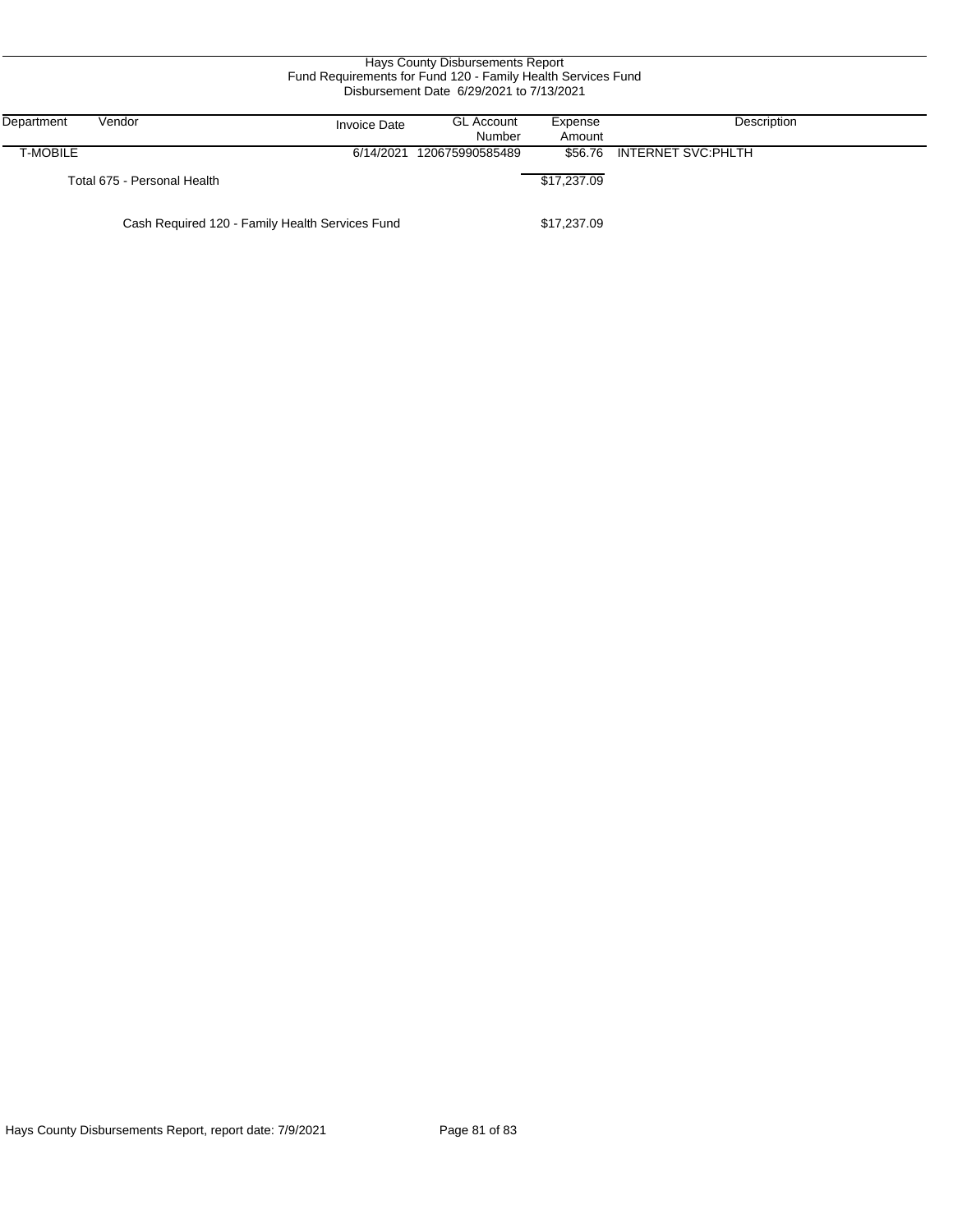### Hays County Disbursements Report Fund Requirements for Fund 141 - Historical Comm Publication Fund Disbursement Date 6/29/2021 to 7/13/2021

| Department<br>Vendor                                 | <b>Invoice Date</b> | <b>GL Account</b><br>Number | Expense<br>Amount | Description              |
|------------------------------------------------------|---------------------|-----------------------------|-------------------|--------------------------|
| 676 - Historical Commission                          |                     |                             |                   |                          |
| JOHNSON, KATE                                        | 5/24/2021           | 141676005201                | \$35.00           | EXPENSE REIMB: HIST COMM |
| Total 676 - Historical Commission                    |                     |                             | \$35.00           |                          |
| Cash Required 141 - Historical Comm Publication Fund |                     |                             | \$35.00           |                          |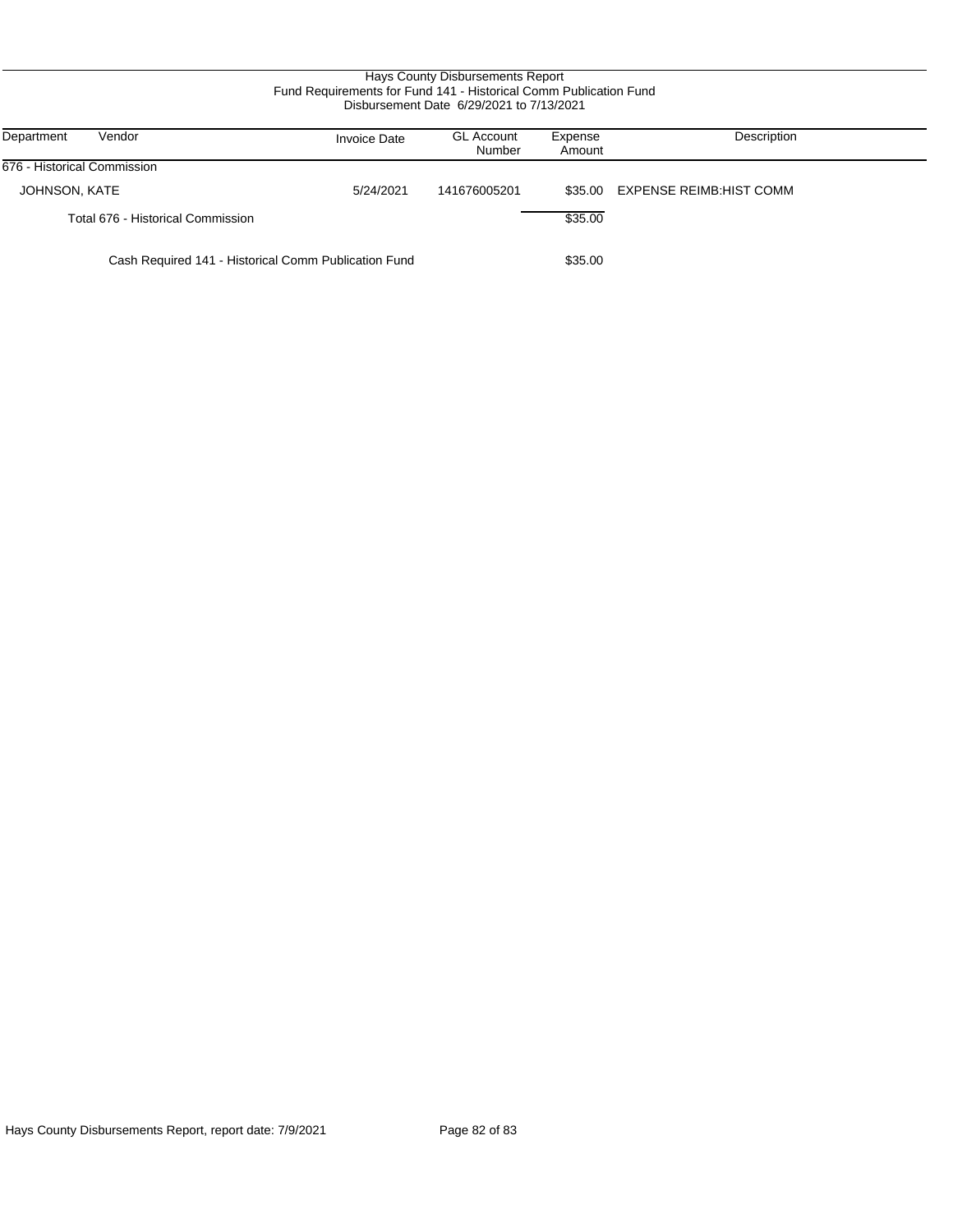### Hays County Disbursements Report Fund Requirements for Fund 153 - CDBG Disaster Recovery Prgm Fund Disbursement Date 6/29/2021 to 7/13/2021

| Vendor<br>Department                                 | <b>Invoice Date</b> | <b>GL Account</b><br>Number      | Expense<br>Amount | Description                                    |
|------------------------------------------------------|---------------------|----------------------------------|-------------------|------------------------------------------------|
| 762 - CDBG-DR Program                                |                     |                                  |                   |                                                |
| <b>BRIZO CONSTRUCTION</b>                            |                     | 5/11/2021 1537629912656114<br>00 | \$196,456,66      | <b>PROF SVCS:2015 FLOOD MITIGATION PROJECT</b> |
| DAVIDSON TROILO REAM & GARZA, A<br>PROFESSIONAL CORP |                     | 6/15/20211537629911056327<br>00  | \$147.00          | ROW SVCS:COTTON GIN RD - WA #0                 |
| PATIN CONSTRUCTION, LLC                              |                     | 6/25/2021 1537629911056117<br>00 | \$255.275.34      | ROW SVCS.COTTON GIN RD - PHASE 1 - WA #1       |
| Total 762 - CDBG-DR Program                          |                     |                                  | \$451,879.00      |                                                |
| Cash Required 153 - CDBG Disaster Recovery Prgm Fund |                     |                                  | \$451,879.00      |                                                |

TOTAL Cash Required, ALL FUNDS \$3,765,841.27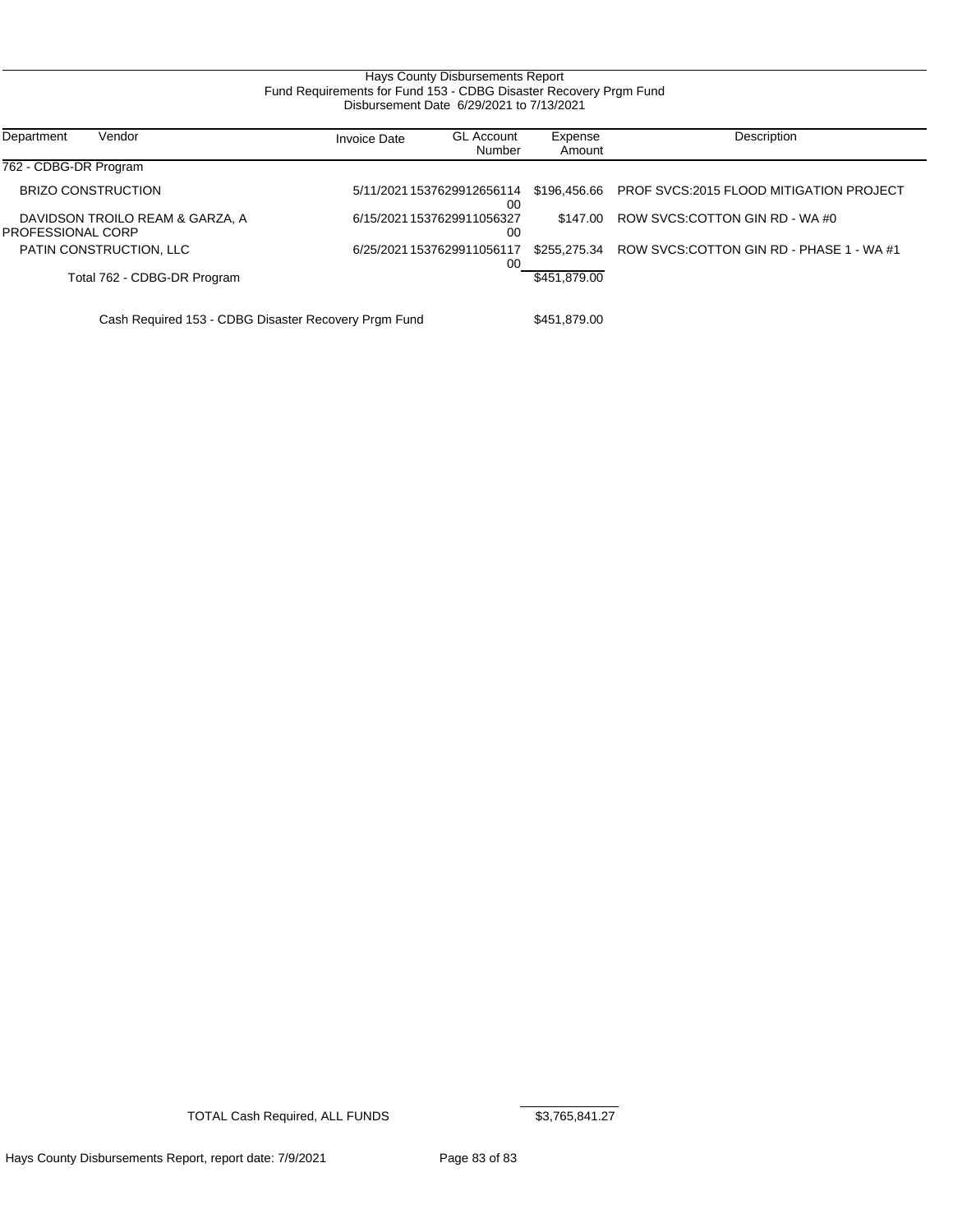Hays County Juror Checks 6/18/2021 2:56:46 PM

| <b>Juror Name</b>              | Date      | Amount       | <b>Check Number</b>  | <b>Bank Account</b> | <b>Check Stock</b>     |
|--------------------------------|-----------|--------------|----------------------|---------------------|------------------------|
| RAYMOND HUGH WHINERY           | 6/18/2021 | S6.00        | $54837$ $\sqrt{ }$   | Juror Fund          | DC Juror Checks        |
| <b>JESSICA BELTRAN</b>         | 6/18/2021 | S6.00        | 54838 $/$            | Juror Fund          | DC Juror Checks        |
| <b>CODY J PARTAIN</b>          | 6/18/2021 | S6.00        | 54839 $\checkmark$   | Juror Fund          | DC Juror Checks        |
| <b>BRUCE LAWRENCE SMITH</b>    | 6/18/2021 | S6.00        | 54840 $\checkmark$   | Juror Fund          | DC Juror Checks        |
| REBECCA ANN SAUCEDA            | 6/18/2021 | \$6.00       | 54841                | Juror Fund          | DC Juror Checks        |
| <b>MONTGOMERY ANDREW YUERG</b> | 6/18/2021 | \$6.00       | 54842 J              | Juror Fund          | <b>DC Juror Checks</b> |
| <b>GARY DON BAGGETT</b>        | 6/18/2021 | \$6.00       | 54843 $\checkmark$   | <b>Juror Fund</b>   | DC Juror Checks        |
| BRAD ROLAN STODDARD            | 6/18/2021 | S6.00        | 54844                | Juror Fund          | DC Juror Checks        |
| DEREK EUGENE CATHEY            | 6/18/2021 | S6.00        | 54845                | Juror Fund          | DC Juror Checks        |
| JAMES BYRON DOWNEY             | 6/18/2021 | S6 00        | 54846√               | Juror Fund          | DC Juror Checks        |
| <b>DEVIN MCKENNA BRANCH</b>    | 6/18/2021 | S6.00        | 54847 $\checkmark$   | <b>Juror Fund</b>   | DC Juror Checks        |
| <b>JESSE MATHEW MILLER</b>     | 6/18/2021 | \$6.00       | 54848                | Juror Fund          | <b>DC Juror Checks</b> |
| <b>SHELBY NICOLE SPERRY</b>    | 6/18/2021 | \$6.00       | 54849                | Juror Fund          | <b>DC Juror Checks</b> |
| KATHERINE LEIGH FARRAR         | 6/18/2021 | \$6.00       | 54850                | Juror Fund          | <b>DC Juror Checks</b> |
| <b>FABIO ALBERTO ARBELAEZ</b>  | 6/18/2021 | S6.00        | 54851                | Juror Fund          | <b>DC Juror Checks</b> |
| <b>SIERRA RAE LAMBECK</b>      | 6/18/2021 | \$6.00       | 54852                | Juror Fund          | <b>DC Juror Checks</b> |
| <b>JULIE ERMIS BRIGGS</b>      | 6/18/2021 | \$6,00       | 54853                | Juror Fund          | <b>DC Juror Checks</b> |
| <b>NOAH BENJAMIN PAINE</b>     | 6/18/2021 | \$6,00       | $54854$ $\checkmark$ | Juror Fund          | DC Juror Checks        |
| <b>ILDOFONSO CANTU</b>         | 6/18/2021 | \$6,00       | 54855 $\sqrt{}$      | Juror Fund          | <b>DC Juror Checks</b> |
| DANIEL P LECOMPTE              | 6/18/2021 | \$6.00       | 54856 /              | Juror Fund          | DC Juror Checks        |
| KAREN RENEE STEINBRECHER       | 6/18/2021 | S6.00        | 54857 $\checkmark$   | Juror Fund          | DC Juror Checks        |
| MATEO JACOB SCHEFFERS          | 6/18/2021 | \$6.00       | 54858                | Juror Fund          | <b>DC Juror Checks</b> |
| <b>MINERVA TOVAR GARCIA</b>    | 6/18/2021 | <b>S600</b>  | 54859 $\checkmark$   | <b>Juror Fund</b>   | DC Juror Checks        |
| SANDRA IVETTE VILLALBA         | 6/18/2021 | \$6.00       | 54860V               | <b>Juror Fund</b>   | DC Juror Checks        |
| ALFREDO LOPEZ                  | 6/18/2021 | \$6.00       | 54861                | <b>Juror Fund</b>   | DC Juror Checks        |
| SANDRA LOPEZ AVALOS            | 6/18/2021 | \$6.00       | $54862$ $\checkmark$ | <b>Juror Fund</b>   | DC Juror Checks        |
| <b>CLAY HOLLISTER SHETTERS</b> | 6/18/2021 | S6 00        | 54863                | Juror Fund          | DC Juror Checks        |
| <b>LYNN ELIZABETH OGAN</b>     | 6/18/2021 | <b>S6.00</b> | 54864                | Juror Fund          | <b>DC Juror Checks</b> |
| <b>CHRISTINE ADELE MILLARD</b> | 6/18/2021 | \$6.00       | 54865                | Juror Fund          | <b>DC Juror Checks</b> |
| <b>MARCO CANTU</b>             | 6/18/2021 | S6.00        | 54866 $-$            | <b>Juror Fund</b>   | <b>DC Juror Checks</b> |
| YIRE NISI RUIZ                 | 6/18/2021 | \$6.00       | 54867                | <b>Juror Fund</b>   | DC Juror Checks        |
| <b>LACEY DAVIS FASTLE</b>      | 6/18/2021 | <b>S6.00</b> | 54868                | Juror Fund          | <b>DC Juror Checks</b> |
| JULIE ANN MARTINEZ             | 6/18/2021 | S6.00        | 54869                | Juror Fund          | <b>DC Juror Checks</b> |
| <b>LUKE CONNOR HARTWIG</b>     | 6/18/2021 | S6.00        | 54870                | Juror Fund          | DC Juror Checks        |
| RONO RADCLIFF THOMAS           | 6/18/2021 | S6.00        | 54871                | <b>Juror Fund</b>   | DC Juror Checks        |
| <b>DIANE FRANCES BURGESS</b>   | 6/18/2021 | S6.00        | 54872 V              | Juror Fund          | DC Juror Checks        |
| ROBERT OREN STUDDARD           | 6/18/2021 | S6.00        | 54873                | <b>Juror Fund</b>   | <b>DC Juror Checks</b> |
| <b>JUANA GARCIA GUTIERREZ</b>  | 6/18/2021 | <b>S6.00</b> | 54874 V              | Juror Fund          | <b>DC Juror Checks</b> |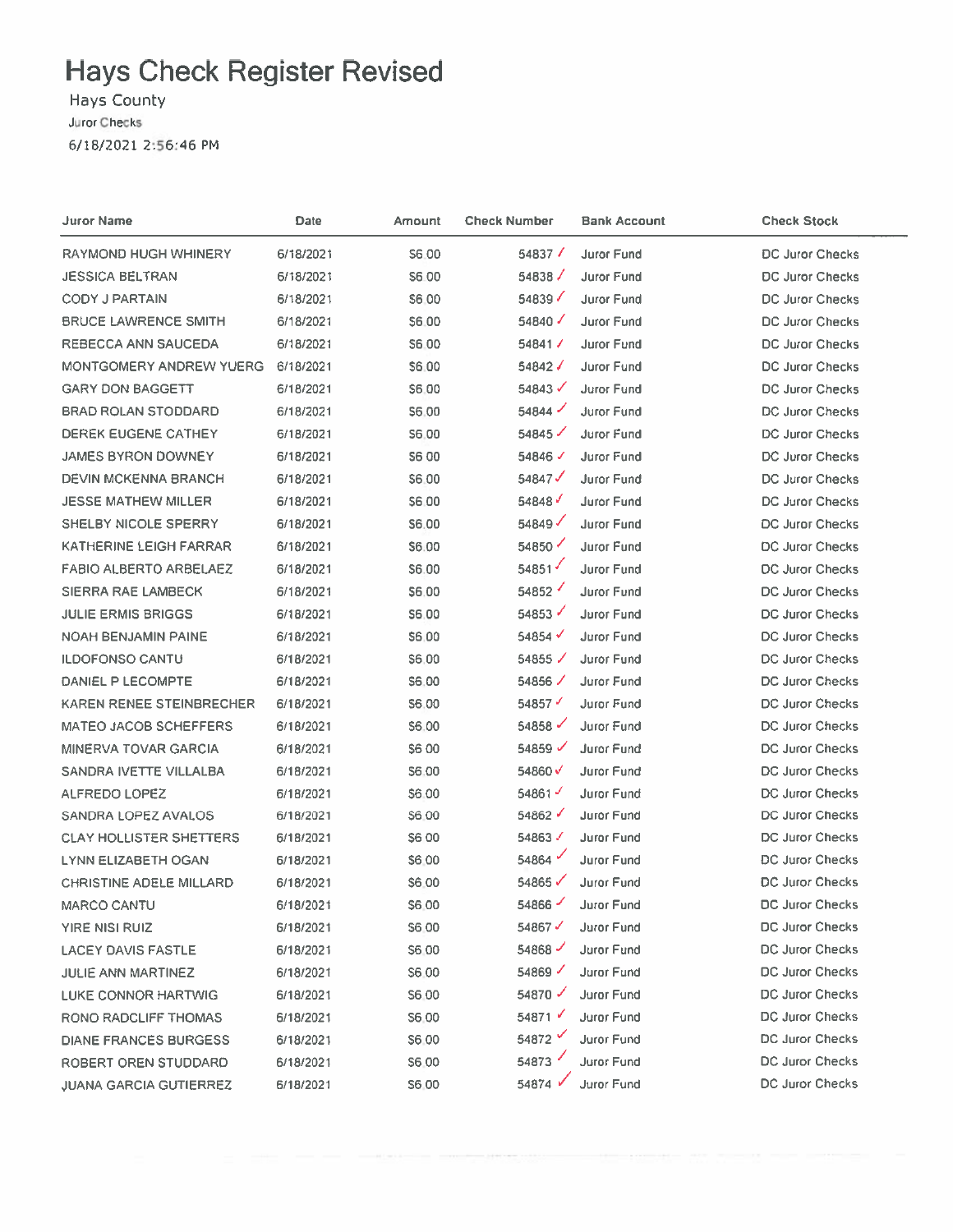| Juror Name                     | Date      | <b>Amount</b> | <b>Check Number</b>  | <b>Bank Account</b> | <b>Check Stock</b>     |
|--------------------------------|-----------|---------------|----------------------|---------------------|------------------------|
| DIANA MARIE DEARMAN            | 6/18/2021 | S6.00         | 54875                | <b>Juror Fund</b>   | DC Juror Checks        |
| DANIEL EUGENE JEFFERS          | 6/18/2021 | \$6,00        | 54876 $\angle$       | <b>Juror Fund</b>   | DC Juror Checks        |
| ALEC CHRISTIAN YOUNG           | 6/18/2021 | \$6,00        | 54877                | <b>Juror Fund</b>   | DC Juror Checks        |
| <b>LAURIE STEWART PINNIX</b>   | 6/18/2021 | \$6,00        | 54878                | <b>Juror Fund</b>   | <b>DC Juror Checks</b> |
| ADAM W HUDSON                  | 6/18/2021 | <b>S600</b>   | 54879 $\checkmark$   | <b>Juror Fund</b>   | <b>DC Juror Checks</b> |
| <b>CHRISTOPHER LEE REYES</b>   | 6/18/2021 | S6.00         | 54880                | Juror Fund          | DC Juror Checks        |
| <b>JESUS MIGUEL CISNEROS</b>   | 6/18/2021 | S6 00         | 54881                | Juror Fund          | <b>DC Juror Checks</b> |
| <b>ISABELLA ALBINA ACOSTA</b>  | 6/18/2021 | \$6.00        | 54882 $\overline{'}$ | <b>Juror Fund</b>   | DC Juror Checks        |
| <b>SHANE BEALL BARBEE</b>      | 6/18/2021 | \$6.00        | 54883                | <b>Juror Fund</b>   | DC Juror Checks        |
| AARON ROBERT REED              | 6/18/2021 | \$6.00        | 54884 $\checkmark$   | <b>Juror Fund</b>   | DC Juror Checks        |
| MONTE COOPER SHEFFIELD         | 6/18/2021 | \$6.00        | 54885                | Juror Fund          | DC Juror Checks        |
| <b>JOSEFINA ELENA PRESTON</b>  | 6/18/2021 | \$6.00        | 54886                | <b>Juror Fund</b>   | <b>DC Juror Checks</b> |
| BARBARA EVELYN MICHALEK        | 6/18/2021 | \$6.00        | 54887                | Juror Fund          | <b>DC Juror Checks</b> |
| ZULMA YAMILETH ROMAN ORTE(     | 6/18/2021 | \$6.00        | 54888                | <b>Juror Fund</b>   | <b>DC Juror Checks</b> |
| <b>RAMON PASTRANO</b>          | 6/18/2021 | S6.00         | 54889                | <b>Juror Fund</b>   | DC Juror Checks        |
| <b>STEPHEN BRENT PHELPS</b>    | 6/18/2021 | S6.00         | 54890                | <b>Juror Fund</b>   | DC Juror Checks        |
| JEFFERY A QUIMBY               | 6/18/2021 | \$6.00        | 54891                | <b>Juror Fund</b>   | DC Juror Checks        |
| <b>GAIL SOLIS SALINAS</b>      | 6/18/2021 | \$6.00        | 54892                | Juror Fund          | DC Juror Checks        |
| <b>KATHY KYLBERG WALTON</b>    | 6/18/2021 | <b>S6 00</b>  | 54893                | Juror Fund          | <b>DC Juror Checks</b> |
| <b>JULIAN ROBERT DELEON</b>    | 6/18/2021 | <b>S600</b>   | 54894                | Juror Fund          | <b>DC Juror Checks</b> |
| <b>BETTY BARRINGTON MARTIN</b> | 6/18/2021 | S6.00         | 54895 $\checkmark$   | Juror Fund          | <b>DC Juror Checks</b> |
| <b>JUAN FRANCISCO ROBLES</b>   | 6/18/2021 | \$6.00        | 54896                | <b>Juror Fund</b>   | DC Juror Checks        |
| <b>JESSICA MEDELLIN</b>        | 6/18/2021 | \$6.00        | 54897√               | Juror Fund          | DC Juror Checks        |
| <b>JARED MICHAEL IRVINE</b>    | 6/18/2021 | \$6.00        | 54898                | <b>Juror Fund</b>   | DC Juror Checks        |
| <b>MARCELINO TOVAR JR</b>      | 6/18/2021 | \$6.00        | 54899                | Juror Fund          | <b>DC Juror Checks</b> |
| AVERY COLE EZELL               | 6/18/2021 | S6.00         | 54900 $\checkmark$   | <b>Juror Fund</b>   | DC Juror Checks        |
| <b>ANGELA RUTH PERRY</b>       | 6/18/2021 | \$6.00        | 54901 $\checkmark$   | <b>Juror Fund</b>   | DC Juror Checks        |
| SAMUEL LEE GRUMBLES            | 6/18/2021 | S6.00         | 54902 $\checkmark$   | <b>Juror Fund</b>   | DC Juror Checks        |
| <b>WILLIAM CLARKE KELLEY</b>   | 6/18/2021 | S6.00         | $54903$ $\checkmark$ | <b>Juror Fund</b>   | DC Juror Checks        |
| ROMAN VICTOR GROS              | 6/18/2021 | S6.00         |                      | 54904 Juror Fund    | DC Juror Checks        |
| LAURA KATHLEEN MURPHY          | 6/18/2021 | S6.00         | 54905                | Juror Fund          | DC Juror Checks        |
| <b>MATTHEW GLENN DAVEY</b>     | 6/18/2021 | \$6.00        | 54906 $\checkmark$   | Juror Fund          | DC Juror Checks        |
| <b>JENSEN MARIE GILLESPIE</b>  | 6/18/2021 | S6.00         | 54907                | <b>Juror Fund</b>   | DC Juror Checks        |
| DAVID ALLEN COGBURN            | 6/18/2021 | S6.00         | 54908                | Juror Fund          | DC Juror Checks        |
| ALEX RAY LIENDO                | 6/18/2021 | S6.00         | 54909                | Juror Fund          | <b>DC Juror Checks</b> |
| KYLE SCOTT BURCHAM             | 6/18/2021 | S6.00         | 54910 $\checkmark$   | <b>Juror Fund</b>   | DC Juror Checks        |
| ANGELITA R GUSTAFSON           | 6/18/2021 | S6.00         | 54911                | <b>Juror Fund</b>   | DC Juror Checks        |
| <b>CASEY NOEL DANIELS</b>      | 6/18/2021 | \$6.00        | 54912                | <b>Juror Fund</b>   | DC Juror Checks        |
| MICHAEL SIDNEY STOVER          | 6/18/2021 | \$6.00        | $54913$ $\checkmark$ | Juror Fund          | DC Juror Checks        |
| KATHRYN ANNE BUE               | 6/18/2021 | <b>S600</b>   | $54914$ $\checkmark$ | <b>Juror Fund</b>   | <b>DC Juror Checks</b> |
| AMBER MARIE REUE               | 6/18/2021 | \$6.00        | 54915                | <b>Juror Fund</b>   | <b>DC Juror Checks</b> |
| MICHAEL WILLIAM YARGEAU        | 6/18/2021 | \$6,00        | 54916 $\checkmark$   | Juror Fund          | <b>DC Juror Checks</b> |
| DONDI BRIONES                  | 6/18/2021 | \$6.00        | 54917√               | <b>Juror Fund</b>   | DC Juror Checks        |
| <b>CANDIDO RODRIGUEZ</b>       | 6/18/2021 | \$6,00        | 54918                | <b>Juror Fund</b>   | <b>DC Juror Checks</b> |
| ZOE ELIZABETH FAHNESTOCK       | 6/18/2021 | \$6,00        | 54919                | <b>Juror Fund</b>   | DC Juror Checks        |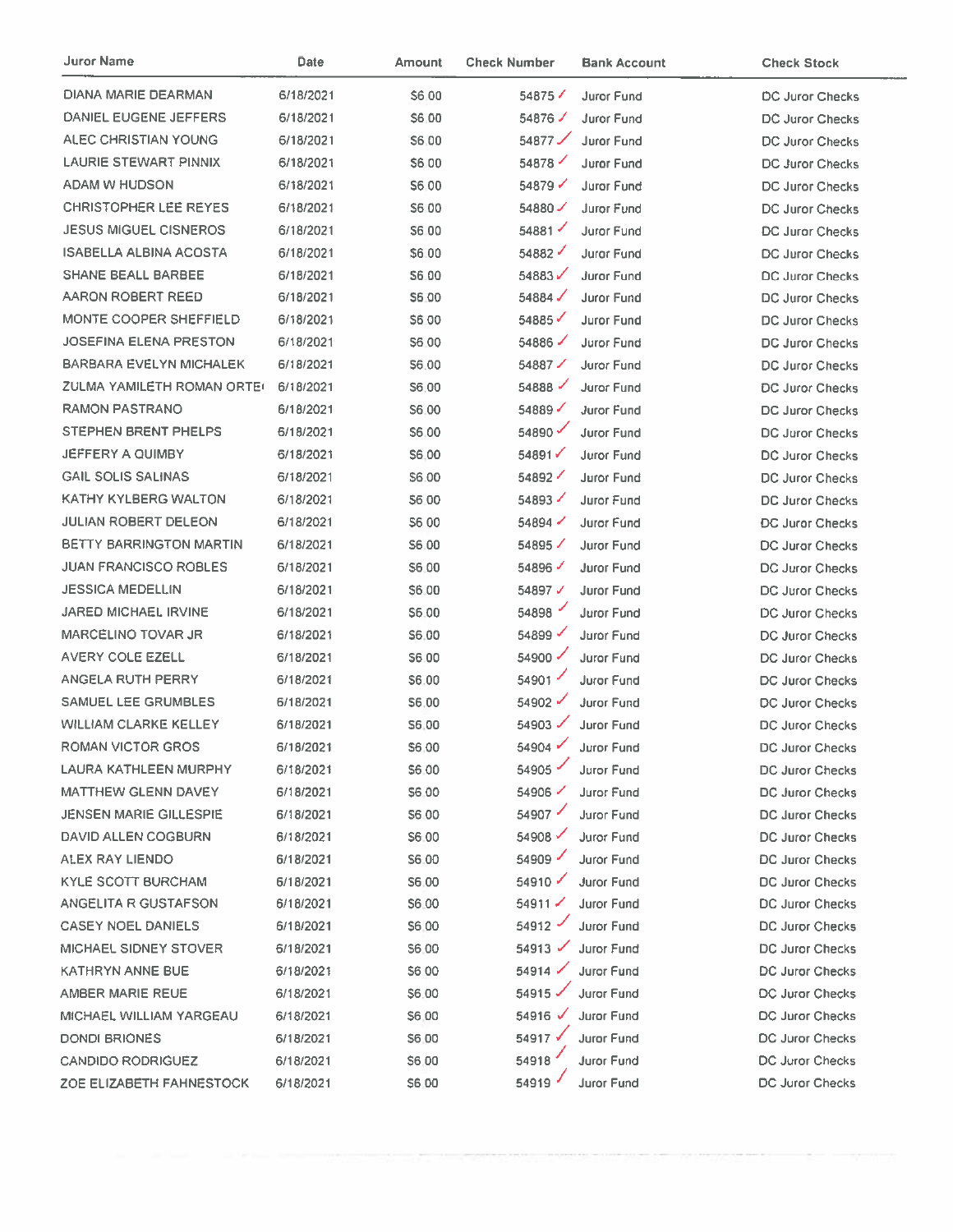| <b>Juror Name</b>                 | Date      | Amount       | <b>Check Number</b>  | <b>Bank Account</b> | <b>Check Stock</b>     |
|-----------------------------------|-----------|--------------|----------------------|---------------------|------------------------|
| NATHANIEL DREW CHILTON            | 6/18/2021 | S6.00        | $54920$ $\checkmark$ | <b>Juror Fund</b>   | DC Juror Checks        |
| NATASHA BRIANA FRAVEL             | 6/18/2021 | S6.00        | 54921√               | Juror Fund          | DC Juror Checks        |
| <b>CARLOS LORENZO MICHAELIS</b>   | 6/18/2021 | S6.00        | $54922$ $\checkmark$ | <b>Juror Fund</b>   | <b>DC Juror Checks</b> |
| <b>ELIZABETH PERRY</b>            | 6/18/2021 | S6.00        | 54923 $\checkmark$   | Juror Fund          | DC Juror Checks        |
| PHILLIP MV GALLEGOS               | 6/18/2021 | S6.00        | $54924$ $\checkmark$ | Juror Fund          | DC Juror Checks        |
| JOSEPH JOHN DOMINGO               | 6/18/2021 | S6 00        | $54925$ $\checkmark$ | Juror Fund          | DC Juror Checks        |
| <b>MELISSA ELIZABETH MARTINEZ</b> | 6/18/2021 | \$6.00       | $54926$ $\checkmark$ | Juror Fund          | <b>DC Juror Checks</b> |
| <b>EMORY ROBERT SWEENEY</b>       | 6/18/2021 | S6.00        | $54927$ $\checkmark$ | <b>Juror Fund</b>   | DC Juror Checks        |
| <b>LAYNE ALAN PALM</b>            | 6/18/2021 | \$6.00       | 54928                | <b>Juror Fund</b>   | <b>DC Juror Checks</b> |
| <b>ABIGAIL MACKENZIE TEETS</b>    | 6/18/2021 | <b>S6.00</b> | 54929                | Juror Fund          | <b>DC Juror Checks</b> |
| <b>BARBARA ELLEN JOHNSON</b>      | 6/18/2021 | S6.00        | 54930 $\sqrt{ }$     | Juror Fund          | <b>DC Juror Checks</b> |
| NORMA JAN RAY                     | 6/18/2021 | S6.00        | 54931 J              | <b>Juror Fund</b>   | <b>DC Juror Checks</b> |
| <b>GLEZAN DIZON-AGUIRRE</b>       | 6/18/2021 | S6.00        | $54932$ $\checkmark$ | Juror Fund          | DC Juror Checks        |
| <b>KRISTEN KAYLA SEDILLO</b>      | 6/18/2021 | S6.00        | 54933 $\sqrt{ }$     | Juror Fund          | DC Juror Checks        |
| <b>MARTIN DOMINIC GUEBARA</b>     | 6/18/2021 | <b>S6.00</b> | $54934$ $\checkmark$ | <b>Juror Fund</b>   | DC Juror Checks        |

\$588,00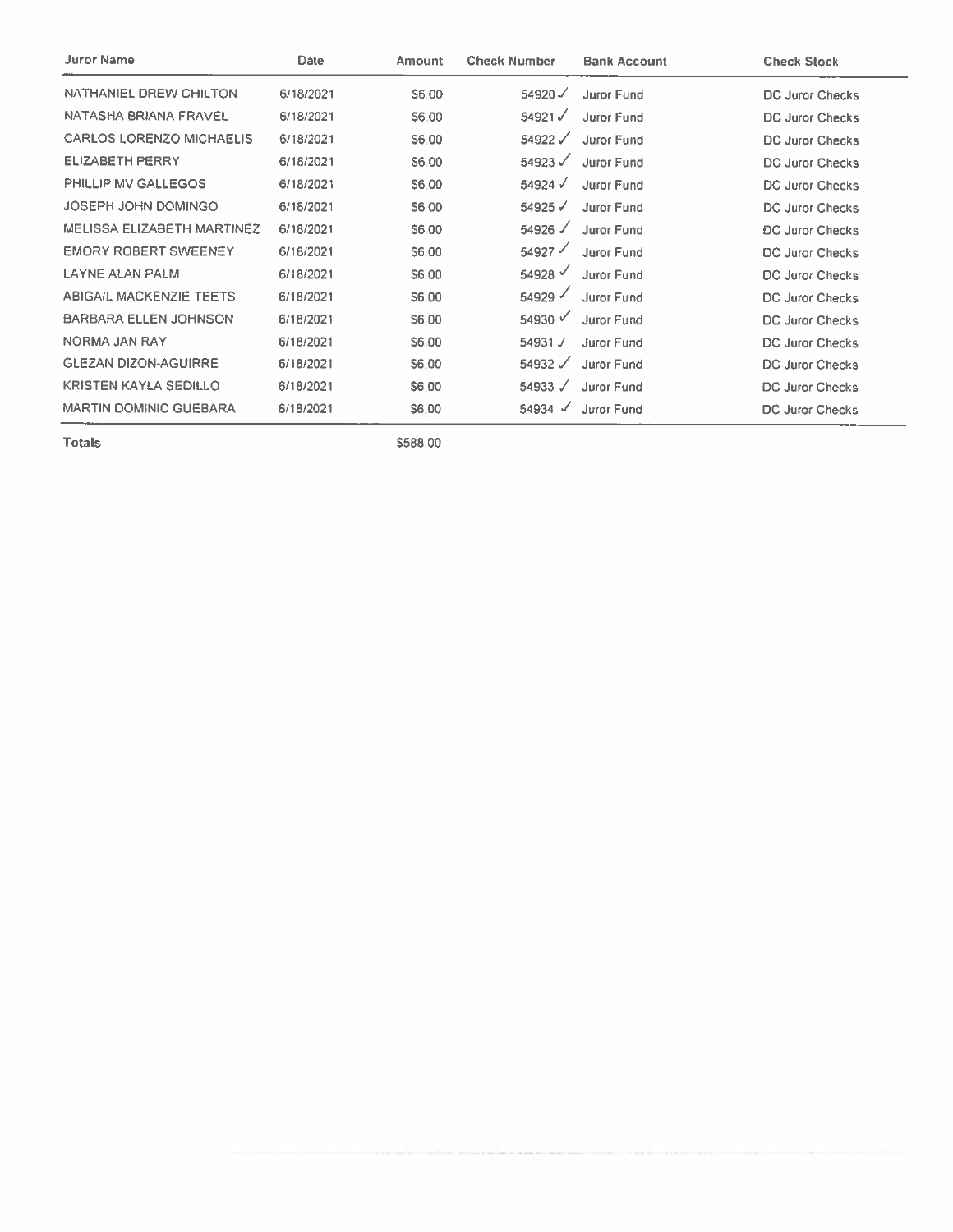Hays County

Juror Checks

6/22/2021 11:22:15 AM

| Juror Name                    | Date      | Amount        | Check Number         | <b>Bank Account</b> | <b>Check Stock</b>     |
|-------------------------------|-----------|---------------|----------------------|---------------------|------------------------|
| <b>SERGIO CESAR BEDFORD</b>   | 6/22/2021 | <b>S6.00</b>  | 54935 $\checkmark$   | Juror Fund          | DC Juror Checks        |
| ANGELA CRUZ CORONADO          | 6/22/2021 | S6.00         | 54936√               | <b>Juror Fund</b>   | DC Juror Checks        |
| JOHN FRANCIS VACCARO          | 6/22/2021 | \$6,00        | 54937 $\checkmark$   | <b>Juror Fund</b>   | DC Juror Checks        |
| DOMINIQUE CELINE FLORES       | 6/22/2021 | S6.00         | 54938                | <b>Juror Fund</b>   | DC Juror Checks        |
| EMILY REBECCA PALOMO GONZ     | 6/22/2021 | S6.00         | 54939                | Juror Fund          | <b>DC Juror Checks</b> |
| <b>JENNIFER LYNN COMPTON</b>  | 6/22/2021 | \$6.00        | 54940                | Juror Fund          | DC Juror Checks        |
| <b>MELISSE FAYE SHEPHERD</b>  | 6/22/2021 | \$46.00       | 54941                | Juror Fund          | DC Juror Checks        |
| DULCE ENCARNACION ESPINOZ/    | 6/22/2021 | S6 00         | 54942                | <b>Juror Fund</b>   | DC Juror Checks        |
| DOUGLAS WAYNE BROADWATEI      | 6/22/2021 | S6.00         | $54943$ $\checkmark$ | Juror Fund          | DC Juror Checks        |
| <b>CARLOS MEDINA</b>          | 6/22/2021 | <b>S600</b>   | $54944$ $\checkmark$ | Juror Fund          | <b>DC Juror Checks</b> |
| <b>WILLIAM ARIES PURVIS</b>   | 6/22/2021 | <b>S46.00</b> | 54945                | <b>Juror Fund</b>   | DC Juror Checks        |
| <b>SERGIO REYES GONZALEZ</b>  | 6/22/2021 | S46.00        | 54946 $\checkmark$   | <b>Juror Fund</b>   | DC Juror Checks        |
| <b>JIMMY ROGERS ALCALA</b>    | 6/22/2021 | S6.00         | 54947                | <b>Juror Fund</b>   | DC Juror Checks        |
| <b>JOSHUA CALEB SHULTZ</b>    | 6/22/2021 | S6.00         | 54948                | <b>Juror Fund</b>   | <b>DC Juror Checks</b> |
| <b>KYLER GARRETT CAMERON</b>  | 6/22/2021 | \$6.00        | 54949 $\sqrt$        | Juror Fund          | DC Juror Checks        |
| RONNIE LEE BISHOP             | 6/22/2021 | \$6.00        | 54950 $\checkmark$   | Juror Fund          | DC Juror Checks        |
| RACHEL EARP GOMEZ             | 6/22/2021 | S6.00         | 54951                | Juror Fund          | <b>DC Juror Checks</b> |
| <b>KIRSTEN SIENNA VERLEYE</b> | 6/22/2021 | \$46.00       | 54952 $\checkmark$   | Juror Fund          | DC Juror Checks        |
| <b>MARIA DOLORES LANDRUM</b>  | 6/22/2021 | S6.00         | 54953√               | <b>Juror Fund</b>   | DC Juror Checks        |
| HILDA BAZALDUA                | 6/22/2021 | S6.00         | 54954                | <b>Juror Fund</b>   | <b>DC Juror Checks</b> |
| <b>FAYE LIN</b>               | 6/22/2021 | S6.00         | 54955                | <b>Juror Fund</b>   | <b>DC Juror Checks</b> |
| PERRY CHANCE ENDSLEY          | 6/22/2021 | <b>S6.00</b>  | 54956 √              | <b>Juror Fund</b>   | DC Juror Checks        |
| <b>LUIS ROEL ESQUIVEL</b>     | 6/22/2021 | S6 00         | 54957 $\checkmark$   | <b>Juror Fund</b>   | DC Juror Checks        |
| <b>JASON DAVID BELINSKY</b>   | 6/22/2021 | S6.00         | $54958$ $\checkmark$ | <b>Juror Fund</b>   | DC Juror Checks        |
| <b>COLTON RAY ASHABRANNER</b> | 6/22/2021 | S6.00         | 54959                | Juror Fund          | DC Juror Checks        |
| <b>LISA ANN BARANSKI</b>      | 6/22/2021 | S46.00        | 54960 $J$            | <b>Juror Fund</b>   | DC Juror Checks        |
| <b>JEANNETTE JUNE THURIK</b>  | 6/22/2021 | \$6.00        | 54961                | Juror Fund          | DC Juror Checks        |
| <b>STEPHANIE MARIE PEREZ</b>  | 6/22/2021 | S6.00         | 54962 V              | Juror Fund          | DC Juror Checks        |
| <b>NAOMI CUELLAR SANCHEZ</b>  | 6/22/2021 | \$46.00       | 54963√               | Juror Fund          | DC Juror Checks        |
| <b>JUAN FRANCISCO GURROLA</b> | 6/22/2021 | \$6.00        | 54964                | Juror Fund          | <b>DC Juror Checks</b> |
| <b>LEAH CN SPANHEL</b>        | 6/22/2021 | S6.00         | 54965 $\sqrt$        | <b>Juror Fund</b>   | <b>DC Juror Checks</b> |
| DAVID WD BOWDRE               | 6/22/2021 | S6.00         | 54966 √              | <b>Juror Fund</b>   | <b>DC Juror Checks</b> |
| <b>JACKSON NEALE MORITZ</b>   | 6/22/2021 | \$6.00        | 54967 √              | <b>Juror Fund</b>   | <b>DC Juror Checks</b> |
| <b>TARA RENEE KALSU</b>       | 6/22/2021 | S6.00         | 54968 √              | Juror Fund          | <b>DC Juror Checks</b> |
| RENEE DIANE FOSHEE            | 6/22/2021 | <b>S6.00</b>  | $54969$ $\checkmark$ | Juror Fund          | <b>DC Juror Checks</b> |
| <b>JAMES RICHARD FISHBACK</b> | 6/22/2021 | <b>S6.00</b>  | 54970 $\overline{V}$ | Juror Fund          | DC Juror Checks        |
| MATTHEW EDWARD BURFITT        | 6/22/2021 | \$6.00        | 54971                | Juror Fund          | DC Juror Checks        |
| <b>ERIK DOUGLAS FOSTER</b>    | 6/22/2021 | \$46.00       | 54972 -              | Juror Fund          | DC Juror Checks        |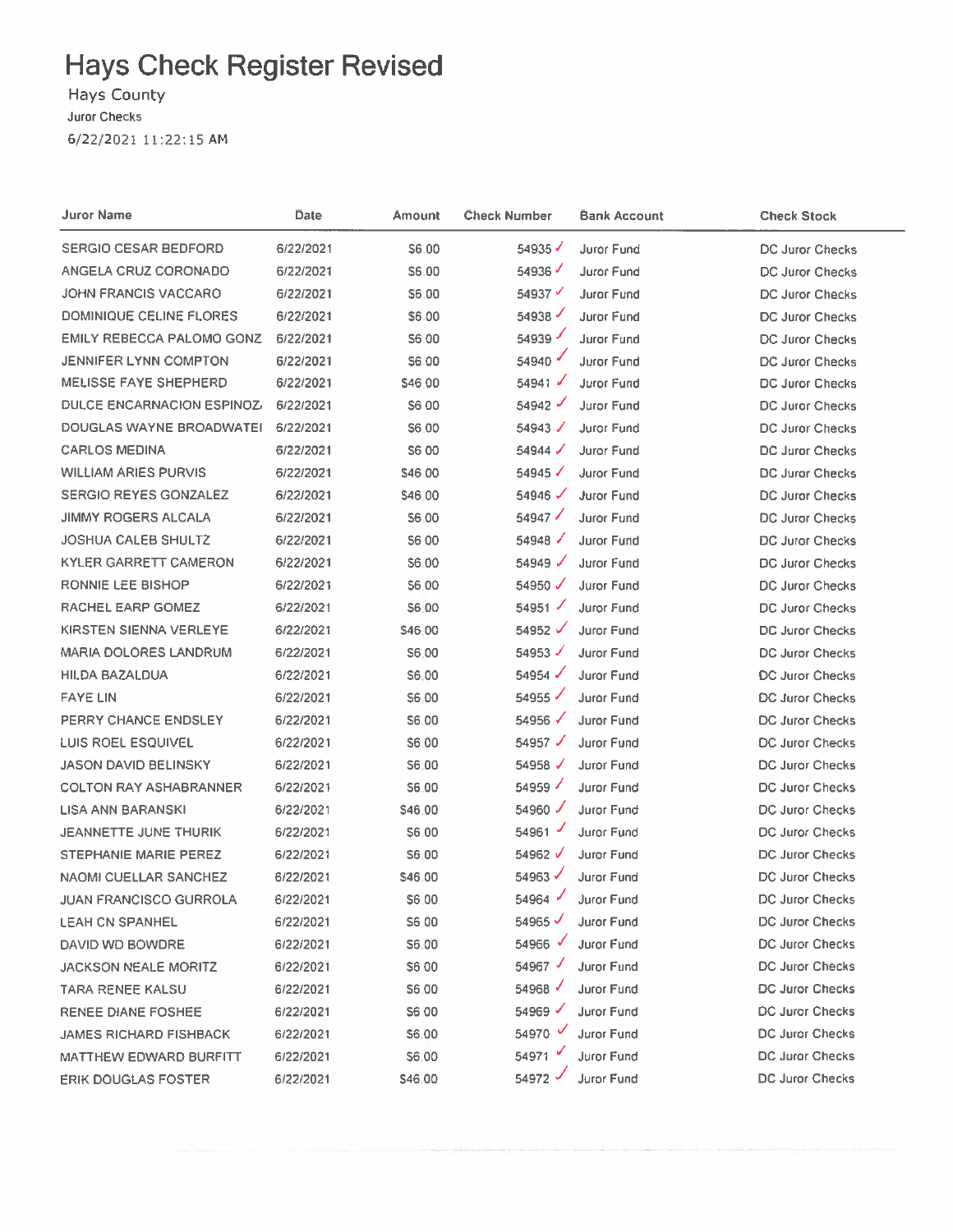| Juror Name                      | Date      | Amount        | <b>Check Number</b>  | <b>Bank Account</b> | <b>Check Stock</b>     |
|---------------------------------|-----------|---------------|----------------------|---------------------|------------------------|
| MADELINE MARIE DESTEFANO        | 6/22/2021 | S6.00         | 54973                | Juror Fund          | DC Juror Checks        |
| BERKELEY BRUNER ISBELL          | 6/22/2021 | \$46.00       | 54974                | Juror Fund          | DC Juror Checks        |
| <b>HEATHER JO ANDERSON</b>      | 6/22/2021 | \$46.00       | 54975                | Juror Fund          | DC Juror Checks        |
| ALEXANDER SLADE DAMICO          | 6/22/2021 | S6.00         | 54976                | Juror Fund          | DC Juror Checks        |
| <b>EMILY MICHELLE BRICENO</b>   | 6/22/2021 | \$6.00        | $54977$ $\checkmark$ | Juror Fund          | <b>DC Juror Checks</b> |
| DELRICO ANTWONE ROWE            | 6/22/2021 | <b>\$600</b>  | 54978                | Juror Fund          | DC Juror Checks        |
| <b>JASON PHILIP MARTINA</b>     | 6/22/2021 | \$6.00        | 54979 $\checkmark$   | Juror Fund          | DC Juror Checks        |
| <b>TESSA LYNEE ARCE</b>         | 6/22/2021 | S6.00         | 54980 $\checkmark$   | Juror Fund          | <b>DC Juror Checks</b> |
| NICOLAS ANTHONY COMPTON         | 6/22/2021 | S6.00         | 54981 $\checkmark$   | Juror Fund          | DC Juror Checks        |
| <b>MARINKO VAZGEC</b>           | 6/22/2021 | S6.00         | $54982$ $\checkmark$ | Juror Fund          | <b>DC Juror Checks</b> |
| <b>JUSTIN DREW BROOKER</b>      | 6/22/2021 | \$6.00        | 54983                | <b>Juror Fund</b>   | <b>DC Juror Checks</b> |
| <b>MYSTERY BRANDI SWEET</b>     | 6/22/2021 | S6.00         | 54984 $\checkmark$   | Juror Fund          | DC Juror Checks        |
| <b>RICK G GARZA</b>             | 6/22/2021 | S6.00         | 54985                | Juror Fund          | <b>DC Juror Checks</b> |
| ROBERT BRIAN REID               | 6/22/2021 | \$6.00        | 54986 $\checkmark$   | Juror Fund          | DC Juror Checks        |
| <b>ARTHUR LEE TAYLOR</b>        | 6/22/2021 | \$6.00        | 54987√               | <b>Juror Fund</b>   | <b>DC Juror Checks</b> |
| ELIZABETH DI-AN VARTANIAN ES    | 6/22/2021 | S6.00         | 54988 /              | Juror Fund          | DC Juror Checks        |
| <b>EVELYN RAEANN RAMIREZ</b>    | 6/22/2021 | S6.00         | 54989 $\checkmark$   | Juror Fund          | <b>DC Juror Checks</b> |
| RHONDA GAIL AMBROSE             | 6/22/2021 | S6 00         | 54990                | Juror Fund          | DC Juror Checks        |
| <b>ELIZABETH RODRIGUEZ</b>      | 6/22/2021 | \$6.00        | 54991                | Juror Fund          | DC Juror Checks        |
| <b>STARR NICOLE CRUZ</b>        | 6/22/2021 | \$6,00        | 54992 √              | <b>Juror Fund</b>   | <b>DC Juror Checks</b> |
| <b>JESUS M MARTINEZ III</b>     | 6/22/2021 | <b>\$6,00</b> | 54993 √              | Juror Fund          | DC Juror Checks        |
| ANGELA ZATLIN                   | 6/22/2021 | \$6,00        | 54994 √              | <b>Juror Fund</b>   | DC Juror Checks        |
| <b>CHRISTOPHER JAMES RUEDAS</b> | 6/22/2021 | S6 00         | 54995                | Juror Fund          | <b>DC Juror Checks</b> |
| <b>TANNER RAY JAMES</b>         | 6/22/2021 | S6.00         | 54996 $\checkmark$   | Juror Fund          | DC Juror Checks        |
| VANESSA DEBORAH HORODECK        | 6/22/2021 | S6 00         | 54997 $\checkmark$   | Juror Fund          | DC Juror Checks        |
| ROBERT ANTHONY RODRIGUEZ        | 6/22/2021 | S6.00         | 54998 $\checkmark$   | Juror Fund          | DC Juror Checks        |
| DARLENE ALEXANDER               | 6/22/2021 | S6.00         | 54999                | <b>Juror Fund</b>   | DC Juror Checks        |
| JONATHAN MARK MCMULLEN JR       | 6/22/2021 | \$6.00        | 55000 √              | Juror Fund          | <b>DC Juror Checks</b> |
| ROBERT OVERALL TINSTMAN         | 6/22/2021 | S6.00         | 55001 $\checkmark$   | Juror Fund          | <b>DC Juror Checks</b> |
| <b>JENNIE MARIE REEDER</b>      | 6/22/2021 | S6 00         | 55002 $\checkmark$   | Juror Fund          | DC Juror Checks        |
| <b>ESTON EARL GOFF</b>          | 6/22/2021 | \$6.00        | $55003 \checkmark$   | Juror Fund          | DC Juror Checks        |
| <b>SUSAN L STRANG</b>           | 6/22/2021 | \$6:00        | $55004$ $\checkmark$ | Juror Fund          | DC Juror Checks        |
| <b>SERGIO LOPEZ</b>             | 6/22/2021 | \$6.00        | 55005 $\checkmark$   | <b>Juror Fund</b>   | <b>DC Juror Checks</b> |
| JOHNNY JOE PESINA JR            | 6/22/2021 | S6.00         | 55006                | <b>Juror Fund</b>   | DC Juror Checks        |
| SIMON TUPIKOV                   | 6/22/2021 | \$6.00        | 55007 ✔              | <b>Juror Fund</b>   | <b>DC Juror Checks</b> |
| <b>BRIAN LINDSEY BURGESS</b>    | 6/22/2021 | \$6,00        | 55008                | Juror Fund          | DC Juror Checks        |
| WALTER ALLEN BRUMMETT IV        | 6/22/2021 | S6.00         | 55009                | Juror Fund          | <b>DC Juror Checks</b> |
| MOLLIE JO HOLLOWAY              | 6/22/2021 | <b>S6.00</b>  | 55010 √              | Juror Fund          | DC Juror Checks        |
| BRANDON MICHAEL JOHNSON         | 6/22/2021 | 56.00         | 55011 $\sqrt$        | <b>Juror Fund</b>   | DC Juror Checks        |
| ANH MINH THI NGUYEN             | 6/22/2021 | S6.00         | 55012 $\checkmark$   | <b>Juror Fund</b>   | DC Juror Checks        |
| <b>JOE BANUELOS</b>             | 6/22/2021 | \$6.00        | $55013$ $\checkmark$ | Juror Fund          | <b>DC Juror Checks</b> |
| <b>GREGORY JAMES CASEY</b>      | 6/22/2021 | <b>S600</b>   | 55014 $\checkmark$   | Juror Fund          | DC Juror Checks        |
| <b>CAMERON DAVID STAFF</b>      | 6/22/2021 | \$6.00        | $55015$ $\checkmark$ | Juror Fund          | DC Juror Checks        |
| DAVID ANTHONY TOBIAS            | 6/22/2021 | \$6.00        | 55016 $\checkmark$   | Juror Fund          | DC Juror Checks        |
| <b>CHAD ALLEN DAVIS</b>         | 6/22/2021 | \$6.00        | 55017 $\degree$      | Juror Fund          | DC Juror Checks        |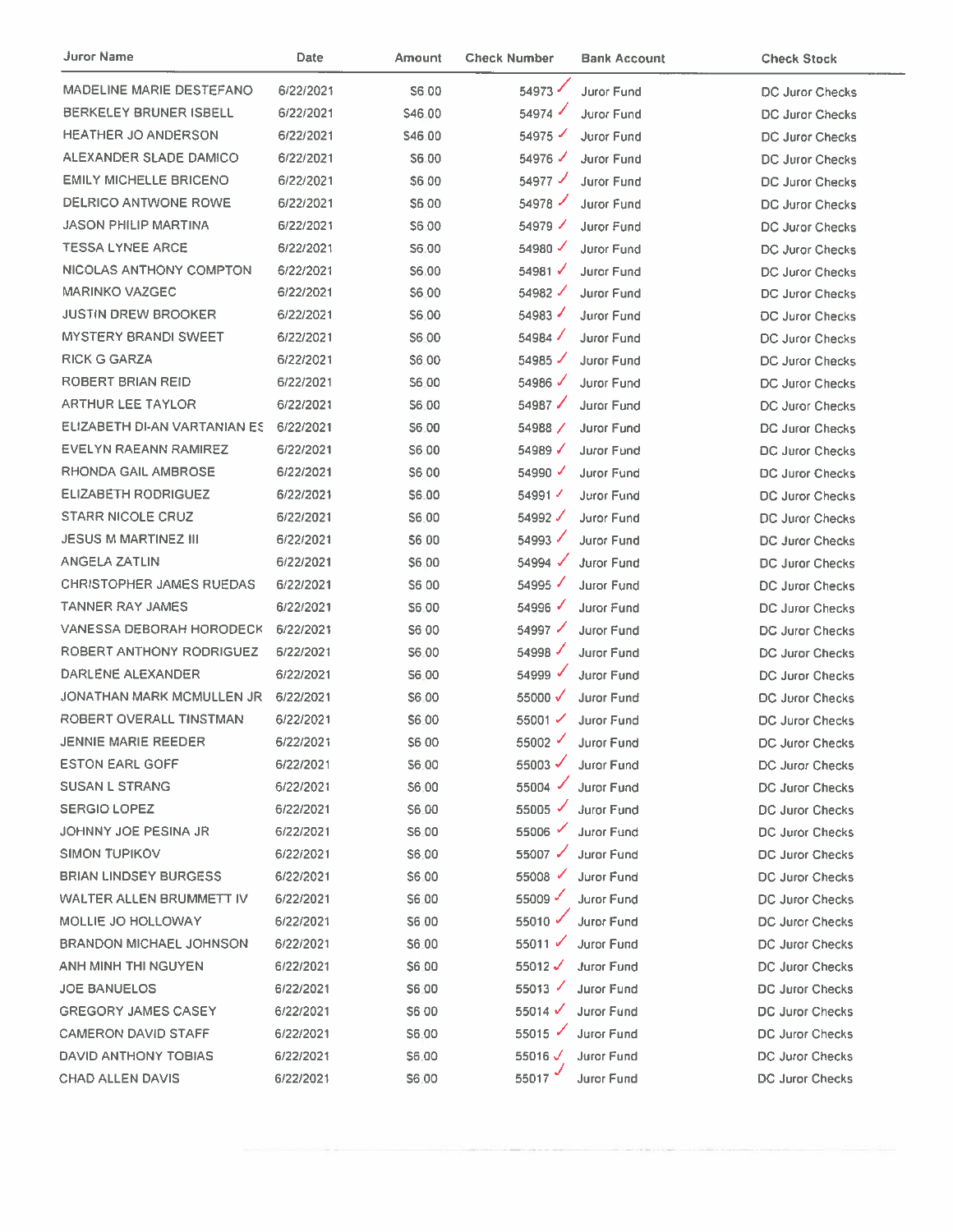| <b>Juror Name</b>              | Date      | Amount       | <b>Check Number</b>  | <b>Bank Account</b> | <b>Check Stock</b>     |
|--------------------------------|-----------|--------------|----------------------|---------------------|------------------------|
| DENISE ANNE GRAMBO             | 6/22/2021 | S6.00        | 55018                | Juror Fund          | DC Juror Checks        |
| <b>BELYNDA JOAN POWERS</b>     | 6/22/2021 | S6 00        | 55019 $\checkmark$   | <b>Juror Fund</b>   | DC Juror Checks        |
| SOPHIE OSHEA GIFFORD           | 6/22/2021 | S6 00        | 55020 $\checkmark$   | <b>Juror Fund</b>   | <b>DC Juror Checks</b> |
| DEVIN H VASQUEZ                | 6/22/2021 | S6.00        | 55021 $\sqrt$        | Juror Fund          | <b>DC Juror Checks</b> |
| <b>CLARISA WRIGHT JOHNSON</b>  | 6/22/2021 | S6.00        | 55022                | Juror Fund          | <b>DC Juror Checks</b> |
| <b>EMILY ANNABETH BININGER</b> | 6/22/2021 | S6.00        | 55023 $\sqrt{ }$     | Juror Fund          | <b>DC Juror Checks</b> |
| <b>KEELEY NICOLE DORMAN</b>    | 6/22/2021 | S6.00        | 55024 /              | <b>Juror Fund</b>   | <b>DC Juror Checks</b> |
| <b>HEATHER ELIZABETH SCOTT</b> | 6/22/2021 | S6.00        | $55025$ $\checkmark$ | <b>Juror Fund</b>   | <b>DC Juror Checks</b> |
| BARBARA LEA SCHRODER           | 6/22/2021 | S6.00        | $55026$ $\checkmark$ | Juror Fund          | <b>DC Juror Checks</b> |
| <b>BRITTANY ANN MAGALLANEZ</b> | 6/22/2021 | S6.00        | 55027 $\mathcal{L}$  | Juror Fund          | <b>DC Juror Checks</b> |
| <b>MEGAN COLLEEN MCLELLAN</b>  | 6/22/2021 | S6.00        | $55028$ $\checkmark$ | <b>Juror Fund</b>   | <b>DC Juror Checks</b> |
| <b>DEBRA LYNN LEFEVRE</b>      | 6/22/2021 | S6.00        | 55029 $\checkmark$   | Juror Fund          | <b>DC Juror Checks</b> |
| <b>KEVIN GENE CROMEANS</b>     | 6/22/2021 | <b>S6.00</b> | 55030 $\sqrt{ }$     | Juror Fund          | DC Juror Checks        |
| AMANDA LYNN SCHINAGL           | 6/22/2021 | S6 00        | 55031 $\checkmark$   | Juror Fund          | <b>DC Juror Checks</b> |
| <b>ELIZABETH SALCEDO</b>       | 6/22/2021 | S6.00        | 55032 /              | Juror Fund          | <b>DC Juror Checks</b> |
| <b>SCOTT BRADLEY AUSTIN</b>    | 6/22/2021 | S6.00        | 55033 $\sqrt{ }$     | <b>Juror Fund</b>   | <b>DC Juror Checks</b> |
| <b>JOHN VINCENT EARLS II</b>   | 6/22/2021 | S6.00        | 55034 √              | <b>Juror Fund</b>   | <b>DC Juror Checks</b> |

\$960.00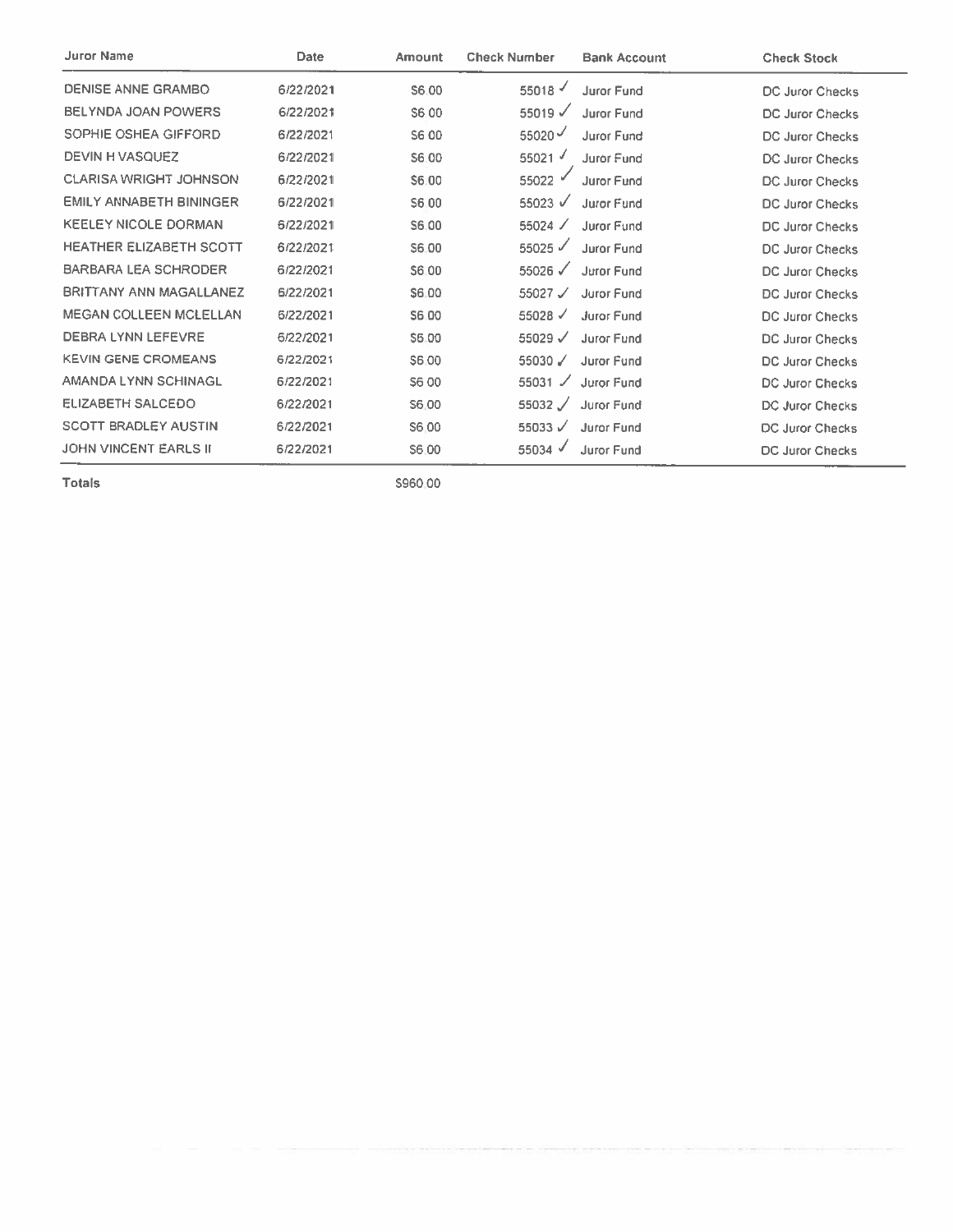Hays County

Juror Checks

6/22/2021 12:40:44 PM

| Juror Name                         | Date      | Amount       | <b>Check Number</b> | <b>Bank Account</b> | <b>Check Stock</b>     |
|------------------------------------|-----------|--------------|---------------------|---------------------|------------------------|
| DARRELL WAYNE WILKERSON            | 6/22/2021 | <b>S6.00</b> | 55035               | Juror Fund          | DC Juror Checks        |
| LARRY LEE ABBOTT                   | 6/22/2021 | S6.00        | 55036 $\sqrt$       | <b>Juror Fund</b>   | DC Juror Checks        |
| JOHN MAYNARD MEISMER               | 6/22/2021 | \$6.00       | 55037√              | <b>Juror Fund</b>   | DC Juror Checks        |
| ROGER CLAY MEADOR                  | 6/22/2021 | \$6.00       | 55038               | Juror Fund          | DC Juror Checks        |
| <b>LUIS F ARGUETA</b>              | 6/22/2021 | \$6:00       | 55039 √             | Juror Fund          | <b>DC Juror Checks</b> |
| RAEGAN REED VILLAS                 | 6/22/2021 | S6.00        | 55040               | Juror Fund          | DC Juror Checks        |
| ROXANN MEDRANO AMEL                | 6/22/2021 | \$6.00       | 55041               | <b>Juror Fund</b>   | <b>DC Juror Checks</b> |
| <b>MARGARET OCONNOR</b>            | 6/22/2021 | <b>S600</b>  | 55042               | Juror Fund          | <b>DC Juror Checks</b> |
| <b>CLAYTON DAVID BEST</b>          | 6/22/2021 | \$6.00       | 55043 $\checkmark$  | Juror Fund          | <b>DC Juror Checks</b> |
| <b>DEAN TALBOT CHERER</b>          | 6/22/2021 | \$86.00      | 55044 $\sqrt$       | Juror Fund          | DC Juror Checks        |
| ALEJANDRO DELVALLE CAMPOS          | 6/22/2021 | \$6.00       | 55045               | Juror Fund          | DC Juror Checks        |
| PETE AMADOR JR                     | 6/22/2021 | \$6.00       | 55046               | Juror Fund          | DC Juror Checks        |
| <b>MARTIN SANCHEZ</b>              | 6/22/2021 | \$86.00      | 55047               | Juror Fund          | DC Juror Checks        |
| <b>JACOB REYES</b>                 | 6/22/2021 | <b>\$600</b> | 55048 $\sqrt$       | Juror Fund          | <b>DC Juror Checks</b> |
| ARLENE REAVIS SPENCER              | 6/22/2021 | S6.00        | 55049 √             | <b>Juror Fund</b>   | <b>DC Juror Checks</b> |
| <b>RANDAL RICHARD RANKIN</b>       | 6/22/2021 | S6.00        | 55050 V             | Juror Fund          | <b>DC Juror Checks</b> |
| <b>MARTHA GEISLER KANETZKY</b>     | 6/22/2021 | S6.00        | 55051√              | <b>Juror Fund</b>   | <b>DC Juror Checks</b> |
| <b>DANIEL MARTINEZ</b>             | 6/22/2021 | <b>S6.00</b> | 55052 √             | <b>Juror Fund</b>   | <b>DC Juror Checks</b> |
| <b>CRAIG EDWIN ZIEG</b>            | 6/22/2021 | \$86.00      | 55053               | Juror Fund          | <b>DC Juror Checks</b> |
| <b>EMMETT CAREW BEAN III</b>       | 6/22/2021 | 56.00        | 55054               | Juror Fund          | <b>DC Juror Checks</b> |
| <b>WALTER PATRICK HAYES</b>        | 6/22/2021 | <b>S6.00</b> | 55055 $\sqrt$       | <b>Juror Fund</b>   | DC Juror Checks        |
| <b>TRAVIS WAYNE SIEVERS</b>        | 6/22/2021 | \$6.00       | 55056               | Juror Fund          | DC Juror Checks        |
| <b>SHANNON FITZPATRICK</b>         | 6/22/2021 | \$6.00       | 55057√              | <b>Juror Fund</b>   | <b>DC Juror Checks</b> |
| <b>EDWARD EUGENE CHANDLER</b>      | 6/22/2021 | \$6.00       | 55058 √             | Juror Fund          | DC Juror Checks        |
| ALICIA ANGELINA GUENTHER           | 6/22/2021 | \$86.00      | 55059√              | Juror Fund          | DC Juror Checks        |
| MICHAEL SCOTT THIBODEAUX           | 6/22/2021 | \$6.00       | 55060 V             | <b>Juror Fund</b>   | DC Juror Checks        |
| <b>GARRETT ZECHARIAH DAVID FIN</b> | 6/22/2021 | \$6.00       | 55061 $V$           | <b>Juror Fund</b>   | DC Juror Checks        |
| <b>REX CHARLES SIMMONS JR</b>      | 6/22/2021 | \$86.00      | 55062               | <b>Juror Fund</b>   | DC Juror Checks        |
| <b>CHRIS MARTIN FERTITTA</b>       | 6/22/2021 | \$86.00      | 55063 ₩             | Juror Fund          | DC Juror Checks        |
| <b>CHARLENE C CARROLL</b>          | 6/22/2021 | \$86.00      | 55064               | <b>Juror Fund</b>   | DC Juror Checks        |
| ANITA MARIE FORD                   | 6/22/2021 | \$86.00      | 55065               | <b>Juror Fund</b>   | <b>DC Juror Checks</b> |
| ALLISON RENEE BOULTON              | 6/22/2021 | \$6.00       | 55066 *             | <b>Juror Fund</b>   | DC Juror Checks        |
| JANE ELIZABETH SANTOS              | 6/22/2021 | \$86.00      | 55067               | Juror Fund          | <b>DC Juror Checks</b> |
| <b>MONICA E JOY</b>                | 6/22/2021 | \$6.00       | 55068 €             | Juror Fund          | <b>DC Juror Checks</b> |
| KAYLA JENN WHITEHEAD               | 6/22/2021 | \$86.00      | 55069               | Juror Fund          | <b>DC Juror Checks</b> |
| MICHELLE JANE TUPPER               | 6/22/2021 | <b>S6.00</b> | 55070               | Juror Fund          | <b>DC Juror Checks</b> |
| AHRON DOVBER WEINGARTEN            | 6/22/2021 | \$6.00       | 55071               | Juror Fund          | DC Juror Checks        |
| <b>JANIS KAY MCDANIEL</b>          | 6/22/2021 | \$6.00       | 55072               | Juror Fund          | DC Juror Checks        |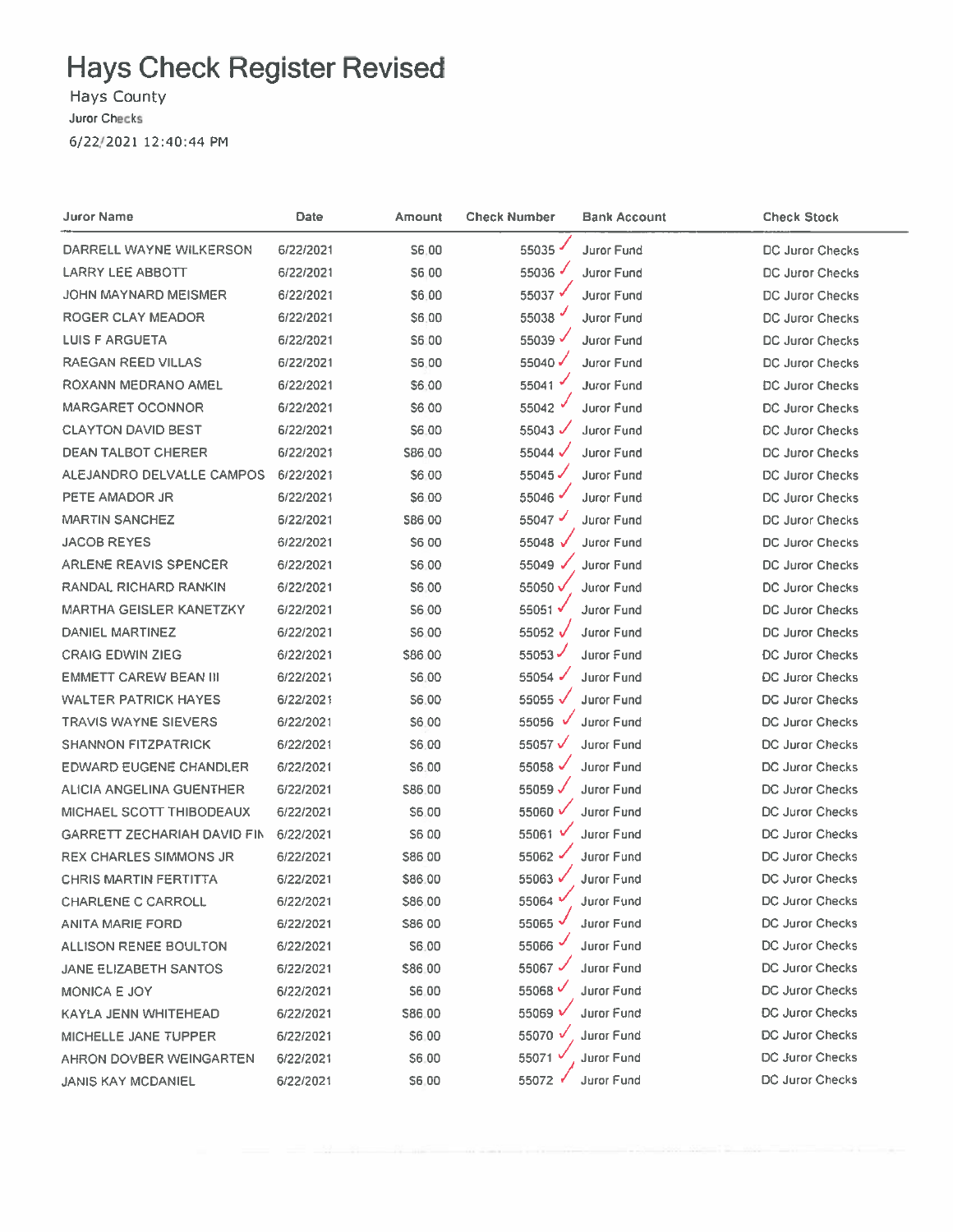| Juror Name                       | Date      | <b>Amount</b> | <b>Check Number</b>  | <b>Bank Account</b>           | <b>Check Stock</b>     |
|----------------------------------|-----------|---------------|----------------------|-------------------------------|------------------------|
| TAYLOR JENSEN RALPH              | 6/22/2021 | \$6.00        | 55073 V              | <b>Juror Fund</b>             | DC Juror Checks        |
| <b>MATTHEW ROBERT GRAY</b>       | 6/22/2021 | \$6.00        | 55074                | Juror Fund                    | DC Juror Checks        |
| <b>MANUEL ESCOBEDO JR</b>        | 6/22/2021 | \$6.00        | 55075                | Juror Fund                    | DC Juror Checks        |
| <b>KELLY MARIE GARCIA</b>        | 6/22/2021 | \$6.00        | 55076 ✔              | Juror Fund                    | DC Juror Checks        |
| <b>BRYAN SCOTT SHUDA</b>         | 6/22/2021 | \$6.00        | 55077 √              | Juror Fund                    | DC Juror Checks        |
| ROBERT LOUIS SCHREIBER           | 6/22/2021 | \$6.00        | 55078 √              | Juror Fund                    | DC Juror Checks        |
| ANN MARIE ANGELLO                | 6/22/2021 | \$6.00        | 55079 √              | Juror Fund                    | <b>DC Juror Checks</b> |
| ROBERT EVERETT ARNOLD            | 6/22/2021 | \$6.00        | 55080 $\overline{v}$ | Juror Fund                    | <b>DC Juror Checks</b> |
| <b>BLANCA ROSA CEDILLOS</b>      | 6/22/2021 | \$6.00        | 55081√               | Juror Fund                    | DC Juror Checks        |
| <b>MATTHEW WILSON MITCHELL</b>   | 6/22/2021 | \$6.00        | 55082 √              | <b>Juror Fund</b>             | DC Juror Checks        |
| <b>ACAYLA MORENCI HAILE</b>      | 6/22/2021 | \$6.00        | 55083√               | <b>Juror Fund</b>             | DC Juror Checks        |
| <b>CHASE EVAN KIMPLE</b>         | 6/22/2021 | \$6,00        | 55084                | Juror Fund                    | DC Juror Checks        |
| CHRISTIAN STEVEN WHITEMAN        | 6/22/2021 | \$6,00        | 55085                | Juror Fund                    | DC Juror Checks        |
| <b>DONALD KELLY HAYES</b>        | 6/22/2021 | S6 00         | 55086                | Juror Fund                    | <b>DC Juror Checks</b> |
| <b>SARAH BETH FORD</b>           | 6/22/2021 | S6.00         | 55087 V              | Juror Fund                    | DC Juror Checks        |
| <b>RONALD SCOTT HANFORD</b>      | 6/22/2021 | \$6.00        | 55088                | <b>Juror Fund</b>             | DC Juror Checks        |
| <b>KARIN CENICEROS PRADO</b>     | 6/22/2021 | \$6.00        | 55089                | Juror Fund                    | <b>DC Juror Checks</b> |
| <b>MADYSON CHLOE CHRISTIAN</b>   | 6/22/2021 | \$6.00        | 55090 √              | Juror Fund                    | <b>DC Juror Checks</b> |
| <b>VIBEKE KRISTINE THOMPSON</b>  | 6/22/2021 | \$6.00        | 55091√               | <b>Juror Fund</b>             | <b>DC Juror Checks</b> |
| RONNIE LEE JONES JR              | 6/22/2021 | \$6.00        | 55092 √              | <b>Juror Fund</b>             | DC Juror Checks        |
| ROBERT XAVIER GEESAMAN           | 6/22/2021 | \$6.00        | 55093                | Juror Fund                    | DC Juror Checks        |
| <b>CARTER BAXTER PETERSON</b>    | 6/22/2021 | S6.00         | 55094 $\sqrt{ }$     | <b>Juror Fund</b>             | DC Juror Checks        |
| LINDSEY JAMES BELK               | 6/22/2021 | <b>S6.00</b>  | 55095 √              | Juror Fund                    | DC Juror Checks        |
| <b>AMANDA RENEE CLAPIE</b>       | 6/22/2021 | S6:00         | 55096 √              | Juror Fund                    | <b>DC Juror Checks</b> |
| ALAN LOUIS KUBALA                | 6/22/2021 | <b>S6.00</b>  | 55097 $\checkmark$   | Juror Fund                    | <b>DC Juror Checks</b> |
| <b>TONY ZUNIGA</b>               | 6/22/2021 | \$6.00        | 55098                | Juror Fund                    | <b>DC Juror Checks</b> |
| ELIZABETH ANN SARTAIN            | 6/22/2021 | S6.00         | 55099 V              | <b>Juror Fund</b>             | <b>DC Juror Checks</b> |
| <b>CHRISTOPHER ROBERT VICKRO</b> | 6/22/2021 | S6.00         | 55100 $\checkmark$   | <b>Juror Fund</b>             | DC Juror Checks        |
| <b>CHRISTOPH M SULLIVAN</b>      | 6/22/2021 | \$6.00        | 55101 $\sqrt$        | Juror Fund                    | DC Juror Checks        |
| NICHOLAS RYDELL ENTZI            | 6/22/2021 | \$6.00        |                      | 55102 $\sqrt{ }$ , Juror Fund | DC Juror Checks        |
| HEATHER ELYSE SHERRILL           | 6/22/2021 | \$6.00        | 55103 $\overline{v}$ | Juror Fund                    | DC Juror Checks        |
| <b>SHAREE ALANNA ALLISON</b>     | 6/22/2021 | \$6.00        | 55104 √              | <b>Juror Fund</b>             | <b>DC Juror Checks</b> |
| <b>EMILY REID WHITE</b>          | 6/22/2021 | <b>S6.00</b>  | 55105 V              | Juror Fund                    | <b>DC Juror Checks</b> |
| <b>GAVIN DANIEL MARTINEZ</b>     | 6/22/2021 | S6.00         | 55106 √              | <b>Juror Fund</b>             | <b>DC Juror Checks</b> |
| <b>JACOB ROBERT TAMAYO</b>       | 6/22/2021 | <b>S6.00</b>  | 55107 V              | <b>Juror Fund</b>             | <b>DC Juror Checks</b> |
| ALLISON CECELIA TROGUS           | 6/22/2021 | \$6.00        | 55108                | <b>Juror Fund</b>             | <b>DC Juror Checks</b> |
| <b>JANE FRANCES HESS</b>         | 6/22/2021 | \$6.00        | 55109 $\checkmark$   | <b>Juror Fund</b>             | <b>DC Juror Checks</b> |
| RUDY JUNIOR JAYME                | 6/22/2021 | \$6.00        | 55110 $\checkmark$   | Juror Fund                    | DC Juror Checks        |
| BILLY RAY MILLWEE                | 6/22/2021 | \$6.00        | 55111√               | <b>Juror Fund</b>             | <b>DC Juror Checks</b> |
| ABRAHAM PERDOMO CENICERO         | 6/22/2021 | <b>S6.00</b>  | 55112√               | Juror Fund                    | DC Juror Checks        |
| ANGELO DELFINO PEREZ             | 6/22/2021 | \$6,00        | $55113 \checkmark$   | Juror Fund                    | DC Juror Checks        |
| ANGELA RUTH GRIFFITH             | 6/22/2021 | <b>S6 00</b>  | 55114 $\checkmark$   | Juror Fund                    | DC Juror Checks        |
| SHAWN BRYAN STRINGER             | 6/22/2021 | \$6,00        | 55115 $\gamma$       | Juror Fund                    | DC Juror Checks        |
| GEOFFREY DANGER BELDEN-LIF       | 6/22/2021 | \$6.00        | 55116 √              | Juror Fund                    | DC Juror Checks        |

\$1,292.00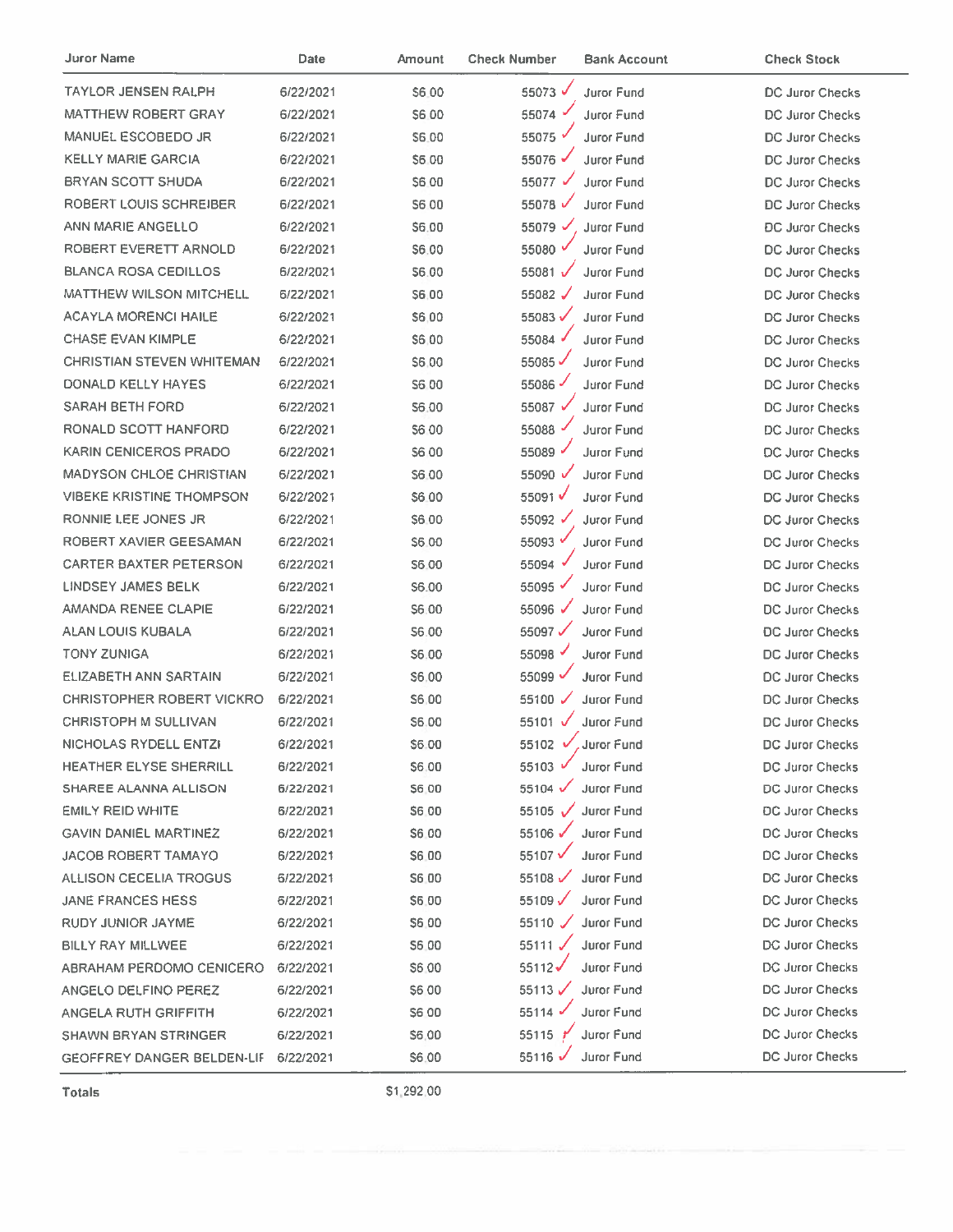Hays County

Juror Checks

6/22/2021 2:22:48 PM

| Juror Name                        | Date      | Amount       | <b>Check Number</b> | <b>Bank Account</b> | <b>Check Stock</b>     |
|-----------------------------------|-----------|--------------|---------------------|---------------------|------------------------|
| ADRIANNA ROCHA RIVERA             | 6/22/2021 | <b>S6,00</b> | 55117               | <b>Juror Fund</b>   | DC Juror Checks        |
| ALEJANDRO DELGADO                 | 6/22/2021 | \$6.00       | 55118               | <b>Juror Fund</b>   | DC Juror Checks        |
| <b>CHARLES MICHAEL HILL</b>       | 6/22/2021 | \$6.00       | 55119 $\checkmark$  | <b>Juror Fund</b>   | <b>DC Juror Checks</b> |
| <b>LOGAN MITCHELL TANOUS</b>      | 6/22/2021 | \$46.00      | 55120 $\degree$     | <b>Juror Fund</b>   | <b>DC Juror Checks</b> |
| MELVIN QUICK JR                   | 6/22/2021 | \$6.00       | 55121               | <b>Juror Fund</b>   | <b>DC Juror Checks</b> |
| LILY FRANCIS SIMEK                | 6/22/2021 | <b>S6.00</b> | 55122 $√$           | Juror Fund          | <b>DC Juror Checks</b> |
| MIGUEL FERNANDO ASENSIO           | 6/22/2021 | \$6.00       | 55123               | <b>Juror Fund</b>   | <b>DC Juror Checks</b> |
| <b>BILLY CLYDE WAGNER</b>         | 6/22/2021 | \$6.00       | $55124 \checkmark$  | Juror Fund          | DC Juror Checks        |
| <b>CHRIS ALAN WYATT</b>           | 6/22/2021 | \$6.00       | 55125               | <b>Juror Fund</b>   | DC Juror Checks        |
| <b>MICHAEL STUART OLFERS</b>      | 6/22/2021 | \$6.00       | 55126               | Juror Fund          | <b>DC Juror Checks</b> |
| <b>ESTHER CANTU CARVER</b>        | 6/22/2021 | \$6.00       | 55127               | Juror Fund          | DC Juror Checks        |
| KATELYNNE MICHELLE HEATH          | 6/22/2021 | \$6.00       | 55128 $\checkmark$  | <b>Juror Fund</b>   | DC Juror Checks        |
| <b>JADE ANN GONZALES</b>          | 6/22/2021 | \$43.00      | 55129               | <b>Juror Fund</b>   | DC Juror Checks        |
| <b>JOHN PAUL HERNANDEZ</b>        | 6/22/2021 | \$6.00       | $55130 \checkmark$  | Juror Fund          | DC Juror Checks        |
| SANDRA SAUCEDO SAUCEDO            | 6/22/2021 | \$6.00       | 55131               | Juror Fund          | DC Juror Checks        |
| <b>HAILEY ELIZABETH BAGGETT</b>   | 6/22/2021 | \$6.00       | 55132 V             | Juror Fund          | DC Juror Checks        |
| <b>BRANDON LEE BADGER</b>         | 6/22/2021 | \$6.00       | 55133 $\checkmark$  | Juror Fund          | DC Juror Checks        |
| AMANDA BERG GUNTER                | 6/22/2021 | \$6.00       | 55134 $\checkmark$  | Juror Fund          | DC Juror Checks        |
| OSCAR GARZA JR                    | 6/22/2021 | \$46.00      | 55135 $\sqrt$       | Juror Fund          | DC Juror Checks        |
| <b>RICARDO RENE RODRIGUEZ JR</b>  | 6/22/2021 | S6 00        | 55136               | Juror Fund          | <b>DC Juror Checks</b> |
| AMANDA LOUISE RIVERA              | 6/22/2021 | \$46.00      | 55137 $\checkmark$  | Juror Fund          | DC Juror Checks        |
| <b>BRUCE XUAN NGHIEM</b>          | 6/22/2021 | \$6.00       | 55138               | Juror Fund          | DC Juror Checks        |
| <b>JENNIFFER MARIE GARRASTAZL</b> | 6/22/2021 | 56.00        | 55139               | Juror Fund          | <b>DC Juror Checks</b> |
| <b>MARY JOAN OHARA</b>            | 6/22/2021 | \$6.00       | 55140√              | <b>Juror Fund</b>   | DC Juror Checks        |
| ALEX LEE BORDERS                  | 6/22/2021 | S6.00        | $55141 \checkmark$  | Juror Fund          | DC Juror Checks        |
| <b>LORRAINE PIERCE CROY</b>       | 6/22/2021 | S6.00        | 55142               | <b>Juror Fund</b>   | DC Juror Checks        |
| <b>AUSTIN LYNN HAY</b>            | 6/22/2021 | S6.00        | 55143√              | <b>Juror Fund</b>   | DC Juror Checks        |
| <b>KATE E PORTER</b>              | 6/22/2021 | \$46.00      | 55144               | <b>Juror Fund</b>   | <b>DC Juror Checks</b> |
| <b>MARY LOUISE TUCKER</b>         | 6/22/2021 | S40.00       | 55145               | <b>Juror Fund</b>   | <b>DC Juror Checks</b> |
| <b>BRIAN KEITH HATCHER</b>        | 6/22/2021 | S6:00        | 55146               | Juror Fund          | <b>DC Juror Checks</b> |
| <b>DEREK RALPH FISHER</b>         | 6/22/2021 | \$46,00      | 55147 <sup>V</sup>  | Juror Fund          | <b>DC Juror Checks</b> |
| LAURA BETH CRIMANDO               | 6/22/2021 | S6.00        | 55148               | <b>Juror Fund</b>   | <b>DC Juror Checks</b> |
| <b>JAMIE KAY HOLLEY</b>           | 6/22/2021 | S6.00        | 55149               | Juror Fund          | <b>DC Juror Checks</b> |
| <b>KENNETH TAYLOR</b>             | 6/22/2021 | \$6.00       | 55150               | <b>Juror Fund</b>   | DC Juror Checks        |
| PAUL ZANE MARTIN                  | 6/22/2021 | \$46.00      | $55151 -$           | Juror Fund          | <b>DC Juror Checks</b> |
| <b>JEFFRY MIKE SHEPIC</b>         | 6/22/2021 | <b>S6.00</b> | 55152               | Juror Fund          | <b>DC Juror Checks</b> |
| <b>JOHN THOMAS FRANCIS</b>        | 6/22/2021 | \$6 00       | 55153               | Juror Fund          | <b>DC Juror Checks</b> |
| SABRINA LEEANN CHAGOLLA           | 6/22/2021 | \$6.00       | 55154               | Juror Fund          | <b>DC Juror Checks</b> |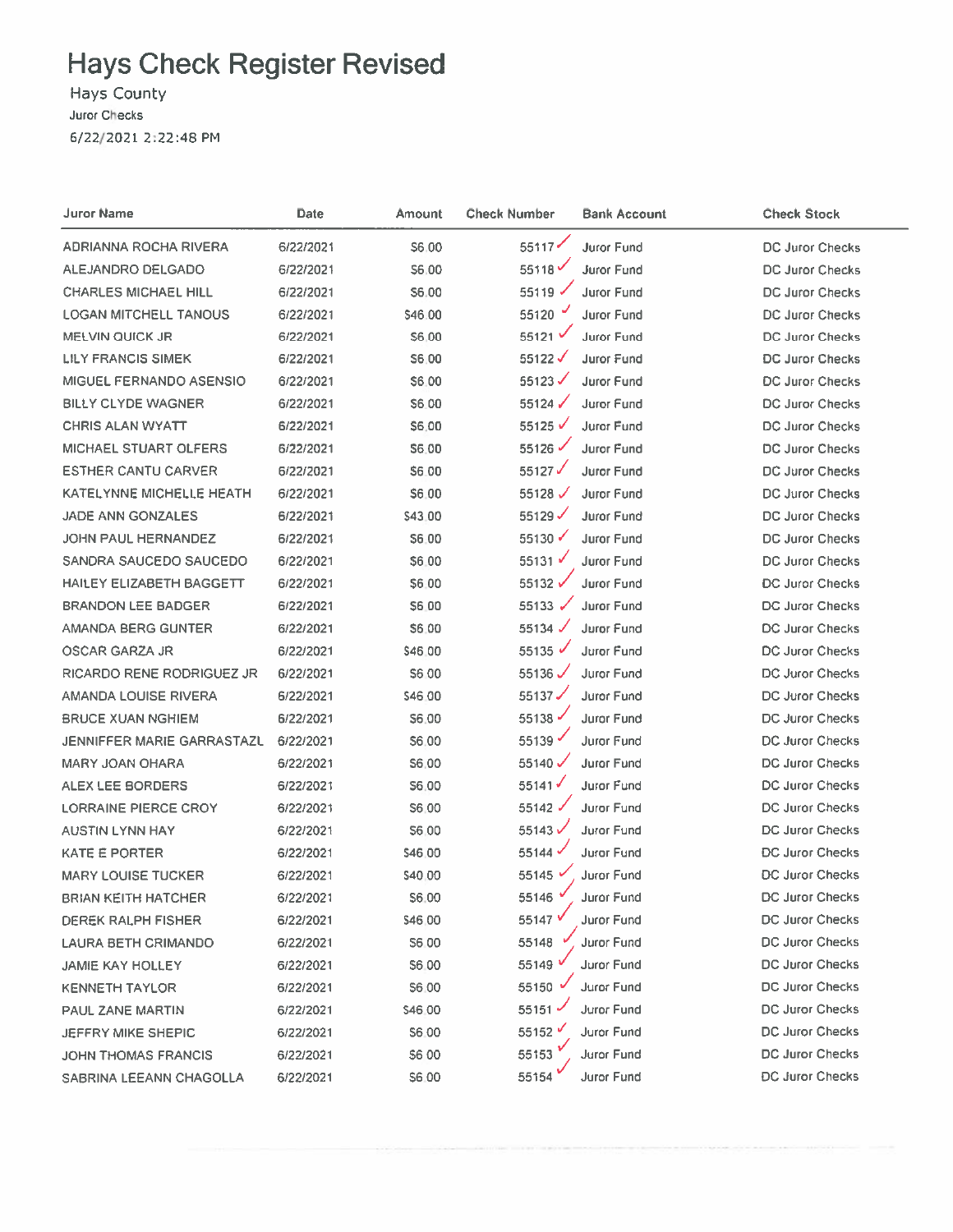| Juror Name                       | <b>Date</b> | Amount       | <b>Check Number</b>  | <b>Bank Account</b> | <b>Check Stock</b>     |
|----------------------------------|-------------|--------------|----------------------|---------------------|------------------------|
| AMANDA KAY SILKETT               | 6/22/2021   | S6.00        | 55155                | <b>Juror Fund</b>   | <b>DC Juror Checks</b> |
| <b>JEREMY MICHAEL TAPIA</b>      | 6/22/2021   | S6.00        | $55156$ $\checkmark$ | Juror Fund          | DC Juror Checks        |
| <b>OLIVIA RENEE HIMMERICH</b>    | 6/22/2021   | S6.00        | 55157 $\checkmark$   | Juror Fund          | DC Juror Checks        |
| LAURA REYES                      | 6/22/2021   | \$6.00       | 55158                | <b>Juror Fund</b>   | <b>DC Juror Checks</b> |
| <b>CHRISTOPHER DONALD MILLER</b> | 6/22/2021   | \$6,00       | 55159                | <b>Juror Fund</b>   | <b>DC Juror Checks</b> |
| <b>RICHARD AVALOS</b>            | 6/22/2021   | \$6.00       | 55160 $\checkmark$   | Juror Fund          | DC Juror Checks        |
| <b>DAVID FRANCISCO HIDALGO</b>   | 6/22/2021   | \$6.00       | 55161 $V$            | Juror Fund          | <b>DC Juror Checks</b> |
| <b>SANDRA LUZ MARQUEZ</b>        | 6/22/2021   | S6 00        | 55162 $\sqrt$        | <b>Juror Fund</b>   | <b>DC Juror Checks</b> |
| RICHARD CAMACHO SERNA            | 6/22/2021   | S6.00        | 55163                | <b>Juror Fund</b>   | DC Juror Checks        |
| DAVID CHRISTOPHER ENRIQUEZ       | 6/22/2021   | S6.00        | 55164 $\checkmark$   | Juror Fund          | DC Juror Checks        |
| LITA ANN RENDON                  | 6/22/2021   | S6.00        | 55165 $\sqrt{}$      | Juror Fund          | <b>DC Juror Checks</b> |
| LEE LECLERCQ WILLIAMS            | 6/22/2021   | <b>S6.00</b> | $55166$ $\checkmark$ | <b>Juror Fund</b>   | <b>DC Juror Checks</b> |
| ANGEL EDUARDO SORIA RIVAS        | 6/22/2021   | \$6.00       | 55167 $\checkmark$   | <b>Juror Fund</b>   | <b>DC Juror Checks</b> |
| <b>MELVIN SENG TAN</b>           | 6/22/2021   | \$6.00       | 55168 $\checkmark$   | Juror Fund          | <b>DC Juror Checks</b> |
| MARVIN GENE SOMMERFELD           | 6/22/2021   | \$6.00       | 55169 √              | Juror Fund          | <b>DC Juror Checks</b> |
| <b>FRANCISCO MOISES ORTIZ</b>    | 6/22/2021   | \$6.00       | 55170 →              | Juror Fund          | DC Juror Checks        |
| DONALD D WILLIAM                 | 6/22/2021   | S6.00        | $55171$ $\checkmark$ | Juror Fund          | DC Juror Checks        |
| JOSHUA THOMAS JARMA              | 6/22/2021   | S6.00        | 55172                | Juror Fund          | DC Juror Checks        |
| <b>CHARLA HATTER POULAND</b>     | 6/22/2021   | S6.00        | 55173√               | <b>Juror Fund</b>   | <b>DC Juror Checks</b> |
| JOHN SCOTT BAER                  | 6/22/2021   | S6.00        | 55174                | <b>Juror Fund</b>   | <b>DC Juror Checks</b> |
| <b>MELINDA ANN GREENE</b>        | 6/22/2021   | <b>S6.00</b> | 55175                | <b>Juror Fund</b>   | DC Juror Checks        |
| LIZA BEATRIZ ARROYO              | 6/22/2021   | \$6.00       | 55176 √              | Juror Fund          | DC Juror Checks        |
| <b>CALVIN FOSTER KIRKHAM JR</b>  | 6/22/2021   | \$6.00       | 55177                | Juror Fund          | DC Juror Checks        |
| <b>MARCIE LILLIAN CURL</b>       | 6/22/2021   | \$6.00       | 55178                | Juror Fund          | DC Juror Checks        |
| <b>MELISSA KRISTINE DEMERS</b>   | 6/22/2021   | <b>S600</b>  | 55179 √              | Juror Fund          | DC Juror Checks        |
| <b>GRETCHEN KAY HEDBERG</b>      | 6/22/2021   | <b>S600</b>  | 55180                | <b>Juror Fund</b>   | <b>DC Juror Checks</b> |
| JENNIFER LEA CASSADAY            | 6/22/2021   | S6.00        | 55181                | Juror Fund          | DC Juror Checks        |
| <b>HECTOR SANDOVAL</b>           | 6/22/2021   | S6.00        | 55182                | Juror Fund          | <b>DC Juror Checks</b> |
| <b>GINGER ANN ZARA</b>           | 6/22/2021   | \$6.00       | 55183 $\checkmark$   | Juror Fund          | DC Juror Checks        |
| <b>JOE MANUEL YBARRA</b>         | 6/22/2021   | \$6,00       | 55184                | Juror Fund          | DC Juror Checks        |
| <b>JOSE U BUSTAMANTE</b>         | 6/22/2021   | S6.00        | 55185 $\checkmark$   | <b>Juror Fund</b>   | DC Juror Checks        |
| EVER CAMPUZANO VILLASENOR        | 6/22/2021   | <b>S600</b>  | 55186 √              | <b>Juror Fund</b>   | DC Juror Checks        |
| RAYMOND ARTHUR YELLE II          | 6/22/2021   | S6.00        | 55187 $\checkmark$   | Juror Fund          | DC Juror Checks        |
| AMANDA NICOLE MORRIS             | 6/22/2021   | S6.00        | 55188 $\sqrt$        | <b>Juror Fund</b>   | <b>DC Juror Checks</b> |
| ARIC JESUS AGUERO                | 6/22/2021   | S6.00        | 55189 $\checkmark$   | Juror Fund          | DC Juror Checks        |
| <b>TREVOR DAYNE PATE</b>         | 6/22/2021   | S6.00        | 55190 $\checkmark$   | Juror Fund          | <b>DC Juror Checks</b> |
| JOLEEN GIBSON LINDSEY            | 6/22/2021   | S6 00        | 55191                | Juror Fund          | <b>DC Juror Checks</b> |
| <b>ANGELA CHRISTINE SMITH</b>    | 6/22/2021   | <b>S6.00</b> | 55192                | Juror Fund          | <b>DC Juror Checks</b> |
| JEAN LOUISE BALCH                | 6/22/2021   | S6.00        | 55193 $\checkmark$   | <b>Juror Fund</b>   | <b>DC Juror Checks</b> |
| <b>STEPHEN ISAAC CRANE</b>       | 6/22/2021   | S6 00        | 55194 $\checkmark$   | <b>Juror Fund</b>   | <b>DC Juror Checks</b> |
| <b>TRAVIS TODD BROCKAVICH</b>    | 6/22/2021   | \$6.00       | 55195                | <b>Juror Fund</b>   | <b>DC Juror Checks</b> |
| LASANDRA DENISE WATSON           | 6/22/2021   | \$6.00       | 55196 $\checkmark$   | Juror Fund          | <b>DC Juror Checks</b> |
| JANIE DELGADO DELEON             | 6/22/2021   | \$6.00       | 55197 √              | Juror Fund          | <b>DC Juror Checks</b> |
| RONALD MAX PICKLE                | 6/22/2021   | \$6.00       | 55198 $\sqrt$        | <b>Juror Fund</b>   | <b>DC Juror Checks</b> |
| EDGAR EDUARDO VASQUEZ            | 6/22/2021   | \$6.00       | 55199 Y              | Juror Fund          | DC Juror Checks        |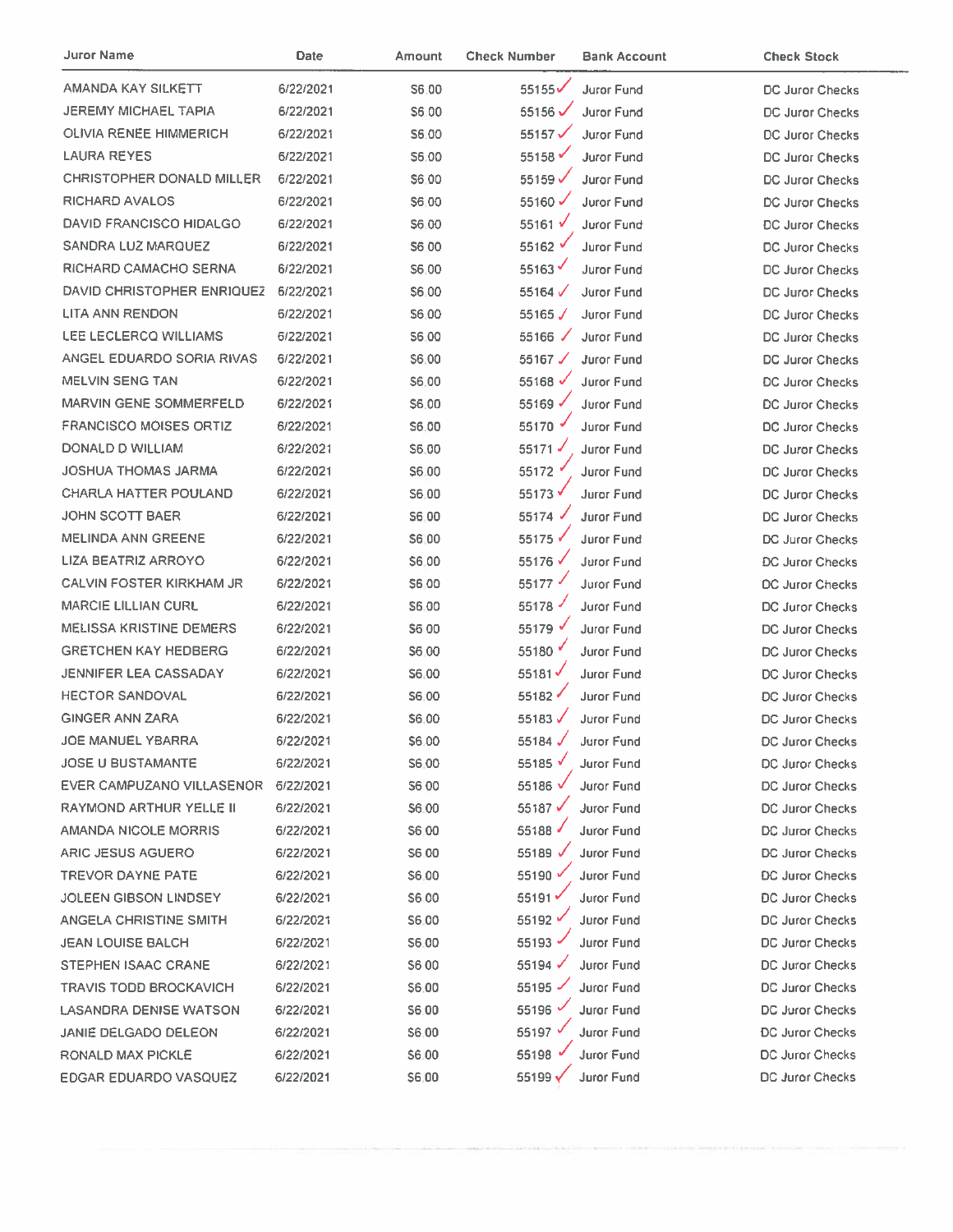| Juror Name                         | Date | Amount   | <b>Check Number</b> | <b>Bank Account</b> | <b>Check Stock</b> |
|------------------------------------|------|----------|---------------------|---------------------|--------------------|
| ANDREW CHRISTOPHER MOREN 6/22/2021 |      | \$6.00   | $55200 \checkmark$  | Juror Fund          | DC Juror Checks    |
| Totals                             |      | \$815.00 |                     |                     |                    |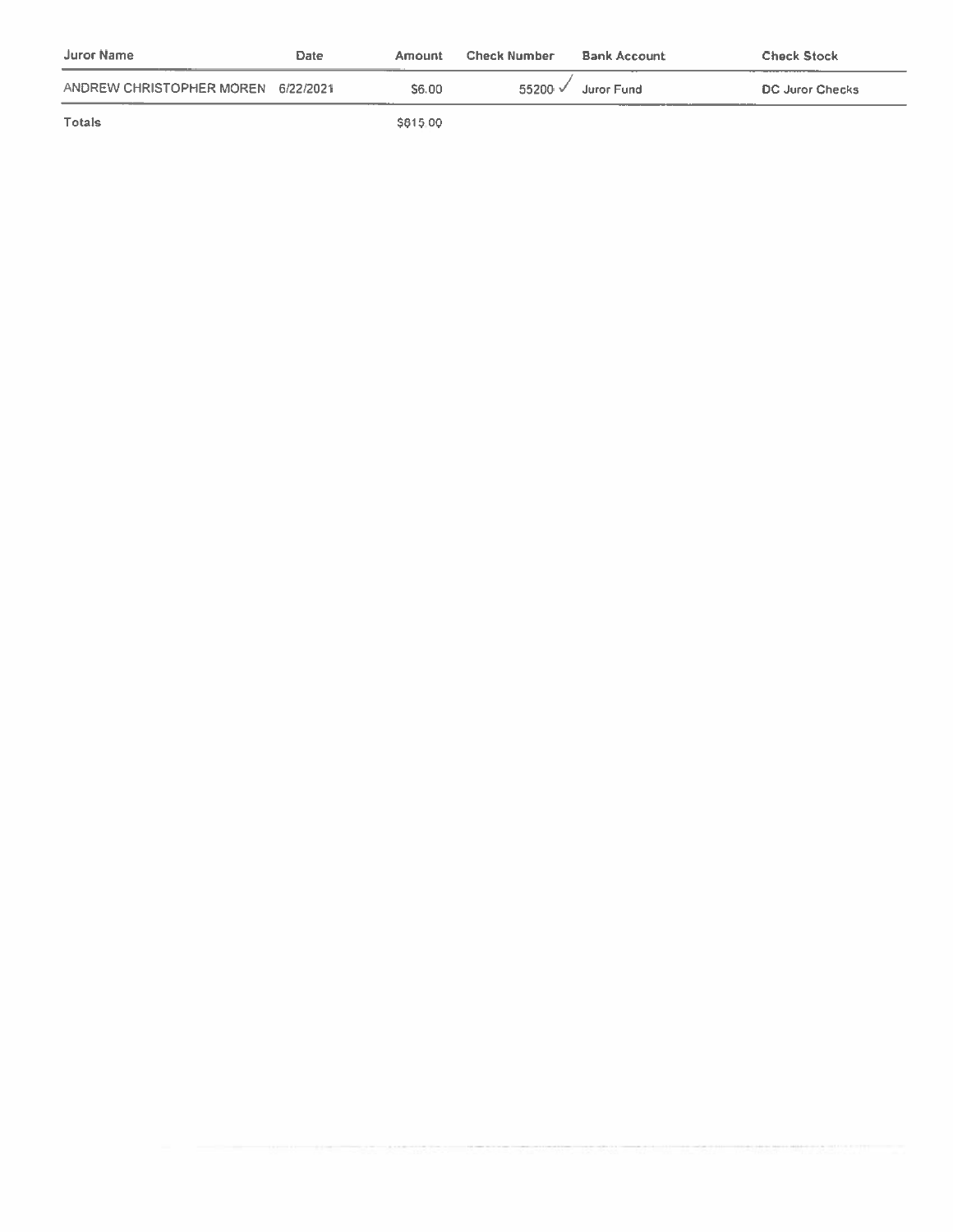Hays County

Juror Checks

6/22/2021 4:13:26 PM

| Juror Name                     | Date      | Amount       | <b>Check Number</b> | <b>Bank Account</b> | <b>Check Stock</b>     |
|--------------------------------|-----------|--------------|---------------------|---------------------|------------------------|
| YVETTE RODRIGUEZ PENNINGT(     | 6/22/2021 | 56.00        | 55201√              | Juror Fund          | <b>DC Juror Checks</b> |
| <b>CHRISTOPHER KYLE DEBAUN</b> | 6/22/2021 | S6 00        | 55202√              | Juror Fund          | DC Juror Checks        |
| <b>MARY ALICE LIMON</b>        | 6/22/2021 | S6.00        | 55203 √             | Juror Fund          | <b>DC Juror Checks</b> |
| RAUL MEDINA JR                 | 6/22/2021 | S6 00        | 55204 √             | Juror Fund          | <b>DC Juror Checks</b> |
| KATHRYN ALLEAN MCLENNAN        | 6/22/2021 | <b>S6.00</b> | 55205 √             | Juror Fund          | <b>DC Juror Checks</b> |
| <b>SALLY PAGE KANETZKY</b>     | 6/22/2021 | S6.00        | 55206√              | <b>Juror Fund</b>   | <b>DC Juror Checks</b> |
| ELIZABETH AMY NICHOLE ALMEI    | 6/22/2021 | S6.00        | 55207√              | Juror Fund          | <b>DC Juror Checks</b> |
| PAUL BENJAMIN DRACHENBERG      | 6/22/2021 | \$6.00       | 55208 v             | Juror Fund          | <b>DC Juror Checks</b> |
| <b>WESLEY TRAYLON FRAZIER</b>  | 6/22/2021 | \$6.00       | 55209 V             | Juror Fund          | DC Juror Checks        |
| <b>STEFAN CORY WHITE</b>       | 6/22/2021 | \$6.00       | 55210 $\checkmark$  | <b>Juror Fund</b>   | DC Juror Checks        |
| <b>SELINDA MARIA HERNANDEZ</b> | 6/22/2021 | \$6.00       | 55211 √             | <b>Juror Fund</b>   | DC Juror Checks        |
| <b>GLORY ANNE NOVAK</b>        | 6/22/2021 | S6.00        | 55212 √             | Juror Fund          | <b>DC Juror Checks</b> |
| <b>HUGH CHRISTOPHER BUTLER</b> | 6/22/2021 | S6.00        | 55213 V             | <b>Juror Fund</b>   | <b>DC Juror Checks</b> |
| <b>MICHAEL DIPLACIDO</b>       | 6/22/2021 | S6.00        | 55214               | Juror Fund          | <b>DC Juror Checks</b> |
| KATHLEEN AMANDA LITTELL        | 6/22/2021 | <b>S6.00</b> | 55215               | <b>Juror Fund</b>   | <b>DC Juror Checks</b> |
| <b>GEORGE MUNDY DETREVILLE</b> | 6/22/2021 | \$6.00       | 55216               | Juror Fund          | <b>DC Juror Checks</b> |
| JOY ELIZABETH GARZA            | 6/22/2021 | 56.00        | 55217√              | <b>Juror Fund</b>   | <b>DC Juror Checks</b> |
| PEGGY WEAKLEY SANCHEZ          | 6/22/2021 | \$6.00       | 55218 $\checkmark$  | <b>Juror Fund</b>   | DC Juror Checks        |
| <b>ROBERT ISAAC GUTIERREZ</b>  | 6/22/2021 | \$6.00       | 55219               | Juror Fund          | <b>DC Juror Checks</b> |
| <b>GREGORY JOHN CARUANA</b>    | 6/22/2021 | \$6,00       | 55220               | <b>Juror Fund</b>   | <b>DC Juror Checks</b> |
| DANIELA NICOLE REYES           | 6/22/2021 | \$6.00       | 55221               | Juror Fund          | <b>DC Juror Checks</b> |
| WILLIAM JOSEPH MARTHES III     | 6/22/2021 | \$6.00       | 55222 V             | Juror Fund          | <b>DC Juror Checks</b> |
| ROBERT ELLIS BAJACKSON         | 6/22/2021 | \$6.00       | 55223               | Juror Fund          | <b>DC Juror Checks</b> |
| <b>KAREN BRADLEY PETERS</b>    | 6/22/2021 | \$6.00       | 55224 V             | Juror Fund          | <b>DC Juror Checks</b> |
| <b>WENDY LEE MEDCALF</b>       | 6/22/2021 | \$6.00       | 55225 V             | Juror Fund          | <b>DC Juror Checks</b> |
| PHYLLIS EFFAH ADDO-BOAFO       | 6/22/2021 | \$6.00       | 55226 √             | Juror Fund          | <b>DC Juror Checks</b> |
| <b>SHAUN KYLE HALEY</b>        | 6/22/2021 | S6.00        | 55227√              | <b>Juror Fund</b>   | <b>DC Juror Checks</b> |
| <b>JEREMIAH LEE STEPHENS</b>   | 6/22/2021 | S6 00        | 55228 √             | <b>Juror Fund</b>   | <b>DC Juror Checks</b> |
| <b>JOHN CHARLES BURNETT</b>    | 6/22/2021 | \$6.00       | 55229√              | <b>Juror Fund</b>   | <b>DC Juror Checks</b> |
| <b>IRENE LAVERNE HINDSON</b>   | 6/22/2021 | \$6.00       | 55230               | Juror Fund          | <b>DC Juror Checks</b> |
| <b>J ALLAN SHERER</b>          | 6/22/2021 | \$6.00       | 55231               | Juror Fund          | <b>DC Juror Checks</b> |
| <b>PAUL RICHARD BROWN</b>      | 6/22/2021 | \$6.00       | 55232               | Juror Fund          | <b>DC Juror Checks</b> |
| <b>LEZLIE RENAY ROBERTS</b>    | 6/22/2021 | \$6.00       | 55233 .             | Juror Fund          | DC Juror Checks        |
| <b>KATRINA ANN BURCH</b>       | 6/22/2021 | \$6.00       | 55234               | <b>Juror Fund</b>   | <b>DC Juror Checks</b> |
| <b>ANTHONY BRETT WILSON</b>    | 6/22/2021 | S6.00        | 55235               | Juror Fund          | <b>DC Juror Checks</b> |
| MICHAEL WAYNE DAVIS            | 6/22/2021 | \$6.00       | 55236               | Juror Fund          | <b>DC Juror Checks</b> |
| <b>MARY LEE SCOTT</b>          | 6/22/2021 | S6.00        | 55237 *             | Juror Fund          | <b>DC Juror Checks</b> |
| <b>JAMIE ALAN SMITH</b>        | 6/22/2021 | \$6.00       | 55238               | Juror Fund          | <b>DC Juror Checks</b> |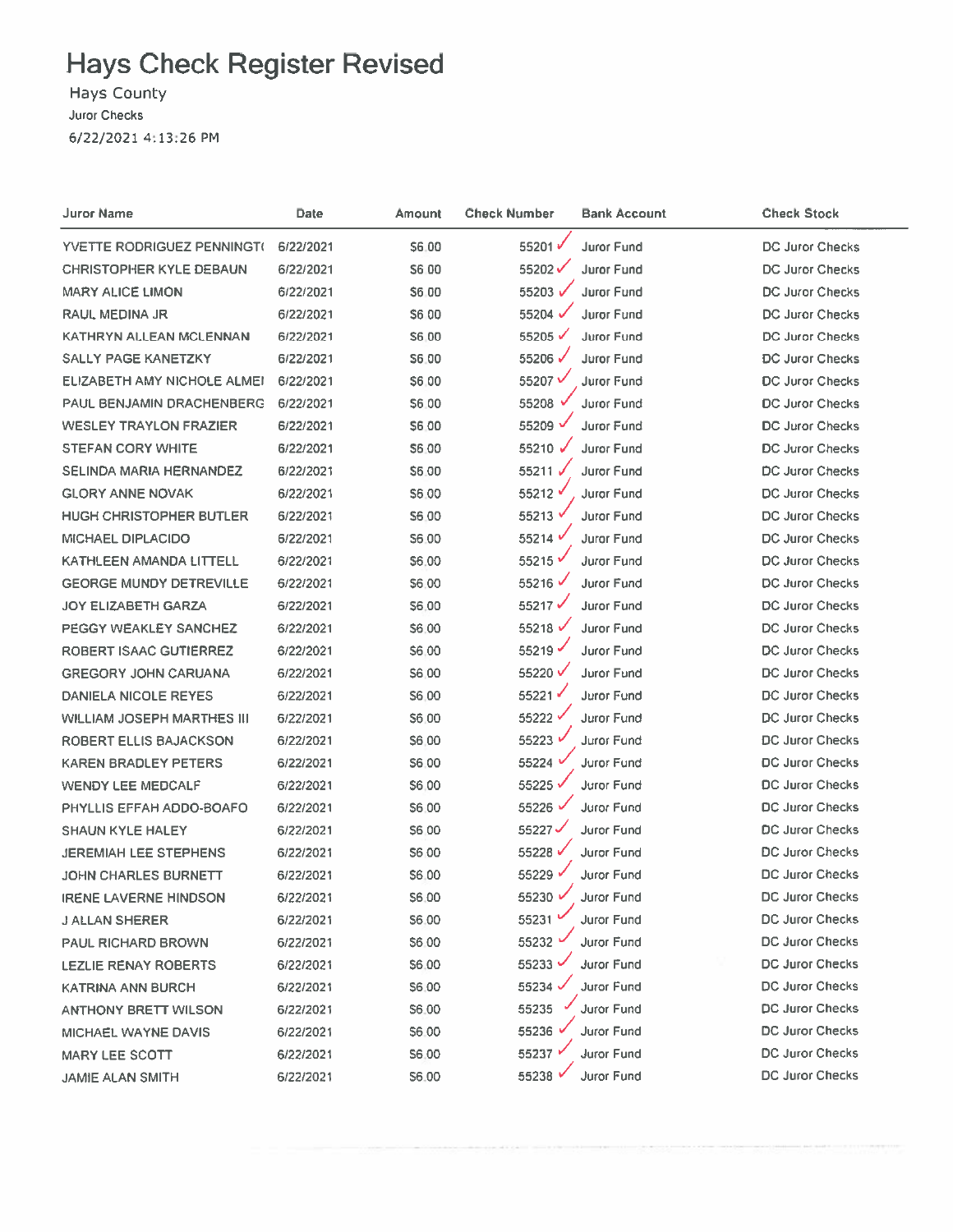| Juror Name                     | Date      | Amount | <b>Check Number</b>  | <b>Bank Account</b> | <b>Check Stock</b>     |
|--------------------------------|-----------|--------|----------------------|---------------------|------------------------|
| RAQUEL ABARCA                  | 6/22/2021 | S6.00  | $55239$ $\sim$       | Juror Fund          | <b>DC Juror Checks</b> |
| <b>REBECCA ELISE CAMARILLO</b> | 6/22/2021 | S6.00  | 55240 $\degree$      | Juror Fund          | DC Juror Checks        |
| <b>JAIME RUIZ</b>              | 6/22/2021 | S6.00  | 55241                | Juror Fund          | DC Juror Checks        |
| <b>CARL EDWARD PITTMAN JR</b>  | 6/22/2021 | S6.00  | $55242$ $\checkmark$ | Juror Eund          | DC Juror Checks        |
| MARIANNE MONTIEL MONTOTO       | 6/22/2021 | S6.00  | 55243 V              | Juror Fund          | DC Juror Checks        |
| <b>HEATHER BREES</b>           | 6/22/2021 | S6.00  | 55244 V              | <b>Juror Fund</b>   | DC Juror Checks        |
| <b>EMILY JO CLARK</b>          | 6/22/2021 | S6.00  | $55245$ $\checkmark$ | Juror Fund          | <b>DC Juror Checks</b> |
| <b>KENDALL KARL KLUG</b>       | 6/22/2021 | S6.00  | 55246                | <b>Juror Fund</b>   | DC Juror Checks        |

\$276.00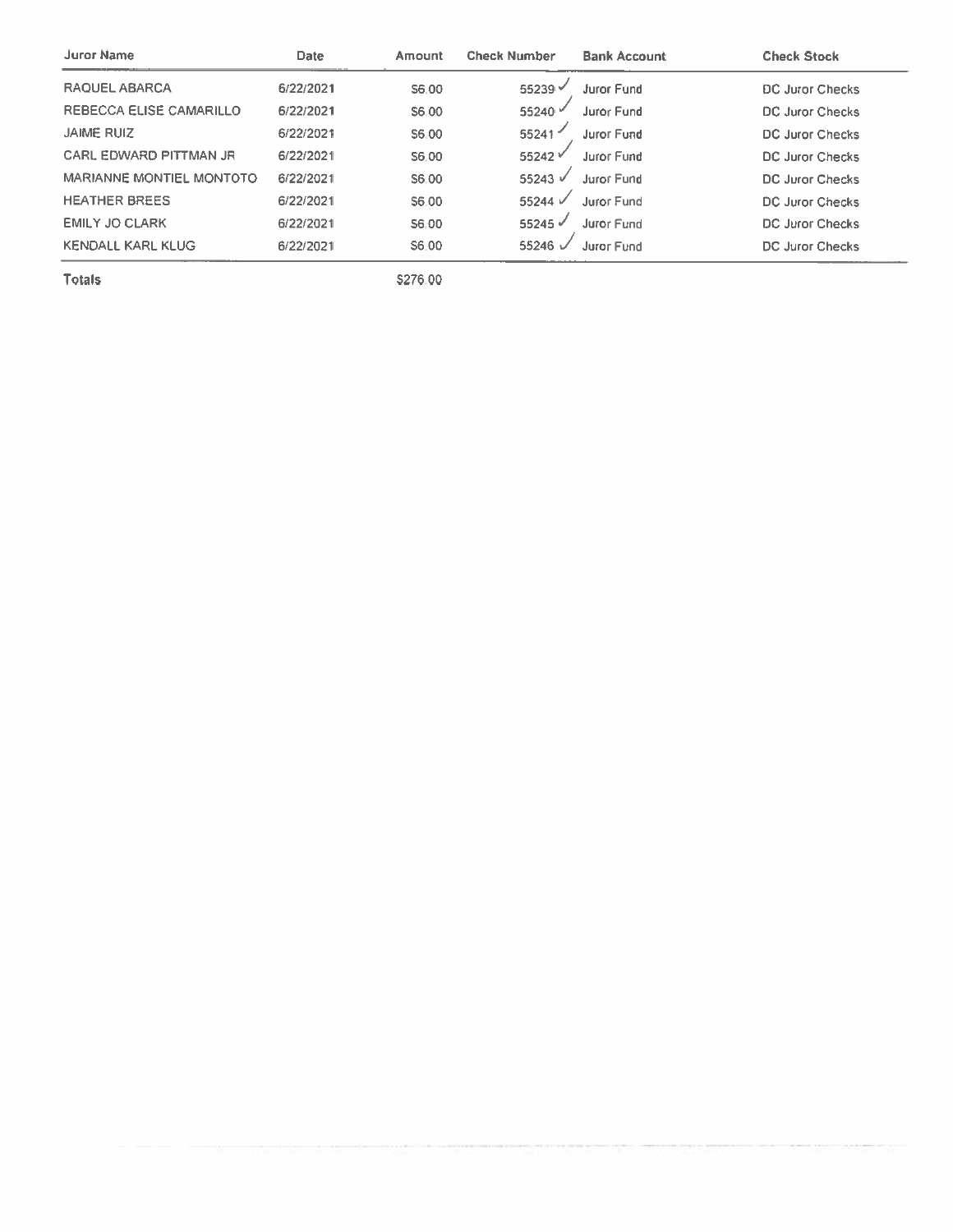Hays County

Juror Checks

6/23/2021 10:53:39 AM

| Juror Name                         | Date      | Amount | <b>Check Number</b>  | <b>Bank Account</b> | <b>Check Stock</b>     |
|------------------------------------|-----------|--------|----------------------|---------------------|------------------------|
| <b>CATHERINE LEIGH STOUGHTON</b>   | 6/23/2021 | S6.00  | 55247                | Juror Fund          | DC Juror Checks        |
| RICHARD EUGENE KNOUSE              | 6/23/2021 | S6.00  | 55248 √              | Juror Fund          | DC Juror Checks        |
| <b>MALLORY FRANCES HENGST</b>      | 6/23/2021 | \$6.00 | 55249 $\checkmark$   | Juror Fund          | <b>DC Juror Checks</b> |
| <b>MARY JUDITH GARDNER</b>         | 6/23/2021 | \$6.00 | 55250 $\checkmark$   | Juror Fund          | DC Juror Checks        |
| <b>SALLY A FLANDERS</b>            | 6/23/2021 | S6.00  | $55251 \checkmark$   | Juror Fund          | <b>DC Juror Checks</b> |
| <b>CHRISTOPHER GENE MASSEY</b>     | 6/23/2021 | \$6.00 | $55252$ $\checkmark$ | Juror Fund          | <b>DC Juror Checks</b> |
| <b>CHAD WALKER POWER</b>           | 6/23/2021 | \$6.00 | 55253 $\checkmark$   | <b>Juror Fund</b>   | <b>DC Juror Checks</b> |
| STEPHANIE LEIGH MALCOM             | 6/23/2021 | \$6.00 | 55254 $\checkmark$   | <b>Juror Fund</b>   | <b>DC Juror Checks</b> |
| <b>CHRISTINE NICHOLE STEINKUEH</b> | 6/23/2021 | \$6,00 | $55255$ $\checkmark$ | <b>Juror Fund</b>   | DC Juror Checks        |
| PATRICK ROBERT SCHULE              | 6/23/2021 | S6 00  | 55256                | <b>Juror Fund</b>   | DC Juror Checks        |
| AMY LEA S J AKERS                  | 6/23/2021 | \$6.00 | 55257 √              | Juror Fund          | <b>DC Juror Checks</b> |
| <b>JOSHUA MICHAEL PONCIK</b>       | 6/23/2021 | \$6,00 | 55258 $\checkmark$   | <b>Juror Fund</b>   | <b>DC Juror Checks</b> |
| STEPHEN PHILLIP RONSONETTE         | 6/23/2021 | S6 00  | 55259 $\checkmark$   | Juror Fund          | <b>DC Juror Checks</b> |
| NATHANIEL MYLES APODACA            | 6/23/2021 | S6 00  | 55260 $\checkmark$   | Juror Fund          | <b>DC Juror Checks</b> |
| <b>JASMYNE LIZBETH RIVERA</b>      | 6/23/2021 | S6.00  | 55261 $\checkmark$   | Juror Fund          | <b>DC Juror Checks</b> |
| <b>ALICIA FAYE REYNOLDS</b>        | 6/23/2021 | S6.00  | 55262 √              | <b>Juror Fund</b>   | <b>DC Juror Checks</b> |
| <b>JOEL I ELSTON</b>               | 6/23/2021 | S6.00  | 55263                | <b>Juror Fund</b>   | <b>DC Juror Checks</b> |
| SCOTT DANIEL SCHROEDER             | 6/23/2021 | S6 00  | 55264 $\sqrt$        | Juror Fund          | <b>DC Juror Checks</b> |
| <b>MAYTE CAROLINA RAMIREZ</b>      | 6/23/2021 | S6.00  | 55265                | <b>Juror Fund</b>   | DC Juror Checks        |
| LAURA CASTILLO MAYORGA             | 6/23/2021 | \$6.00 | 55266 $\checkmark$   | Juror Fund          | DC Juror Checks        |
| <b>MAURO FLORES GUZMAN</b>         | 6/23/2021 | \$6 00 | 55267 $\sqrt{ }$     | Juror Fund          | DC Juror Checks        |
| MICHAEL LAWRENCE KAUFFMAN          | 6/23/2021 | \$6.00 | 55268 $\checkmark$   | <b>Juror Fund</b>   | DC Juror Checks        |
| <b>MARILYN JANE MIGLIACCIO</b>     | 6/23/2021 | \$6.00 | 55269 V              | <b>Juror Fund</b>   | <b>DC Juror Checks</b> |
| LAURA KAY MCDONALD                 | 6/23/2021 | \$6.00 | 55270 $\checkmark$   | <b>Juror Fund</b>   | DC Juror Checks        |
| <b>JANET MARIE NELSON</b>          | 6/23/2021 | \$6.00 | $55271$ $\checkmark$ | Juror Fund          | <b>DC Juror Checks</b> |
| DIANA RENDON TREVINO               | 6/23/2021 | \$6.00 | 55272 √              | Juror Fund          | DC Juror Checks        |
| <b>JULIE YBARRA</b>                | 6/23/2021 | \$6.00 | 55273 $\sqrt$        | Juror Fund          | <b>DC Juror Checks</b> |
| <b>TRICE HUMPERT</b>               | 6/23/2021 | \$6.00 | 55274 V              | Juror Fund          | <b>DC Juror Checks</b> |
| KOBE MICHAEL KOBAYASHI JR          | 6/23/2021 | \$6.00 | 55275 ·              | Juror Fund          | <b>DC Juror Checks</b> |
| <b>MACI BRIANNA ROBLES</b>         | 6/23/2021 | \$6,00 | 55276                | Juror Fund          | <b>DC Juror Checks</b> |
| OAKLEN RAY HANEY                   | 6/23/2021 | \$6,00 | 55277                | Juror Fund          | <b>DC Juror Checks</b> |
| MICHAEL EDGAR DELEON               | 6/23/2021 | \$6,00 | $55278$ $\sim$       | <b>Juror Fund</b>   | DC Juror Checks        |
| NELDA PEREZ-AVILA                  | 6/23/2021 | \$6.00 | 55279√               | Juror Fund          | <b>DC Juror Checks</b> |
| <b>JEREMY LUSSAN BECHERER</b>      | 6/23/2021 | \$6.00 | 55280 $V$            | Juror Fund          | DC Juror Checks        |
| LEONARDO VALENTINO SIERRAS         | 6/23/2021 | \$6.00 | 55281                | <b>Juror Fund</b>   | DC Juror Checks        |
| DESMOND JAMAL GREEN                | 6/23/2021 | S6.00  | 55282                | <b>Juror Fund</b>   | DC Juror Checks        |
| LORI ANN PREHAR                    | 6/23/2021 | \$6.00 | 55283 V              | <b>Juror Fund</b>   | <b>DC Juror Checks</b> |
| RICHARD MICHAEL MARESCA            | 6/23/2021 | \$6.00 | 55284                | Juror Fund          | <b>DC Juror Checks</b> |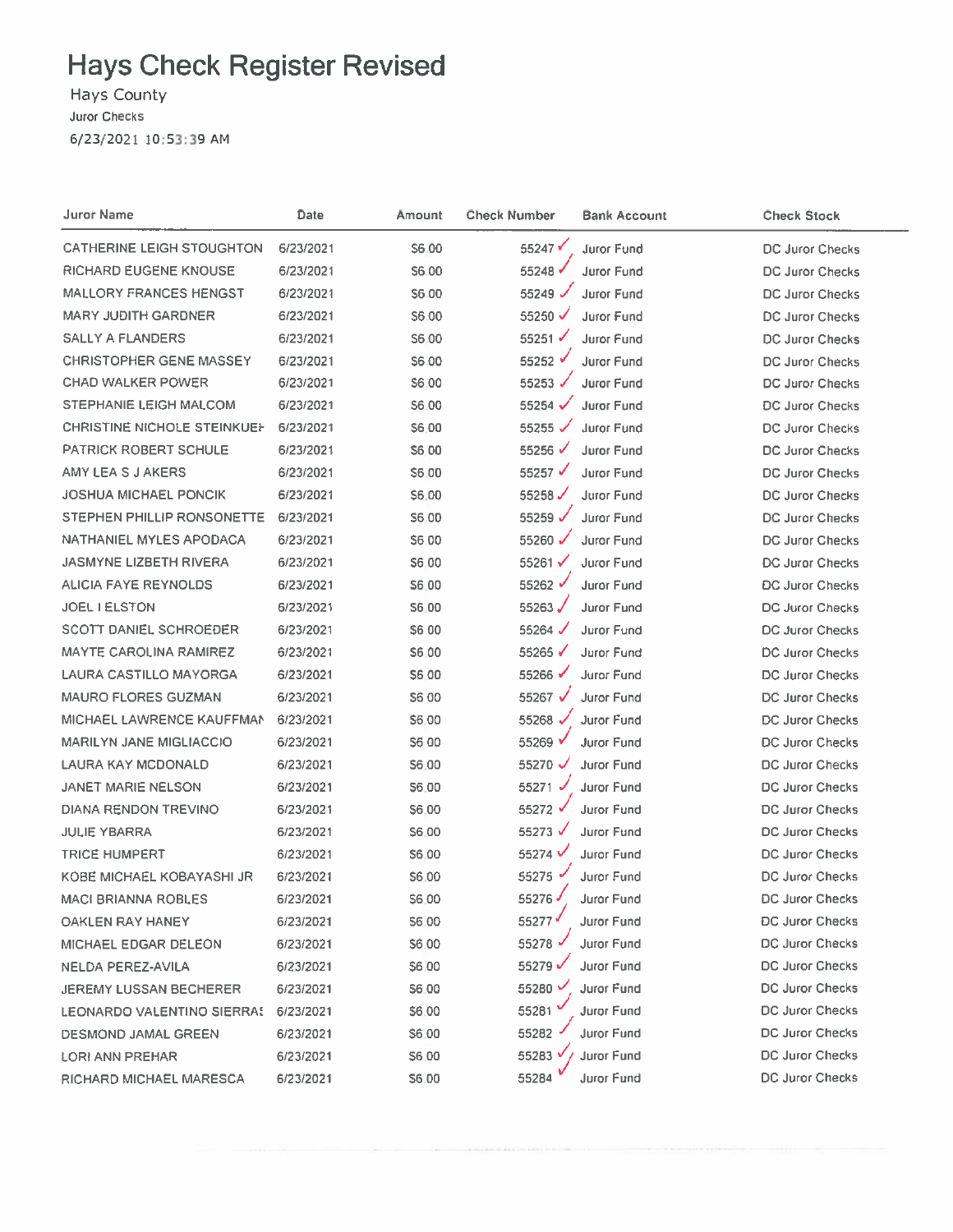| Juror Name                     | Date      | Amount        | <b>Check Number</b>  | <b>Bank Account</b> | <b>Check Stock</b>     |
|--------------------------------|-----------|---------------|----------------------|---------------------|------------------------|
| EMIL PAUL LENZ                 | 6/23/2021 | <b>S6.00</b>  | 55285                | Juror Fund          | <b>DC Juror Checks</b> |
| AMY FLAHIVE ALDERSON           | 6/23/2021 | S6 00         | 55286 V              | Juror Fund          | DC Juror Checks        |
| TONY DAVID BLAIR               | 6/23/2021 | \$6.00        | 55287 ₽              | Juror Fund          | DC Juror Checks        |
| <b>MEAGAN NICOLE HERNANDEZ</b> | 6/23/2021 | S6:00         | 55288                | <b>Juror Fund</b>   | <b>DC Juror Checks</b> |
| SHEILA ANN TORRES-BLANK        | 6/23/2021 | S6.00         | 55289 -              | <b>Juror Fund</b>   | <b>DC Juror Checks</b> |
| <b>KEVIN JOHN MCVEY</b>        | 6/23/2021 | \$6.00        | 55290 √              | Juror Fund          | <b>DC Juror Checks</b> |
| <b>WALTER RANKIN PAUL SR</b>   | 6/23/2021 | <b>\$6.00</b> | 55291√               | Juror Fund          | <b>DC Juror Checks</b> |
| <b>VALERIE LUCIO DELEON</b>    | 6/23/2021 | S6 00         | 55292 √              | <b>Juror Fund</b>   | <b>DC Juror Checks</b> |
| KIMBERLY ALEXANDRA ESCAMIL     | 6/23/2021 | \$6.00        | 55293                | Juror Fund          | <b>DC Juror Checks</b> |
| <b>JOANN SQUEO DONO</b>        | 6/23/2021 | S6.00         | 55294√               | <b>Juror Fund</b>   | DC Juror Checks        |
| <b>GAIL KAREN SKAATES</b>      | 6/23/2021 | S6.00         | 55295                | Juror Fund          | <b>DC Juror Checks</b> |
| <b>WILLIAM RICHARD RHYNE</b>   | 6/23/2021 | S6 00         | 55296 V              | Juror Fund          | DC Juror Checks        |
| <b>KRISTI DANIELE ALLISON</b>  | 6/23/2021 | <b>S6.00</b>  | 55297 $\checkmark$   | Juror Fund          | <b>DC Juror Checks</b> |
| RAFAEL GUERRERO                | 6/23/2021 | S6.00         | 55298 √              | <b>Juror Fund</b>   | <b>DC Juror Checks</b> |
| NAOMY DAMALLY VALENZUELA       | 6/23/2021 | S6 00         | 55299 √              | Juror Fund          | <b>DC Juror Checks</b> |
| ANDREA KAY ACOSTA              | 6/23/2021 | \$6.00        | 55300 √              | <b>Juror Fund</b>   | <b>DC Juror Checks</b> |
| <b>MARY ANN SEDILLO</b>        | 6/23/2021 | S6.00         | 55301√               | <b>Juror Fund</b>   | <b>DC Juror Checks</b> |
| REBECCA MARTINEZ BALDERAS      | 6/23/2021 | S6:00         | 55302 √              | Juror Fund          | DC Juror Checks        |
| <b>BRACH GLENN THOMAS</b>      | 6/23/2021 | S6.00         | 55303 $\checkmark$   | Juror Fund          | DC Juror Checks        |
| <b>BRIAN JAMES BELL</b>        | 6/23/2021 | S6.00         | 55304                | <b>Juror Fund</b>   | DC Juror Checks        |
| <b>MARCO ANTONIO CHAVEZ</b>    | 6/23/2021 | <b>S6.00</b>  | 55305 √              | <b>Juror Fund</b>   | DC Juror Checks        |
| STEPHANIE MICHELLE KILGORE     | 6/23/2021 | \$6,00        | 55306 √              | <b>Juror Fund</b>   | DC Juror Checks        |
| <b>RUBEN GUERRERO</b>          | 6/23/2021 | \$6.00        | 55307 ↓              | <b>Juror Fund</b>   | <b>DC Juror Checks</b> |
| LEVI STUART BRADSHAW           | 6/23/2021 | \$6,00        | 55308 $\checkmark$   | <b>Juror Fund</b>   | <b>DC Juror Checks</b> |
| WILLIAM BARRY DUNLAP           | 6/23/2021 | \$6.00        | 55309 $\sqrt{ }$     | <b>Juror Fund</b>   | <b>DC Juror Checks</b> |
| DONNA SUE WEEKLEY              | 6/23/2021 | \$6,00        | 55310 $\sqrt$        | Juror Fund          | <b>DC Juror Checks</b> |
| <b>LORENA BENITEZ</b>          | 6/23/2021 | S6.00         | 55311 $\sqrt$        | Juror Fund          | <b>DC Juror Checks</b> |
| <b>GLEN ROBERT CUSACK JR</b>   | 6/23/2021 | S6.00         | 55312                | Juror Fund          | DC Juror Checks        |
| <b>EMILY CATHERINE WRIGHT</b>  | 6/23/2021 | <b>S6.00</b>  | 55313 $\sqrt{}$      | <b>Juror Fund</b>   | DC Juror Checks        |
| DENNIS DALE BILSON             | 6/23/2021 | S6.00         |                      | 55314 Juror Fund    | <b>DC Juror Checks</b> |
| SANDRA SAENZ MOJICA            | 6/23/2021 | \$6,00        | 55315 $\degree$      | Juror Fund          | DC Juror Checks        |
| <b>MATTHEW WALTER ARTHUR</b>   | 6/23/2021 | \$6.00        | 55316 V              | <b>Juror Fund</b>   | <b>DC Juror Checks</b> |
| OBED RODRIGUEZ                 | 6/23/2021 | \$6.00        | 55317                | Juror Fund          | DC Juror Checks        |
| <b>CATHERINE SHUCK STRAIT</b>  | 6/23/2021 | S6.00         | 55318 $\overline{ }$ | Juror Fund          | DC Juror Checks        |
| DAVID KELLY EVERETT            | 6/23/2021 | S6 00         | 55319 "              | Juror Fund          | DC Juror Checks        |
| <b>DELIA CASTILLO RAMIREZ</b>  | 6/23/2021 | S6.00         | 55320                | <b>Juror Fund</b>   | DC Juror Checks        |
| <b>CARL DANIEL GUARDIOLA</b>   | 6/23/2021 | <b>S6.00</b>  | 55321 ₩              | <b>Juror Fund</b>   | DC Juror Checks        |
| <b>IVY MONIQUE CANTU</b>       | 6/23/2021 | \$6.00        | 55322 <del>√</del>   | <b>Juror Fund</b>   | DC Juror Checks        |
| DAVID LEWIS HAMILTON           | 6/23/2021 | <b>S6.00</b>  | 55323 ₽              | Juror Fund          | <b>DC Juror Checks</b> |
| JOHN RAY SMITH                 | 6/23/2021 | S6.00         | 55324 $\sqrt$        | Juror Fund          | DC Juror Checks        |
| ARTHUR MICHAEL KANE            | 6/23/2021 | S6.00         | 55325 ₩              | <b>Juror Fund</b>   | <b>DC Juror Checks</b> |
| ROBERT GLENN WILLIAMS JR       | 6/23/2021 | S6.00         | 55326 √              | Juror Fund          | <b>DC Juror Checks</b> |
| <b>MARTHA MORALES</b>          | 6/23/2021 | S6.00         | 55327                | Juror Fund          | <b>DC Juror Checks</b> |
| KAYLAN MARIE MC COLLOCH        | 6/23/2021 | \$6.00        | 55328                | <b>Juror Fund</b>   | <b>DC Juror Checks</b> |
| KAYLA ANN CAVE                 | 6/23/2021 | S6 00         | 55329 $\overline{v}$ | Juror Fund          | DC Juror Checks        |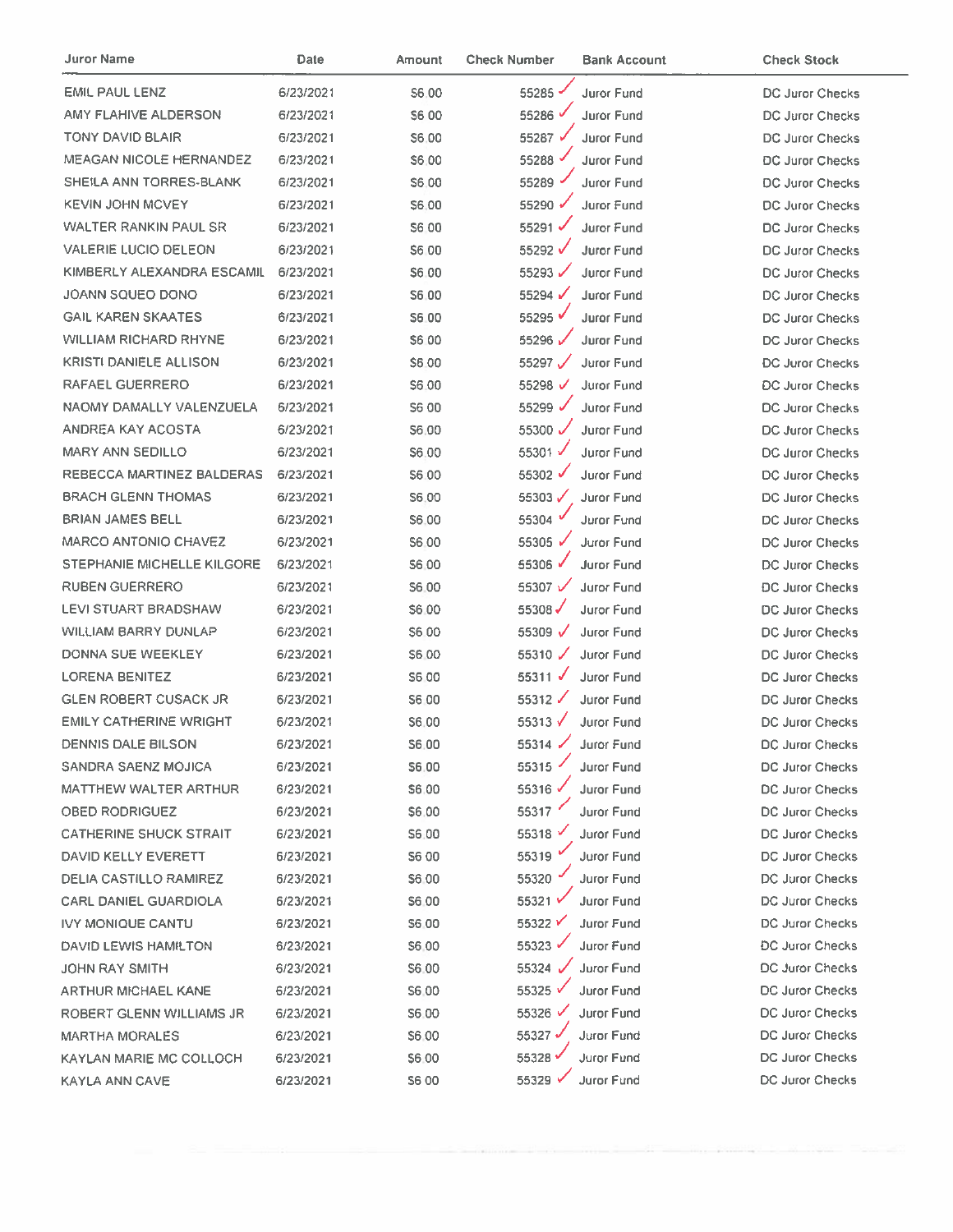| <b>Juror Name</b>               | Date      | Amount       | <b>Check Number</b> | <b>Bank Account</b> | <b>Check Stock</b>     |
|---------------------------------|-----------|--------------|---------------------|---------------------|------------------------|
| <b>RYAN CHRISTOPHER TIMMINS</b> | 6/23/2021 | S6 00        | 55330 $V$           | <b>Juror Fund</b>   | <b>DC Juror Checks</b> |
| <b>NATASHA GARCIA</b>           | 6/23/2021 | S6.00        | 55331 $\checkmark$  | <b>Juror Fund</b>   | <b>DC Juror Checks</b> |
| <b>DEREK ADAM SMITH</b>         | 6/23/2021 | S6 00        | 55332               | <b>Juror Fund</b>   | <b>DC Juror Checks</b> |
| <b>DEISI HERNANDEZ</b>          | 6/23/2021 | <b>S6.00</b> | 55333               | <b>Juror Fund</b>   | <b>DC Juror Checks</b> |
| <b>GINGER RHEA DICKSON</b>      | 6/23/2021 | S6.00        | 55334 $\checkmark$  | <b>Juror Fund</b>   | <b>DC Juror Checks</b> |
| RONALD TODD SPENCER             | 6/23/2021 | S6 00        | 55335 $\checkmark$  | Juror Fund          | <b>DC Juror Checks</b> |
| <b>MARIA CARMEN COMPTON</b>     | 6/23/2021 | S6.00        | 55336 √             | Juror Fund          | <b>DC Juror Checks</b> |
| <b>CECILIA RAMOS LINTON</b>     | 6/23/2021 | S6 00        | 55337<br>✔          | Juror Fund          | <b>DC Juror Checks</b> |
| <b>TRACY VASQUEZ-REYES</b>      | 6/23/2021 | S6.00        | 55338 $\checkmark$  | <b>Juror Fund</b>   | <b>DC Juror Checks</b> |
| <b>JACOB LYNDON CLACK</b>       | 6/23/2021 | S6.00        | 55339 $\sqrt{ }$    | Juror Fund          | <b>DC Juror Checks</b> |
| <b>SHERYL LESLIE HOLDER</b>     | 6/23/2021 | \$6.00       | 55340 $\sqrt$       | <b>Juror Fund</b>   | <b>DC Juror Checks</b> |
| <b>STEPHEN ANDREW KRAYNAK</b>   | 6/23/2021 | \$6.00       | 55341               | <b>Juror Fund</b>   | <b>DC Juror Checks</b> |
| <b>NOLBERTO M RAMIREZ JR</b>    | 6/23/2021 | S6.00        | 55342√              | <b>Juror Fund</b>   | DC Juror Checks        |
| ALEXA TAYLOR MORENO             | 6/23/2021 | <b>S600</b>  | 55343 √             | <b>Juror Fund</b>   | <b>DC Juror Checks</b> |
| <b>KIMBERLEE ERIN NAYLOR</b>    | 6/23/2021 | S6.00        | 55344 $\sqrt$       | <b>Juror Fund</b>   | <b>DC Juror Checks</b> |
| <b>PAULA WAGNER FORE</b>        | 6/23/2021 | S6:00        | 55345 √             | <b>Juror Fund</b>   | <b>DC Juror Checks</b> |
| <b>VERNA KAY WALTERS</b>        | 6/23/2021 | S6.00        | 55346               | Juror Fund          | <b>DC Juror Checks</b> |
| DANIEL CHARLES ANATOLE MEN      | 6/23/2021 | S6 00        | 55347               | Juror Fund          | <b>DC Juror Checks</b> |
| <b>ELIZABETH GRACE HARRISON</b> | 6/23/2021 | S6.00        | 55348 √             | Juror Fund          | <b>DC Juror Checks</b> |
| <b>HENRY BRADFORD GONZALEZ</b>  | 6/23/2021 | S6.00        | 55349               | Juror Fund          | <b>DC Juror Checks</b> |

\$618.00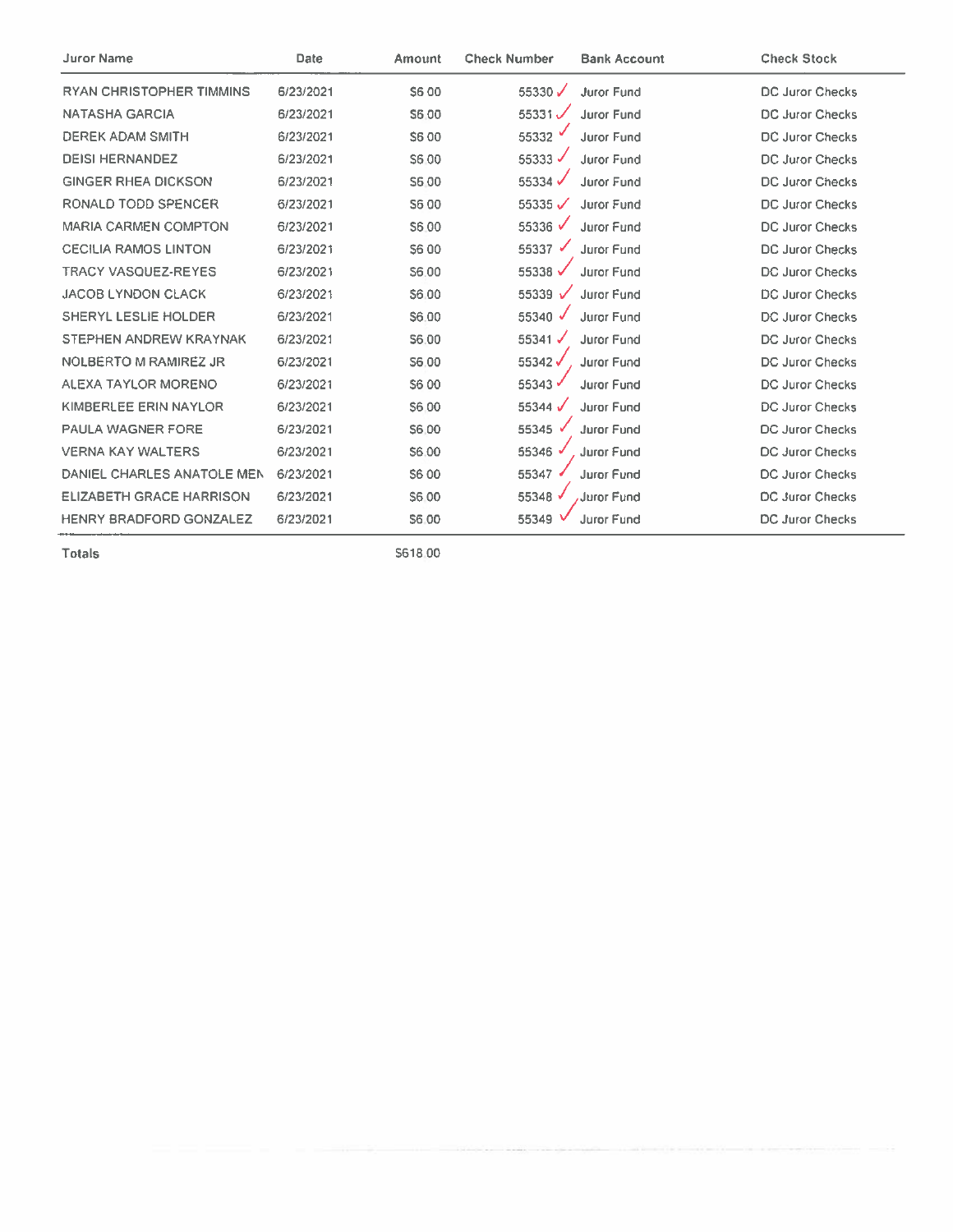Hays County

Juror Checks

6/23/2021 4:16:14 PM

| Juror Name                        | <b>Date</b> | Amount       | Check Number         | Bank Account      | <b>Check Stock</b>     |
|-----------------------------------|-------------|--------------|----------------------|-------------------|------------------------|
| JENNIFER ROESSING NEUTZLER        | 6/23/2021   | \$126.00     | 55350 $V$            | Juror Fund        | DC Juror Checks        |
| <b>VINCENT MORAIDA JR</b>         | 6/23/2021   | \$6,00       | 55351                | Juror Fund        | DC Juror Checks        |
| AYLA MARIE ROPER                  | 6/23/2021   | \$6.00       | 55352√               | Juror Fund        | DC Juror Checks        |
| <b>JAKE EDWARD SEDOVIC</b>        | 6/23/2021   | \$6.00       | 55353√               | Juror Fund        | DC Juror Checks        |
| <b>ISABEL CRISTINA SILERMAN</b>   | 6/23/2021   | \$6,00       | 55354                | <b>Juror Fund</b> | DC Juror Checks        |
| <b>MARISSA ALYSSA CASTILLO</b>    | 6/23/2021   | \$126.00     | 55355√               | <b>Juror Fund</b> | DC Juror Checks        |
| <b>CHRISTOPHER CARL ALDRIDGE</b>  | 6/23/2021   | \$126.00     | 55356 √              | <b>Juror Fund</b> | <b>DC Juror Checks</b> |
| KIMBERLI DAWN GLENN               | 6/23/2021   | <b>S600</b>  | 55357 √              | Juror Fund        | DC Juror Checks        |
| <b>JOSEPH MICHAEL GOMEZ II</b>    | 6/23/2021   | S6.00        | 55358 $\overline{v}$ | Juror Fund        | DC Juror Checks        |
| <b>KATHRYN ENGLISH RHODES</b>     | 6/23/2021   | S6.00        | 55359 ₽              | Juror Fund        | DC Juror Checks        |
| <b>JUNTAO HEINTZ</b>              | 6/23/2021   | \$6.00       | 55360                | Juror Fund        | DC Juror Checks        |
| <b>HARRY DWAYNE HRUZEK</b>        | 6/23/2021   | S6.00        | 55361                | <b>Juror Fund</b> | <b>DC Juror Checks</b> |
| NATALIE GRACE SORENSON            | 6/23/2021   | \$6.00       | 55362√               | Juror Fund        | DC Juror Checks        |
| <b>JENNIFER MEGAN RECENDEZ</b>    | 6/23/2021   | \$6.00       | 55363 $\checkmark$   | <b>Juror Fund</b> | <b>DC Juror Checks</b> |
| <b>GAIL KUHNERT FARRAR</b>        | 6/23/2021   | \$6.00       | 55364                | <b>Juror Fund</b> | DC Juror Checks        |
| HUMBERTO CASTELAN JR              | 6/23/2021   | \$6.00       | 55365 $\sqrt{}$      | <b>Juror Fund</b> | DC Juror Checks        |
| <b>MARY ETHELREDA PARRIS</b>      | 6/23/2021   | \$6.00       | 55366 $\checkmark$   | <b>Juror Fund</b> | <b>DC Juror Checks</b> |
| <b>SKYLA RENEA BADGER</b>         | 6/23/2021   | S6.00        | 55367 √              | Juror Fund        | DC Juror Checks        |
| ELIZABETH ASHLEY ALBA             | 6/23/2021   | S6.00        | 55368 √              | Juror Fund        | <b>DC Juror Checks</b> |
| <b>JENNIFER CORINNE WOODROMI</b>  | 6/23/2021   | \$126.00     | 55369 √              | Juror Fund        | DC Juror Checks        |
| <b>LESLIE JEAN CROOKS</b>         | 6/23/2021   | \$126.00     | 55370 √              | <b>Juror Fund</b> | DC Juror Checks        |
| <b>CHRISTOPHER ALLAN AUGUSTIN</b> | 6/23/2021   | \$6.00       | 55371 √              | <b>Juror Fund</b> | DC Juror Checks        |
| LORI LYNN SHIELDS                 | 6/23/2021   | S6.00        | 55372√               | <b>Juror Fund</b> | DC Juror Checks        |
| AIRRIK ANDREW MARTINEZ            | 6/23/2021   | \$6.00       | 55373                | <b>Juror Fund</b> | DC Juror Checks        |
| AARON CHRISTOPHER HUFF            | 6/23/2021   | \$6.00       | 55374                | <b>Juror Fund</b> | DC Juror Checks        |
| <b>JAMELLE NATHAN BENNETT</b>     | 6/23/2021   | 56.00        | 55375                | <b>Juror Fund</b> | DC Juror Checks        |
| <b>SYLVIA ANN VARGAS</b>          | 6/23/2021   | \$126.00     | 55376                | Juror Fund        | <b>DC Juror Checks</b> |
| <b>TIFFANY ROCHELLE WILBORN</b>   | 6/23/2021   | \$126.00     | 55377√               | Juror Fund        | DC Juror Checks        |
| NATASHA SUZANNE BINKLEY           | 6/23/2021   | <b>S6.00</b> | 55378 $\checkmark$   | Juror Fund        | DC Juror Checks        |
| DEWAYNE EDWARD WIEDERHOL          | 6/23/2021   | S6,00        | 55379 ₽              | <b>Juror Fund</b> | DC Juror Checks        |
| MIRELLA G MURILLO                 | 6/23/2021   | S6,00        | 55380 V              | Juror Fund        | DC Juror Checks        |
| <b>CYRUS JOSEPH CONCELLOSI</b>    | 6/23/2021   | \$6,00       | 55381                | Juror Fund        | <b>DC Juror Checks</b> |
| ANDRES LAZARO DE ANDA             | 6/23/2021   | \$6,00       | 55382 V              | Juror Fund        | DC Juror Checks        |
| KIERSTEN SKYE GARCIA              | 6/23/2021   | \$6,00       | 55383 v              | Juror Fund        | DC Juror Checks        |
| <b>ELAINE FOWLER</b>              | 6/23/2021   | \$6.00       | 55384                | <b>Juror Fund</b> | DC Juror Checks        |
| <b>GRAYDON PAUL FILYK</b>         | 6/23/2021   | \$6.00       | 55385                | <b>Juror Fund</b> | DC Juror Checks        |
| ASHLEE ELIZABETH SHUMAKE          | 6/23/2021   | <b>S6.00</b> | 55386 <sup>V</sup>   | Juror Fund        | DC Juror Checks        |
| KARMA DAHLI CARLOS-VAZQUEZ        | 6/23/2021   | S6.00        | 55387 \              | Juror Fund        | DC Juror Checks        |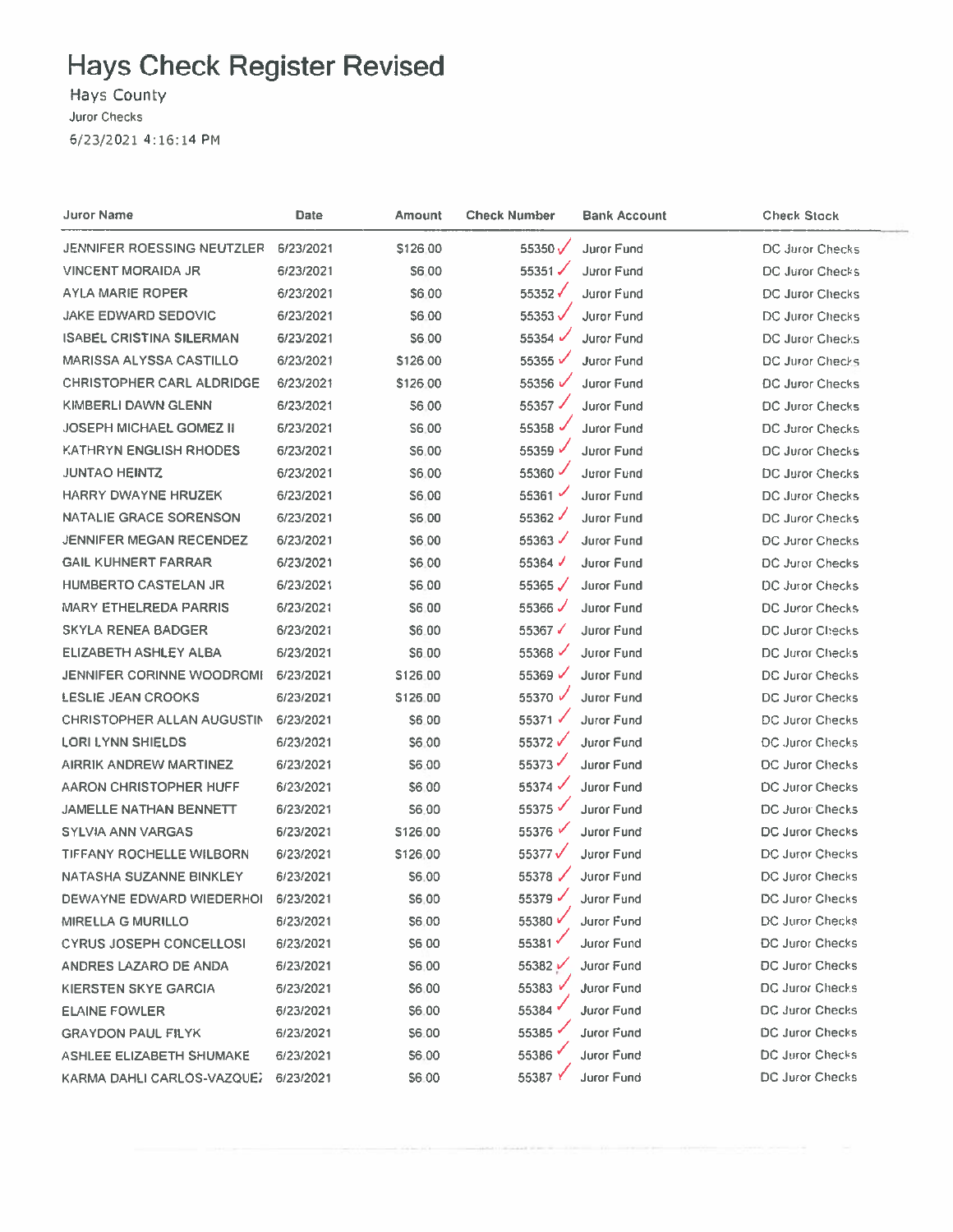| Juror Name                      | Date      | Amount       | <b>Check Number</b> | <b>Bank Account</b> | <b>Check Stock</b>     |
|---------------------------------|-----------|--------------|---------------------|---------------------|------------------------|
| <b>NATHANIEL SETH EVANS</b>     | 6/23/2021 | S6 00        | 55388 √             | <b>Juror Fund</b>   | DC Juror Checks        |
| <b>ALAN TROY FLANDERS</b>       | 6/23/2021 | \$6.00       | 55389 $\checkmark$  | <b>Juror Fund</b>   | DC Juror Checks        |
| <b>SEBASTIAN DELIBERATO</b>     | 6/23/2021 | S6.00        | 55390               | <b>Juror Fund</b>   | DC Juror Checks        |
| SHELBIE K POWERS                | 6/23/2021 | \$6.00       | 55391 $\sqrt$       | Juror Fund          | DC Juror Checks        |
| <b>JIMMY HO</b>                 | 6/23/2021 | \$6.00       | 55392 √             | Juror Fund          | <b>DC Juror Checks</b> |
| <b>CHARLIE LEE BROWNING</b>     | 6/23/2021 | \$6.00       | 55393 $\checkmark$  | Juror Fund          | DC Juror Checks        |
| <b>ERIK MATTHEW LOEDING</b>     | 6/23/2021 | S6.00        | 55394               | Juror Fund          | DC Juror Checks        |
| DAVID LEE BENEDICT              | 6/23/2021 | \$6.00       | 55395√              | <b>Juror Fund</b>   | DC Juror Checks        |
| RONALD LUCAS PENA               | 6/23/2021 | S6.00        | 55396 $\sqrt$       | Juror Fund          | DC Juror Checks        |
| <b>JANICE LYNN MCGUIRE</b>      | 6/23/2021 | S6.00        | 55397√              | <b>Juror Fund</b>   | DC Juror Checks        |
| <b>SCOTT GERALD MITCHELL</b>    | 6/23/2021 | \$6.00       | 55398 $\checkmark$  | Juror Fund          | <b>DC Juror Checks</b> |
| JOAIDA NAPHTALI BARAJAS         | 6/23/2021 | <b>S6.00</b> | 55399 √             | Juror Fund          | <b>DC Juror Checks</b> |
| <b>MARY MENDEZ</b>              | 6/23/2021 | S6.00        | 55400 $\sqrt$       | <b>Juror Fund</b>   | <b>DC Juror Checks</b> |
| JACOB ALEXANDER DARBY           | 6/23/2021 | \$126.00     | 55401 √             | Juror Fund          | DC Juror Checks        |
| <b>BRENTON TREY DUNN</b>        | 6/23/2021 | \$6,00       | 55402 √             | Juror Fund          | DC Juror Checks        |
| <b>ANTHONY G ROSS</b>           | 6/23/2021 | \$6.00       | 55403 √             | Juror Fund          | <b>DC Juror Checks</b> |
| <b>JENNIFER CARYL MADDEN</b>    | 6/23/2021 | \$6.00       | 55404               | <b>Juror Fund</b>   | <b>DC Juror Checks</b> |
| <b>CYNTHIA JO GONZALES</b>      | 6/23/2021 | S6 00        | 55405 √             | <b>Juror Fund</b>   | DC Juror Checks        |
| <b>JANNET AGUILAR</b>           | 6/23/2021 | S6 00        | 55406 <sup>V</sup>  | Juror Fund          | DC Juror Checks        |
| JONAFA HARTNETT BANBURY         | 6/23/2021 | \$6.00       | 55407 √             | Juror Fund          | DC Juror Checks        |
| MARGARITA ALVAR RODRIGUEZ       | 6/23/2021 | S6.00        | 55408               | Juror Fund          | DC Juror Checks        |
| DORA MARIA RODRIGUEZ            | 6/23/2021 | \$6.00       | 55409√              | Juror Fund          | DC Juror Checks        |
| <b>JUDSON DEAN COLE</b>         | 6/23/2021 | S6.00        | 55410 √             | Juror Fund          | <b>DC Juror Checks</b> |
| <b>FRANK ADAME</b>              | 6/23/2021 | \$6.00       | 55411 V             | Juror Fund          | <b>DC Juror Checks</b> |
| ROBERT TODD JEWELL              | 6/23/2021 | \$6.00       | 55412 √             | Juror Fund          | DC Juror Checks        |
| ANGELA CHRISTINE ANDERSON       | 6/23/2021 | \$6.00       | 55413               | <b>Juror Fund</b>   | DC Juror Checks        |
| <b>JO ELENA CALDWELL</b>        | 6/23/2021 | \$6.00       | 55414               | <b>Juror Fund</b>   | <b>DC Juror Checks</b> |
| <b>SARAH NICOLE GIL</b>         | 6/23/2021 | \$6.00       | 55415               | Juror Fund          | DC Juror Checks        |
| <b>SYLVIA ELISABETH MATTHES</b> | 6/23/2021 | \$6.00       | 55416 V             | Juror Fund          | <b>DC Juror Checks</b> |
| <b>MILLIE RUCHTI</b>            | 6/23/2021 | \$6.00       | 55417 √             | Juror Fund          | DC Juror Checks        |
| ELIZABETH S DOTTERER            | 6/23/2021 | \$6.00       | 55418√              | Juror Fund          | <b>DC Juror Checks</b> |
| <b>LARRY DON SWOFFORD</b>       | 6/23/2021 | S6.00        | 55419 $\checkmark$  | Juror Fund          | <b>DC Juror Checks</b> |
| <b>KATHERINE MARY BOEDER</b>    | 6/23/2021 | <b>S6.00</b> | 55420 V             | <b>Juror Fund</b>   | <b>DC Juror Checks</b> |
| MARIA ANA AGUILUZ               | 6/23/2021 | \$6.00       | 55421√              | <b>Juror Fund</b>   | <b>DC Juror Checks</b> |
| <b>NELSON HITTNER</b>           | 6/23/2021 | \$6,00       | 55422               | <b>Juror Fund</b>   | DC Juror Checks        |
| MICHAEL STEVEN JACKSON          | 6/23/2021 | \$6.00       | 55423 $\checkmark$  | Juror Fund          | DC Juror Checks        |
| MICHAEL ALEXANDER GIANOTTI      | 6/23/2021 | \$6.00       | $55424$ $\sqrt{2}$  | Juror Fund          | DC Juror Checks        |
| LAUREN ELIZABETH GRAHAM         | 6/23/2021 | \$6,00       | 55425 $\checkmark$  | Juror Fund          | DC Juror Checks        |
| <b>ISABEL HERRERA FERNANDEZ</b> | 6/23/2021 | S6.00        | 55426 V             | <b>Juror Fund</b>   | DC Juror Checks        |
| <b>ELDA TORRES GARCIA</b>       | 6/23/2021 | \$6.00       | 55427 €             | Juror Fund          | <b>DC Juror Checks</b> |
| SAMANTHA BLAINNE MCMILLAN       | 6/23/2021 | \$6.00       | 55428               | <b>Juror Fund</b>   | DC Juror Checks        |
| CHELSIE WOODALL HORYZA          | 6/23/2021 | \$6.00       | 55429√              | Juror Fund          | DC Juror Checks        |
| <b>LINNEA SUE BENNETT</b>       | 6/23/2021 | \$6.00       | 55430               | <b>Juror Fund</b>   | DC Juror Checks        |
| ROSALIA S WILLIAMSON            | 6/23/2021 | <b>S6.00</b> | 55431 √             | Juror Fund          | DC Juror Checks        |
| YASMINE LI GARZA                | 6/23/2021 | \$6.00       | 55432 √             | Juror Fund          | <b>DC Juror Checks</b> |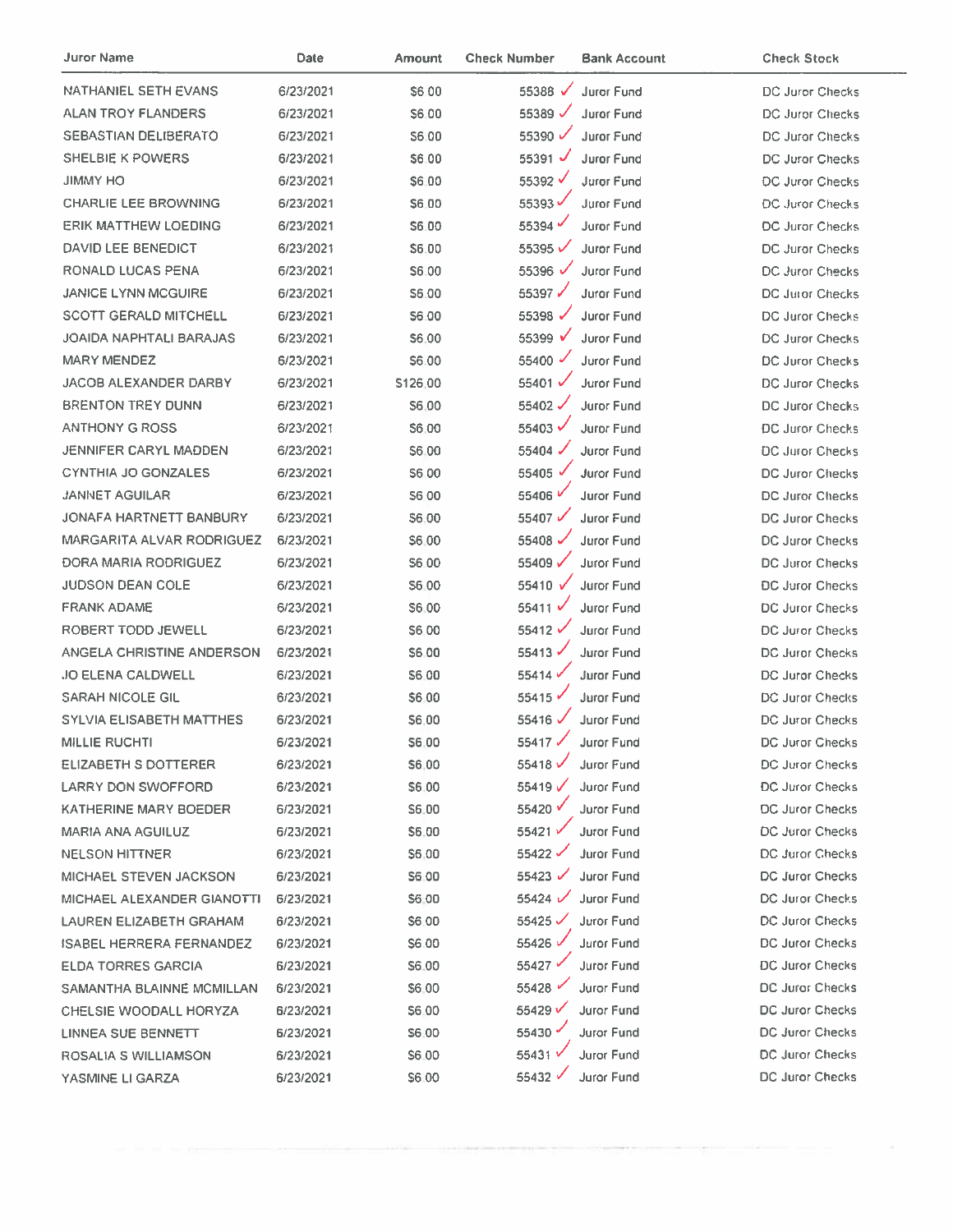| <b>Juror Name</b>                | <b>Date</b> | Amount       | <b>Check Number</b>  | <b>Bank Account</b> | <b>Check Stock</b>     |
|----------------------------------|-------------|--------------|----------------------|---------------------|------------------------|
| <b>ALLISON MARIE LILLY</b>       | 6/23/2021   | \$6.00       | 55433 √              | Juror Fund          | DC Juror Checks        |
| <b>MATTHEW TYLER RUTLEDGE</b>    | 6/23/2021   | S6.00        | 55434 V              | <b>Juror Fund</b>   | DC Juror Checks        |
| <b>SARAH JORDAN HERNANDEZ</b>    | 6/23/2021   | S6.00        | 55435 $\checkmark$   | <b>Juror Fund</b>   | <b>DC Juror Checks</b> |
| <b>STACY LEE WILFERT</b>         | 6/23/2021   | S6.00        | 55436 $\sqrt{ }$     | Juror Fund          | <b>DC Juror Checks</b> |
| MICHAEL JOSEPH GARCIA            | 6/23/2021   | <b>S600</b>  | 55437 $\checkmark$   | <b>Juror Fund</b>   | <b>DC Juror Checks</b> |
| <b>MARCUS TY GILMORE</b>         | 6/23/2021   | <b>S6.00</b> | 55438                | Juror Fund          | DC Juror Checks        |
| <b>BRENDA LEIGH WOLFE</b>        | 6/23/2021   | S6.00        | $55439$ $\checkmark$ | Juror Fund          | <b>DC Juror Checks</b> |
| RAMIRO DE ALEJANDRO              | 6/23/2021   | \$6.00       | $55440$ /            | Juror Fund          | DC Juror Checks        |
| <b>CYNTHIA YVONNE RIVERA</b>     | 6/23/2021   | <b>S6.00</b> | 55441                | <b>Juror Fund</b>   | <b>DC Juror Checks</b> |
| <b>MELANIE DENISE CALK</b>       | 6/23/2021   | S6.00        | 55442                | Juror Fund          | DC Juror Checks        |
| <b>KARINA FLOR MATA</b>          | 6/23/2021   | S6.00        | 55443 v              | <b>Juror Fund</b>   | <b>DC Juror Checks</b> |
| DANIEL AGUILAR MARTINEZ          | 6/23/2021   | S6.00        | 55444 V              | <b>Juror Fund</b>   | <b>DC Juror Checks</b> |
| <b>JUDY MAURENE FISHER</b>       | 6/23/2021   | S6.00        | 55445 $\checkmark$   | <b>Juror Fund</b>   | DC Juror Checks        |
| <b>WILLIAM LEE COMPTON</b>       | 6/23/2021   | S6.00        | 55446V               | Juror Fund          | DC Juror Checks        |
| PATRICIA EVA GOMEZ               | 6/23/2021   | \$6.00       | 55447√               | Juror Fund          | <b>DC Juror Checks</b> |
| <b>NICOLE LYNN MITTASCH</b>      | 6/23/2021   | S6.00        | 55448 $\overline{v}$ | Juror Fund          | <b>DC Juror Checks</b> |
| <b>BARBARA ANNE GONZALEZ</b>     | 6/23/2021   | S6.00        | 55449 V              | <b>Juror Fund</b>   | DC Juror Checks        |
| ZOEY LACOLE BAILEY               | 6/23/2021   | \$6.00       | 55450 √              | <b>Juror Fund</b>   | <b>DC Juror Checks</b> |
| <b>CRYSTAL RENEE HUDSON</b>      | 6/23/2021   | S6.00        | 55451 √              | Juror Fund          | <b>DC Juror Checks</b> |
| <b>MANDI NICOLE KAASE</b>        | 6/23/2021   | S6.00        | 55452 V              | <b>Juror Fund</b>   | <b>DC Juror Checks</b> |
| <b>DEBORAH BONEWITZ EICHSTAD</b> | 6/23/2021   | S6.00        | 55453                | Juror Fund          | <b>DC Juror Checks</b> |
| NICK SYLVESTRE GONZALES          | 6/23/2021   | S6.00        | 55454 V              | Juror Fund          | <b>DC Juror Checks</b> |
| <b>IAN NICHOLAS MCGRATH</b>      | 6/23/2021   | S6.00        | 55455                | Juror Fund          | <b>DC Juror Checks</b> |
| <b>MARK SHANNON MANLEY</b>       | 6/23/2021   | \$6.00       | 55456                | <b>Juror Fund</b>   | <b>DC Juror Checks</b> |
| <b>CAROLINE MICHELLE PADILLA</b> | 6/23/2021   | \$6.00       | 55457                | <b>Juror Fund</b>   | <b>DC Juror Checks</b> |
| <b>BONNIE LEE ROHDE</b>          | 6/23/2021   | S6.00        | 55458 <sub>v</sub>   | <b>Juror Fund</b>   | <b>DC Juror Checks</b> |

\$1,614,00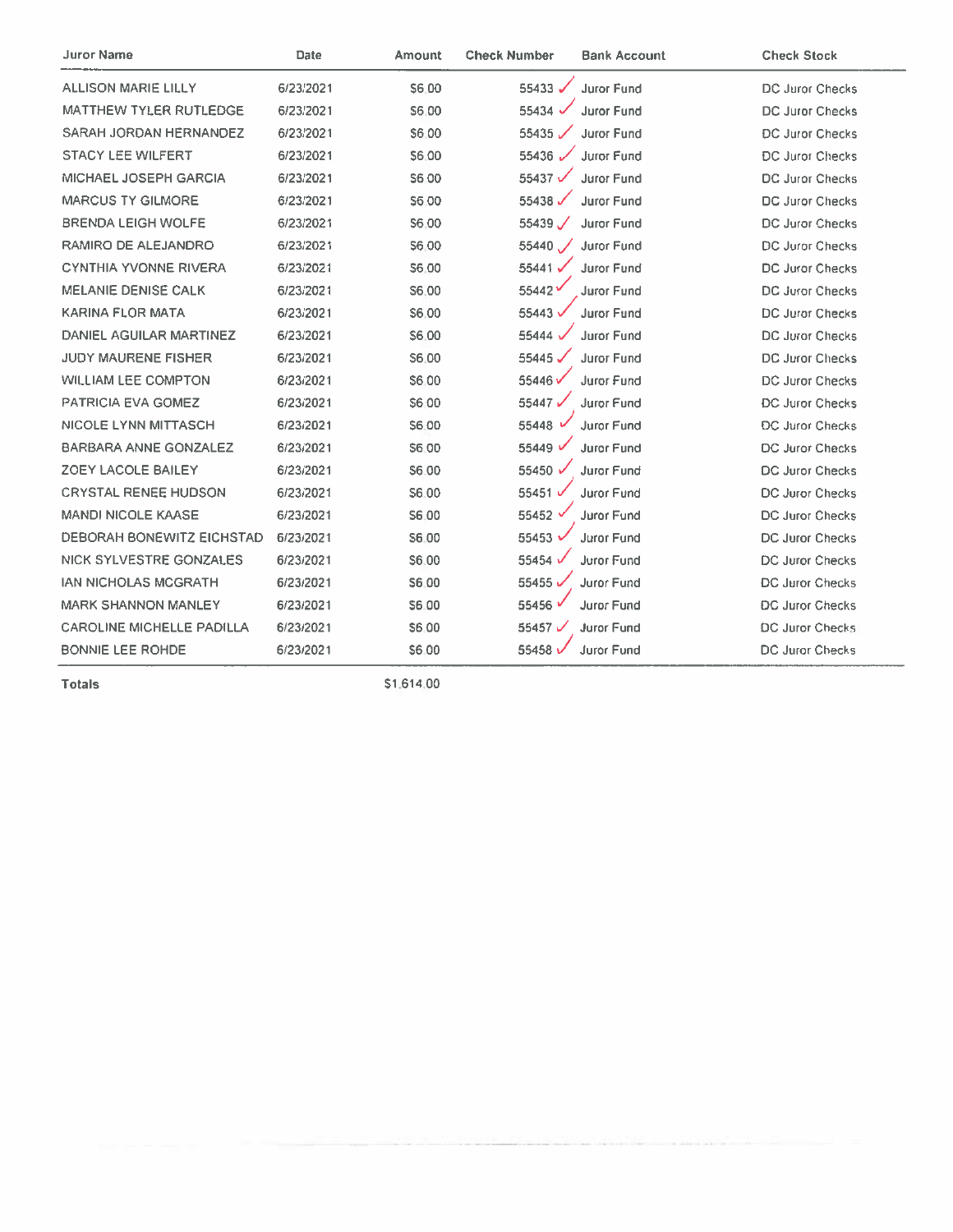**Hays County** Juror Checks 6/25/2021 3:37:02 PM

| Juror Name                        | Date      | Amount  | <b>Check Number</b>  | <b>Bank Account</b> | <b>Check Stock</b>     |
|-----------------------------------|-----------|---------|----------------------|---------------------|------------------------|
| TAMELA MARIE WARD                 | 6/25/2021 | S6.00   | 55459 ₩              | <b>Juror Fund</b>   | DC Juror Checks        |
| <b>CATHERINE SIENA LINDEMANN</b>  | 6/25/2021 | \$6.00  | 55460√               | <b>Juror Fund</b>   | DC Juror Checks        |
| RONALD LEE BURGESS                | 6/25/2021 | \$6,00  | 55461√               | <b>Juror Fund</b>   | DC Juror Checks        |
| LYNNANN HIEN BREWER               | 6/25/2021 | \$6.00  | 55462√               | <b>Juror Fund</b>   | DC Juror Checks        |
| JEFFREY COOPER ROUNDS             | 6/25/2021 | \$6.00  | 55463√               | <b>Juror Fund</b>   | <b>DC Juror Checks</b> |
| <b>IAN STEVE ROSALES</b>          | 6/25/2021 | \$6.00  | 55464 <sup>V</sup>   | <b>Juror Fund</b>   | DC Juror Checks        |
| <b>GUILLERMO SALINAS</b>          | 6/25/2021 | \$46.00 | 55465V               | <b>Juror Fund</b>   | DC Juror Checks        |
| <b>VICKI LONG JACOBS</b>          | 6/25/2021 | \$6,00  | 55466 <sup>V</sup>   | <b>Juror Fund</b>   | DC Juror Checks        |
| <b>DESHAWN LATRICE WILFORD</b>    | 6/25/2021 | 56.00   | 55467 V              | <b>Juror Fund</b>   | <b>DC Juror Checks</b> |
| <b>ARIANA NICOLE VILLEGAS</b>     | 6/25/2021 | \$46,00 | 55468                | <b>Juror Fund</b>   | DC Juror Checks        |
| <b>JAMES HARRINGTON STREET</b>    | 6/25/2021 | \$6.00  | 55469 V              | Juror Fund          | DC Juror Checks        |
| <b>VICKI JO AUTH</b>              | 6/25/2021 | \$6.00  | 55470 V              | <b>Juror Fund</b>   | DC Juror Checks        |
| <b>KEVIN DANIEL DEMOND</b>        | 6/25/2021 | \$6.00  | 55471√               | Juror Fund          | DC Juror Checks        |
| <b>CINDA MARIE DONOVAN</b>        | 6/25/2021 | \$6.00  | 55472 V              | <b>Juror Fund</b>   | DC Juror Checks        |
| <b>BRIDGETTE B FRALIC</b>         | 6/25/2021 | \$46.00 | 55473 V              | Juror Fund          | DC Juror Checks        |
| JEREMY MICHAEL MARTINEZ           | 6/25/2021 | \$6.00  | 55474 V              | Juror Fund          | <b>DC Juror Checks</b> |
| <b>CHRISTIANNA NICOLE ARTIAGA</b> | 6/25/2021 | \$46.00 | 55475 →              | <b>Juror Fund</b>   | DC Juror Checks        |
| <b>KAITLYN GENEVA SIERRA</b>      | 6/25/2021 | \$6.00  | 55476 V              | Juror Fund          | DC Juror Checks        |
| KANNY LORENA CASTANEDA            | 6/25/2021 | S6.00   | 55477√               | <b>Juror Fund</b>   | DC Juror Checks        |
| <b>CHRISTIE NALL ACHILLES</b>     | 6/25/2021 | \$46.00 | 55478 V              | <b>Juror Fund</b>   | DC Juror Checks        |
| <b>MICHAEL D SHIRRELL</b>         | 6/25/2021 | \$46.00 | 55479 ✔              | <b>Juror Fund</b>   | DC Juror Checks        |
| <b>MONTANA JORDAN FOX</b>         | 6/25/2021 | S6.00   | 55480                | Juror Fund          | DC Juror Checks        |
| <b>JAN SANDERS JONES</b>          | 6/25/2021 | \$46.00 | 55481 V              | <b>Juror Fund</b>   | DC Juror Checks        |
| <b>CLARA MARIE JONES</b>          | 6/25/2021 | \$46.00 | 55482 V              | <b>Juror Fund</b>   | <b>DC Juror Checks</b> |
| <b>CURTIS JAMES HUDGEONS</b>      | 6/25/2021 | \$46.00 | 55483 V              | Juror Fund          | DC Juror Checks        |
| <b>JANET NOTTINGHAM CAMPBELL</b>  | 6/25/2021 | \$46.00 | 55484                | Juror Fund          | DC Juror Checks        |
| DAVID PEREZ                       | 6/25/2021 | \$46.00 | 55485                | Juror Fund          | DC Juror Checks        |
| <b>ARIANE N SIP</b>               | 6/25/2021 | \$6.00  | 55486                | Juror Fund          | DC Juror Checks        |
| <b>ISAAC JAMES SAUCEDO</b>        | 6/25/2021 | \$6.00  | 55487                | <b>Juror Fund</b>   | DC Juror Checks        |
| <b>ELIZABETH LYNN HOBBS</b>       | 6/25/2021 | \$46.00 | 55488                | <b>Juror Fund</b>   | DC Juror Checks        |
| BRANDON SCOTT BAKER               | 6/25/2021 | \$6.00  | 55489                | Juror Fund          | DC Juror Checks        |
| <b>MARY CHRYSTAL CLAIRE SMITH</b> | 6/25/2021 | \$6.00  | 55490 $\overline{v}$ | <b>Juror Fund</b>   | <b>DC Juror Checks</b> |
| <b>JULIE GODDARD COLES</b>        | 6/25/2021 | \$6.00  | 55491 √              | <b>Juror Fund</b>   | <b>DC Juror Checks</b> |
| <b>GILBERT JORDAN</b>             | 6/25/2021 | \$6.00  | 55492V               | Juror Fund          | <b>DC Juror Checks</b> |
| <b>TERENCE RANDAL MORALES</b>     | 6/25/2021 | \$6,00  | 55493 <sup>V</sup>   | Juror Fund          | DC Juror Checks        |
| EDWARD LINCOLN BRYSON             | 6/25/2021 | \$6.00  | 55494                | Juror Fund          | DC Juror Checks        |
| <b>AUSTIN GREGORY VERRET</b>      | 6/25/2021 | \$6.00  | 55495 <sup>v</sup>   | Juror Fund          | DC Juror Checks        |
| JENNIFER MARIE STILLWELL          | 6/25/2021 | \$6,00  | 55496                | Juror Fund          | <b>DC Juror Checks</b> |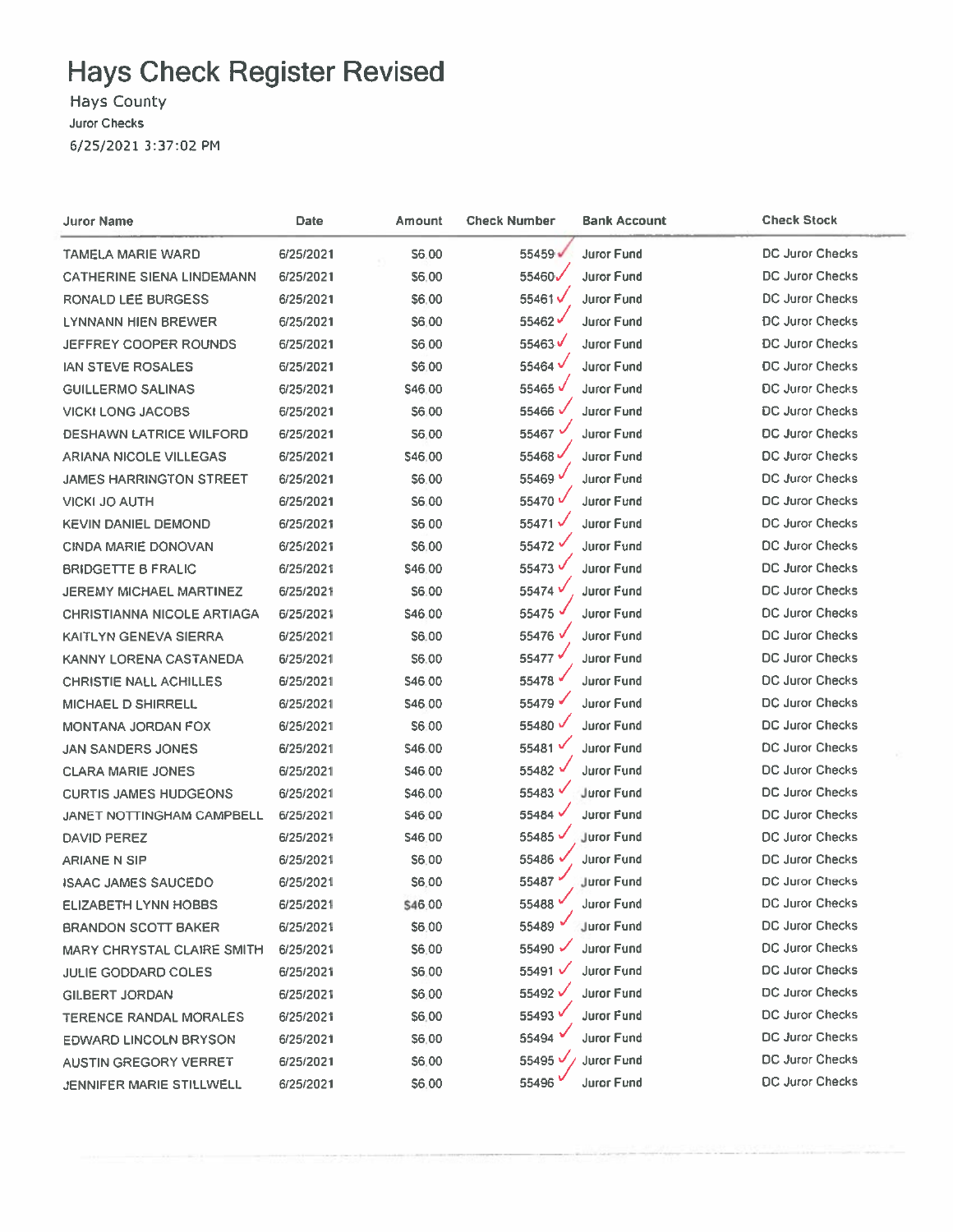| Juror Name                      | Date      | Amount       | <b>Check Number</b>  | <b>Bank Account</b> | <b>Check Stock</b>     |
|---------------------------------|-----------|--------------|----------------------|---------------------|------------------------|
| BRONWYN MARIE DOOLEY            | 6/25/2021 | \$6.00       | 55497 $\checkmark$   | Juror Fund          | DC Juror Checks        |
| <b>MATTHEW JAMES HANCOCK</b>    | 6/25/2021 | \$6:00       | 55498                | Juror Fund          | DC Juror Checks        |
| AMBER MICHELLE HASSIG           | 6/25/2021 | \$6.00       | 55499                | <b>Juror Fund</b>   | <b>DC Juror Checks</b> |
| <b>SANDRA LYNN WORRELL</b>      | 6/25/2021 | S6.00        | 55500 √              | Juror Fund          | <b>DC Juror Checks</b> |
| <b>LYNN MARIE THOMPSON</b>      | 6/25/2021 | \$46.00      | 55501 √              | Juror Fund          | <b>DC Juror Checks</b> |
| <b>MELISSA ANN SANCHEZ</b>      | 6/25/2021 | \$6.00       | 55502                | Juror Fund          | <b>DC Juror Checks</b> |
| <b>MARC ANDREW HALE</b>         | 6/25/2021 | \$6.00       | 55503 √              | <b>Juror Fund</b>   | <b>DC Juror Checks</b> |
| NATHAN ELIJAH LOWSKI            | 6/25/2021 | S6.00        | 55504                | Juror Fund          | <b>DC Juror Checks</b> |
| <b>LARRY KEITH JEFFERSON</b>    | 6/25/2021 | <b>S6.00</b> | 55505√               | <b>Juror Fund</b>   | DC Juror Checks        |
| RUSSELL WAYNE ABEL              | 6/25/2021 | \$6.00       | 55506 V              | <b>Juror Fund</b>   | <b>DC Juror Checks</b> |
| <b>MICHAEL BRIAN BURNS</b>      | 6/25/2021 | <b>S6.00</b> | 55507√               | Juror Fund          | DC Juror Checks        |
| ADAM JOSEPH ZUPANCI             | 6/25/2021 | <b>\$600</b> | 55508 √              | Juror Fund          | DC Juror Checks        |
| AKIRA GABRIELLE NUNEZ           | 6/25/2021 | \$6.00       | 55509                | Juror Fund          | DC Juror Checks        |
| <b>TAYLOR BROOKE TESTON</b>     | 6/25/2021 | \$6.00       | 55510                | <b>Juror Fund</b>   | <b>DC Juror Checks</b> |
| <b>MICHAEL HUNTER BONUGLI</b>   | 6/25/2021 | S6.00        | 55511V               | Juror Fund          | DC Juror Checks        |
| <b>GIOVANNI PITTY</b>           | 6/25/2021 | <b>S6 00</b> | 55512 √              | Juror Fund          | <b>DC Juror Checks</b> |
| <b>JOY BETH JONES</b>           | 6/25/2021 | \$6.00       | 55513 $\sqrt$        | <b>Juror Fund</b>   | DC Juror Checks        |
| <b>THOMAS EDWARD ROGERS</b>     | 6/25/2021 | <b>S6.00</b> | 55514 $\checkmark$   | Juror Fund          | <b>DC Juror Checks</b> |
| AMY ALVARADO                    | 6/25/2021 | \$6.00       | 55515                | <b>Juror Fund</b>   | <b>DC Juror Checks</b> |
| <b>STEVEN HENRY DEAN</b>        | 6/25/2021 | \$6.00       | 55516                | <b>Juror Fund</b>   | <b>DC Juror Checks</b> |
| <b>EMILY ELIZABETH ZERINGER</b> | 6/25/2021 | \$6.00       | 55517                | Juror Fund          | DC Juror Checks        |
| MICHAEL ANTHONY CARTY JR        | 6/25/2021 | \$6.00       | 55518                | Juror Fund          | DC Juror Checks        |
| <b>ANA ALICIA HERRERA</b>       | 6/25/2021 | \$6.00       | 55519 $\vee$         | <b>Juror Fund</b>   | DC Juror Checks        |
| <b>MAGGIE B HUTCHINS-WAGNER</b> | 6/25/2021 | \$6.00       | 55520 V              | Juror Fund          | DC Juror Checks        |
| <b>LYNNA NGOC DANG</b>          | 6/25/2021 | \$6.00       | 55521                | Juror Fund          | <b>DC Juror Checks</b> |
| <b>BETSY RICE GARNER</b>        | 6/25/2021 | S6.00        | 55522 V              | <b>Juror Fund</b>   | <b>DC Juror Checks</b> |
| <b>ERIC WAYNE HICKS</b>         | 6/25/2021 | S6:00        | 55523√               | Juror Fund          | <b>DC Juror Checks</b> |
| <b>JACOB ANDREW MATTECK</b>     | 6/25/2021 | S6.00        | 55524 V              | <b>Juror Fund</b>   | <b>DC Juror Checks</b> |
| <b>LEONARD MARTIN GILMORE</b>   | 6/25/2021 | \$6.00       | 55525 √              | Juror Fund          | <b>DC Juror Checks</b> |
| TERRY LYNN BRIM                 | 6/25/2021 | \$6.00       | 55526 <sup>V</sup>   | <b>Juror Fund</b>   | <b>DC Juror Checks</b> |
| MADELYNE SUZANNE NETTERVI       | 6/25/2021 | \$6.00       | 55527 V              | Juror Fund          | DC Juror Checks        |
| NOAH JOESEPH ZELAZNY            | 6/25/2021 | \$6.00       | 55528 √              | <b>Juror Fund</b>   | DC Juror Checks        |
| <b>JULIANO TORRES HERNANDEZ</b> | 6/25/2021 | \$6.00       | 55529                | <b>Juror Fund</b>   | DC Juror Checks        |
| <b>JOHN SCOTT ROBIN</b>         | 6/25/2021 | S6.00        | 55530 V              | <b>Juror Fund</b>   | DC Juror Checks        |
| TIMOTHY RAYMOND SCHEPPERI       | 6/25/2021 | S6.00        | 55531                | <b>Juror Fund</b>   | <b>DC Juror Checks</b> |
| <b>MOHAMMAD EBRAHIM FERDOUS</b> | 6/25/2021 | \$6.00       | 55532                | Juror Fund          | DC Juror Checks        |
| <b>JOSEPH MARTIN LUNA</b>       | 6/25/2021 | \$6.00       | 55533 $\overline{v}$ | <b>Juror Fund</b>   | <b>DC Juror Checks</b> |
| <b>GENE LESLEY MARTIN II</b>    | 6/25/2021 | S6.00        | 55534 $\vee$         | Juror Fund          | <b>DC Juror Checks</b> |
| RHONDA JEAN CLIFTON             | 6/25/2021 | S6.00        | 55535                | <b>Juror Fund</b>   | <b>DC Juror Checks</b> |
| JEFFREY GRANT DRILLING          | 6/25/2021 | \$6.00       | 55536 $\sim$         | Juror Fund          | <b>DC Juror Checks</b> |
| <b>MELISSA ANN KLEEN</b>        | 6/25/2021 | \$6.00       | 55537 √              | Juror Fund          | <b>DC Juror Checks</b> |
| LAUREN ASHLEY ORTIZ             | 6/25/2021 | \$6.00       | 55538                | <b>Juror Fund</b>   | <b>DC Juror Checks</b> |
| RICHARD MICHAEL BROWN           | 6/25/2021 | \$6.00       | 55539 $\cdot$        | <b>Juror Fund</b>   | <b>DC Juror Checks</b> |
| RHETT DENTON SCHUTZE            | 6/25/2021 | \$6.00       | 55540 $\cdot$        | <b>Juror Fund</b>   | <b>DC Juror Checks</b> |
| <b>ERICK FRANCISCO REYES</b>    | 6/25/2021 | \$6.00       | 55541 $\sim$         | <b>Juror Fund</b>   | <b>DC Juror Checks</b> |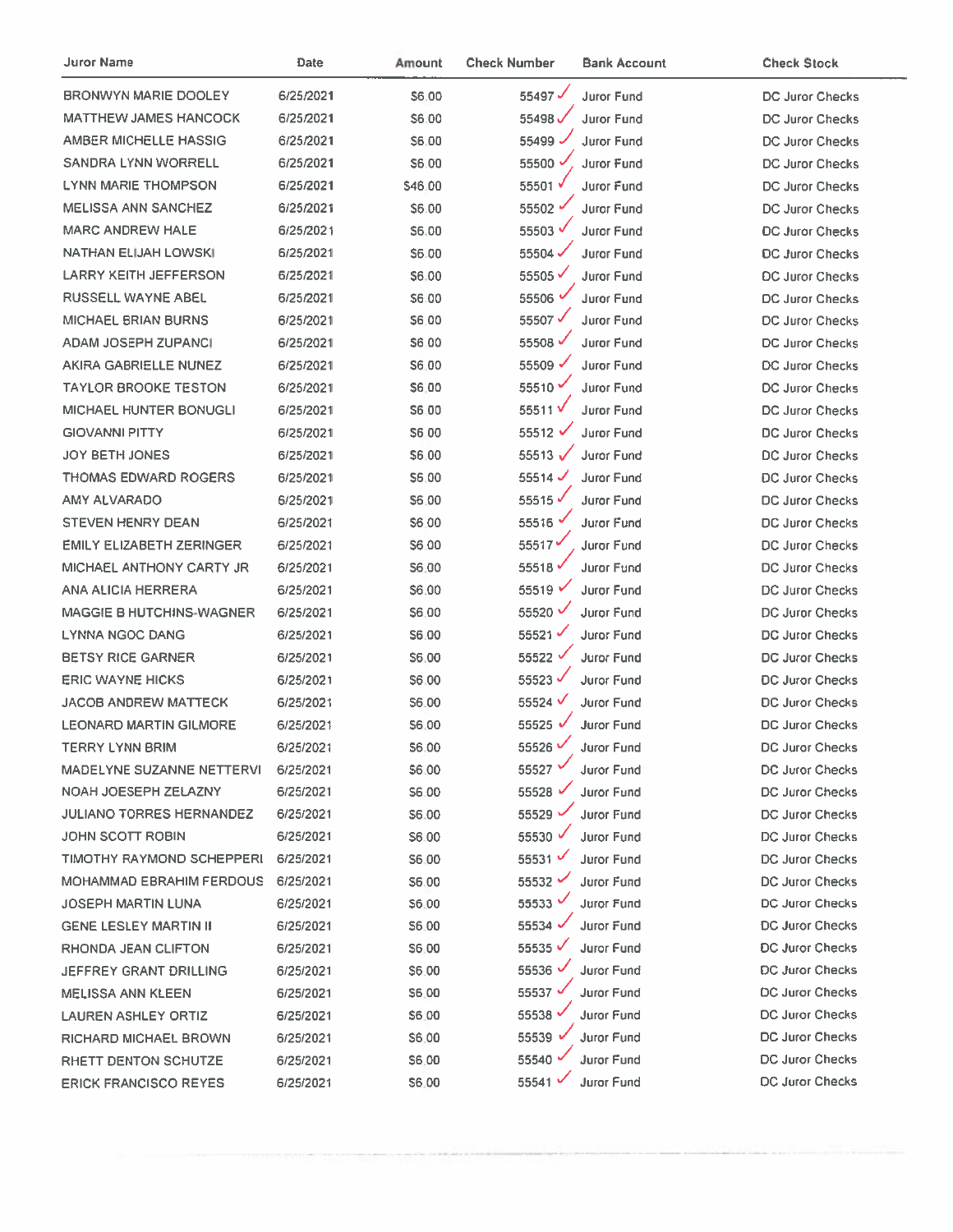| Juror Name                   | <b>Date</b> | Amount | <b>Check Number</b> | <b>Bank Account</b> | <b>Check Stock</b>     |
|------------------------------|-------------|--------|---------------------|---------------------|------------------------|
| PHILLIP LAWRENCE DAVIS       | 6/25/2021   | S6.00  | 55542 $\sqrt{ }$    | <b>Juror Fund</b>   | <b>DC Juror Checks</b> |
| <b>KELSEY ANN LOCKYER</b>    | 6/25/2021   | S6 00  | $55543$ $\sqrt{2}$  | <b>Juror Fund</b>   | <b>DC Juror Checks</b> |
| TARA JANEEN WRIGHT           | 6/25/2021   | S6.00  | $55544 \checkmark$  | <b>Juror Fund</b>   | DC Juror Checks        |
| <b>KATELYNN GUARDIOLA</b>    | 6/25/2021   | S6 00  | 55545 $\checkmark$  | <b>Juror Fund</b>   | <b>DC Juror Checks</b> |
| <b>XAVIER HINOJOSA</b>       | 6/25/2021   | S6.00  | 55546 $\checkmark$  | Juror Fund          | <b>DC Juror Checks</b> |
| JEFFREY LEE STEELE           | 6/25/2021   | S6.00  | 55547 $\checkmark$  | Juror Fund          | DC Juror Checks        |
| <b>MATTHEW ARON SEITZER</b>  | 6/25/2021   | S6.00  | 55548 $\sqrt$       | Juror Fund          | DC Juror Checks        |
| <b>COURAGE BRUCE CRIDDLE</b> | 6/25/2021   | S6.00  | 55549 V             | <b>Juror Fund</b>   | DC Juror Checks        |
| <b>ADENA MARIE CRIDER</b>    | 6/25/2021   | S6 00  | 55550 $\sqrt$       | Juror Fund          | DC Juror Checks        |
| <b>NANCY IRVIN BLACKWELL</b> | 6/25/2021   | S6.00  | 55551 $\checkmark$  | <b>Juror Fund</b>   | <b>DC Juror Checks</b> |
| <b>CANDACE CHERRI MALEY</b>  | 6/25/2021   | S6.00  | 55552 $-$           | <b>Juror Fund</b>   | DC Juror Checks        |
| NADIA ELEEN EL-TAWIL         | 6/25/2021   | S6.00  | 55553               | <b>Juror Fund</b>   | <b>DC Juror Checks</b> |

\$1,090.00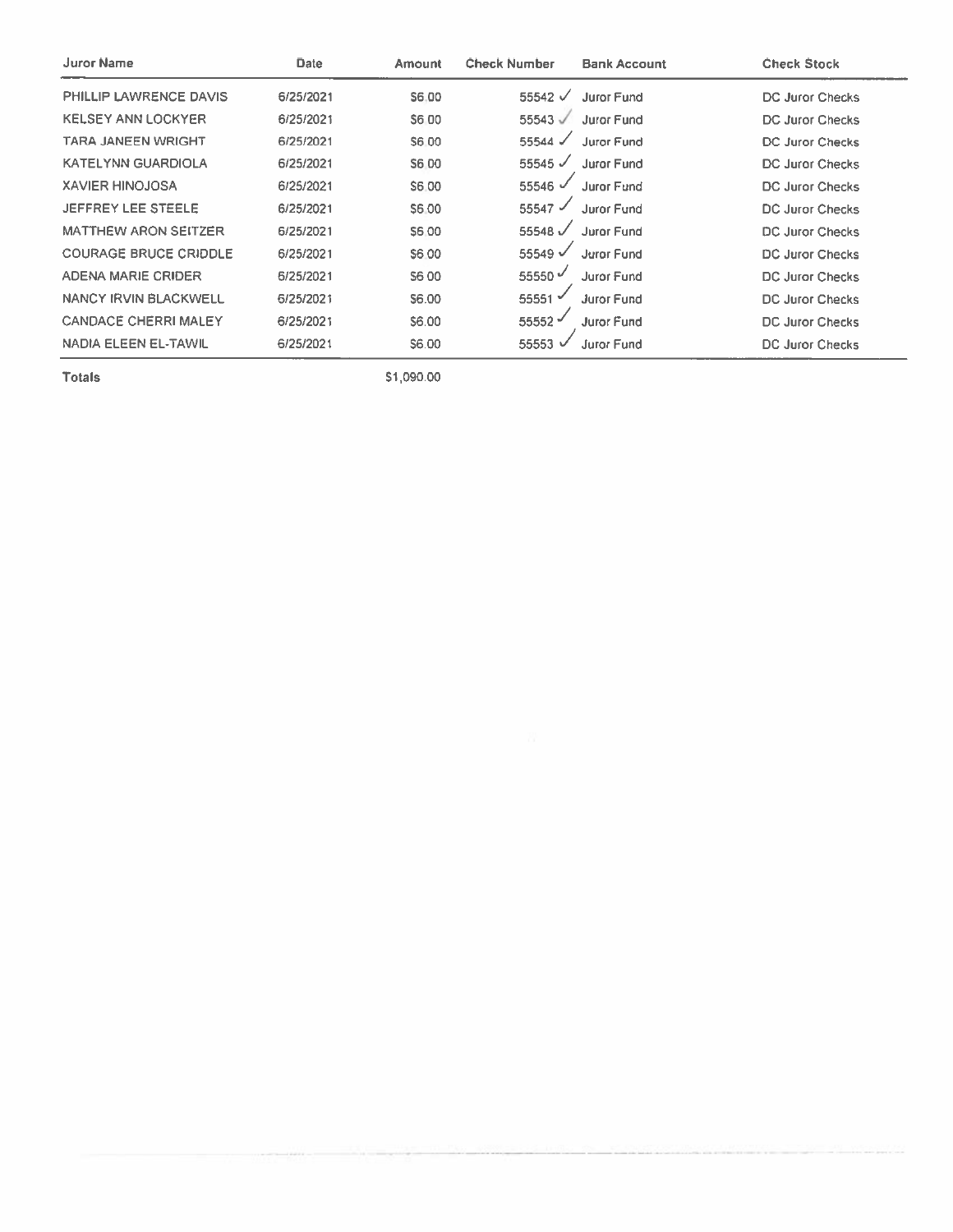Hays County Juror Checks 6/25/2021 3:54:24 PM

| <b>Juror Name</b>            | <b>Date</b> | Amount   | <b>Check Number</b> | <b>Bank Account</b> | <b>Check Stock</b>     |
|------------------------------|-------------|----------|---------------------|---------------------|------------------------|
| KIMBERLY DENICE SHELLY       | 6/25/2021   | \$250.00 | 55554 $\checkmark$  | <b>Juror Fund</b>   | DC Juror Checks        |
| <b>JOSE ANTONIO GARZA</b>    | 6/25/2021   | S210.00  | 55555√              | Juror Fund          | DC Juror Checks        |
| <b>CHASE JOSEPH MIMS</b>     | 6/25/2021   | \$210.00 | 55556               | Juror Fund          | DC Juror Checks        |
| <b>DEBORAH ANN LAMICA</b>    | 6/25/2021   | \$210.00 | 55557               | Juror Fund          | <b>DC Juror Checks</b> |
| JOHN JOE ESQUIVEL JR         | 6/25/2021   | \$250.00 | 55558√              | Juror Fund          | <b>DC Juror Checks</b> |
| <b>MITCHELL JAY HUSSONG</b>  | 6/25/2021   | \$210.00 | 55559               | <b>Juror Fund</b>   | <b>DC Juror Checks</b> |
| ROBERT U JEROME              | 6/25/2021   | \$250.00 | 55560√              | Juror Fund          | <b>DC Juror Checks</b> |
| <b>SIERRA MARIE LOERA</b>    | 6/25/2021   | \$250.00 | 55561 $\checkmark$  | Juror Fund          | <b>DC Juror Checks</b> |
| ALBERT JOHN EELLS JR         | 6/25/2021   | S210.00  | 55562√              | Juror Fund          | DC Juror Checks        |
| RANDALL WADE BIRKENFELD      | 6/25/2021   | \$250.00 | 55563 V             | Juror Fund          | <b>DC Juror Checks</b> |
| <b>BRIAN DONOVAN WALSH</b>   | 6/25/2021   | \$250.00 | 55564               | Juror Fund          | DC Juror Checks        |
| <b>CRAIG NORMAN LONG</b>     | 6/25/2021   | \$130.00 | 55565 -             | Juror Fund          | DC Juror Checks        |
| ROBERT DAVID YOUNG           | 6/25/2021   | \$10.00  | 55566               | Juror Fund          | DC Juror Checks        |
| ALYSSA DILLON CAMPBELL       | 6/25/2021   | \$50.00  | 55567               | Juror Fund          | DC Juror Checks        |
| <b>APRIL BOYCE MCDANIEL</b>  | 6/25/2021   | \$10.00  | 55568               | <b>Juror Fund</b>   | DC Juror Checks        |
| <b>JENNIFER IRENE GAINES</b> | 6/25/2021   | \$10.00  | 55569               | <b>Juror Fund</b>   | DC Juror Checks        |

**Totals** 

\$2,760.00